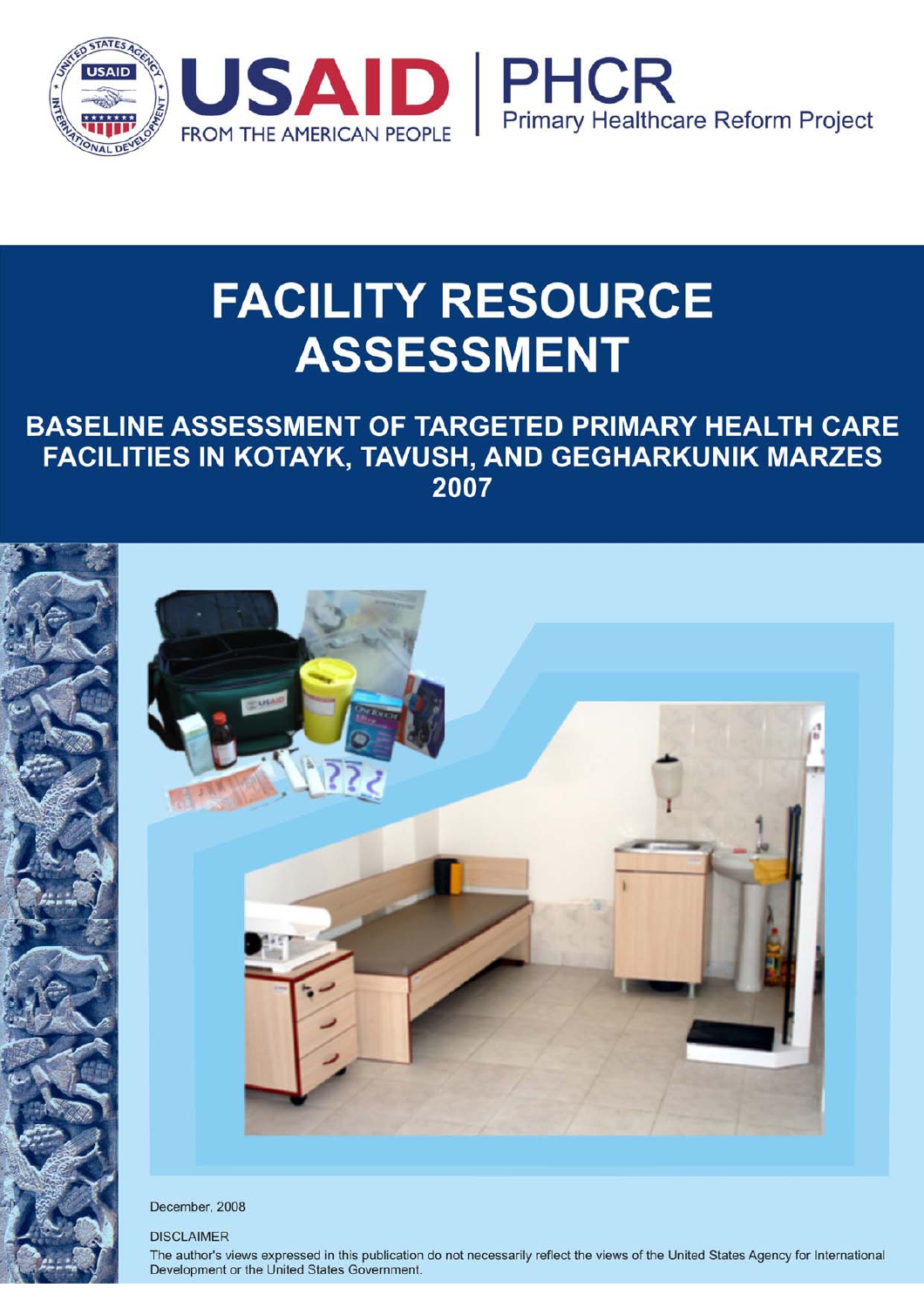# **FACILITY RESOURCE ASSESSMENT**

### **BASELINE ASSESSMENT OF TARGETED PRIMARY HEALTH CARE FACILITIES IN KOTAYK, TAVUSH, AND GEGHARKUNIK MARZES**

**2007** 

**DISCLAIMER** 

**This publication is made possible by the support of the United States Agency for International Development (USAID). It was prepared by the Primary Health Care Reform (PHCR) Project, Armenia. The author's views expressed in this publication do not necessarily reflect the views of the USAID or the United States Government.**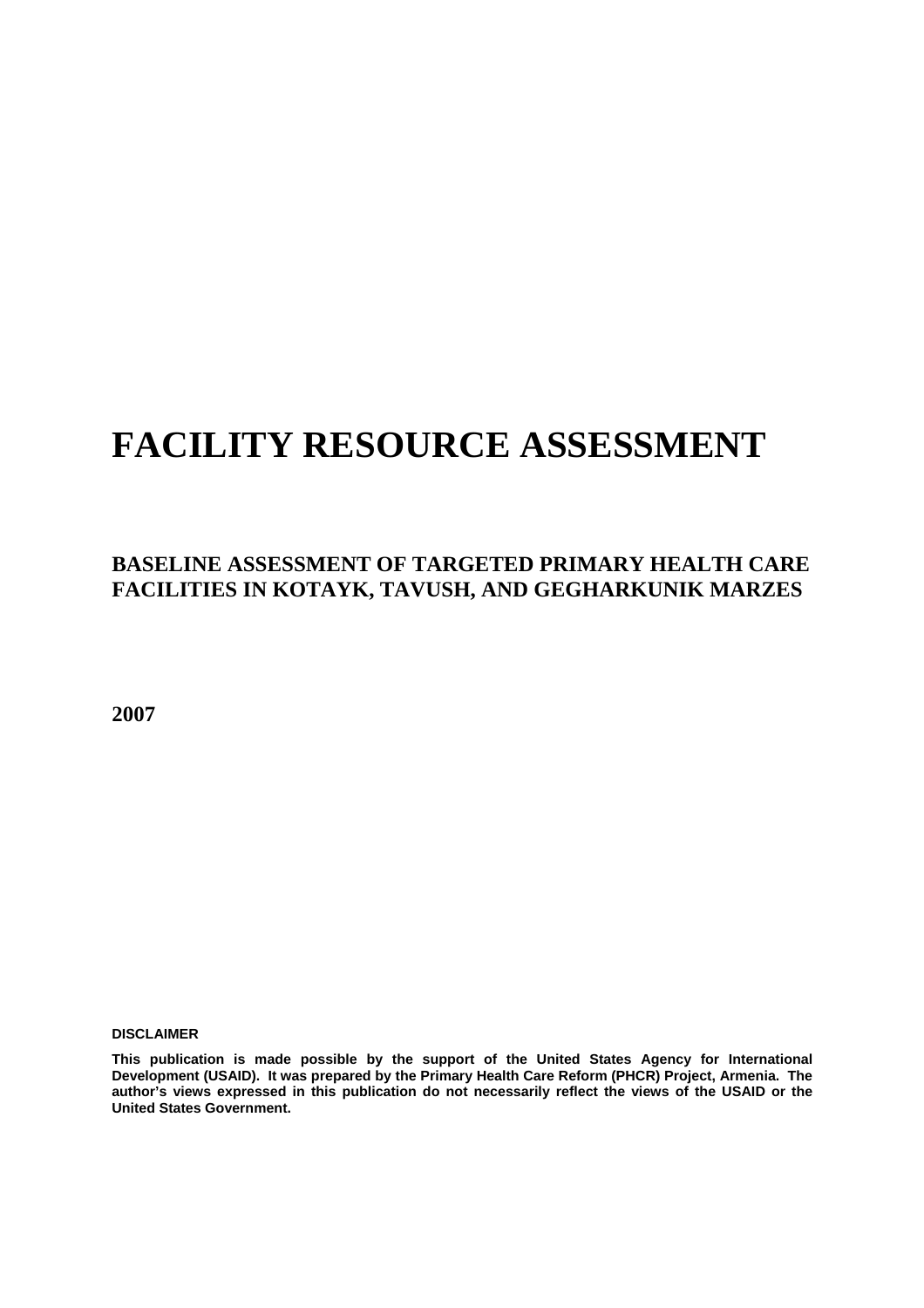### **Preface**

The Primary Healthcare Reform (PHCR) project is a nationwide five-year (2005-2010) program funded by the United States Agency for International Development (USAID) under a contract awarded to Emerging Markets Group, Ltd. (EMG) in September 2005. The PHCR's primary objective is the increased utilization of sustainable, high-quality primary healthcare services leading to the improved health of Armenian families. This objective is operationalized by supporting the Ministry of Health (MoH) to implement a package of six interventions that links policy reform with service delivery so that each informs the other generating synergistic effects. These six interventions address healthcare reforms and policy support (including renovation and equipping of facilities); open enrollment; family medicine; quality of care; healthcare finance; and public education, health promotion and disease prevention.

"What impact are these interventions having?" is a question frequently asked but less frequently funded. Fortunately, provision was made in the PHCR project to address the "impact" question. PHCR developed a set of six tools to monitor progress and evaluate results. Three of these tools are facility-based and are designed to assess changes through a pre-test and post-test methodology at 164 primary healthcare facilities and their referral facilities. Three other tools are population-based and are designed to assess changes for the whole of Armenia's population, using the same pre-test and post-test methodology.

This report summarizes the baseline facility resource assessment of targeted primary healthcare facilities in Kotayk, Gegharkunik, and Tavush marzes (Zone 2). This baseline facility assessment gathered data for internal planning and provides a referent for future evaluation of project impact in Zone 2.

The Center for Health Services Research and Development of the American University of Armenia, one of the sub-contractors to EMG, has primary responsibility for PHCR monitoring and evaluation. Dr. Anahit Demirchyan, Ms. Tsovinar Harutyunyan, Dr. Varduhi Petrosyan, and Dr. Michael Thompson are the primary authors of this study. We would also like to thank Dr. Hripsime Martirosyan and Ms. Nune Truzyan for their valuable contribution to all stages of the study. We would also like to thank our interviewers (primary healthcare physicians in the target marzes) for their data collection efforts.

We trust that the findings of this study will be of value, both in improving health outcomes through more informed decision-making and in designing new projects. The report can be found on the PHCR website at www.phcr.am. Comments or questions on this study are welcome and should be sent to  $info@phcr.$ am.

Richard A. Yoder, PhD, MPH Chief of Party Primary Healthcare Reform Project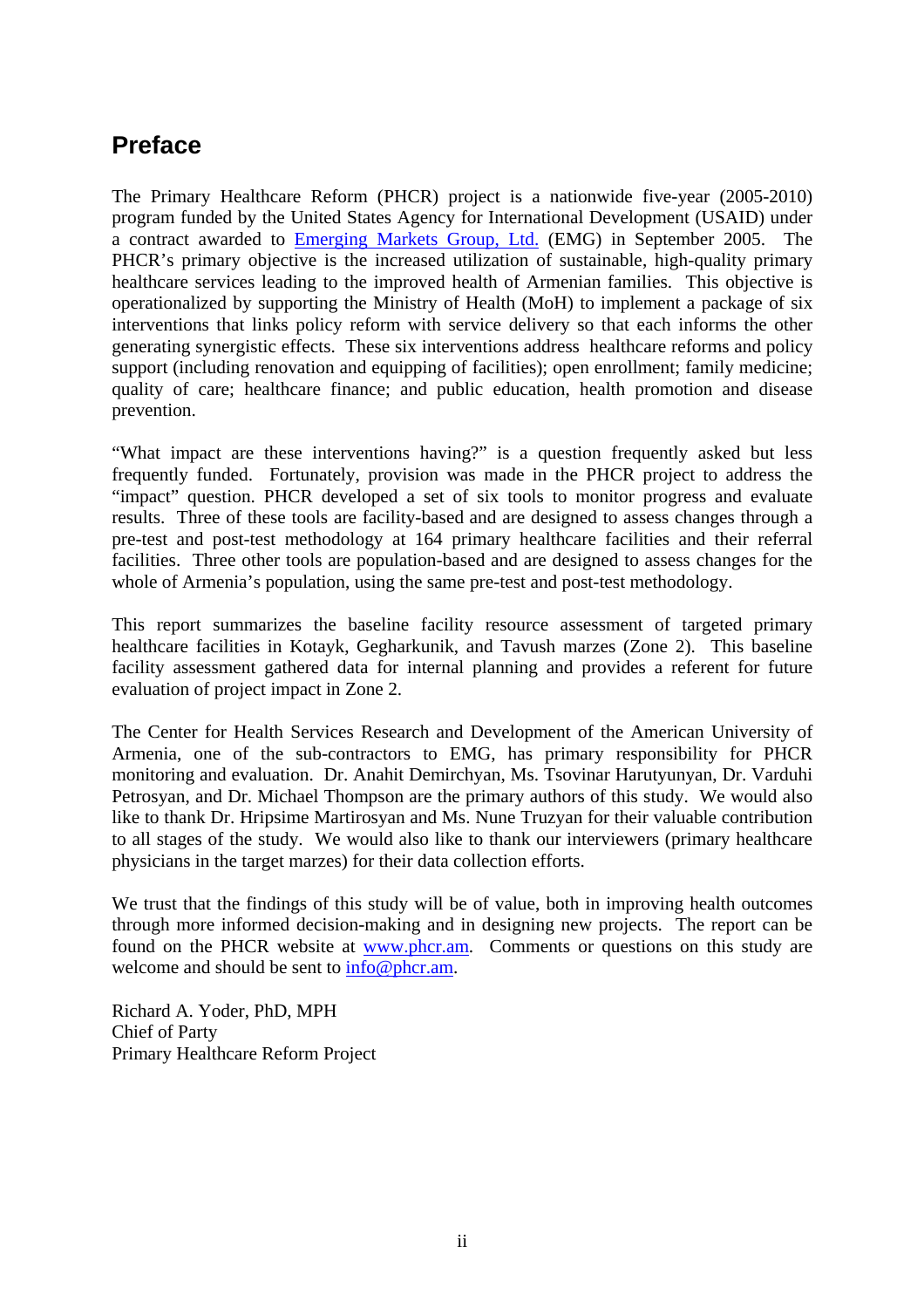### **Table of contents**

| 1.  |                                                                                              |
|-----|----------------------------------------------------------------------------------------------|
| 2.  |                                                                                              |
| 3.  |                                                                                              |
| 3.1 |                                                                                              |
| 3.2 |                                                                                              |
| 3.3 |                                                                                              |
| 3.4 |                                                                                              |
| 3.5 |                                                                                              |
| 4.  |                                                                                              |
|     |                                                                                              |
|     |                                                                                              |
|     | Attachment 3. Target facilities in Zone 2: ownership of the facility, number of rooms in     |
|     | use, number of functional vehicles, electricity availability, number of toilets/pit latrines |
|     |                                                                                              |
|     | Attachment 4. Numbers of functioning equipments/supplies in Zone 2 target facilities-1       |
|     |                                                                                              |
|     | Attachment 5. Laboratory Equipment in target facilities of Zone 247                          |
|     | Attachment 6. Number of furniture available in targeted facilities in Zone 2 49              |
|     | Attachment 7: Distances between the assessed FAPs/SVAs & marz/regional centers51             |
|     | Attachment 8. Numbers of PHC providers involved in continous FM/FN education52               |
|     | Attachment 9. Short-term trainings of providers of the target facilities of Zone 2           |
|     |                                                                                              |
|     | Attachment 10. Numbers of client visits to the targeted PHC facilities of Zone 2 in 2006     |
|     |                                                                                              |
|     | Attachment 11. Numbers of home visits made by providers of targeted facilities of Zone       |
|     |                                                                                              |
|     | Attachment 12. Per facility numbers of served population, annual deaths and                  |
|     | 59                                                                                           |
|     | Attachment 13. Per facility annual (2005, 2006) numbers of pregnancies, births,              |
|     |                                                                                              |
|     | Attachment 14. The list of facilities among targeted in Zone 2, who ever participated in     |
|     |                                                                                              |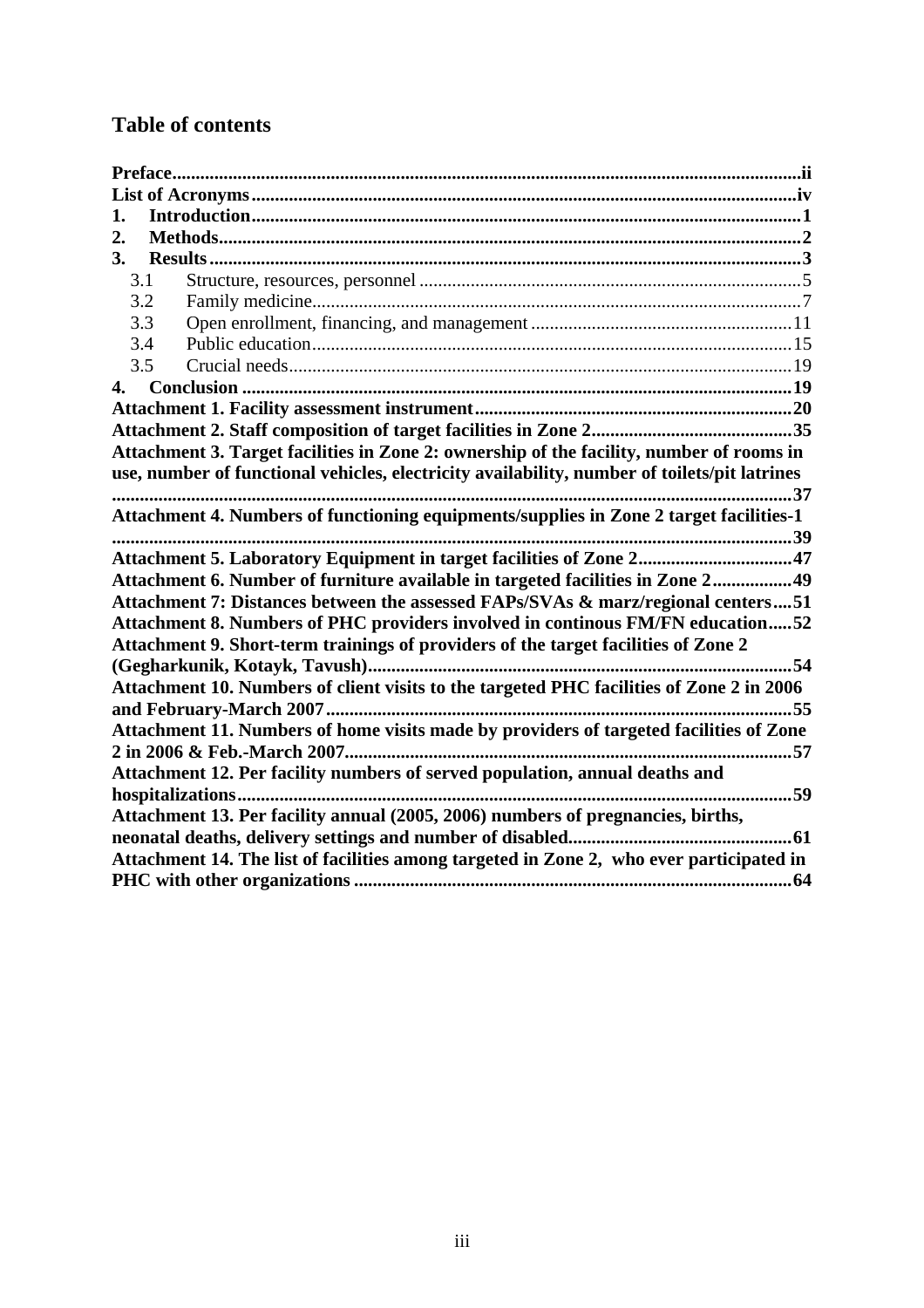# **List of Acronyms**

| <b>AUA</b>    | American University of Armenia                                                 |
|---------------|--------------------------------------------------------------------------------|
| <b>AIDS</b>   | Acquired Immune Deficiency Syndrome                                            |
| <b>AIHA</b>   | American International Health Alliance                                         |
| <b>ARCS</b>   | <b>Armenian Red Cross Society</b>                                              |
| <b>ARI</b>    | <b>Acute Respiratory Illnesses</b>                                             |
| <b>ASTP</b>   | <b>Armenian Social Transition Project</b>                                      |
| <b>BBP</b>    | <b>Basic Benefits Package</b>                                                  |
| <b>BMC</b>    | <b>Basic Medical College</b>                                                   |
| <b>CHC</b>    | <b>Community Health Committee</b>                                              |
| <b>CHD</b>    | <b>Coronary Heart Disease</b>                                                  |
| <b>CHSR</b>   | Center for Health Services Research and Development                            |
| <b>DMTA</b>   | Drug and Medical Technology Agency                                             |
| <b>DOTs</b>   | Directly Observed Treatment Short Course                                       |
| <b>EBM</b>    | <b>Evidence-Based Medicine</b>                                                 |
| <b>EMG</b>    | <b>Emerging Markets Group</b>                                                  |
| FAP           | Rural Health Post (from Russian abbreviation)                                  |
| <b>FM</b>     | <b>Family Medicine</b>                                                         |
| FN            | <b>Family Nursing</b>                                                          |
| <b>GP</b>     | <b>General Practice</b>                                                        |
| HC            | <b>Health Center</b>                                                           |
| <b>HIV</b>    | Human Immunodeficiency Virus                                                   |
| <b>ICCO</b>   | International Child's Care Organization                                        |
| <b>IIZDW</b>  | The Institute of International Cooperation of the Consortium of German Peoples |
| <b>IMCI</b>   | <b>Integrated Management of Childhood Illnesses</b>                            |
| <b>IRD</b>    | <b>International Relief and Development</b>                                    |
| JMF           | Jinishian Memorial Foundation                                                  |
| <b>MA</b>     | <b>Medical Ambulatory</b>                                                      |
| M&E           | Monitoring and Evaluation                                                      |
| <b>MOH</b>    | Ministry of Health                                                             |
| <b>MSF</b>    | <b>Medicines sans Frontiers</b>                                                |
| <b>NIH</b>    | National Institute of Health                                                   |
| <b>NOVA</b>   | Strengthening Reproductive and Child Health Care Services in Rural Areas (from |
|               | Armenian abbreviation)                                                         |
| <b>OSI</b>    | <b>Open Society Institute</b>                                                  |
| PC            | Policlinic                                                                     |
| <b>PHC</b>    | Primary Health Care                                                            |
| <b>PHCR</b>   | Primary Health Care Reform                                                     |
| <b>PMP</b>    | Performance Monitoring Plan                                                    |
| RA            | Republic of Armenia                                                            |
| <b>STDs</b>   | <b>Sexually Transmitted Diseases</b>                                           |
| SVA.          | Rural Medical Ambulatory (from Russian abbreviation)                           |
| <b>UMCOR</b>  | United Methodist Committee of Relief                                           |
| UN            | <b>United Nations</b>                                                          |
| <b>UNICEF</b> | United Nations Children's Fund                                                 |
| <b>USAID</b>  | United States Agency for International Development                             |
| WB            | World Bank                                                                     |
| <b>WHO</b>    | World Health Organization                                                      |
| <b>WV</b>     | <b>World Vision</b>                                                            |
| <b>YSMU</b>   | Yerevan State Medical University                                               |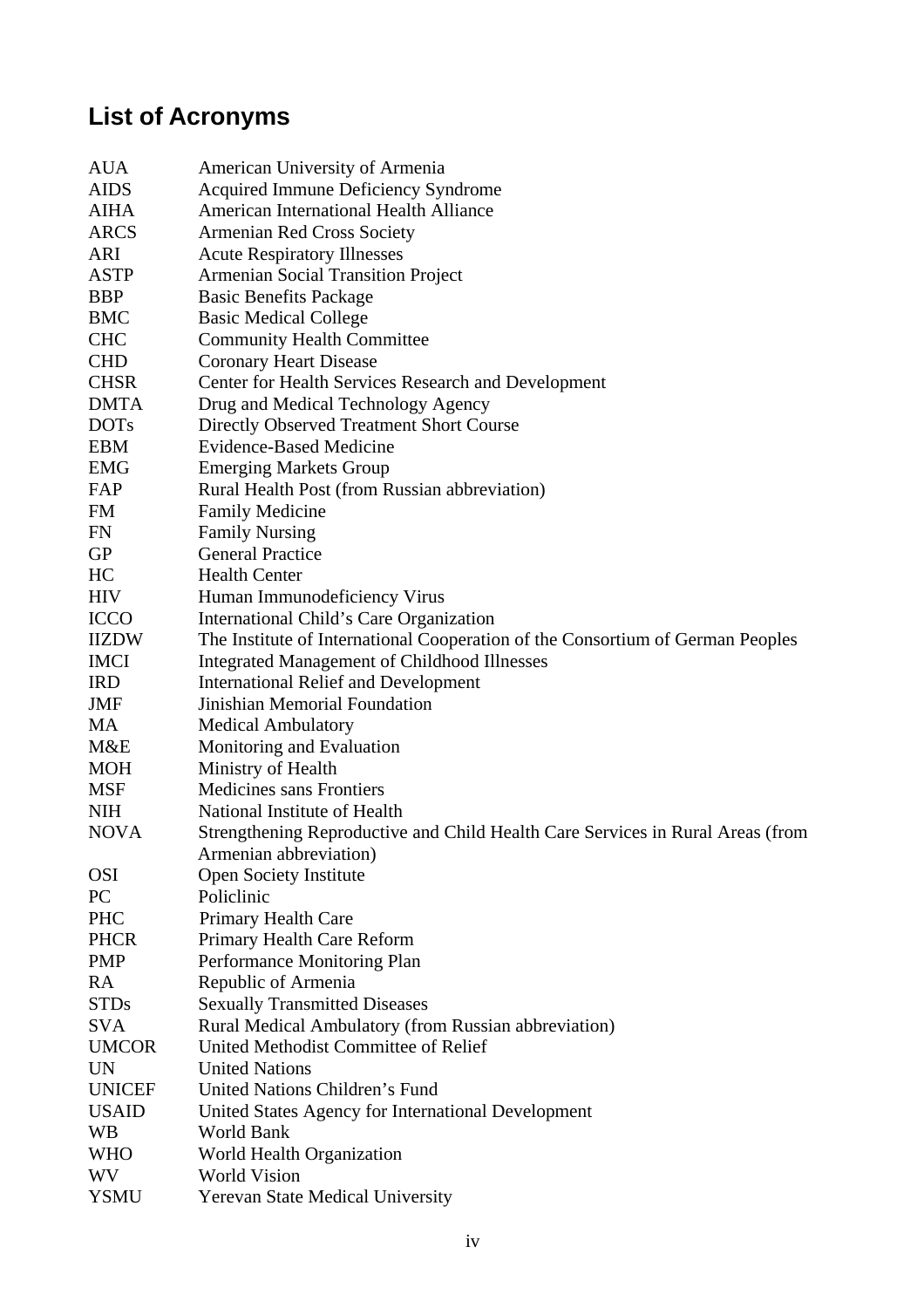## **1. Introduction**

**1.1 PHCR Project Overview:** The United States Agency for International Development (USAID) awarded Emerging Markets Group (EMG), an international consulting firm, a fiveyear contract to run Primary Health Care Reform Project in Armenia. The primary goal of the Project is to improve population access to quality primary healthcare services through strengthening Primary Health Care (PHC) facilities and family medicine providers, on one hand, and improving public health awareness, health-seeking behavior, and competent demand for PHC services, on the other. The six main components of PHCR project are run in the partnership with IntraHealth International Inc., American University of Armenia, Overseas Strategic Consulting, Ltd., and Social Sectors Development Strategies, and include the following activities:

- o **Expansion of Reforms:** assisting the Government in establishing a supportive regulatory environment for the advancement of reforms; renovating and equipping PHC facilities nationwide; designing and delivering training to facility management
- o **Family Medicine:** developing up-to-date curricula and training materials for continuous medical education; creating free-standing family medicine group practices; providing training to family physicians and nurses
- o **Open Enrollment:** introducing the open enrollment principle in the Armenian healthcare sector to promote customer-oriented services by fostering competition among providers
- o **Quality of Care:** improving the quality of care by introducing state-of-the-art quality standards and quality assurance procedures; introducing provider licensing and accreditation regulations
- o **Healthcare Finance:** increasing the transparency and efficiency of the distribution of healthcare funds through improved service costing and performance-based contracting practices; enhancing accountability at the facility level; determining the use of National Health Accounts
- o **Public Education:** enhancing awareness about PHC services offered; improving understanding of open enrollment and acceptance of family medicine providers; promoting healthy lifestyle and health-seeking behavior.

The project utilizes a regional scale-up approach, which allows for the zonal expansion of the reforms throughout the country over the life of the project. While applying this approach, the project primarily focuses on upgrading physical conditions and enhancing delivery of care in selected facilities in each zone, overall targeting approximately three hundred facilities throughout Armenia. Kotayk, Gegharkunik, and Tavush marzes are targeted by the project for the second year.

The project conducts several activities in its target facilities, including renovation, furnishing, and provision of equipment, as well as training of medical and administrative staff in family medicine, quality of care, management, financing/accounting, implementation of software for accounting, open inrollment, performance-based reimbursement, etc. The communities served by the selected facilities also become targets, particularly, for the public education component of the PHCR Project in terms of getting involved in establishing and running Community Health Committees, utilizing small grant projects, etc. However, not all selected facilities are targeted for all types of activities: different sets of activities could be implemented in different facilities, based on local needs and priorities.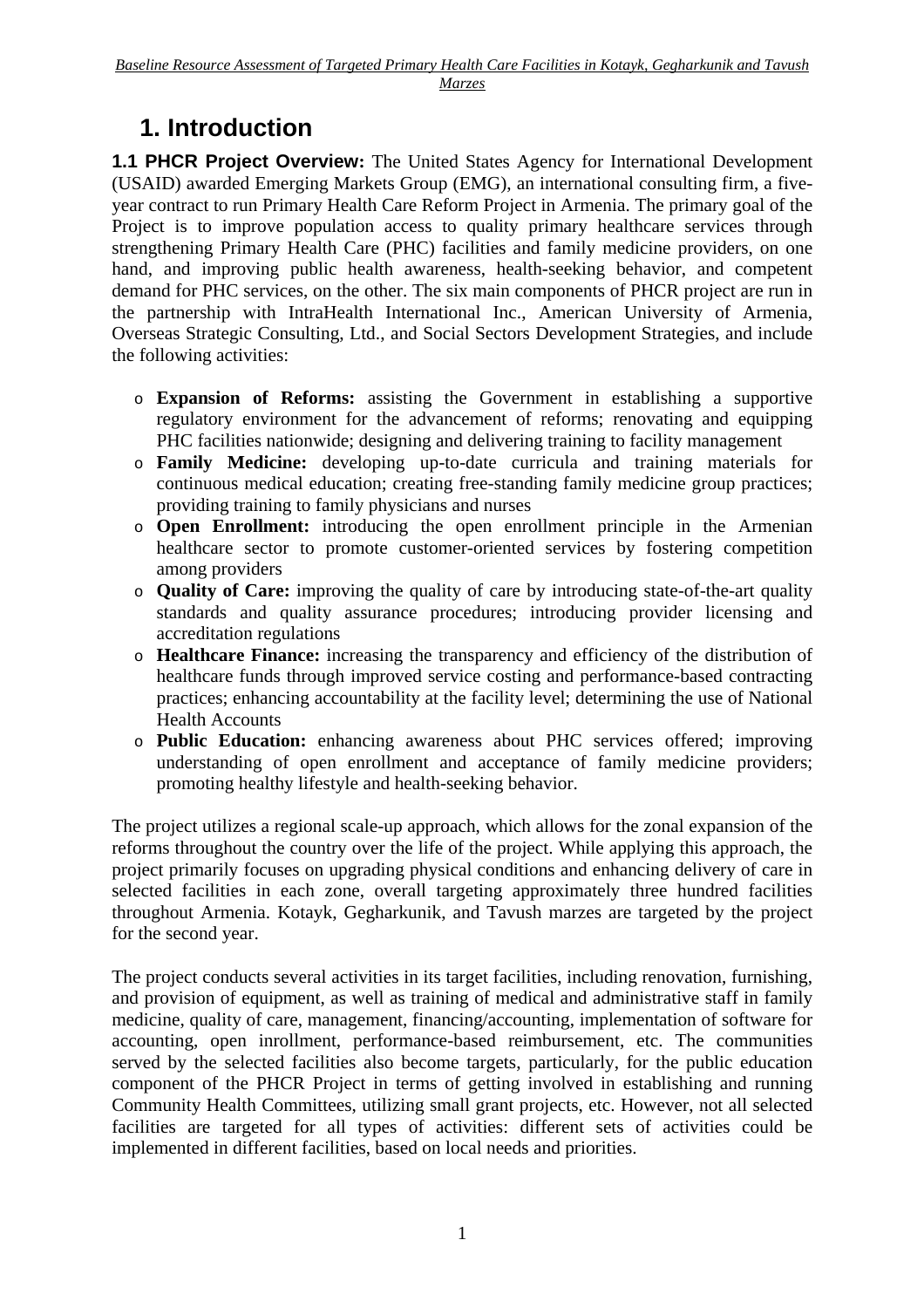**1.2 PHCR Project Monitoring & Evaluation Plan:** The following assessments are being conducted throughout the project to monitor its implementation and evaluate its impact:

- 1) Baseline assessments, including:
	- Facility level assessments in target facilities at the start of the project activities in each marz. These include: 1) Interviewer-administered facility assessment covering structural indicators for all project components, with some of them being PMP indicators; 2) Facility performance assessment covering performance of facility and providers which could serve as a basis for measuring improvement in quality of care (unlike the self-administered style utilized during facility performance assessment in Zone 1 facilities, a shift was made to interviewer-assessed performance assessment in Zone 2 facilities, the instrument was modified accordingly, and some new dimensions were added to it including a separate tool for provider performance assessment); 3) Client satisfaction survey (self-administered).
	- Population-based assessment. This includes: 1) Countrywide household health survey covering perceived health status, health dynamics, use of early diagnostics and preventive services, accessibility and perceived quality of care, as well as public education-related issues (exposure to PE campaigns and other activities with resulting changes in health knowledge, attitudes, and care seeking behavior).
- 2) Intermediate and final assessments, including:
	- Repeating all facility level assessments mentioned above upon completion of the project activities in target facilities of each marz.
	- Follow-up population-based assessment covering all the areas mentioned in the baseline assessment (using the same instruments).

This report summarizes the data on facility resource assessment conducted in select facilities of Kotayk, Gegharkunik, and Tavush marzes, all targeted by the PHCR project in the second year. This baseline assessment gathered data for internal planning and creation of a baseline dataset for future project impact evaluation in Zone 2.

# **2. Methods**

PHCR project staff and corresponding marz health department staff jointly selected target facilities in Kotayk, Gegharkunik, and Tavush marzes. The following two main sets of selection criteria were applied to select target sites for renovation:

- *i) Selection criteria for rural facilities (FAPs and ambulatories)* 
	- (1) Remote location
	- (2) Community participation and local authority commitment
	- (3) Existence of allocated space/building
	- (4) Willingness by local staff to get involved in renovation and training activities
	- (5) Size/characteristics of the population served (large, high risk and vulnerable population)
- *ii) Selection criteria for policlinics*
	- (1) Previous successful participation in primary healthcare reform efforts
	- (2) Potential for becoming a training site and/or availability of clinical preceptors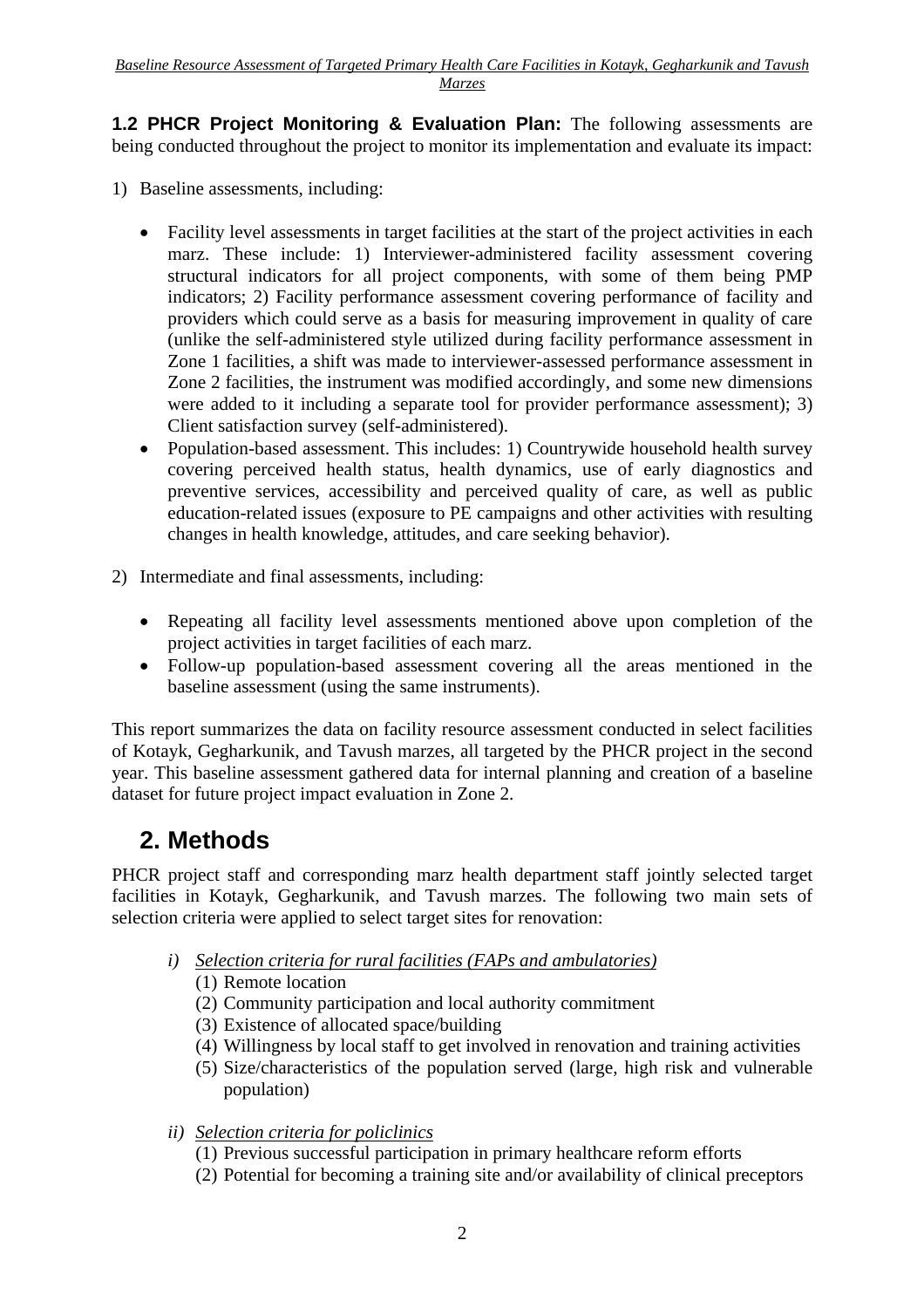- (3) Independent legal status and not included in the optimization plan
- (4) Characteristics of the population served (high risk and vulnerable population)

Selection occurred after engineering assessments of buildings suggested by the marz health departments as potential targets for renovation. After the renovation sites (mainly – rural health posts [FAPs] or ambulatories) were selected, the facilities directly supervising those FAPs and/or ambulatories (so called, referral centers) were also included as the project targets so that the combined multi-direction approach of the project could be fully utilized.

Monitoring and Evaluation (M&E) team conducted two types of assessments in the selected facilities: Baseline facility assessment and facility/provider performance assessment by interviewers. Unlike the previous assessment in Zone 1, a single instrument was used to conduct the baseline resource assessment of all types of facilities (FAPs, ambulatories, health centers, and policlinics) in Zone 2. This instrument combined all specific features of the initial two instruments (for FAPs/ambulatories and for health centers/policlinics) used in Zone 1 (Attachment 1).

The instrument covered the following main domains:

- Facility status and structure, including staff, infrastructure, rooms, equipment & furniture, sources of drug supply, status of renovation, water supply, electricity & heating, distances & transportation
- Status in PHCR project focal areas, including resources and potential for family medicine, quality of care, open enrollment, financing/management, and public education; and
- Select health indicators of the population served.

Three interviewers in Kotayk marz, two interviewers in Tavush and two in Gegharkunik (all local physicians) were trained to conduct the assessments (both facility and performance assessments in the targeted facilities). The trainings lasted two days and included theoretical component and practical implementation of the instruments and interviewer/instrument pretesting. The PHCR M&E team developed and delivered to interviewers instructions on how to conduct the interviews, code lists of the selected facilities, and tentative schedule/timeline of interviews. Local drivers were hired in each marz to take the interviewers to the selected facilities. In all three marzes, the fieldwork lasted several weeks (in May, 2007 in Kotayk, May-June 2007 in Tavush, and June 2007 in Gegharkunik). The M&E team conducted spotchecks of the interview process in all three marzes to assure compliance with the survey protocol. The Center for Health Services Research and Development (CHSR) team of data enterers at the American University of Armenia (AUA) entered data into computer databases using SPSS 11.0 software. At this stage of the baseline facility assessment, mainly descriptive analysis was performed and per-facility spreadsheets containing different types of data were constructed to facilitate the daily work of several PHCR Project components.

### **3. Results**

A total of 56 PHC facilities (29 in Kotayk, 13 in Tavush, and 14 in Gegharkunik) were assessed in Zone 2 during late May and June of 2007. Table 1 presents the list of target facilities included in the baseline assessment.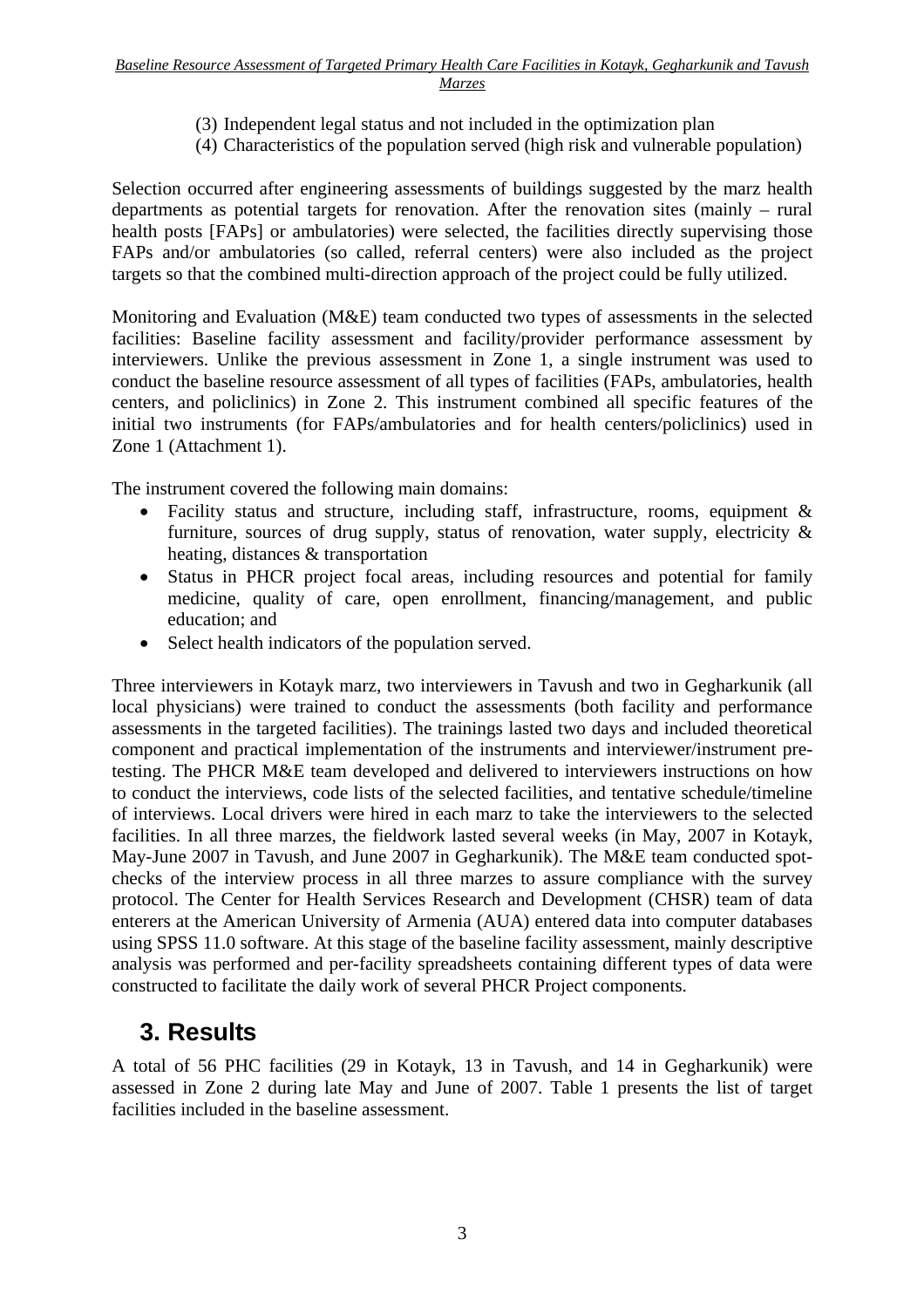|     | Table 1. I HCK project target facilities in Zone 2<br><b>Facilities selected for renovation</b><br><b>Network centers for renovation sites</b> |     |                      |  |  |
|-----|------------------------------------------------------------------------------------------------------------------------------------------------|-----|----------------------|--|--|
|     | <b>Kotayk marz</b>                                                                                                                             |     |                      |  |  |
| 1.  | Getamej FAP                                                                                                                                    | 17. | Nor Hachn PC         |  |  |
| 2.  | Goght FAP                                                                                                                                      | 18. | Garni HC             |  |  |
| 3.  | Jraber FAP                                                                                                                                     | 19. | Mayakovski MA        |  |  |
| 4.  | Kamaris FAP                                                                                                                                    | 20. | Geghashen MA         |  |  |
| 5.  | Katnaghbyur FAP                                                                                                                                | 21. | Aramus MA            |  |  |
| 6.  | Ptghni FAP                                                                                                                                     | 22. | Verin Ptghni MA      |  |  |
| 7.  | Nor Gyugh FAP                                                                                                                                  | 23. | Kotayk MA            |  |  |
| 8.  | <b>Nurnus FAP</b>                                                                                                                              | 24. | Byureghavan HC       |  |  |
| 9.  | <b>Radiostation FAP</b>                                                                                                                        | 25. | <b>Balahovit MA</b>  |  |  |
| 10. | Saralanj FAP                                                                                                                                   | 26. | Aragyugh MA*         |  |  |
| 11. | Sevaberd FAP                                                                                                                                   | 27. | Zar MA*              |  |  |
| 12. | Teghenik FAP                                                                                                                                   | 28. | Argel HC             |  |  |
| 13. | Zoravan FAP                                                                                                                                    |     |                      |  |  |
| 14. | Zovashen FAP                                                                                                                                   | 29. | Kaputan MA*          |  |  |
| 15. | Zovk FAP                                                                                                                                       | 30. | Dzoraghbyur MA       |  |  |
|     | 16. Nor Yerznka $MA1$                                                                                                                          |     |                      |  |  |
|     | <b>Tavush marz</b>                                                                                                                             |     |                      |  |  |
| 1.  | <b>Gosh FAP</b>                                                                                                                                | 10. | Haghartsin MA        |  |  |
| 2.  | Nerkin Gosh FAP                                                                                                                                |     |                      |  |  |
| 3.  | <b>Hovk FAP</b>                                                                                                                                | 11. | Idjevan M&C MC       |  |  |
| 4.  | Lusahovit FAP                                                                                                                                  | 12. | Khashtarak MA        |  |  |
| 5.  | <b>Tovuz FAP</b>                                                                                                                               |     |                      |  |  |
| 6.  | V. Karmir Aghbyur FAP                                                                                                                          |     |                      |  |  |
| 7.  | V. Tsaghkavan FAP                                                                                                                              | 13. | Paravaqar MA         |  |  |
| 8.  | Varagavan FAP                                                                                                                                  |     |                      |  |  |
| 9.  | Zorakan MA                                                                                                                                     |     |                      |  |  |
|     | Gegharkunik marz                                                                                                                               |     |                      |  |  |
|     | Aghberk FAP <sup>2</sup>                                                                                                                       |     | Shorja $\text{MA}^2$ |  |  |
| 1.  | <b>Getik FAP</b>                                                                                                                               |     |                      |  |  |
| 2.  | Akhpradzor FAP                                                                                                                                 | 9.  | <b>Tsovak MA</b>     |  |  |
| 3.  | Makenis FAP                                                                                                                                    |     |                      |  |  |
| 4.  | Chkalovka FAP                                                                                                                                  | 10. | Sevan PC             |  |  |
| 5.  | Gagarin FAP                                                                                                                                    |     |                      |  |  |
| 6.  | Djaghatsadzor FAP                                                                                                                              | 11. | Vardenis PC          |  |  |
| 7.  | Norabak FAP                                                                                                                                    |     |                      |  |  |
| 8.  | Zovaber FAP                                                                                                                                    | 12. | Ddmashen MA          |  |  |

### **Table 1. PHCR project target facilities in Zone 2**

*\* Selected also as a renovation site* 

<sup>&</sup>lt;sup>1</sup> Nor Yerznka MA was included in the list of target facilities (and renovated) after the baseline data collection in Zone 2 was completed and analized.<br><sup>2</sup> Aghberk FAP and its network center – Shorja MA were excluded from the list of target facilities after the baseline data was

collected.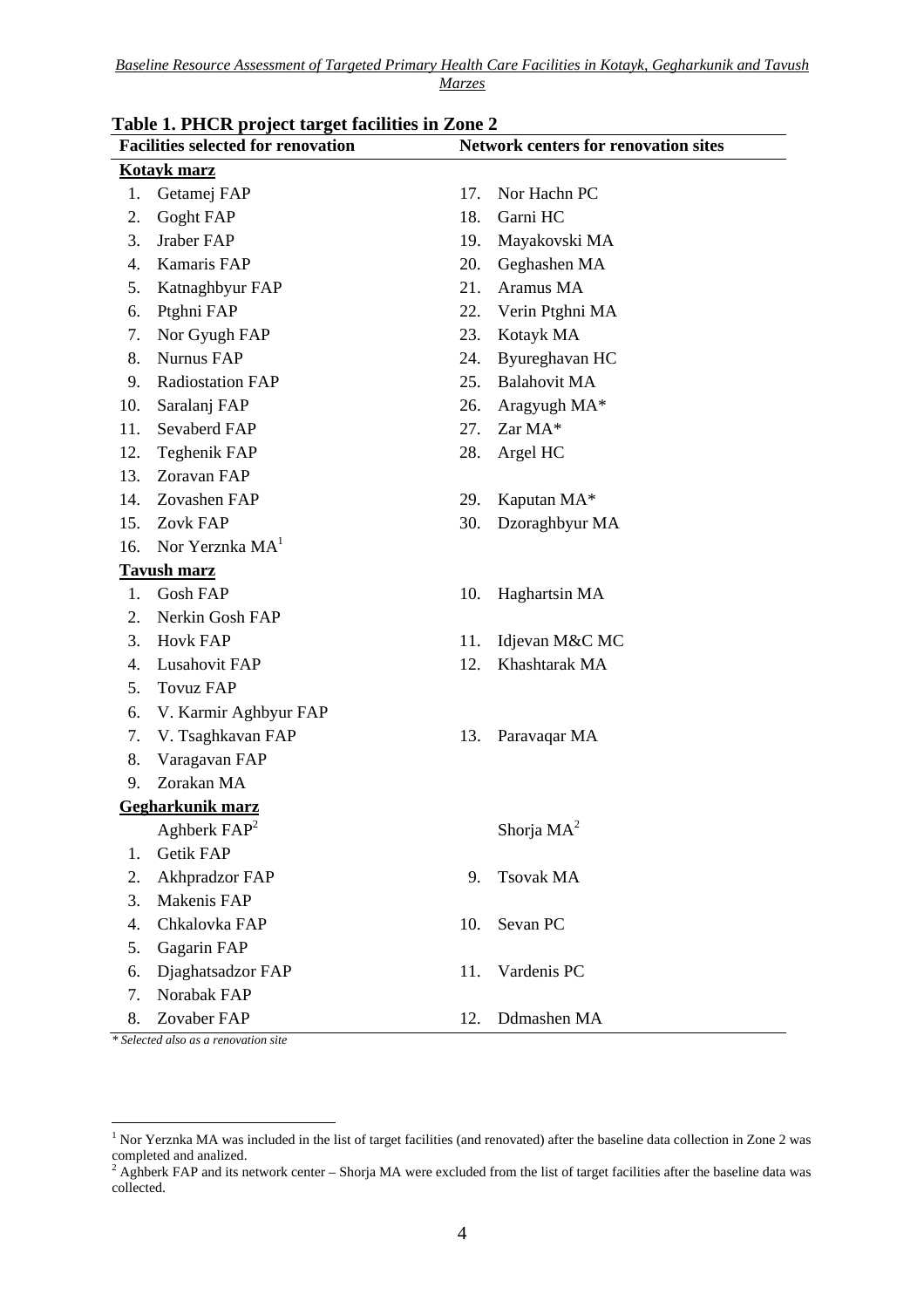This list includes both the sites selected for renovation (n=35) and their referral facilities (n=21). However, referral facilities for some renovation sites (Zoravan, Tovus, V. Karmiraghbyur, and Getik FAPs) were not included in the baseline assessment because they were subject to reorganization under the Ministry of Health (MOH) Optimization plan.

#### **3.1 Structure, resources, personnel**

**Staff**: Overall, 146 doctors, 296 nurses, 52 midwifes/feldshers, 39 sanitars, and 85 nonmedical staff were employed in the 56 target facilities. A total of 287 providers were involved in general practice (provision of family medicine, general or pediatric care). Among them, 31 were family doctors, 27 - general practitioners, 23 - pediatricians, 44 - midwifes/feldshers, 129 - district nurses, and 33 - family nurses. The staff of the majority of FAPs (21 out of 31) consisted only of a single nurse/midwife. Attachment 2 provides the detailed staff composition of target facilities.

**Facility ownership**: Out of 32 FAPs targeted by the project in Zone 2, only 12 (37.5%) were the owners of their facility. The rest were either renting their space (15, 46.9%), generally from the village mayor, or were lacking any space (5 facilities, 15.6%: Norabak in Gegharkunik marz, and Zovashen, Nor Gyugh, Jraber, Saralanj in Kotayk marz). The majority of medical ambulatories (9 out of 17), as well as one policlinic (Nor Hachn) and one health center (Byureghavan), both in Kotayk marz, also rented their space. The rest were the owners of their building (Attachment 3).

**Rooms**: Of 32 assessed FAPs, 6 (19.4%) had no rooms in use and 12 (38.7%) used only one room. Only two FAPs used more than 2 rooms (Gagarinavan and Zovaber FAPs, both in Gegharkunik marz). The mean number of active rooms per facility type was 1.4 for FAPs (range: 0 to 6) and 4.5 for ambulatories (range: 1 to 9). The total number of rooms (used and unused) per facility type ranged from 0 to 16 for FAPs (mean: 2.1) and from 1 to 13 for ambulatories (mean: 5.8). In the three-fourths of the assessed FAPs, the main/examination room was not renovated. Natural lighting of the main/examination room was assessed as satisfactory in more than three-fourths of the assessed FAPs. The mean size of the main/examination room in FAPs was  $19m^2$ , ranging from 6 to  $40m^2$ . The remaining rooms (if any) were smaller, with estimated mean size ranging from 9 to  $14m<sup>2</sup>$ . The renovation status of the assessed rooms in ambulatories was rated as satisfactory in 41% of cases and natural lighting in 88%. The estimated mean size of the assessed ambulatory rooms was  $16m<sup>2</sup>$  with a range of 7 to  $26m^2$ .

In the policlinics and health centers, information was collected only about the cabinets/rooms used by general practice, including cabinets for family doctors, internists, general practitioners, and pediatricians. Overall, 39 GP cabinets were assessed in 4 policlinics and 3 HCs, out of which 38 consisted of one room and one of two rooms. The mean number of GP cabinets in policlinics was 6.8 with a range from 5 to 9. The mean number of GP cabinets in the health centers was 4.3 with a range from 2 to 7. Renovation status was assessed as satisfactory in 48.1% of the policlinic cabinets and 66.7% of the health center cabinets. Natural lighting was rated as satisfactory in 88.9% and 100.0% of the assessed cabinets, respectively. The mean size of examination rooms was  $18 \text{ m}^2$  (ranging from 9 to  $35 \text{ m}^2$ ) in the policlinics and 15.4 m<sup>2</sup> (ranging from 11 to 22 m<sup>2</sup>) in the health centers (Attachment 3).

**Electricity, heating, vehicles**: Twenty-four hour electricity was available only in 18 FAPs  $(66.7\%)$ , three FAPs  $(11.1\%)$  had electricity only 1-2 hours per day, and 6 FAPs  $(22.2\%)$  had no electricity at all. All the ambulatories, health centers and three out of the four policlinics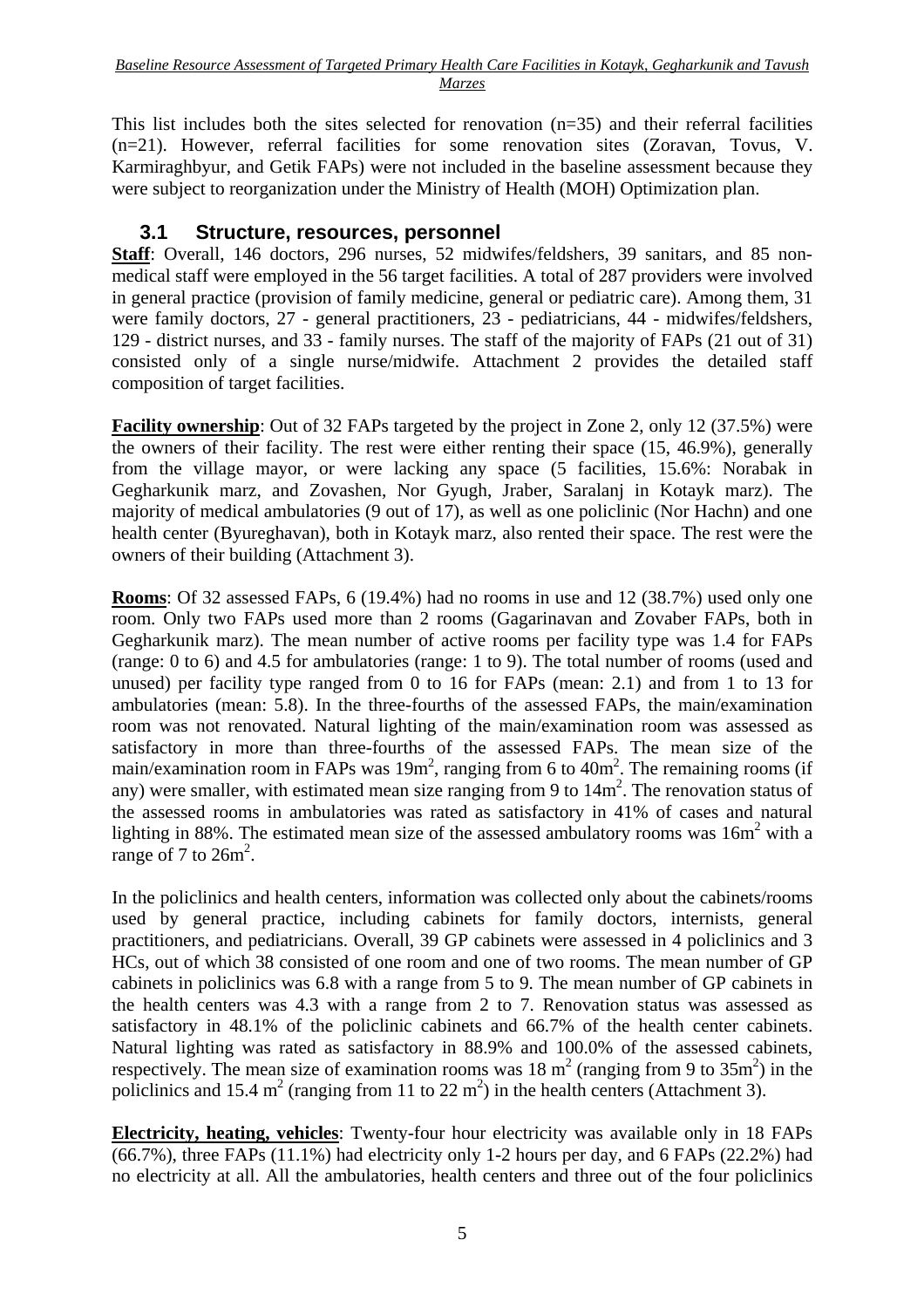were supplied with electricity 24 hours per day. Vardenis policlinic had electricity only one hour per day. Over half of the assessed FAPs and ambulatories (52.0% and 52.9%, respectively), and all three HCs used portable electric heaters to heat their rooms. Room heaters with fuel were used in 7 FAPs and 5 ambulatories. Policlinics used hot water system most frequently and all the GP cabinets were heated during winter. Five FAPs (15.6%) had no heating at all and 10 mentioned heating no rooms during winter. Only four (23.5%) of the 17 assessed ambulatories had a vehicle. No FAP had a vehicle. Health centers and policlinics had 1 to 3 vehicles per facility mainly used for on-call home visits and emergency visits (Attachment 3).

**Drug supply**: Only two villages served by FAPs (6.3%) and 6 villages (35.3%) served by ambulatories had functioning pharmacies. MOH was the main source of drugs for 87.5% (49) of the assessed facilities. This covered 20-100% of the perceived needs in drugs included in the Essential Drug List. Thirteen facilities received drugs from UMCOR, 3 from IRD, 2 from NOVA (Vitrum tabs), 2 from World Vision, and 2 from MSF. Percent of needs covered by these sources was estimated from as low as 0% to as high as 100%. MOH reached the highest percentage of the perceived needs covered (66.6% with a range from 1% to 100%), followed by IRD (56.7% with a range from 30% to 80%) and UMCOR (32.7% ranging from 0% to 80%). The periodicity of supplies from these sources ranged from once a month to once a year.

**Furniture & equipment**: Detailed information on the available equipment and its functional status was collected from all the assessed facilities. This information is summarized in Attachment 4. In the facilities where clinical/biochemical laboratories were functioning, information was gathered also about the available laboratory equipment (Attachment 5). Only those items in satisfactory functional status were listed in these summaries. The per-facility summary on available furniture (in satisfactory functional status) at the target facilities is provided in Attachment 6. As evident from the tables, almost all facilities were poorly furnished and equipped; however, the situation in FAPs was the most critical.

**Water/toilet**: Of 27 assessed FAPs that had some space (five had no space), 23 (85.2%) were lacking piped water supply. Only two FAPs (Nerkin Ptghni in Kotayk marz and Gosh in Tavush marz) were supplied with piped water 24 hours/day. The situation was similar with regard to ambulatories: 12 out of 17 (70.6%) had no piped water supply, one was supplied 8 hours/day, and the remaining four (23.3%) 24 hours/day. One policlinic (Sevan) and one health center (Argel) had no piped water supply. The rest had either half-day or full-day water supply. Thirteen facilities of 51 (25.5%) had hand washing station(s) with running water, including one FAP (Zoravan in Kotayk marz).

Although sewage system was present in 9 villages where FAPs were located, only three FAPs had a sewage system in the facility (Nerkin Ptghni and Zoravan FAPs in Kotayk and Gosh FAP in Tavush). Out of 17 ambulatories, sewage system was present in 7 (this coincided with the number of residency areas with sewage system where the SVAs were located). All seven health centers and policlinics had a sewage system in their facilities.

Nine ambulatories (52.9%), 21 FAPs (77.8%), and one policlinic (Nor Hachn policlinic in Kotayk marz) had no indoor toilets in the facility. Of 20 facilities with indoor toilets (range 1 to 9), the toilets were functioning only in 13 and only 10 had running water. Pit latrines were present in 8 facilities (one FAP, 4 SVAs, and 3 policlinics). Shower was present in only one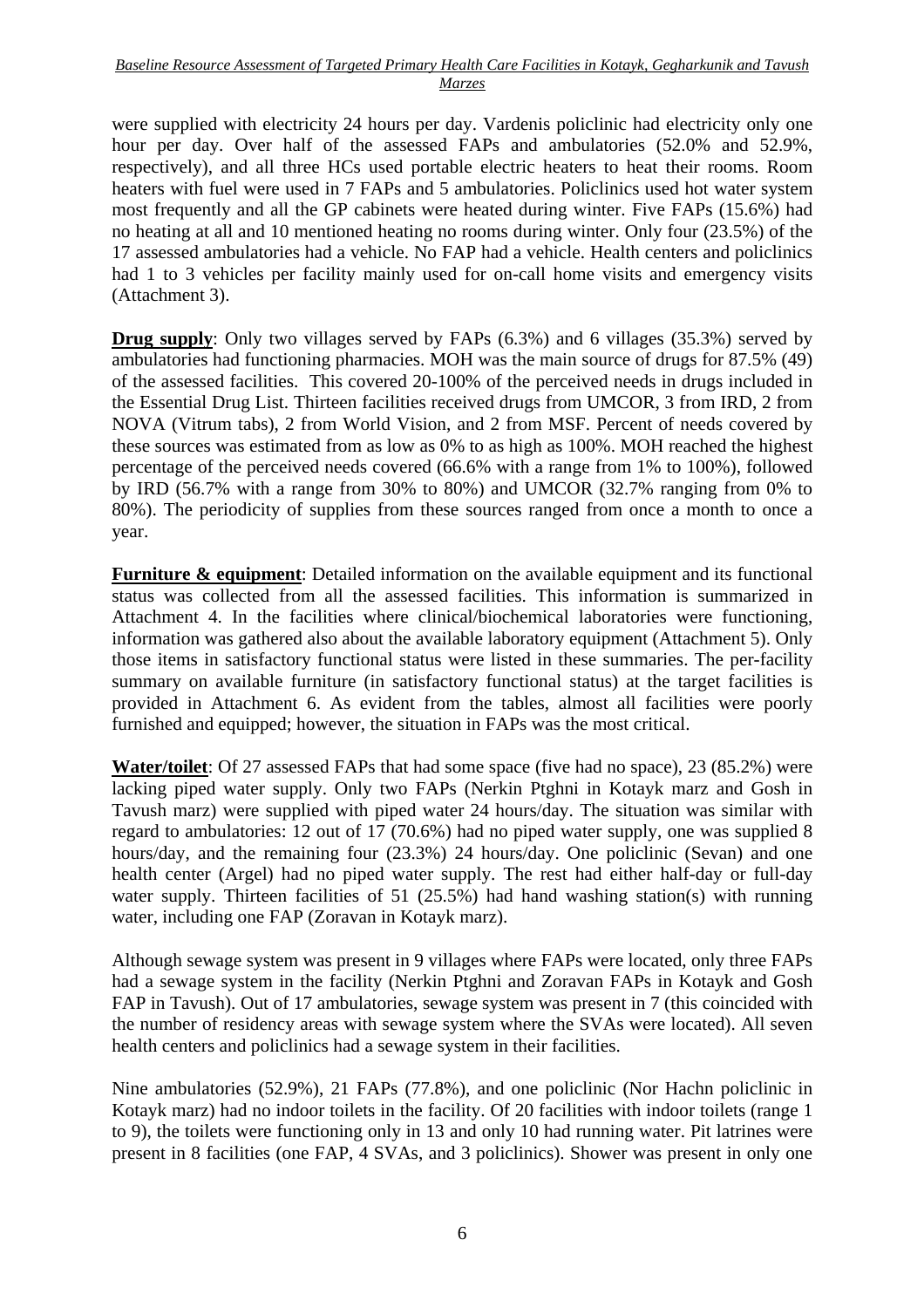health center (Argel HC). Per-facility summary of the number of toilets/pit latrines is provided in Attachment 3.

**Distances/transportation**: The majority of targeted FAPs (22 out of 32, 68.8%) and ambulatories (13 out of 17, 76.5%) had no available public transportation mean connecting their villages with marz centers. The situation with regional centers was better: 18 FAPs (56.3%) and 13 ambulatories (76.5%) mentioned that public bus was available to the regional clinic/hospital, while 8 FAPs (25.0%) and 4 ambulatories (23.5%) noted the availability of regional hospital ambulance in the cases of emergency. The connection with nearest ambulatory was again either by bus (59.2% of targeted FAPs and ambulatories) or none. Getting to the nearest FAP was even more difficult. There was public bus only for 21 facilities (42.9%) connecting their village with the nearest functioning FAP.

The roads connecting villages with the marz center, regional center, and the nearest ambulatory, in the majority of cases, were described as "asphalt", although often with large holes and of poor quality. The next most frequent description of the roads was "bumpy dirt". This was the case for the roads connecting the villages with marz center for 17 facilities, and with regional centers, nearest ambulatories and nearest FAPs for 13 facilities. Meanwhile, the roads to the marz center were described as "dirty with large holes" for two facilities. Five facilities were connected with their regional centers and seven facilities with the nearest ambulatory and FAP with through same quality (large holes dirty) roads. Norabak FAP (Gegharkunik marz) did not have access to transportation to the nearest ambulatory and Zovk FAP (Kotayk marz) did not have access to transportation to the nearest FAP. The mean distance between the assessed FAPs/ambulatories and their marz center was 57.9 km, with a range of 14 to 110 km; between these facilities and their regional centers was 18.2 km, with a range of 3 to 56; between these and the nearest ambulatory was 10.2 km, and between these and the nearest FAP was 5.3 km. The per-facility summaries of these distances and the available transportation means to the marz and regional centers are provided in Attachment 7.

#### **3.2 Family medicine**

Of all district physicians (n=81) employed in the 56 facilities targeted by the project in Zone 2 (Tavush, Kotayk, Gegharkunik), 33 (40.7%) were educated/trained at NIH/YSMU during the last 5 years, while 18 (22.2%) were involved in continuous family medicine education and 14 (17.3%) expressed willingness to become involved. Of 205 district nurses employed in the target facilities, less than one fourth (47, 22.9%) were educated/trained at NIH or BMC during the last five years; only 9 nurses (4.4%) were involved in continuous family nursing education and 81 (39.5%) expressed willingness to become involved. Attachment 8 presents the per-facility distribution of those involved in FM/FN education or willing to get involved in it.

The staff of the assessed facilities were asked if they had received short-term clinical trainings during the last 5 years addressing the following topics: first aid, immunization, breastfeeding, sexually transmitted diseases (STDs), reproductive health, integrated management of childhood diseases (IMCI), tuberculosis, healthy lifestyle, child growth and development, management of chronic health conditions (IHD, diabetes, chronic pain, etc.), and infection control. These topics were selected because they had been widely addressed by many organizations during the last several years. Information was gathered also about other short-term trainings received during that period.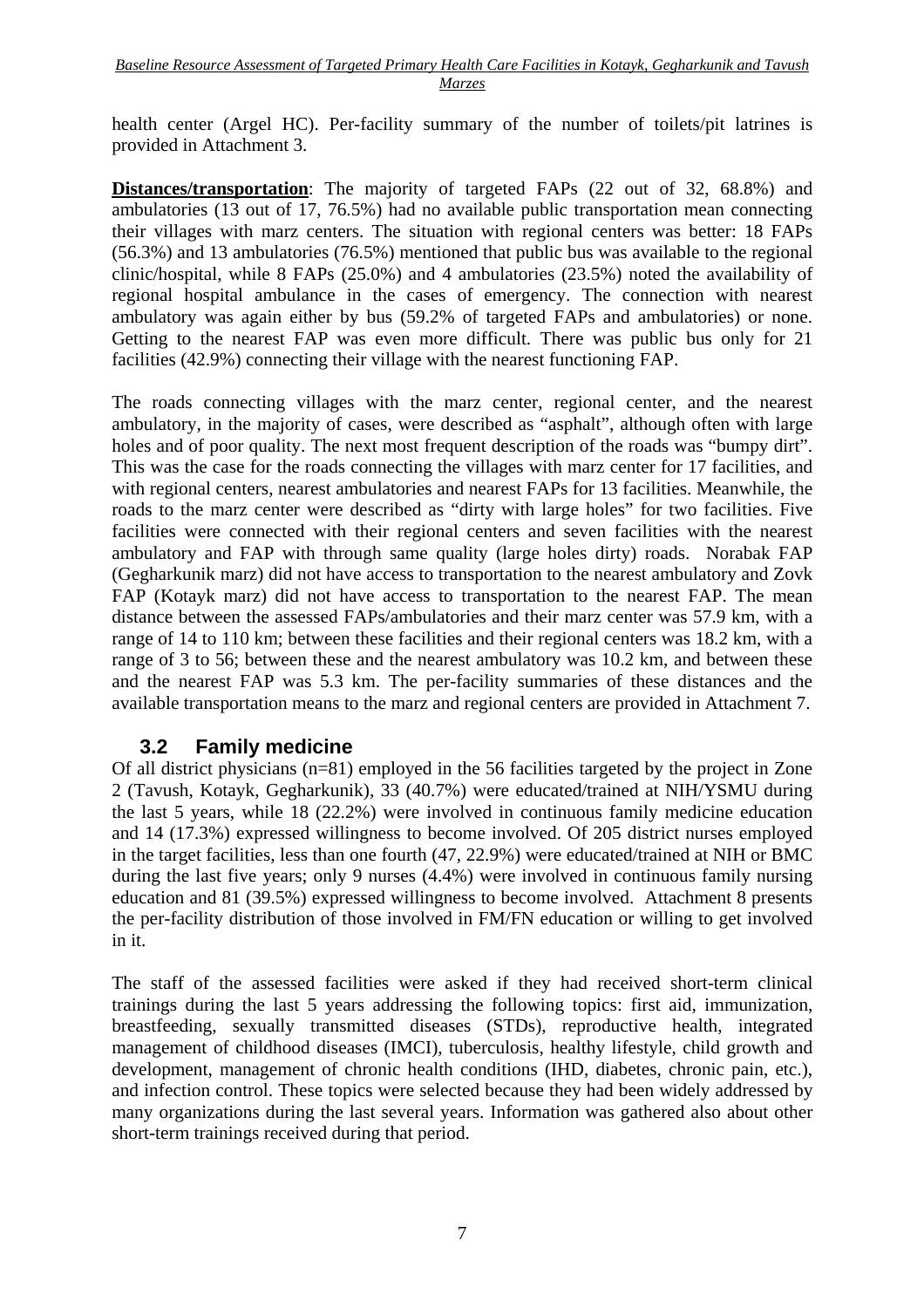Attachment 9 provides the numbers and percentages of doctors and nurses employed at target facilities of Gegharkunik, Kotayk, and Tavush marzes who attended short-term clinical trainings during the last 5 years by training types.

Among doctors, the most widespread trainings were IMCI, immunization, and sexually transmitted diseases (attended by 42.0%, 21.0%, and 18.5%, respectively). The least widespread trainings were healthy lifestyle (2.5%), infection control (4.9%), and tuberculosis (7.4%). Overall, the involvement of medical staff in short-term trainings was rather low.

The involvement of nurses in short-term trainings was even lower. Among them, the most widespread trainings were immunization (received by 30.2%), breastfeeding (24.9%), and IMCI (24.9%), followed by STDs (15.6%) and reproductive health (14.1%). Only 6 nurses out of 205 (2.9%) received training on tuberculosis and 9 (4.4%) on infection control.

The Armenian Red Cross Society, UNICEF, Jinishian Foundation, and IRD conducted most first aid trainings. UNICEF conducted the immunization trainings; UNICEF, UMCOR, and NOVA conducted IMCI and breastfeeding trainings. UNICEF and NOVA were mainly involved in STD trainings and, together with MSF, in reproductive health trainings. NOVA, WV, and UNICEF provided trainings on healthy lifestyle and child growth and development. NIH, MOH, UMCOR, and NOVA were involved in Tuberculosis training. Infection control trainings were conducted by NOVA, trainings on management of chronic conditions by NIH and WV (Attachment 9).

Among other short-term clinical trainings received by the providers during the last five years, the respondents mentioned more frequently trainings on eye diseases, safe motherhood/childhood, quality management/improvement, nurse clinical skills improvement, adolescent health, rational drug use, and paraclinical methods of patient examination. Armenian eye care project, USAID, NOVA, UNICEF, NIH, and IRD were listed more frequently among organizations who conducted these trainings.

One or more copies of the full set (17 volumes) of the World Bank-developed clinical practice guidelines for doctors were present in 5 ambulatories (out of 17 assessed), 2 health centers (of 3 assessed, the third has only 7 volumes), and 3 policlinics (of 4 assessed, the fourth had 15 volumes). Nine ambulatories had incomplete set (range 2 to 15 volumes) and the remaining 3 had none. The full set (5 volumes) of the WB-developed clinical guidelines for nurses was available in all 4 policlinics, but in only one health center. The second health center had two volumes, and the third none. Of 17 ambulatories, 6 had the complete set of the guidelines for nurses and 5 had incomplete sets (1-4 volumes). Only 3 FAPs (out of 32 assessed) had a complete set of the guidelines; 2 had incomplete sets (2 volumes each). The numbers of providers by facility type and the numbers of those having personal copies of guidelines is provided in Table 2.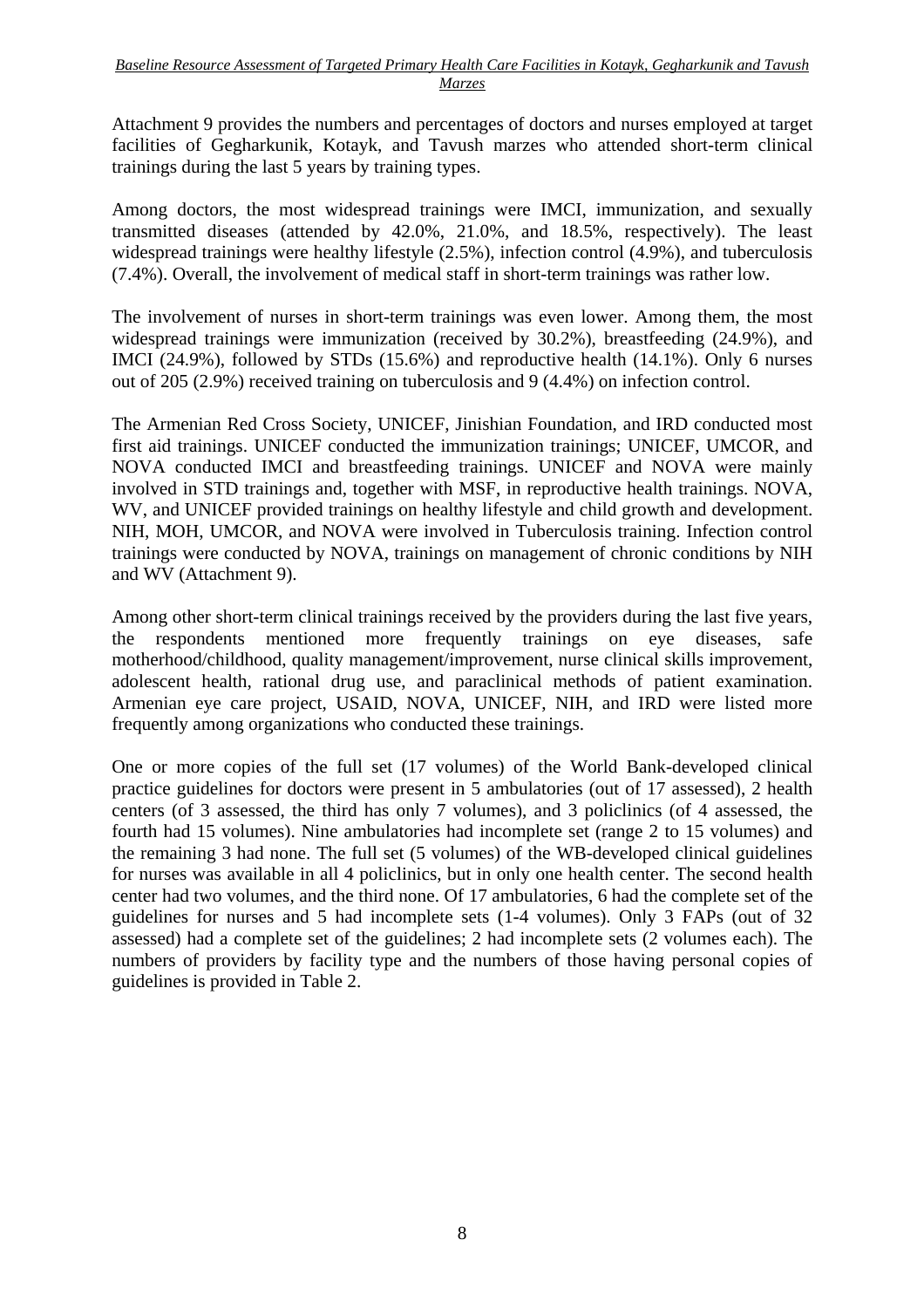|                                                         | FAP        | <b>SVA</b>       | HC         | <b>PC</b>    | <b>Total</b> |
|---------------------------------------------------------|------------|------------------|------------|--------------|--------------|
| Total number of doctors<br>(n)                          | 1∗         | 27               | 13         | 40           | 81           |
| $n$ (%) of doctors who have<br>WB guideline for doctors | $\theta$   | 16<br>$(59.3\%)$ | 5(38.5%)   | $16(40.0\%)$ | 37(45.7%)    |
| Total number of nurses (n)                              | 42         | 66               | 32         | 65           | 205          |
| $n$ (%) of nurses who have<br>WB guideline for nurses   | $4(9.5\%)$ | 13<br>(19.7%)    | $2(6.3\%)$ | $15(23.1\%)$ | $34(16.6\%)$ |

| Table 2. Numbers and percents of providers employed in target facilities of Zone 2 |
|------------------------------------------------------------------------------------|
| possessing WB-developed clinical practice guidelines (by facility type)            |

*\* The doctor in Kamaris FAP (Kotayk) has no formal status but actually works there.*

Among other clinical practice guidelines available at the assessed facilities, materials distributed during different short-term trainings (immunization, IMCI, ARI, diarrhea, reproductive health) were mentioned frequently. The majority of the listed materials/guidelines available at the assessed facilities were on immunization, child care, pregnancy, and healthy lifestyle. A guideline on m anagement of eye diseases developed by USAID Eye Care Project was available in four facilities. A guideline on widespread adult diseases was distributed by WV to three facilities. Materials on STIs developed by different organizations (JMF, MOH, UMCOR) were available in four facilities. Sevan policlinic mentioned having clinical guidelines on management of diabetes, hypertension, and bronchial asthma, developed in the scope of a community health partnership sponsored by the American International Health Alliance (AIHA). "Arabkir" medical center provided several guidelines on childhood infections and rickets to Balahovit and Tsovak SVAs. UNICEF, MOH, NOVA, and WV were listed as the most frequent developers/providers of clinical guidelines followed by UMCOR and MSF.

Table 3 summarizes information on access of targeted facilities to evidence-based medicine sources and to select drug information sources.

|                                             | <b>PCs</b> | <b>HCs</b> | <b>SVAs</b> | <b>FAPs</b> |
|---------------------------------------------|------------|------------|-------------|-------------|
|                                             | $(n=4)$    | $(n=3)$    | $(n=17)$    | $(n=32)$    |
| Internet                                    | $1.0\,$    | 1.0        | 1.0         | 1.0         |
| <b>Medical Periodicals</b>                  | 2.0        | 1.0        | 7.0         | 2.0         |
| Recent training materials                   | 4.0        | 2.0        | 9.0         | 16.0        |
| <b>Newsletters</b>                          | 2.0        | 0.0        | 5.0         | 3.0         |
| <b>EBM</b> publications                     | 1.0        | 0.0        | 1.0         | 1.0         |
| Medical books (published since 2000)        | 1.0        | 0.0        | 9.0         | 9.0         |
| Mashkovski, Pharmaceuticals                 | 2.0        | 1.0        | 4.0         | 1.0         |
| Vidal, Drug Guide                           | 2.0        | 1.0        | 5.0         | 0.0         |
| Vidal, Drug Guide for Transcaucasus         | 4.0        | 0.0        | 3.0         | 0.0         |
| Optimal Drug Treatment Guidelines, DMTA, RA | 2.0        | 0.0        | 2.0         | 0.0         |
| <b>Armenian National Formulary</b>          | $1.0\,$    | 0.0        | 1.0         | 0.0         |

**Table 3: Access of targeted facilities in Zone 2 to EBM and select drug information sources**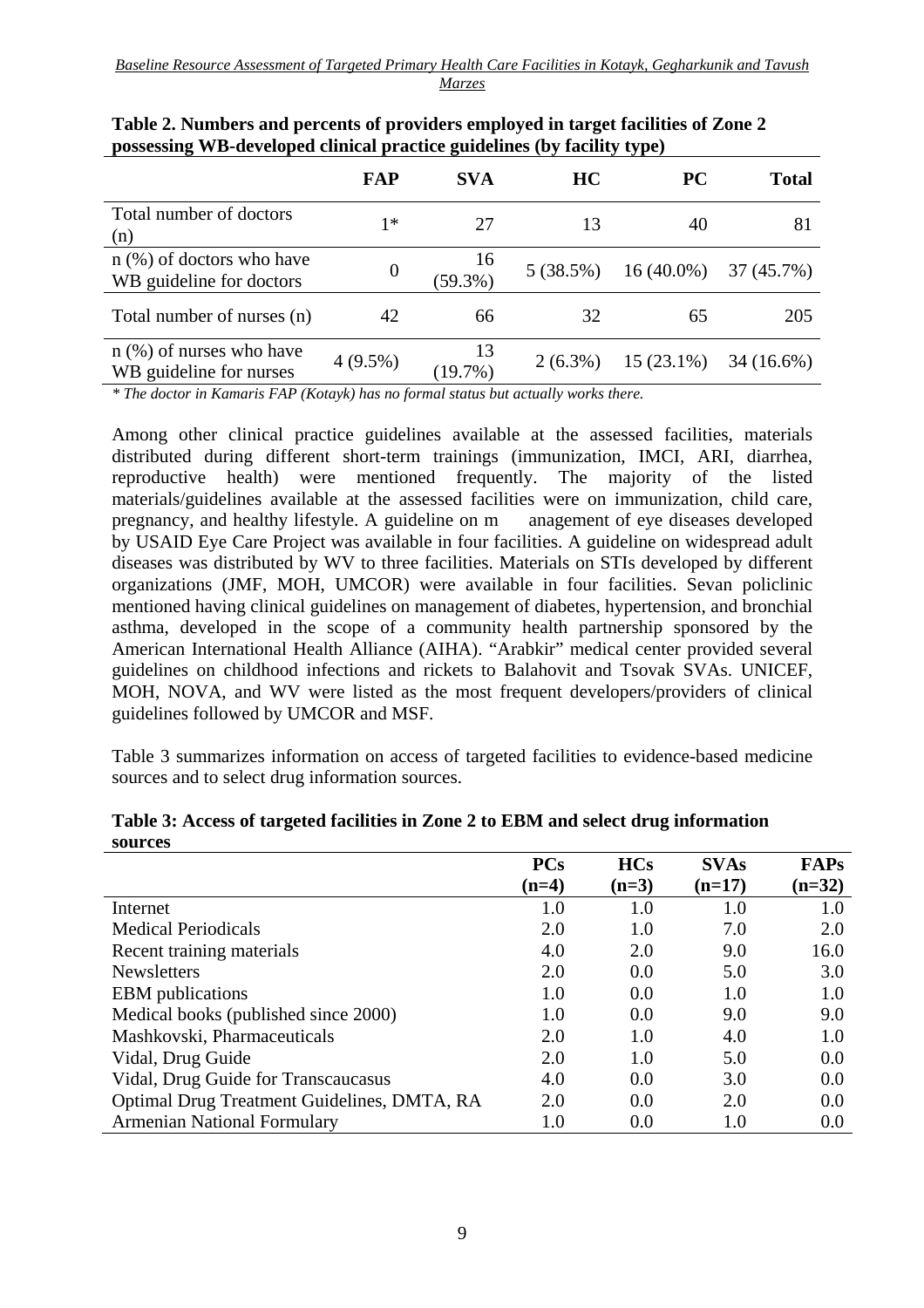As demonstrated in Table 3, the majority of facilities had access to recent training materials. Medical periodicals, newsletters, EBM publications and recently published medical books are less available. Access to internet is limited in all facilities. Interestingly, medical ambulatories reported better access to some inquired information sources (medical periodicals, newsletters, medical books) than did health centers.

Access to select drug information sources was also limited. Policlinics were better supplied with these sources than other types of facilities. The most widespread drug information sources were Mashkovski, Pharmaceuticals and Vidal, and Drug Guide. Several facility heads/responsibles mentioned using drug information sources other than the ones listed in the questionnaire, like "Remedia", "Drug preparations GSIC", "Medication and medicine, MOH", and "Phytopharmaceutical national journal".

Medical charts were used for under 18 population group in all assessed health facilities. The coverage of this age group with medical charts was 96.3% (sd: 9.0%). The information recorded in these charts was assessed as "complete" in 51.8% of the assessed facilities: in 38.7% of the FAPs, 62.5% of the ambulatories, and 100 % of the policlinics/health centers (this assessment was based on a standard rubric used by the assessor). Standard forms were used in the medical charts in 67.9% of the assessed facilities: in 59.4% of the FAPs, 88.2% of the ambulatories, 66.7% of the health centers, and 50.0% of the policlinics.

For adults (>18 years old), medical charts were used in 100% of the assessed ambulatories, policlinics, and health centers and in 78.1% of the FAPs (7 FAPs did not use these forms). Adult population coverage with medical charts was somewhat less: on average, 64.5% (sd 28.3%). The coverage was the highest in health centers (86.7%) and policlinics, followed by ambulatories (72.5%) and FAPs (56.6%). The registered information in these charts was assessed as "complete" in 23.2% of the assessed facilities (in 16.7% of the FAPs, 43.8% of the ambulatories, and 33.3% of the policlinics/health centers). About 64.0% of the FAPs, 82.4% of the ambulatories and in all policlinics/HCs used standard forms.

Of 32 FAPs, 26 (81.3%) had journal for outpatients and 12 (37.5%) had journal for home visits. The recorded information in the journal for outpatients was assessed as "complete" in 11 FAPs (34.4%), and that in the journal for home visits was assessed as "complete" in 8 (25.0%). All the assessed health centers and 16 out of 17 assessed ambulatories had journals for outpatients in place, but journals for home visits were absent in 6 ambulatories. The information recorded in the journal for outpatients was assessed as "complete" in 11 ambulatories (64.7%) and in two HCs (66.7%). The journal for home visits was less complete: assessed as complete in 5 ambulatories (29.4%) and two health centers. Of the assessed policlinics, all had well completed journals for outpatient visits, but only 2 had journals for home visits.

Immunization forms were present in all the assessed FAPs, ambulatories, HCs, and policlinics. The information registered in these forms was assessed as "complete" in 31 (96.9%) FAPs and in all the ambulatories, HCs, and policlinics. Standard Immunization forms were used in 30 FAPs (93.8%) and in all the assessed facilities of the other three types. The coverage of the eligible population with these forms was reported as 92.4% in FAPs and almost 100.0% in ambulatories, HCs, and policlinics.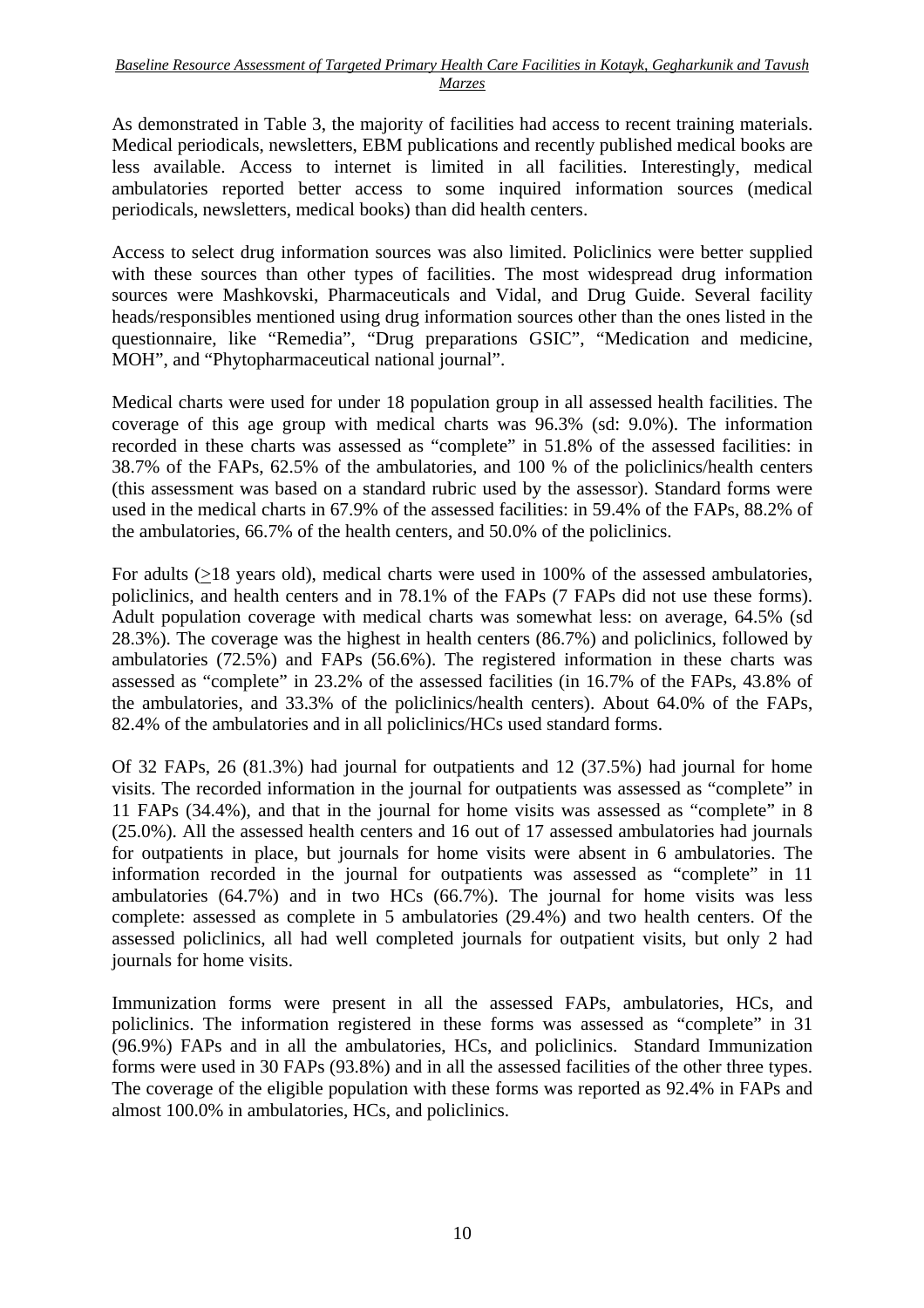No FAP, 4 ambulatories (23.5%), all the health centers and two policlinics (50%) had a journal for ambulance calls. These were assessed as "complete" in 3 ambulatories (17, 6%), one health center, and one policlinic.

Charts for pregnant women were present in only three FAPs (9.4%) and 6 ambulatories (35.3%). The picture was different in HCs and policlinics: all seven assessed facilities had these charts. In the vast majority of cases, standard forms were used and the information registered there was assessed as complete.

There was no formal quality assurance system in any of the assessed facilities.

During the last three months, supervisors visited the FAPs 2.7 times on average (sd: 2.9). Meanwhile, 6 FAPs, 18.8% (Saralanj, Tegheniq, and Katnaghbyur in Kotayk, Lusahovit in Tavush, and Norabak and Gagarinavan in Gegharkunik) reported no supervisory visits during the last quarter, and 5 FAPs (15.6%) reported receiving only one supervisory visit during that period. Of the 17 ambulatories, 12 reported that they receive direct outside supervision. The average number of supervisory visits to these facilities during the last quarter was 1.75 (sd: 1.77).

No FAP mentioned having computers, whereas 8 of the 17 ambulatories mentioned having at least one computer. Two ambulatories had non-functional computers. All three health centers and 3 of the 4 policlinics had functional computers. Only the policlinic in Vardenis lacked a computer. Sevan policlinic in Gegharkunik had four functional computers and Mother and Child Center in Ijevan, Tavush had three functional computers. One ambulatory (Balahovit in Kotayk) and two health centers (Garni and Byureghavan in Kotayk) stated having computer program for clinical data collection and analysis. Mergelyan Scientific-Research Institute provided the program to two of them (Balahovit ambulatory and Garni HC) and SHA to the third (Byureghavan HC). Clinical preceptors were employed in three facilities (one each): Garni HC, Nor Hachn HC, and Balahovit ambulatory (all in Kotayk marz).

#### **3.3 Open enrollment, financing, and management**

None of the assessed facilities reported having software to register open enrollment or a staff member trained in open enrollment registration. Consequently, not a single person was registered through open enrollment in any of these facilities during 2006.

The questions included in the "Financing and Management" section of the instrument were intended for only those facilities that were independent legal entities. There were ten such facilities: three SVAs (Balahovit in Kotayk, Paravakar in Tavush, and Ddmashen in Gegharkunik), all three health centers, and four policlinics. Only two policlinics (Nor Hachn PC in Kotayk and Ijevan Mother and Child Center in Tavush), and one ambulatory (Ddmashen) mentioned calculating regularly the cost of the services they provide. The Paravakar ambulatory reported doing this sometimes. The remaining 6 facilities (1) ambulatory, 3 health centers, and 2 policlinics) were not doing this and provided the following explanation: "The sevices are free-of-charge for patients, while their cost is readily available from SHA." No facility used accounting software, but only one ambulatory (Paravakar SVA in Tavush) considered it unreasonable to introduce computerized system for accounting.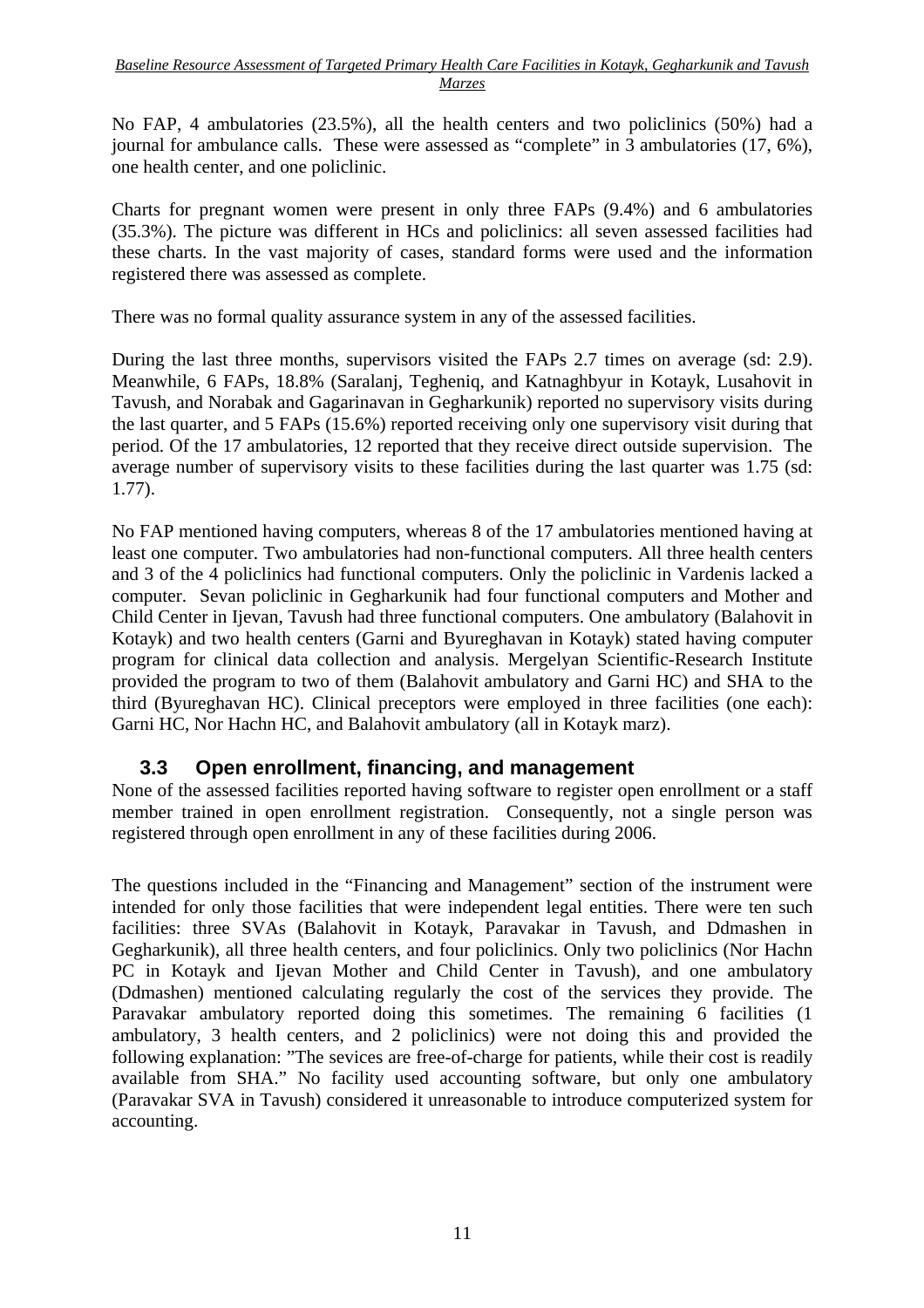All of the facilities had a qualified accountant. Table 4 summarizes the data on training received by these accountants within the last 5 years and their subsequent training needs. Armaudit and IAB Center were mainly listed as providers of the listed trainings.

| Table 4. Training within the last 5 years and training needs of accountants at PHC |
|------------------------------------------------------------------------------------|
| facilities (policlinics, ambulatories, and health centers, $n=10$ )                |

|                         | <b>Number of</b><br>accountants | <b>Mean training</b><br>duration (weeks) | <b>Number needing</b><br>training |
|-------------------------|---------------------------------|------------------------------------------|-----------------------------------|
|                         | trained                         |                                          |                                   |
| 1. Financial management |                                 | 0.0                                      |                                   |
| 2. Cost accounting      |                                 | 2.5                                      |                                   |
| 3. Financial accounting |                                 | 4.5                                      |                                   |
| 4. Computer training    |                                 | 5.0                                      |                                   |
| 5. Tax legislation      |                                 | 3.0                                      |                                   |
| 6. Labor legislation    |                                 | 0.5                                      |                                   |
| 7. (Other) Accounting   |                                 | 3.3                                      |                                   |

Table 5 provides information on training received by the directors of independent ambulatories, health centers and policlinics. NOVA was the most frequently listed provider of these trainings (particularly, for Health Services Management, Financial Management, Tax Legislation, and Labor Legislation), followed by NIH (Health Economics, etc.). Several deputy heads (Sevan and Nor Hachn policlinics) had also received training. Three facilities (30.0%) stated that they track revenues by medical departments and 8 facilities (80.0%) mentioned that they track expenditures by medical departments.

**Table 5. Training within the last 5 years and training needs of directors of PHC facilities (n=10)** 

| Training on:                                 | Number of | <b>Mean training</b> | Number needing |
|----------------------------------------------|-----------|----------------------|----------------|
|                                              | trained   | duration (weeks)     | training       |
| 1. Health services management                | 9         | 4.3                  |                |
| 2. Health economics                          |           | 3.7                  | 3              |
| 3. Financial management                      | 4         | 1.9                  | 6              |
| 4. Cost accounting                           |           | 0.0                  | 3              |
| 5. Fundamentals of accounting                |           | 1.0                  | 3              |
| 6. Tax legislation                           |           | 0.5                  | 6              |
| 7. Labor legislation                         |           | 1.5                  |                |
| 8. Computer training                         |           | 0.0                  |                |
| 9. (Other) HC organization and<br>management |           | 3.3                  |                |

**Workforce planning:** The numbers of visits made by clients to PHC providers of the targeted facilities and the numbers of staff members' home visits during 2006 and February & Match 2007 are provided in Attachments 10 and 11, respectively. The mean annual numbers of visits to PHC facilities and provider home visits per served population were computed for years 2006 and 2007 (estimates based on numbers of visits and home visits in February and March 2007) and were compared within facility types and between marzes. The results are demonstrated in Table 6. Generally, the mean annual number of visits per served population (1.3 for 2006 and 1.2 for 2007) was higher than the corresponding indicator for home visits (0.5 for both 2006 and 2007). Policlinics were visited most frequently and FAPs – least frequently. Unlike this, home visits were conducted by FAP nurses more frequently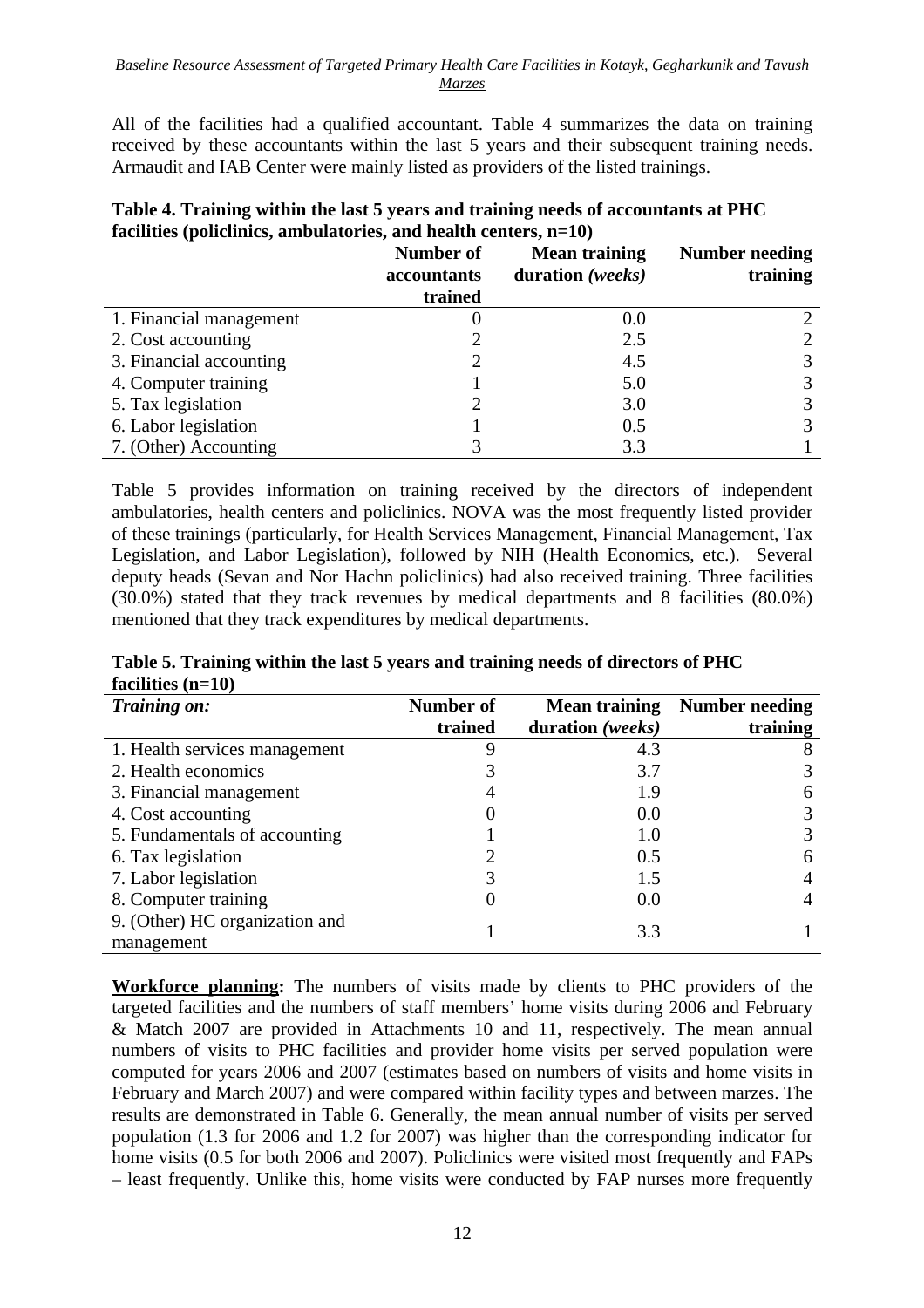than by providers of SVAs, HCs, and policlinics. Visits to providers were more frequent in Gegharkunik marz compared to Kotayk and Tavush. The annual mean number of home visits per served population was the lowest in Kotayk marz. The identified differences, however, were insignificant or marginally significant because of small number of facilities in each group.

| Table v. Theall allmal humbers of visites to select I HC facilities and provider home |                                 |      |                    |      |  |
|---------------------------------------------------------------------------------------|---------------------------------|------|--------------------|------|--|
| visits per served population by type of facily and by marz, 2006 $\&$ 2007 (estimate) |                                 |      |                    |      |  |
|                                                                                       | <b>Visits to PHC facilities</b> |      | <b>Home</b> visits |      |  |
|                                                                                       | 2006                            | 2007 | 2006               | 2007 |  |

**Table 6. Mean annual numbers of visists to select PHC facilities and provider home** 

|                              | 2006      | 2007      | 2006      | 2007      |
|------------------------------|-----------|-----------|-----------|-----------|
|                              | mean (sd) | mean (sd) | mean (sd) | mean (sd) |
| <b>Facility type</b>         |           |           |           |           |
| FAPs                         | 1.1(1.3)  | 1.2(1.2)  | 0.6(0.5)  | 0.7(0.7)  |
| Ambulatories                 | 1.3(0.5)  | 1.1(0.4)  | 0.3(0.2)  | 0.3(0.2)  |
| <b>Health Centers</b>        | 2.3(0.4)  | 1.2(0.7)  | 0.2(0.1)  | 0.2(0.1)  |
| <b>Policlinics</b>           | 2.1(0.9)  | 1.7(0.9)  | 0.3(0.3)  | 0.2(0.1)  |
| <b>Marz</b>                  |           |           |           |           |
| Total for Gegharkunik marz   | 1.8(1.9)  | 1.7(1.7)  | 0.6(0.7)  | 0.7(0.8)  |
| Total for Kotayk marz        | 1.1(0.6)  | 0.9(0.4)  | 0.3(0.2)  | 0.3(0.3)  |
| <b>Total for Tavush marz</b> | 1.1(0.7)  | 1.2(0.6)  | 0.6(0.4)  | 0.8(0.6)  |

**Population served:** Information was gathered on the numbers of children and adults served by the target facilities and on some important health and service indicators such as annual (2005, 2006) number of deaths (including infant and maternal deaths), hospitalizations, pregnancies, term life-births, preterm life-births, neonatal deaths, delivery settings (home, PHC facility, maternity), and the numbers of disabled among served population. Per-facility summaries of all these data are provided in Attachments 12 and 13. Based on these, crude mortality rates per 1000 served population were computed for each target area and compared between marzes and facility types. The crude mortality rate in the population served by the assessesed facilities in Zone 2 was 6.76 per 1000 population in 2005 and 6.42 per 1000 in 2006. Mortality rate was the lowest among those served by the assessed policlinics and decreased further in 2006, while an increase of this rate was observed in population served by the FAPs. Between-marz comparisons of this indicator showed highest rates in Gegharkunik marz and lowest in Kotayk. The difference between these two marzes in 2006 was statistically significant (Table 7).

|                                              |                                                                           | Table 7. Mean crude mortality rates per 1000 served population in the target areas by |
|----------------------------------------------|---------------------------------------------------------------------------|---------------------------------------------------------------------------------------|
| type of facility and by marz, $2005 \& 2006$ |                                                                           |                                                                                       |
|                                              | $2005$ mean $\left(\text{cd}\right)$ $2006$ mean $\left(\text{cd}\right)$ |                                                                                       |

|                       | $2005$ , mean $(sd)$ | 2006, mean (sd) |
|-----------------------|----------------------|-----------------|
| <b>Facility type</b>  |                      |                 |
| FAPs                  | 7.7(5.5)             | 9.4(6.4)        |
| Ambulatories          | 7.1(4.2)             | 7.1(4.8)        |
| <b>Health Centers</b> | 7.4(4.1)             | 6.8(2.6)        |
| Policlinics           | 5.7(4.7)             | 4.5(4.7)        |
| <b>Marz</b>           |                      |                 |
| Gegharkunik           | 8.3(5.8)             | $11.3*(7.4)$    |
| Kotayk                | 6.5(3.7)             | $6.1*(4.0)$     |
| Tavush                | 8.0(6.3)             | 9.3(5.6)        |

 $*$  Statistically significant difference between Gegharkunik and Kotayk (p=0.015)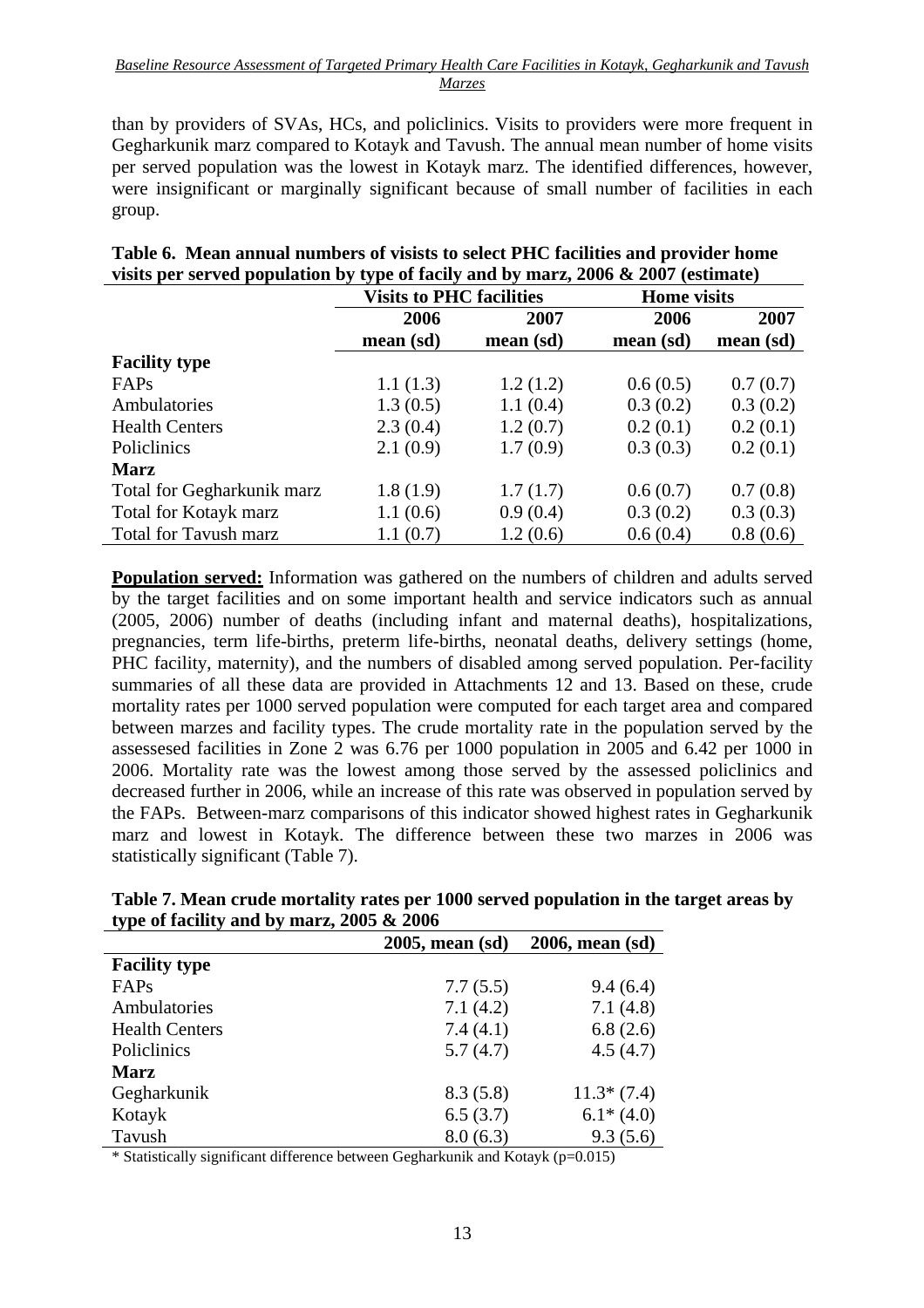The reported crude infant mortality rate among population served by the assessed facilities in Zone 2 was 10.7 per 1000 life births in 2005 and 13.3 per 1000 life births in 2006. Neonatal deaths constituted 61.1% of these deaths in 2005 and 45.5% in 2006. No maternal deaths were reported by the assessed facilities for years 2005 and 2006.

The reported total number of hospitalizations increased by 46.5%: from 2,129 in 2005 to 3,119 in 2006. The crude hospitalization rate per 1,000 served population was 16.1 in 2005 and 23.5 in 2006. However, many facilities, especially in Gegharkunik marz, did not report the numbers of hospitalizations (of the 14 assessed facilities in Gegharkunik, only Sevan policlinic provided data on this). The mean total hospitalization rates per 1,000 served population were compared between different facility types (Table 8). The highest rates were reported in policlinics followed by HCs and the lowest rates in FAPs (although, reporting bias could be significan here).

| Table 8. Mean total hospitalization rates per 1,000 served population in the target areas |  |
|-------------------------------------------------------------------------------------------|--|
| by facility type, $2005 \& 2006$                                                          |  |

| <b>Facility type</b>  | $2005$ , mean (sd) | $2006$ , mean (sd) |
|-----------------------|--------------------|--------------------|
| <b>FAPs</b>           | 8.5(9.9)           | 10.2(11.1)         |
| Ambulatories          | 10.2(5.1)          | 12.6(7.0)          |
| <b>Health Centers</b> | 23.1(15.0)         | 29.2(14.2)         |
| <b>Policlinics</b>    | 31.9(8.0)          | 47.0(20.5)         |

Crude birthrate (number of births per 1,000 served population) in the area targeted by the project in Zone 2 was 12.7 in 2005 and 12.5 in 2006. The proportion of reported pre-term births among all births was small: 2.1% in 2005 and 1.5% in 2006. Mean birth rates for each year by facility type and by marz are provided in Table 9. High rates reported by policlinics are possibly the result of reporting error (reporting some additional births from villages that these policlinics supervise).

|                       | $2005$ , mean $(sd)$ | $2006$ , mean $(sd)$ |
|-----------------------|----------------------|----------------------|
| <b>Facility type</b>  |                      |                      |
| FAPs                  | 10.8(7.2)            | 10.8(4.9)            |
| Ambulatories          | 13.9(4.2)            | 13.0(4.9)            |
| <b>Health Centers</b> | 15.1(3.9)            | 13.0(5.4)            |
| Policlinics           | 17.3(6.5)            | 16.7(5.7)            |
| <b>Marz</b>           |                      |                      |
| Gegharkunik           | 14.8(7.9)            | 11.3(6.2)            |
| Kotayk                | 11.9(5.7)            | 12.6(5.0)            |
| Tavush                | 10.6(5.2)            | 11.6(4.0)            |

**Table 9. Mean birth rates per 1,000 served population in the target areas by facility type, 2005 & 2006** 

The reported data on deliveries showed that the vast majority (95.0% in 2005 and 95.4% in 2006) took place in maternity hospitals. The proportion of deliveries that took place in PHC facilities was 2.7% in 2005 and 2.6% in 2006. All these deliveries were reported by one facility: Garni HC in Kotayk marz. Home deliveries constituted 2.3% in 2005 and 2.0% in 2006. All the home deliveries in 2005 and all but one in 2006 took place in Gegharkunik marz. Of these, 95.4% in 2005 and 93.3% in 2006 occurred in Vardenis subregion. Table 10 summarizes data on delivery sites.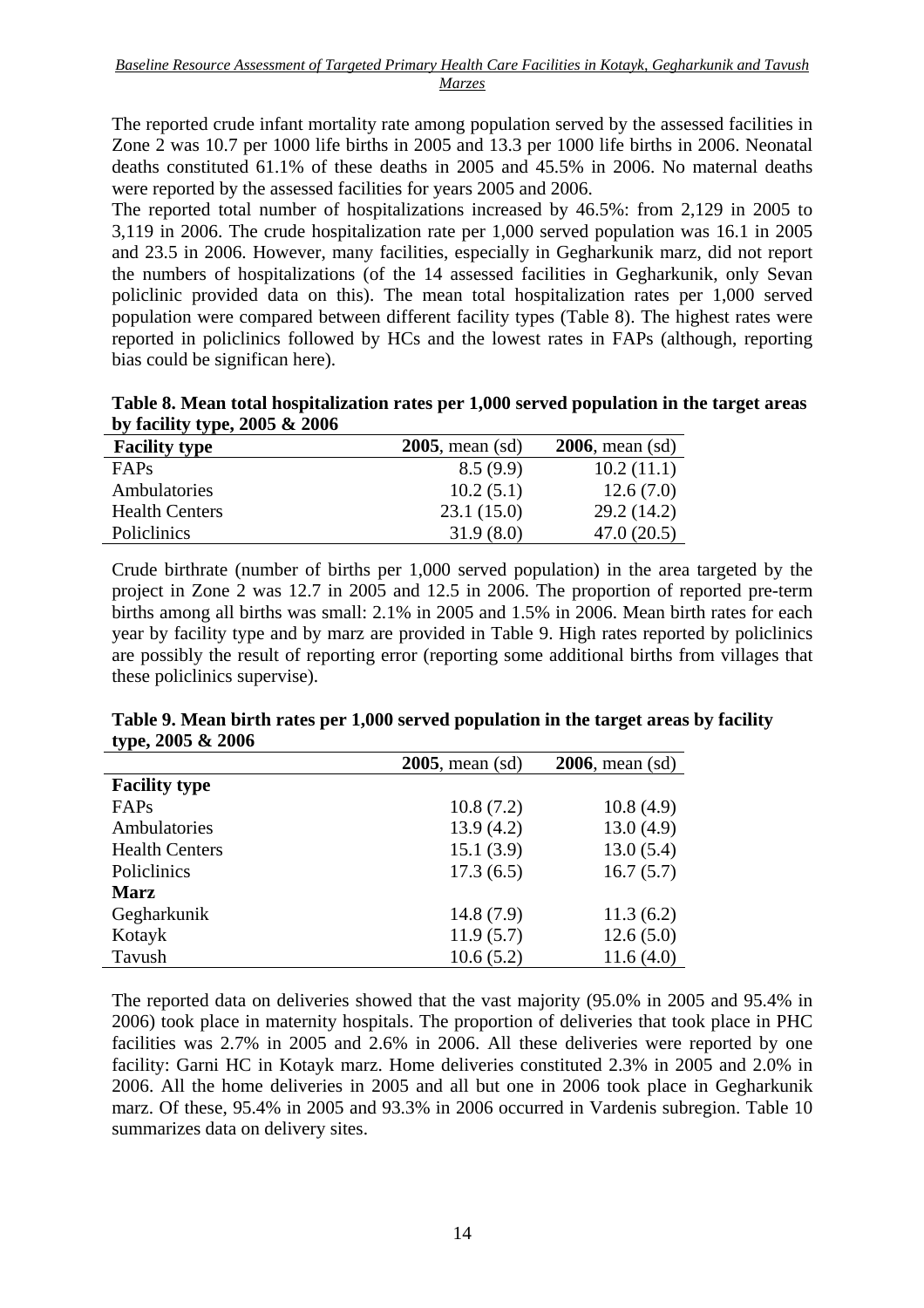| Year | <b>PHC</b> facilities    |     | <b>Maternity hospitals</b> |      | Home |      |  |
|------|--------------------------|-----|----------------------------|------|------|------|--|
|      |                          | %   |                            | $\%$ |      | %    |  |
| 2005 | Η.                       | ، ، | 2674                       | 95.0 |      | ر. ک |  |
| 2006 | $\overline{\phantom{a}}$ | 2.C | 2835                       | 95.4 | 60   | ∠.∪  |  |

**Table 10. Sites of deliveries in target areas, 2005, 2006** 

The total number of disabled among the population served by the target facilities was 4,488, which results in disability rate of 33.8 per 1,000 popolation served. The distribution of disability rate by marzes and facility types is provided in Table 11. This rate was the highest in policlinics and the lowest in health centers. Among marzes, high rates were found in Gegharkunik and Tavush. Kotayk had the lowest rate and was significantly different from Gegharkunik in this respect ( $p=0.008$ , t-test). However, there is a possibility that the two policlinics in the sample, Sevan and Vardenis PCs, both located in Gegharkunik marz, overreported the numbers of disabled because of including also those from the villages they supervise.

|                      |             | Rates of disabled per 1000 served population |  |  |  |  |
|----------------------|-------------|----------------------------------------------|--|--|--|--|
|                      | <b>Mean</b> | <b>Standard deviation</b>                    |  |  |  |  |
| <b>Facility type</b> |             |                                              |  |  |  |  |
| FAPs                 | 20.8        | 11.5                                         |  |  |  |  |
| <b>SVAs</b>          | 36.6        | 44.4                                         |  |  |  |  |
| <b>HCs</b>           | 19.5        | 13.1                                         |  |  |  |  |
| <b>PCs</b>           | 43.0        | 29.6                                         |  |  |  |  |
| <b>Marz</b>          |             |                                              |  |  |  |  |
| Gegharkunik          | $36.0*$     | 18.9                                         |  |  |  |  |
| Kotayk               | $19.1*$     | 9.2                                          |  |  |  |  |
| Tavush               | 36.2        | 52.1                                         |  |  |  |  |

**Table 11. Rates of disabled (per 1000 served population) by facility types and marzes** 

 $*$  Statistically significant difference between Gegharkunik and Kotayk marzes ( $p=0.008$ )

In general, the analysis of data on the served population should be approached with caution, because the assessed sites are not randomly selected, there is a possibility of serious reporting error in some sites, and the number of sites is too small in each group (facility types or marzes) to make valid conclusions.

#### **3.4 Public education**

The most widespread brochures and booklets distributed in the target facilities of Zone 2 were those on bird flu (present in 66.1% of the assessed facilities), followed by those on reproductive health and eye/vision pathology (50.0%), immunization (46.4%), iodine deficiency (46.4%), child care (44.6%), HIV/AIDS (42.9%), and breastfeeding, healthy nutrition and lifestyle (37.5%). Public education (PE) materials on first aid (1.8%), oral hygiene (1.8%), ischemic heart disease (3.6%), hypertension (8.9%), and tuberculosis (8.9%) were less widespread in the assessed facilities. The main providers of these brochures and booklets were: UNICEF (bird flu, iodine deficiency, immunization, breastfeeding, child care, STDs), USAID (reproductive health, eye/vision problems, BBP, healthy nutrition, healthy lifestyle, child care, breast self-exam, STDs, diabetes), WV (healthy nutrition, healthy lifestyle, diabetes, child care, reproductive health), UMCOR (smoking, tuberculosis, HIV/AIDS), and MOH.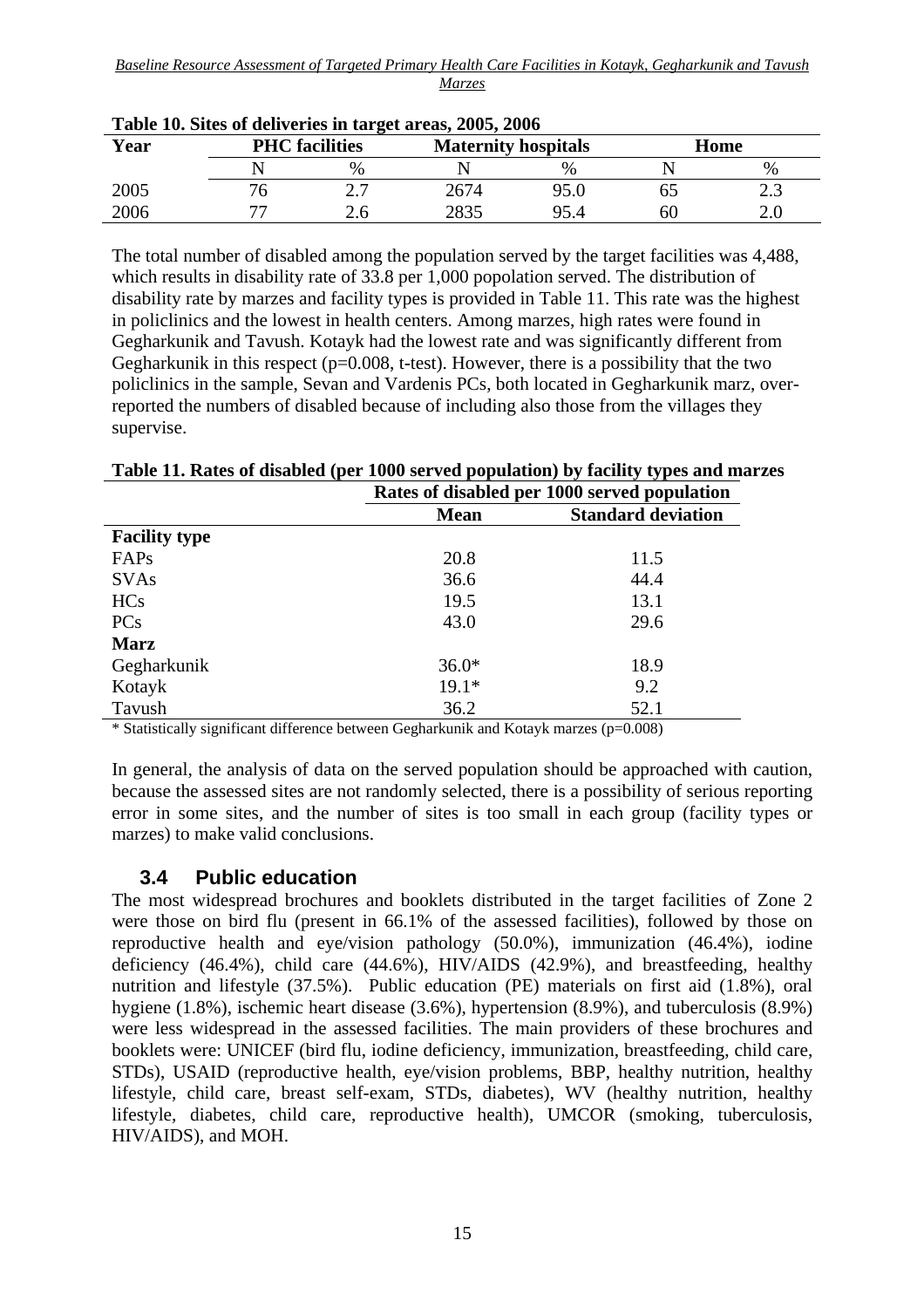Posters on immunization were the most widespread, present in the majority (76.8%) of the assessed facilities, followed by BBP (41.1%), iodine deficiency (33.9%), and HIV/AIDS (26.8%). UNICEF was the provider of posters on immunization and iodine deficiency, USAID on BBP, and UMCOR and WV on HIV/AIDS. Table 12 provides the summary of availability of PE materials and their providers.

| On:                           | Number (%) of facilities with: |                                |                      |                |                |                 |
|-------------------------------|--------------------------------|--------------------------------|----------------------|----------------|----------------|-----------------|
|                               |                                | <b>Brochures</b><br>/ leaflets | <b>Provider</b>      | <b>Posters</b> |                | <b>Provider</b> |
|                               | $\mathbf N$                    | $\%$                           |                      | N              | $\%$           |                 |
| $BBP*$ (new)<br>1.            | 18                             | 32.1                           | MOH, USAID           | 23             | 41.1           | MOH, USAID      |
| Bird flu<br>2.                | 37                             | 66.1                           | <b>UNICEF, MOH</b>   | 9              | 16.1           | <b>UNICEF</b>   |
| <b>Breast</b> feeding<br>3.   | 21                             | 37.5                           | UNICEF, MOH          | 5              | 8.9            | <b>UNICEF</b>   |
| Breast self-examination<br>4. | 7                              | 12.5                           | MOH, USAID           | $\overline{2}$ | 3.6            | <b>MOH</b>      |
| Child care<br>5.              | 25                             | 44.6                           | USAID, UNICEF, WV    | 3              | 5.4            | WV              |
| Coronary heart disease<br>6.  | $\overline{2}$                 | 3.6                            | WV                   | $\mathbf{1}$   | 1.8            | <b>WB</b>       |
| <b>Diabetes</b><br>7.         | 8                              | 14.3                           | WV, USAID            | 1              | 1.8            | <b>UNICEF</b>   |
| <b>First Aid</b><br>8.        | 1                              | 1.8                            | <b>ARCS</b>          | $\mathbf{1}$   | 1.8            | <b>ARCS</b>     |
| Healthy lifestyle<br>9.       | 21                             | 37.5                           | WV, USAID            | 7              | 12.5           | WV              |
| 10. Healthy nutrition         | 21                             | 37.5                           | USAID, WV            | $\overline{c}$ | 3.6            | WV              |
| 11. HIV/AIDS                  | 24                             | 42.9                           | AIDS center, UMCOR,  | 15             | 26.8           | UMCOR,          |
|                               |                                |                                | UNICEF, NOVA         |                |                | WV              |
| 12. Hypertension              | 5                              | 8.9                            | WV, USAID            | 1              | 1.8            | <b>WB</b>       |
| 13. Influenza                 | 13                             | 23.7                           | <b>MOH</b>           | 1              | 1.8            | <b>UNICEF</b>   |
| 14. Iodine insufficiency      | 26                             | 46.4                           | <b>UNICEF</b>        | 19             | 33.9           | <b>UNICEF</b>   |
| 15. Oral hygiene              | 1                              | 1.8                            | Locally developed    | $\overline{0}$ | $\overline{0}$ |                 |
| 16. Reproductive health       | 28                             | 50.0                           | MSF, USAID, NOVA, WV | 8              | 14.8           | <b>NOVA</b>     |
| 17. Smoking                   | 11                             | 19.6                           | MOH, UMCOR           | 8              | 14.3           | <b>MOH</b>      |
| 18. STDs                      | 20                             | 35.7                           | MSF, UNICEF, USAID   | 2              | 3.6            | <b>USAID</b>    |
| 19. Tuberculosis              | 5                              | 8.9                            | UMCOR, MOH           | 6              | 10.7           | <b>UMCOR</b>    |
| 20. Vaccination               | 26                             | 46.4                           | <b>UNICEF</b>        | 43             | 76.8           | <b>UNICEF</b>   |
| 21. Vision problems           | 28                             | 50.0                           | <b>USAID, MOH</b>    | 1              | 1.8            | <b>UNICEF</b>   |

| Table 12. Availability of PE materials in target facilities of Zone 2 (Kotayk, Tavush, |
|----------------------------------------------------------------------------------------|
| Gegharkunik, n=56) on each topic and the main providers of these materials             |

Generally, health centers and policlinics were better supplied with PE materials than rural facilities (FAPs and SVAs). The availability of public education materials for each topic and the average availability of PE materials per facility type are provided in Table 13.

|               | Table 13: Availability (%) of public education materials at target facilities in Zone 2 by |  |
|---------------|--------------------------------------------------------------------------------------------|--|
| facility type |                                                                                            |  |

|                  | $FAPs(n=32)$    |                | $SVAs$ (n=17) |                | $HCs(n=3)$         |                | Policlinics $(n=4)$ |                |
|------------------|-----------------|----------------|---------------|----------------|--------------------|----------------|---------------------|----------------|
|                  | <b>Brochure</b> | <b>Posters</b> | Brochure/     | <b>Posters</b> | <b>Brochures</b> / | <b>Posters</b> | Brochure/           | <b>Posters</b> |
|                  | <b>leaflets</b> |                | leaflets      |                | leaflets           |                | leaflets            |                |
| 1. BBP $*$ (new) | 34.4            | 29.0           | 23.5          | 52.9           | 0                  | 66.7           | 75.0                | 75.0           |
| 2. Bird flue     | 53.1            | 9.7            | 76.5          | 23.5           | 100.0              | 33.3           | 100.0               | 25.0           |
| 3. Breastfeeding | 28.1            | $\theta$       | 52.9          | 17.6           | 66.7               | $\Omega$       | 25.0                | 50.0           |
| 4. Breast self-  | 9.4             | 3.2            | 5.9           | 5.9            | 33.3               | $\Omega$       | 50.0                | $\theta$       |
| exam.            |                 |                |               |                |                    |                |                     |                |
| 5. Child care    | 40.6            | 3.2            | 41.2          | 5.9            | 66.7               |                | 75.0                | 25.0           |
| 6. CHD           | 0               | $\theta$       | 5.9           | 5.9            | 0                  |                | 25.0                | $\Omega$       |
| 7. Diabetes      | 3.1             | 3.1            | 17.6          | $\Omega$       | 66.7               |                | 50.0                | $\Omega$       |
| 8. First Aid     | $\Omega$        | 0              | 5.9           |                | 0                  |                | 0                   | 25.0           |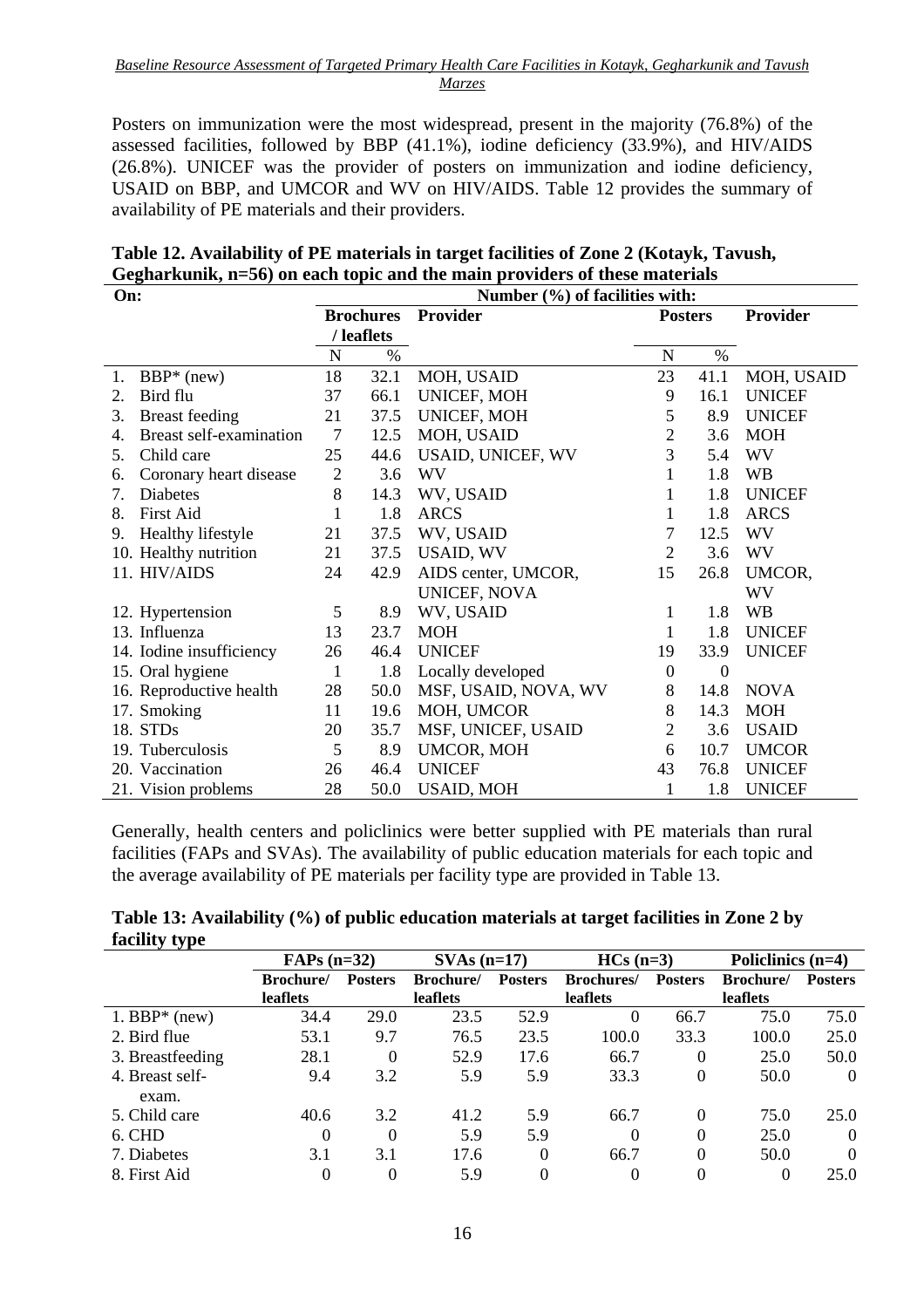|                      | $FAPs$ (n=32) |                |                   | $SVAs$ (n=17)  |                   | $HCs(n=3)$       |           | Policlinics (n=4) |  |
|----------------------|---------------|----------------|-------------------|----------------|-------------------|------------------|-----------|-------------------|--|
|                      | Brochure/     | <b>Posters</b> | <b>Brochure</b> / | <b>Posters</b> | <b>Brochures/</b> | <b>Posters</b>   | Brochure/ | <b>Posters</b>    |  |
|                      | leaflets      |                | leaflets          |                | leaflets          |                  | leaflets  |                   |  |
| 9. Healthy lifestyle | 40.6          | 16.1           | 29.4              | 11.8           | 66.7              | $\overline{0}$   | 25.0      | $\overline{0}$    |  |
| 10. Healthy          | 37.5          | 3.2            | 17.6              | 5.9            | 100.0             | $\overline{0}$   | 75.0      | $\theta$          |  |
| nutrition            |               |                |                   |                |                   |                  |           |                   |  |
| 11. HIV/AIDS         | 28.1          | 22.6           | 52.9              | 23.5           | 66.7              | $\boldsymbol{0}$ | 100.0     | 100.0             |  |
| 12. Hypertension     | 6.3           | $\overline{0}$ | 5.9               | 5.9            | $\Omega$          | $\overline{0}$   | $\Omega$  | 25.0              |  |
| 13. Influenza        | 15.6          | $\theta$       | 31.3              | $\Omega$       | 33.3              | 33.3             | 25.0      | $\Omega$          |  |
| 14. Iodine           | 35.5          | 30.0           | 64.7              | 41.2           | 33.3              | 66.7             | 75.0      | 25.0              |  |
| insufficiency        |               |                |                   |                |                   |                  |           |                   |  |
| 15. Oral hygiene     | $\Omega$      | $\Omega$       | $\Omega$          | $\theta$       | $\Omega$          | $\Omega$         | 25.0      | $\Omega$          |  |
| 16. Reproductive     | 43.8          | 16.1           | 52.9              | 5.9            | 66.7              | 33.3             | 75.0      | 25.0              |  |
| health               |               |                |                   |                |                   |                  |           |                   |  |
| 17. Smoking          | 12.5          | 3.2            | 11.8              | 23.5           | 66.7              | 33.3             | 75.0      | 50.0              |  |
| 18. STDs             | 31.3          | 3.2            | 35.3              | 5.9            | 66.7              | $\Omega$         | 50.0      | $\Omega$          |  |
| 19. Tuberculosis     | 9.4           | 3.2            | 11.8              | 17.6           | $\mathbf{0}$      | 33.3             | $\Omega$  | 25.0              |  |
| 20. Vaccination      | 37.5          | 74.2           | 64.7              | 82.4           | 33.3              | 100.0            | 50.0      | 75.0              |  |
| 21. Vision           | 40.6          | $\mathbf{0}$   | 64.7              | $\overline{0}$ | 100.0             | $\theta$         | 25.0      | 25.0              |  |
| problems             |               |                |                   |                |                   |                  |           |                   |  |
| Average              |               |                |                   |                |                   |                  |           |                   |  |
| availability         | 24.2          | 10.5           | 32.0              | 16.0           | 46.0              | 19.0             | 47.6      | 26.2              |  |

Of the 56 facilities, only 12 (21.8%) mentioned that health related activities were conducted in their communities during the last three years. Out of these, two were policlinics (50.0%), two health centers (66.7%), 6 ambulatories (37.5%), and two FAPs (6.3%). The most frequently mentioned health-related activities were environmental activities (tree planting, trash removal, etc.) conducted in 7 communities (12.5%). Communities organized these activities at one of three levels: MOH, municipality, and village mayor. Health facility renovation occurred in 4 communities (7.1%), followed by health education session organized by healthcare providers and health education sessions with teachers/school children, both conducted in three communities (5.4%). Family doctors, village mayor office, municipality, MOH, and teachers were mentioned as the organizers of these activities. The data on these issues are summarized in Table 14.

#### **Table 14. Number of sites where the following community health-related activities were conducted in the last three years**

|                                                                  | <b>FAPs</b> | <b>SVAs</b> | Policlinics, |
|------------------------------------------------------------------|-------------|-------------|--------------|
|                                                                  | $(n=32)$    | $(n=17)$    | $HCs(n=7)$   |
| 1. Health education session organized by CHC                     |             |             |              |
| 2. Home visits done by CHC members                               |             |             |              |
| 3. Health education session organized by healthcare providers    |             |             |              |
| 4. Health education sessions with teachers/school children       |             |             |              |
| 5. Children's role play on health issues                         |             |             |              |
| 6. Health facility renovation activities                         |             |             |              |
| 7. Water supply/sewage system building/reconstruction            |             |             |              |
| 8. Environmental activities (tree planting, trash removal, etc.) |             |             |              |
| 9. Revolving Fund maintained by community donation               |             |             |              |

All the assessed facilities were uniform in their confidence that their communities were committed to primary health care improvement activities and that their staff was willing to participate in a primary health care reform project. The facilities were asked if they had ever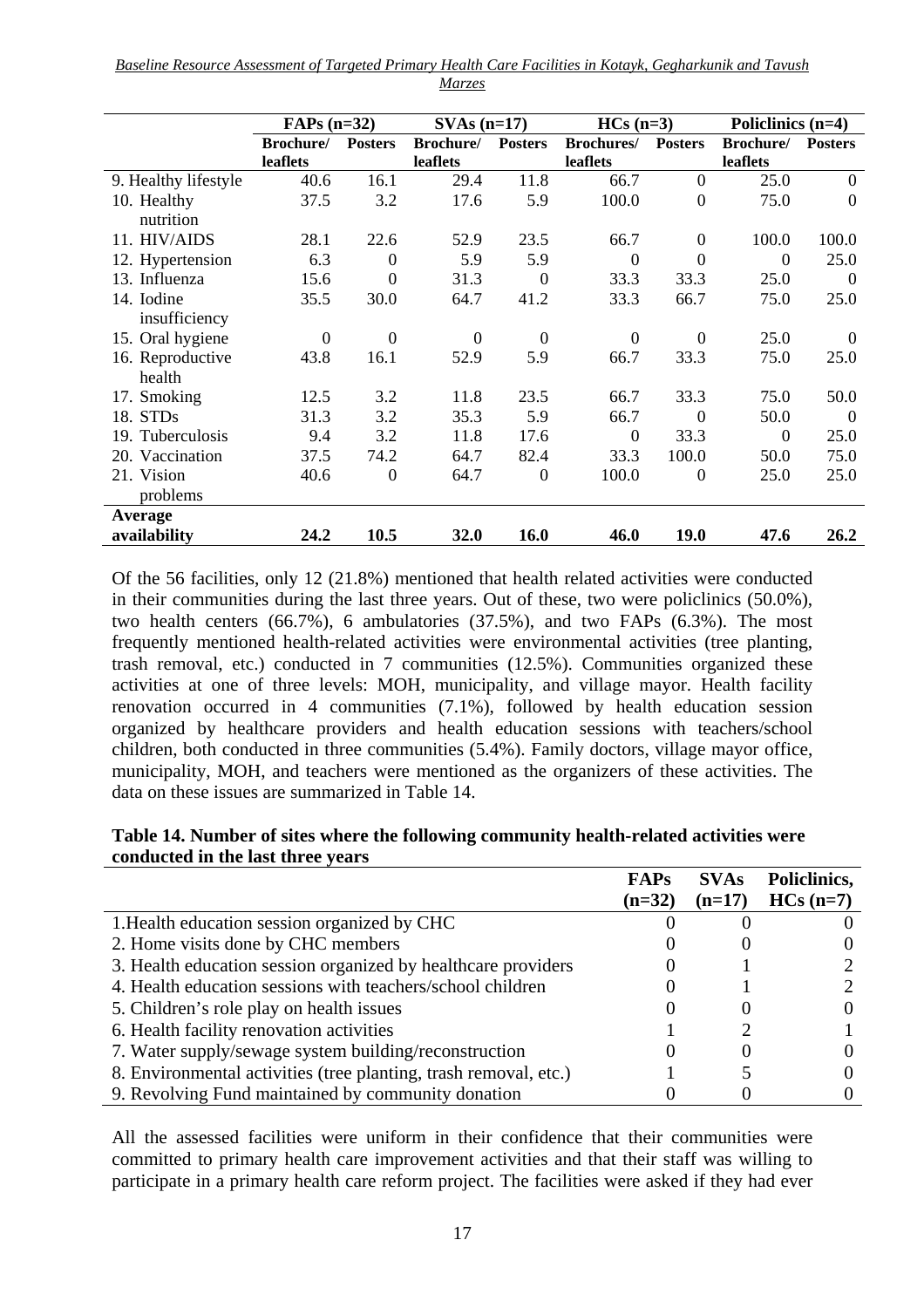participated in a primary health care reform project with an international organization. Twenty-three of the 56 facilities (41.1%) were involved in such projects with NOVA, 18  $(32.1\%)$  with WB, 4 (7.1%) with WV, 2 (3.6%) with MSF, and 3 (5.4%) with others (specified as ASTP, Apaven, AIHA, Armenian Social Input Foundation). The summary of this information per facility type is provided in Table 15. The list of facilities' involvment in primary health care reform projects is presented in Attachment 14.

| ັ<br>Organization |    | $\cdot$<br><b>FAPs</b> | $\overline{\phantom{a}}$<br>. .<br><b>SVAs</b> |               |          | <b>HCs</b>    |          | <b>PCs</b>    | <b>Total</b> |               |
|-------------------|----|------------------------|------------------------------------------------|---------------|----------|---------------|----------|---------------|--------------|---------------|
|                   | N  | $\frac{6}{9}$          | N                                              | $\frac{6}{9}$ | N        | $\frac{6}{6}$ | N        | $\frac{6}{9}$ | N            | $\frac{6}{9}$ |
| <b>NOVA</b>       | 15 | 46.9                   | 3                                              | 17.6          | 3        | 100.0         | 2        | 50.0          | 23           | 41.1          |
| <b>WB</b>         |    | 3.1                    | 13                                             | 76.5          | 3        | 100.0         |          | 25.0          | 18           | 32.1          |
| WV                |    | 3.1                    |                                                | 5.9           | $\theta$ | 0             | ∍        | 50.0          | 4            | 7.1           |
| <b>MSF</b>        |    | 6.3                    | $\theta$                                       | $\theta$      | $\theta$ | $\theta$      | $\theta$ | $\theta$      | 2            | 3.6           |
| <b>ASTP</b>       |    | 3.1                    |                                                | 0             | $\theta$ | 0             | 0        | 0             |              | 1.8           |
| <b>AIHA</b>       | 0  | 0                      | 0                                              | 0             | $\theta$ | 0             |          | 25.0          |              | 1.8           |
| Apaven            | O  | $\theta$               | 0                                              | $\Omega$      |          | 33.3          | 0        | $\Omega$      |              | 1.8           |
| <b>ASIF</b>       |    | 0                      |                                                | 5.9           | 0        |               |          |               |              | 1.8           |

**Table 15. Target facilities' prior experience with primary healthcare reform projects with other organizations, by facility type** 

As to licensure to provide family medicine/family nursing services, positive replies were received from 2 FAPs (6.3%), 5 ambulatories (29.7%), 2 health centers (66.7%), and 2 policlinics (50.0%). The rest were either not sure or answered negatively.

Among the assessed facilities, there were 7 physician vacancies, 2 in SVAs (Khashtarak SVA in Tavush and Ddmashen SVA in Gegharkunik), one in a Health Center (Argel HC in Kotayk), and 4 in policlinics (three in Vardenis policlinic and one in Sevan policlinic). Three nursing vacancies were reported: 2 in FAPs (Norabak FAP in Gegharkunik and Saralanj FAP in Kotayk) and one in a SVA (Khashtarak SVA in Tavush).

As expected, no FAP had a clinical laboratory. Six ambulatories (35.3%) had a clinical laboratory in their facility; however, only three mentioned having a laboratory technician among their staff and only two stated that their laboratory technician was qualified through special training. No quality control tests were performed in any of these laboratories. Specimens were appropriately labeled in only four (66.7%) of them.

All the health centers and policlinics had a laboratory. Only one health center (Argel HC in Kotayk) had no laboratory doctor employed. The other two, as well as the four policlinics had laboratory doctors. One or more laboratory technicians were employed in the HCs/policlinics. Overall, 6 laboratory doctors and 17 laboratory technicians were employed in these facilities. Of the latter, 16 (94.1%) were qualified through special training. Quality control tests in the laboratory were performed in two HCs and two policlinics, but no facility documented the results of these tests. Out of the 13 facilities with clinical laboratories (6 SVAs, 3 HCs, and 4 policlinics), the specimens were appropriately labeled in 10 (76.9%). In the remaining three (Geghashen and Kotayk SVAs in Kotayk and Ijevan Mother&Child Center in Tavush) the labeling of specimens was assessed as inappropriate. The list of laboratory equipment available in the 13 facilities is provided in Attachment 5.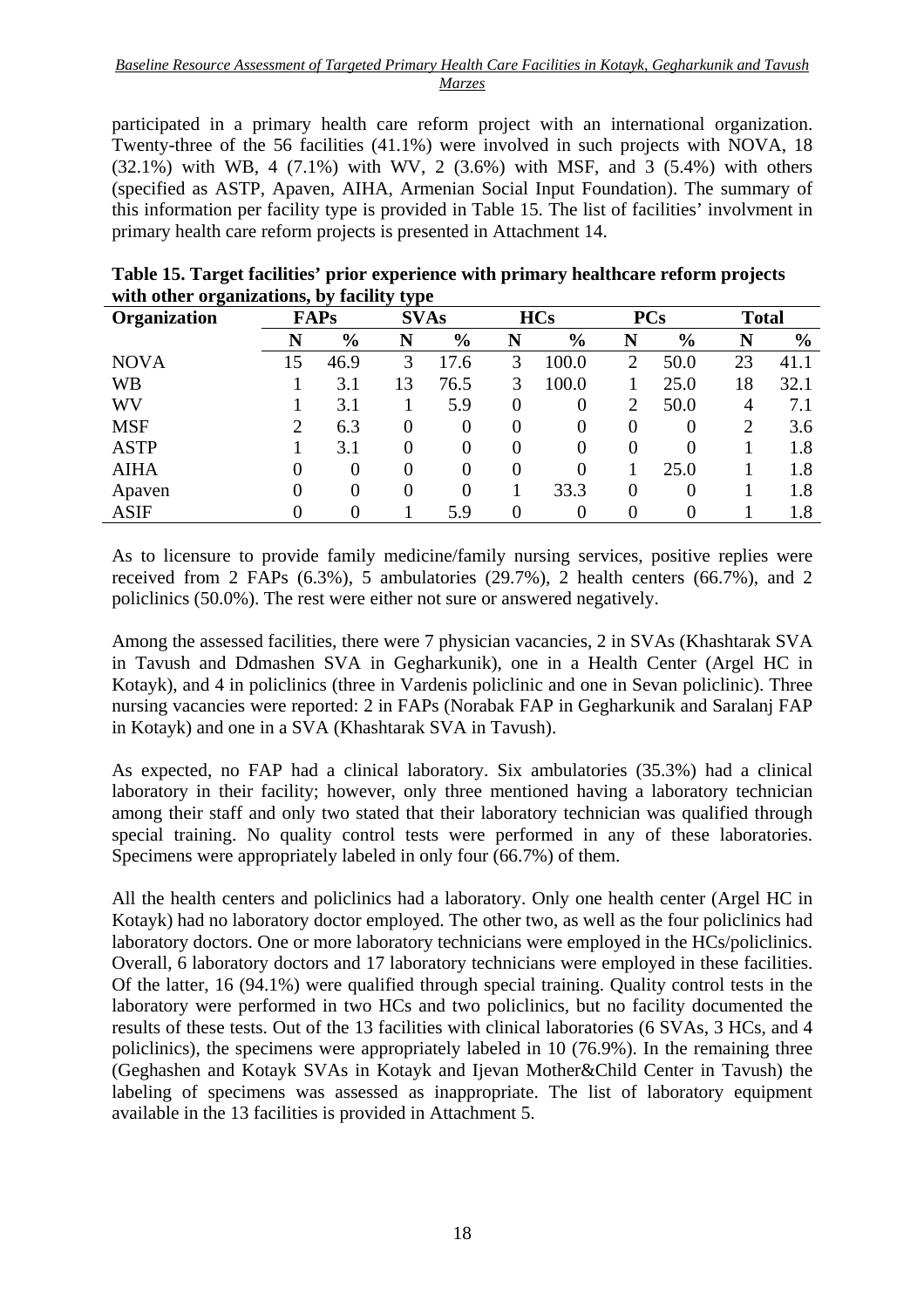### **3.5 Crucial needs**

Renovation need was listed more frequently by the facility heads/responsibles: 30 (53.6%) out of the 56 facilities crucially needed renovation or new construction. This was closely followed by a need for water supply, mentioned by 28 facilities (50.0%). Almost one-third of the facilities (17) were in crucial need of medical equipment, one-fourth (13) in heating, and 10 in furniture. Need in medication and sewage system was mentioned frequently (by 7 and 6 facilities, respectively). Electricity, transportation/ambulance car, refrigerator, computer, and medical literature were also listed by some facilities as crucially needed. The following equipments were specified as crucially needed: ECG, ultrasound, glucometer, x-ray machine, lab equipment including microscope and clinical analyzer, scales, and others.

### **4. Conclusion**

The findings of the baseline facility resource assessment survey in Zone 2 were quite similar to the findnigs of the Zone 1 survey and confirmed that in general the state of services at targeted PHC facilities is far from satisfactory.

There are dire needs in basic medical and laboratory equipment, furniture, medications, renovation, water supply and appropriate sewage systems, medical staff training, administrative staff training, modern medical literature, public education materials, computers, software, and Internet resources at the majority of the assessed facilities.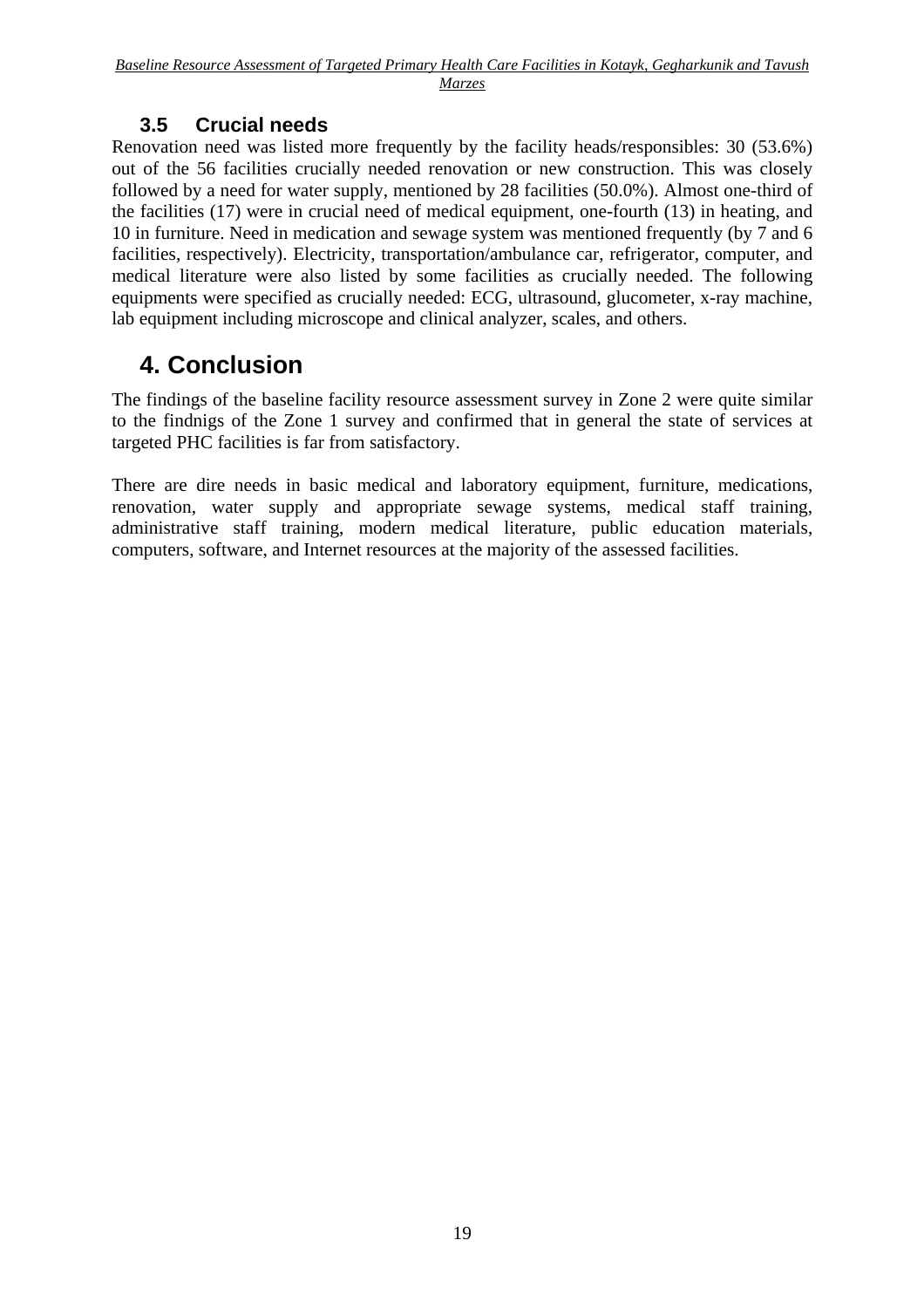### **Attachment 1. Facility assessment instrument**

|          | 1. Assessor                                                                        |                                                            |                            |                                                         |                                                                                                      |  |
|----------|------------------------------------------------------------------------------------|------------------------------------------------------------|----------------------------|---------------------------------------------------------|------------------------------------------------------------------------------------------------------|--|
|          |                                                                                    |                                                            |                            | $2.1$ Town/village $\_\_\_\_\_\_\_\_\_\_\_\_\_\_\_\_\_$ |                                                                                                      |  |
|          | Type of health facility: $a. \Box$ FAP (Rural health post) $c. \Box$ Health Center | b. $\Box$ SVA (Medical ambulatory) d. $\Box$ Policlinic    |                            |                                                         |                                                                                                      |  |
|          |                                                                                    |                                                            |                            |                                                         |                                                                                                      |  |
|          |                                                                                    |                                                            |                            |                                                         |                                                                                                      |  |
|          |                                                                                    |                                                            |                            |                                                         |                                                                                                      |  |
|          | 7. Is your facility an independent legal entity (not a part of a larger unity)?    | 1. Yes 2. No $(Go to Q.10)$                                |                            |                                                         | 8. Are there any intends to merge your facility in a larger unity in the scope of optimization plan? |  |
|          | 1. Yes                                                                             | 2. No                                                      | 99. Don't know             |                                                         |                                                                                                      |  |
|          | 9. Staff of outpatient services of the facility:                                   |                                                            |                            |                                                         |                                                                                                      |  |
|          | 1.Doctors                                                                          | 2.Nurses                                                   | 3. Midwifes<br>& feldshers | 4.Sanitars                                              | 5.Non-medical<br>staff                                                                               |  |
| Actual # |                                                                                    |                                                            |                            |                                                         |                                                                                                      |  |
|          | 10. Ownership of the facility space:                                               |                                                            |                            |                                                         |                                                                                                      |  |
|          | 1. Owns a building                                                                 | 2. Owns space in a building<br>3. Rents a space (a. whose? |                            |                                                         |                                                                                                      |  |

### **PHCR, Assessment Tool for Primary Healthcare Facilities**

4. No space at all *(Go to Q. 19)*

11. Piped water supply in the facility. \_\_\_\_\_\_\_\_\_\_ hours/day *(Put 0 if no supply)*

12. Existence of a swage system:

a. in the residency area  $\qquad \qquad$  *(1=yes, 2=no)* 

b. in the facility  $\qquad \qquad \qquad (1 = yes, 2 = no)$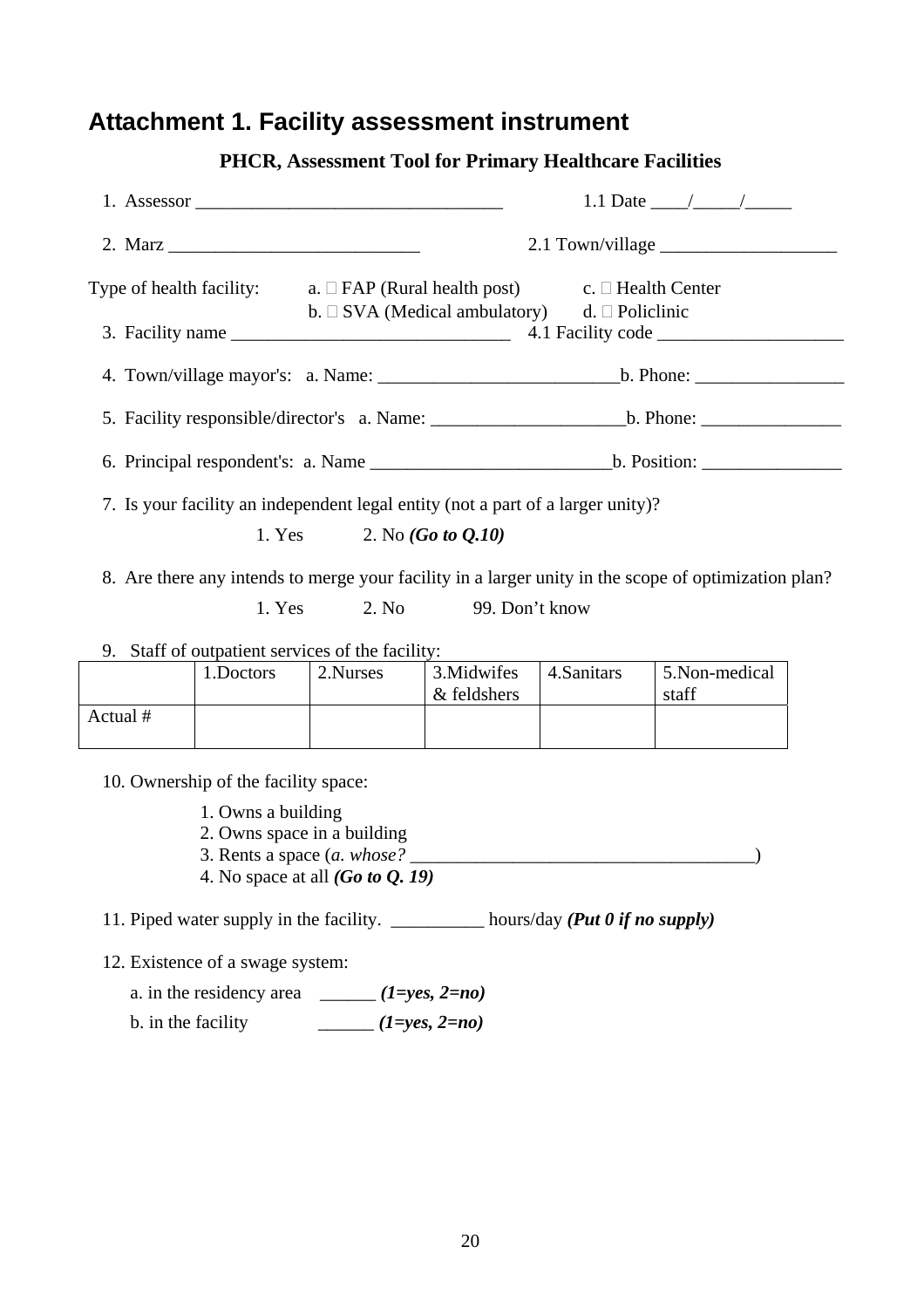#### **Water/toilet**

|                     | 1. Total | 2. Out of which, | 3. Out of which, 4. Out of which, |              |
|---------------------|----------|------------------|-----------------------------------|--------------|
|                     | number   | in the building  | functioning                       | with running |
|                     |          |                  |                                   | water        |
| 13. Toilet          |          |                  |                                   |              |
| 14. Pit latrine     |          |                  |                                   |              |
| 15. Shower facility |          |                  |                                   |              |

16. Electricity availability in the health facility: \_\_\_\_\_\_ hours/day

17. Heating *(primary)*:

- 1. Hot water system 3. Room heaters with flue 5. Built-in electric units
- 2. Portable electric heaters 4. Room heaters without flue 6. Other

18. Number of rooms heated during winter: \_\_\_\_\_\_\_\_\_\_

19. Number of vehicles in the policlinic: 20.1 Out of which non-functional:

20. List of functional vehicles and purpose they serve:

| <b>Brand</b> | a. Purpose it serves (primary): |
|--------------|---------------------------------|
|              |                                 |
|              |                                 |
|              |                                 |
|              |                                 |

21. **Current** sources of drug supply (or the funds to purchase drugs):

|                           | $1 = yes$ ,<br>$0 = no$ | a. Terms of the<br>project (start and<br>end dates) | b. Periodicity<br>of supplies | c. Percent of<br>needs covered |
|---------------------------|-------------------------|-----------------------------------------------------|-------------------------------|--------------------------------|
| 1. MOH                    |                         |                                                     |                               |                                |
| 2. Hypocrate's foundation |                         |                                                     |                               |                                |
| 3. UMCOR                  |                         |                                                     |                               |                                |
| 4. IRD                    |                         |                                                     |                               |                                |
| 5. UNICEF                 |                         |                                                     |                               |                                |
| 6. NOVA                   |                         |                                                     |                               |                                |
| 7. World Vision           |                         |                                                     |                               |                                |
| 8.Other                   |                         |                                                     |                               |                                |

22. Existence of a functioning pharmacy in the community:  $\frac{\ }{\ }$  *(1=yes, 0=no)* 

#### **Family Medicine**

#### *Numbers of PHC providers at the facility:*

- 23. Family physicians \_\_\_\_\_\_\_\_
- 24. General Practitioners and Internists \_\_\_\_\_\_\_\_
- 25. Pediatricians \_\_\_\_\_\_\_
- 26. Midwifes and Feldshers  $\overline{\phantom{a}}$
- 27. Internist nurses and Pediatric nurses \_\_\_\_\_\_\_\_\_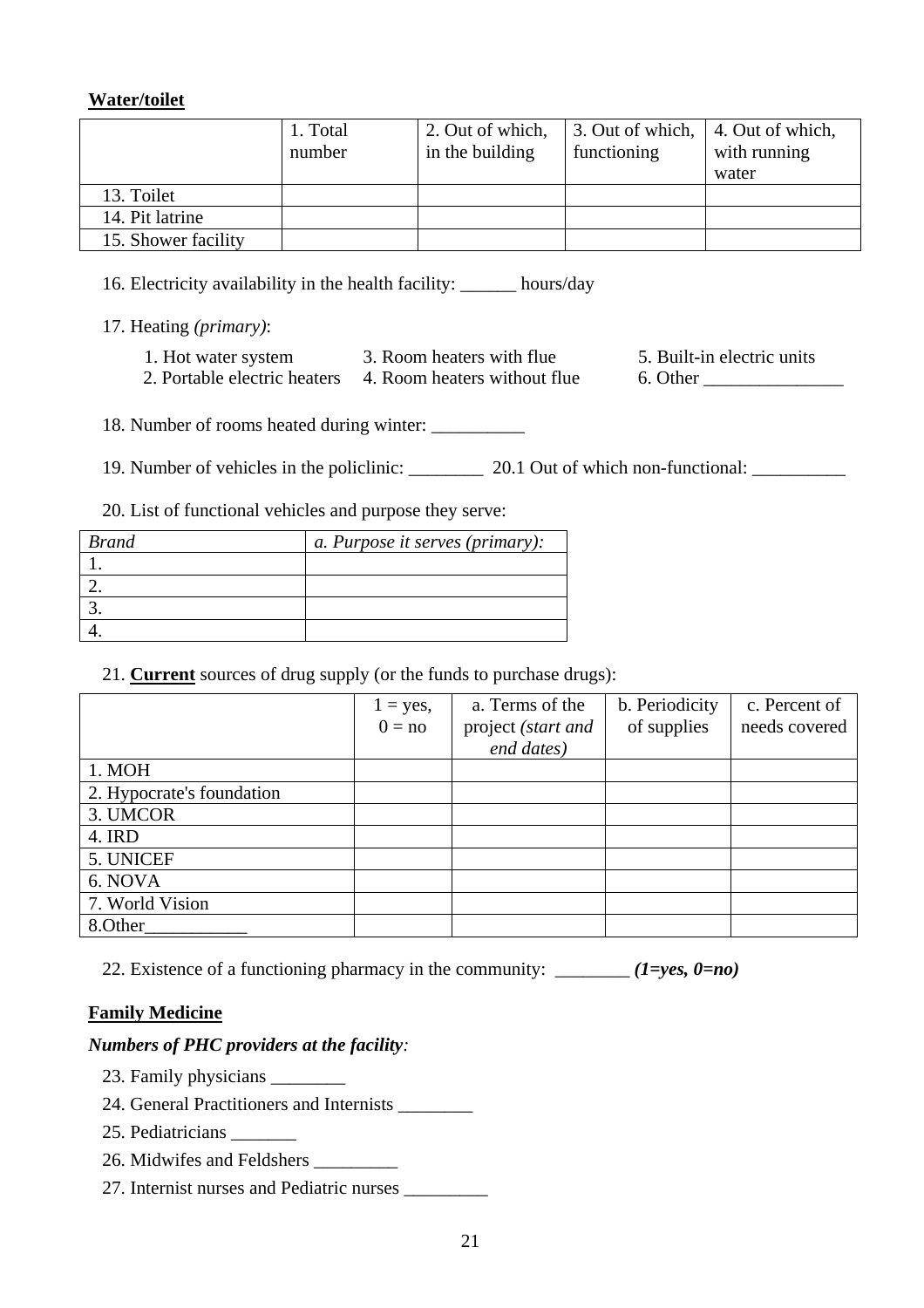- 28. Family nurses
- 29. Total number of district doctors *(sum of #s in Q.-s 24, 25, 26)* \_\_\_\_\_\_\_\_\_
- 30. Total number of district nurses *(sum of #s in Q.-s 27, 28, 29)* \_\_\_\_\_\_\_\_
- 31. Out of the physicians listed above *(see Q. 30)*:
	- 1. How many received educational courses at NIH or YSMU during the last 5 years? \_\_\_\_\_\_\_\_
	- 2. How many are involved in continuous FM education?
	- 3. How many are willing to get involved in continuous FM education?
- 32. Out of the mid-level healthcare providers listed above *(see Q. 31)*:
	- 1. How many received educational courses at NIH or BNC during the last 5 years?
	- 2. How many are involved in continuous FN education?
	- 3. How many are willing to get involved in continuous FN education?

|  |  | 33. Short-term trainings of the above-listed medical staff (see Q. 30 and Q. 31) since 2000: |  |  |
|--|--|----------------------------------------------------------------------------------------------|--|--|
|  |  |                                                                                              |  |  |

| Training on:                                                                                                                                                                                                                                                                                                                                                                                                         |           | # of those exposed | c. Provided by (the name of |  |
|----------------------------------------------------------------------------------------------------------------------------------------------------------------------------------------------------------------------------------------------------------------------------------------------------------------------------------------------------------------------------------------------------------------------|-----------|--------------------|-----------------------------|--|
|                                                                                                                                                                                                                                                                                                                                                                                                                      | a. Nurses | b. Doctors         | organization)               |  |
| 1. First aid                                                                                                                                                                                                                                                                                                                                                                                                         |           |                    |                             |  |
| 2. Immunization                                                                                                                                                                                                                                                                                                                                                                                                      |           |                    |                             |  |
| 3. Breastfeeding                                                                                                                                                                                                                                                                                                                                                                                                     |           |                    |                             |  |
| 4. Sexually Transmitted Diseases                                                                                                                                                                                                                                                                                                                                                                                     |           |                    |                             |  |
| 5. Reproductive Health                                                                                                                                                                                                                                                                                                                                                                                               |           |                    |                             |  |
| 6. IMCI                                                                                                                                                                                                                                                                                                                                                                                                              |           |                    |                             |  |
| 7. Tuberculosis                                                                                                                                                                                                                                                                                                                                                                                                      |           |                    |                             |  |
| 8. Healthy lifestyle                                                                                                                                                                                                                                                                                                                                                                                                 |           |                    |                             |  |
| 9. Healthy child growth $&$ developement                                                                                                                                                                                                                                                                                                                                                                             |           |                    |                             |  |
| 10. Treatment of chronic conditions                                                                                                                                                                                                                                                                                                                                                                                  |           |                    |                             |  |
| (IHD, diabetes, chronic pain, etc.)                                                                                                                                                                                                                                                                                                                                                                                  |           |                    |                             |  |
| 11. Prevention of infections                                                                                                                                                                                                                                                                                                                                                                                         |           |                    |                             |  |
| 12. Other: $\frac{1}{\sqrt{1-\frac{1}{2}}}\frac{1}{\sqrt{1-\frac{1}{2}}}\frac{1}{\sqrt{1-\frac{1}{2}}}\frac{1}{\sqrt{1-\frac{1}{2}}}\frac{1}{\sqrt{1-\frac{1}{2}}}\frac{1}{\sqrt{1-\frac{1}{2}}}\frac{1}{\sqrt{1-\frac{1}{2}}}\frac{1}{\sqrt{1-\frac{1}{2}}}\frac{1}{\sqrt{1-\frac{1}{2}}}\frac{1}{\sqrt{1-\frac{1}{2}}}\frac{1}{\sqrt{1-\frac{1}{2}}}\frac{1}{\sqrt{1-\frac{1}{2}}}\frac{1}{\sqrt{1-\frac{1}{2}}}\$ |           |                    |                             |  |
| 13. Other: $\frac{1}{\sqrt{1-\frac{1}{2}} \cdot \frac{1}{\sqrt{1-\frac{1}{2}} \cdot \frac{1}{2}} \cdot \frac{1}{\sqrt{1-\frac{1}{2}} \cdot \frac{1}{2}}}}$                                                                                                                                                                                                                                                           |           |                    |                             |  |
|                                                                                                                                                                                                                                                                                                                                                                                                                      |           |                    |                             |  |

34. Do you have the set of World Bank, Health Programs Implementation Unit (HPIU)-developed clinical practice guidelines for family doctors and family nurses in your facility?

If yes,

1. Yes 2. No

35.1 How many volumes for doctors *(out of 17)*? \_\_\_\_\_\_\_\_ *(Please, show)* 

35.2 How many volumes for nurses *(out of 5)*? \_\_\_\_\_\_\_\_ *(Please, show)*

35.3 Of above listed doctors, how many have the guideline for FDs?

35.4 Of above listed mid-level providers, how many have the guideline for FNs?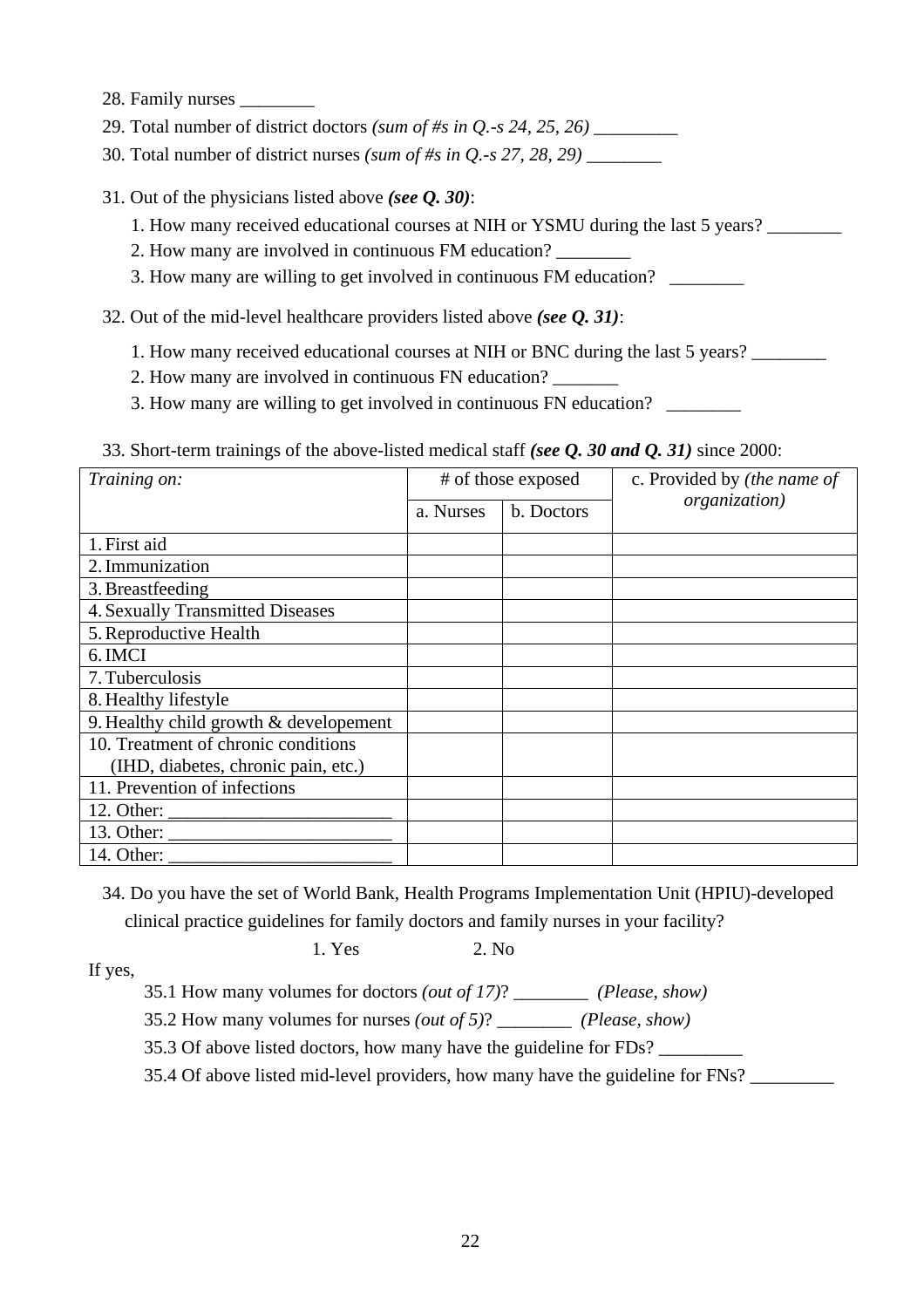What other clinical practice guidelines do you have in your facility?

| 35. Guideline title: | 36. Guideline source: |
|----------------------|-----------------------|
| 1.                   |                       |
| 2.                   | 2.                    |
| 3.                   | 3.                    |
| 4.                   | $\overline{4}$ .      |
| 5.                   | 5.                    |
| 6.                   | 6.                    |
| 7.                   | 7                     |
| 8.                   | 8.                    |
| 9.                   | 9                     |

37. Do you have access to the following evidence-based medicine sources?

| <i>Source</i>                           | $(1 = yes, 0 = no)$ |
|-----------------------------------------|---------------------|
| 1. Internet                             |                     |
| 2. Medical periodicals                  |                     |
| 3. Recent training materials            |                     |
| 4. Newsletters                          |                     |
| 5. EBM publications                     |                     |
| 6. Medical books (published after 2000) |                     |

38. What drug information sources published since 2000 are available in your facility?

| <b>Source</b>                                       | $(1 = yes, 0 = no)$ |
|-----------------------------------------------------|---------------------|
| 1. Mashkovsky, Pharmaceuticals                      |                     |
| 2. Vidal, Drug Guide                                |                     |
| 3. Vidal, Drug Guide for Transcaucasus              |                     |
| 4. Optimal Drug Treatment Guidelines, DMTA, MoH, RA |                     |
| 5. Armenian National Formular                       |                     |
| 6. Other ( <i>specify</i> )                         |                     |

### 39. Record forms

| Type:                      | $l = yes$ , | a. Coverage                | b. Completeness | c. Type of forms           |
|----------------------------|-------------|----------------------------|-----------------|----------------------------|
|                            | $0 = no$    | $\frac{1}{2}$ of eligibles | of records      | $(1=standard forms,$       |
|                            |             | covered)                   | $(1=yes, 0=no)$ | $0 = non-standard forms$ ) |
| 1. Medical charts (under   |             |                            |                 |                            |
| 18)                        |             |                            |                 |                            |
| 2. Medical charts (18 $\&$ |             |                            |                 |                            |
| over)                      |             |                            |                 |                            |
| 3. Journal for outpatients |             |                            |                 |                            |
| 4. Journal for home visits |             |                            |                 |                            |
| 5. Immunization forms      |             |                            |                 |                            |
| 6. Journal for ambulance   |             |                            |                 |                            |
| calls                      |             |                            |                 |                            |
| 7. Charts for pregnant     |             |                            |                 |                            |
| women                      |             |                            |                 |                            |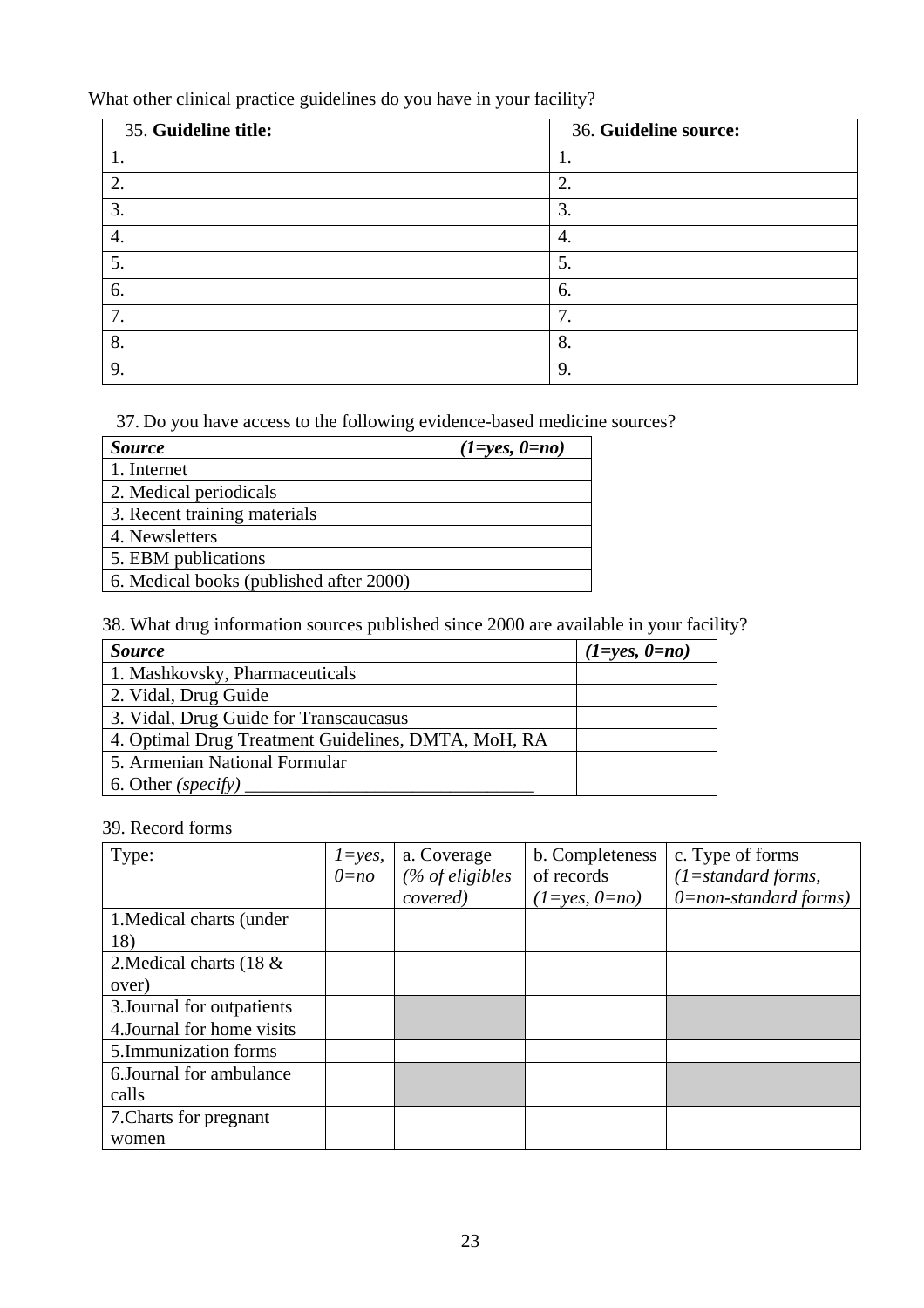| 40. Do you have any functioning quality assurance mechanism in your facility? 1. Yes 2. No                                                                                                                                               |        |       |
|------------------------------------------------------------------------------------------------------------------------------------------------------------------------------------------------------------------------------------------|--------|-------|
| 41. Do you have computer(s) in this facility?                                                                                                                                                                                            |        |       |
| 1. Yes, functional (specify $\#$ _________),<br>2. Yes, non-functional,                                                                                                                                                                  | 3. No  |       |
| (If the facility is a FAP, go to $Q. 47$ )                                                                                                                                                                                               |        |       |
| 42. Do you have computer program for clinical data collection and analysis? 1. Yes                                                                                                                                                       |        | 2. No |
|                                                                                                                                                                                                                                          |        |       |
| 43. Do you have clinical preceptors among your staff?<br>2. No                                                                                                                                                                           |        |       |
| <b>Open Enrollment</b>                                                                                                                                                                                                                   |        |       |
| 44. Do you have computer program for open enrollment in your facility?                                                                                                                                                                   | 1. Yes | 2. No |
|                                                                                                                                                                                                                                          |        |       |
| 45. Do you have personnel trained as operator for open enrollment?<br>2. No                                                                                                                                                              |        |       |
| 46. Number of people registered through open enrollment in your facility during last year?                                                                                                                                               |        |       |
| <b>Financing and Management</b>                                                                                                                                                                                                          |        |       |
| (If the facility is not an independent legal entity [see $Q$ . 8], go to $Q$ . 57)                                                                                                                                                       |        |       |
| 47. Do you calculate the cost of the services provided in your facility?<br>1. Yes, regularly, 2. Yes, sometimes, 3. No (a. Specify, why? ___________________                                                                            |        |       |
| 48. Do you have computer program for accounting in your facility?<br>1. Yes, 2. No $(Go \ to \ Q, 50)$                                                                                                                                   |        |       |
|                                                                                                                                                                                                                                          |        |       |
| 49.2 Specify the name of the program: 1. Softmaster<br>2. LANs<br>3. Armenian program<br>4. Own (self-developed) program                                                                                                                 |        |       |
| 49. Do you think the introduction of a computer program for accounting, which includes data entry,<br>accountant training, and technical maintenance of the system, is reasonable in your facility?<br>2. No<br>3. Don't know<br>1. Yes, |        |       |

50. Does your accountant qualified as accountant? 1. Yes 2. No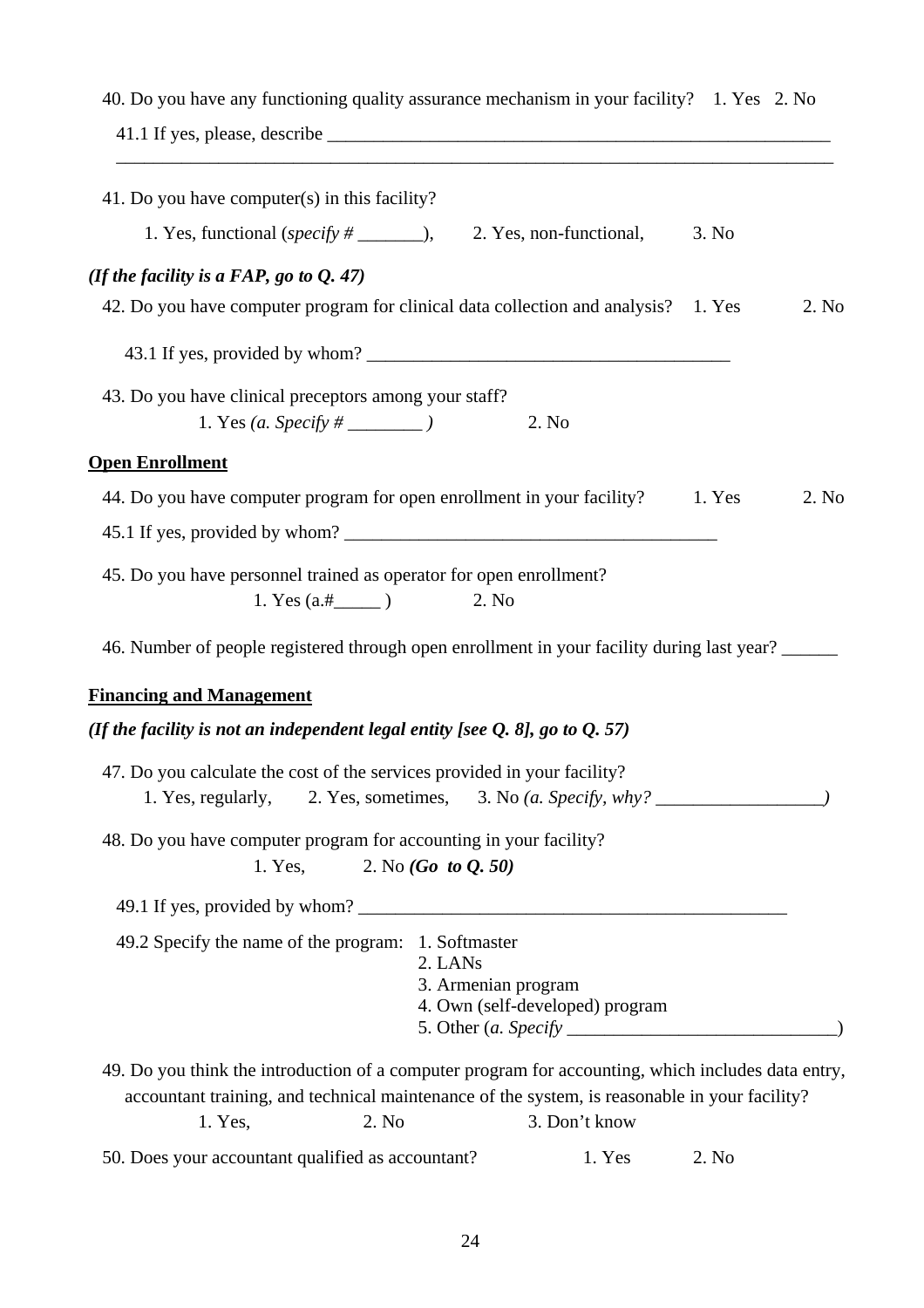51. What trainings did the accountant receive out of the following within the last 5 years?

| Training on:            | Yes/no<br>$(1 = yes,$ | a. Duration<br>(weeks) | b. Provided by:<br>(the name of | c. Need for<br>subsequent training |
|-------------------------|-----------------------|------------------------|---------------------------------|------------------------------------|
|                         | $0=no$                |                        | organization)                   | $(1=yes, 0=no)$                    |
| 1. Financial management |                       |                        |                                 |                                    |
| 2. Cost accounting      |                       |                        |                                 |                                    |
| 3. Financial accounting |                       |                        |                                 |                                    |
| 4. Computer training    |                       |                        |                                 |                                    |
| 5. Tax Legislation      |                       |                        |                                 |                                    |
| 6. Labor Legislation    |                       |                        |                                 |                                    |
| 7. Other                |                       |                        |                                 |                                    |

52. What trainings did the director of your facility receive out of the following within the last 5 years?

| Training on:                  | Yes/no<br>$(l = yes,$<br>$0=no$ | a. Duration<br>(weeks) | b. Provided by:<br>(the name of<br>organization) | c. Need for<br>subsequent<br>training<br>$(1 = yes, 0 = no)$ |
|-------------------------------|---------------------------------|------------------------|--------------------------------------------------|--------------------------------------------------------------|
| 1. Health services management |                                 |                        |                                                  |                                                              |
| 2. Health economics           |                                 |                        |                                                  |                                                              |
| 3. Financial management       |                                 |                        |                                                  |                                                              |
| 4. Cost accounting            |                                 |                        |                                                  |                                                              |
| 5. Fundamentals of accounting |                                 |                        |                                                  |                                                              |
| 6. Tax Legislation            |                                 |                        |                                                  |                                                              |
| 7. Labor Legislation          |                                 |                        |                                                  |                                                              |
| 8. Computer training          |                                 |                        |                                                  |                                                              |
| 9. Other                      |                                 |                        |                                                  |                                                              |

53. Please, list any trainings out of above-mentioned received by other administrative staff of your facility within the last 5 years:

\_\_\_\_\_\_\_\_\_\_\_\_\_\_\_\_\_\_\_\_\_\_\_\_\_\_\_\_\_\_\_\_\_\_\_\_\_\_\_\_\_\_\_\_\_\_\_\_\_\_\_\_\_\_\_\_\_\_\_\_\_\_\_\_\_\_\_\_\_\_\_\_\_\_\_\_\_\_

54. Does your facility track revenues by medical departments? 1. Yes 2. No

\_\_\_\_\_\_\_\_\_\_\_\_\_\_\_\_\_\_\_\_\_\_\_\_\_\_\_\_\_\_\_\_\_\_\_\_\_\_\_\_\_\_\_\_\_\_\_\_\_\_\_\_\_\_\_\_\_\_\_\_

55. Does your facility track expenditures by medical departments? 1. Yes 2. No

### **Workforce planning**

56. Number of visits to PHC providers

| Made by:                        | a. 2005 | b. 2006, February | c. 2006, March |
|---------------------------------|---------|-------------------|----------------|
| 1.Infants $(0-12m)$             |         |                   |                |
| 2. Children $(1-17y, old)$      |         |                   |                |
| 3. Adults $(18 \& \text{over})$ |         |                   |                |
| 4. Total                        |         |                   |                |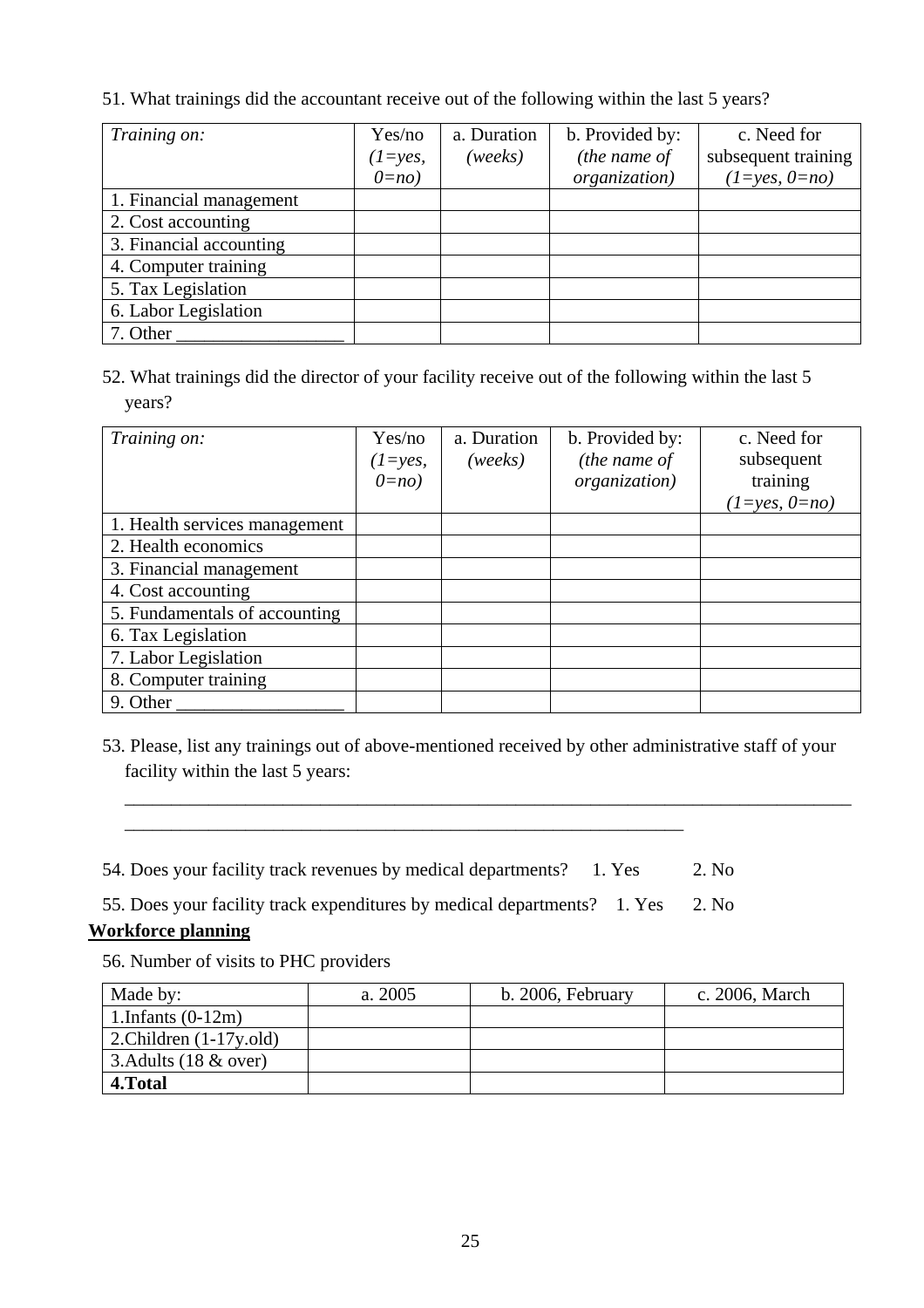57. Number of staff members' home visits per year:

| Made to:                   | a. 2005 | b. 2006, February | c. 2006, March |
|----------------------------|---------|-------------------|----------------|
| 1.Infants $(0-12m)$        |         |                   |                |
| 2. Children $(1-17y.$ old) |         |                   |                |
| 3. Adults $(18 \& over)$   |         |                   |                |
| 4. Total                   |         |                   |                |

#### **Population**

58. Number of attached residency areas *(only those areas, where there are no FAPs: fully served by the given facility)*: \_\_\_\_\_\_\_\_\_

#### *(If 1, put only the name of the primary area in the items 60 and 61)*

59. Names of the served areas and their distance from the facility:

- 1. Primary area: a) name: \_\_\_\_\_\_\_\_\_\_\_\_\_\_\_\_\_\_\_\_
- 2. Attached area: a) name: \_\_\_\_\_\_\_\_\_\_\_\_\_\_\_\_\_\_\_\_\_ b) distance from the facility \_\_\_\_\_\_ km 3. Attached area:  $\boxed{a}$  name:  $\boxed{a}$   $\boxed{b}$  distance from the facility  $\boxed{b}$  km

60. Number of population served in each village:

| Name of the residency area (see | a. Infants | b. Children | c. Adults | d. Total |
|---------------------------------|------------|-------------|-----------|----------|
| from $Q.60$                     | $(0-12m.)$ | $(1-17y)$   | (>18y.)   |          |
|                                 |            |             |           |          |
| ۷.                              |            |             |           |          |
|                                 |            |             |           |          |
| 4. Total                        |            |             |           |          |

Population dynamics:

|                               | a. 2004 | h.2005 |
|-------------------------------|---------|--------|
| 61. Number of deaths (total)  |         |        |
| 62. Number of infant deaths   |         |        |
| 63. Number of maternal deaths |         |        |

64. Number of hospitalizations:

|                         | a. 2004 | b. 2005 |
|-------------------------|---------|---------|
| 1. Infants $(0-12m)$    |         |         |
| 2. Children $(1-17)$    |         |         |
| 3. Adults (18 and over) |         |         |
| 4. Total                |         |         |

Pregnancies/deliveries per year:

|        | 65.# of     | $66. \# \text{ of } \;   \; 67. \# \; \text{ of }$ |              | $68. \text{\# of}$ |        | 69. $\#$ of deliveries in:           |  |
|--------|-------------|----------------------------------------------------|--------------|--------------------|--------|--------------------------------------|--|
|        | pregnancies | term life                                          | preterm life | neonatal           | a. SVA | $\vert$ b. Maternity $\vert$ c. Home |  |
|        |             | births                                             | births       | deaths             | or FAP | Hospital                             |  |
| 1.2004 |             |                                                    |              |                    |        |                                      |  |
| 2.2005 |             |                                                    |              |                    |        |                                      |  |

70. Number of disabled in the served population: \_\_\_\_\_\_\_\_\_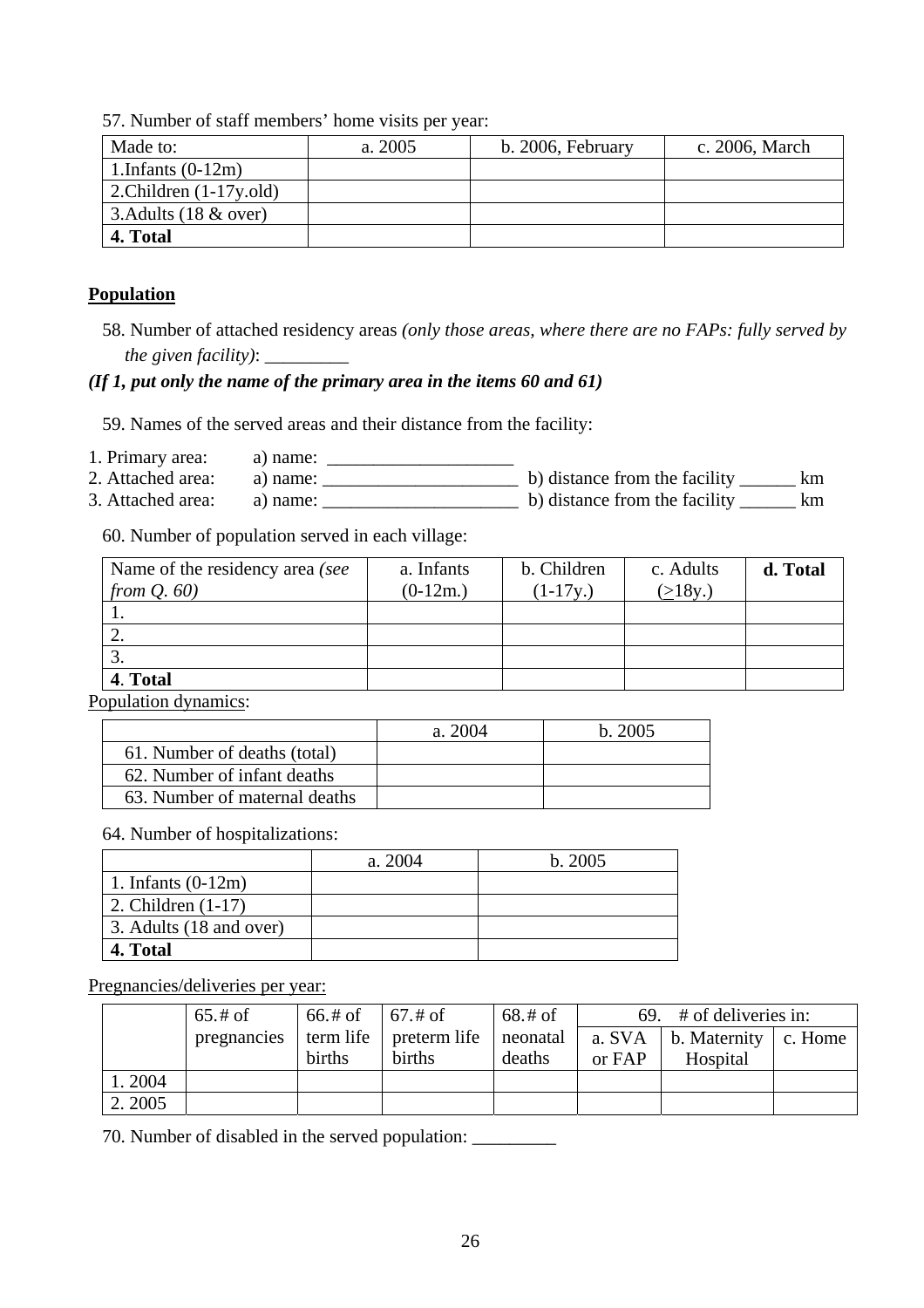#### **Public Education**

71. The availability of public educational materials published after 2000 at the facility:

| <b>Topics</b>               | a. Brochures,       | b. Provider   | c. Posters          | d. Provider (name |
|-----------------------------|---------------------|---------------|---------------------|-------------------|
|                             | leaflets            | (name of      | $(1 = yes, 0 = no)$ | of organization)  |
|                             | $(1 = yes, 0 = no)$ | organization) |                     |                   |
| 1. Diabetes                 |                     |               |                     |                   |
| 2. Hypertension             |                     |               |                     |                   |
| 3. Coronary heart disease   |                     |               |                     |                   |
| 4. Breastfeeding            |                     |               |                     |                   |
| 5. Breast self-examination  |                     |               |                     |                   |
| 6. Healthy nutrition        |                     |               |                     |                   |
| 7. Smoking                  |                     |               |                     |                   |
| 8. Child care               |                     |               |                     |                   |
| 9. Reproductive health      |                     |               |                     |                   |
| 10.<br>Healthy lifestyle    |                     |               |                     |                   |
| <b>HIV/AIDS</b><br>11.      |                     |               |                     |                   |
| 12.<br>Tuberculosis         |                     |               |                     |                   |
| 13.<br>Oral hygiene         |                     |               |                     |                   |
| 14.<br><b>STDs</b>          |                     |               |                     |                   |
| Vaccination<br>15.          |                     |               |                     |                   |
| 16.<br>First Aid            |                     |               |                     |                   |
| 17.<br>$BBP*$ (new)         |                     |               |                     |                   |
| 18.<br>Influenza            |                     |               |                     |                   |
| Bird flue<br>19.            |                     |               |                     |                   |
| 20.<br>Vision problems      |                     |               |                     |                   |
| Iodine insufficiency<br>21. |                     |               |                     |                   |
| 22.<br>Other_               |                     |               |                     |                   |
| 23.<br>Other                |                     |               |                     |                   |

*\* BBP = Basic Benefits Package* 

1. Yes 2. No (*skip to Q.75*) 99. Don't know

#### 73. If yes, please, describe what kind of activities were conducted:

| Type of activity                                                 | $l = yes$ , | a. Who organized the |
|------------------------------------------------------------------|-------------|----------------------|
|                                                                  | $0 = no$    | activity             |
| 1. Health education session organized by CHC*                    |             |                      |
| 2. Home visits done by CHC* members                              |             |                      |
| 3. Health education session organized by healthcare providers    |             |                      |
| 4. Health education sessions for teachers/school children        |             |                      |
| 5. Role play on health issues performed by children              |             |                      |
| 6. Health facility renovation activities                         |             |                      |
| 7. Water supply/sewage system building/reconstruction            |             |                      |
| 8. Environmental activities (tree planting, trash removal, etc.) |             |                      |
| 9. Revolving Fund maintained by community donations              |             |                      |
| 10. Other                                                        |             |                      |

*\*CHC = Community Health Committee* 

<sup>72.</sup> Were there any health-related activities conducted in your community with the community involvement in the last 3 years?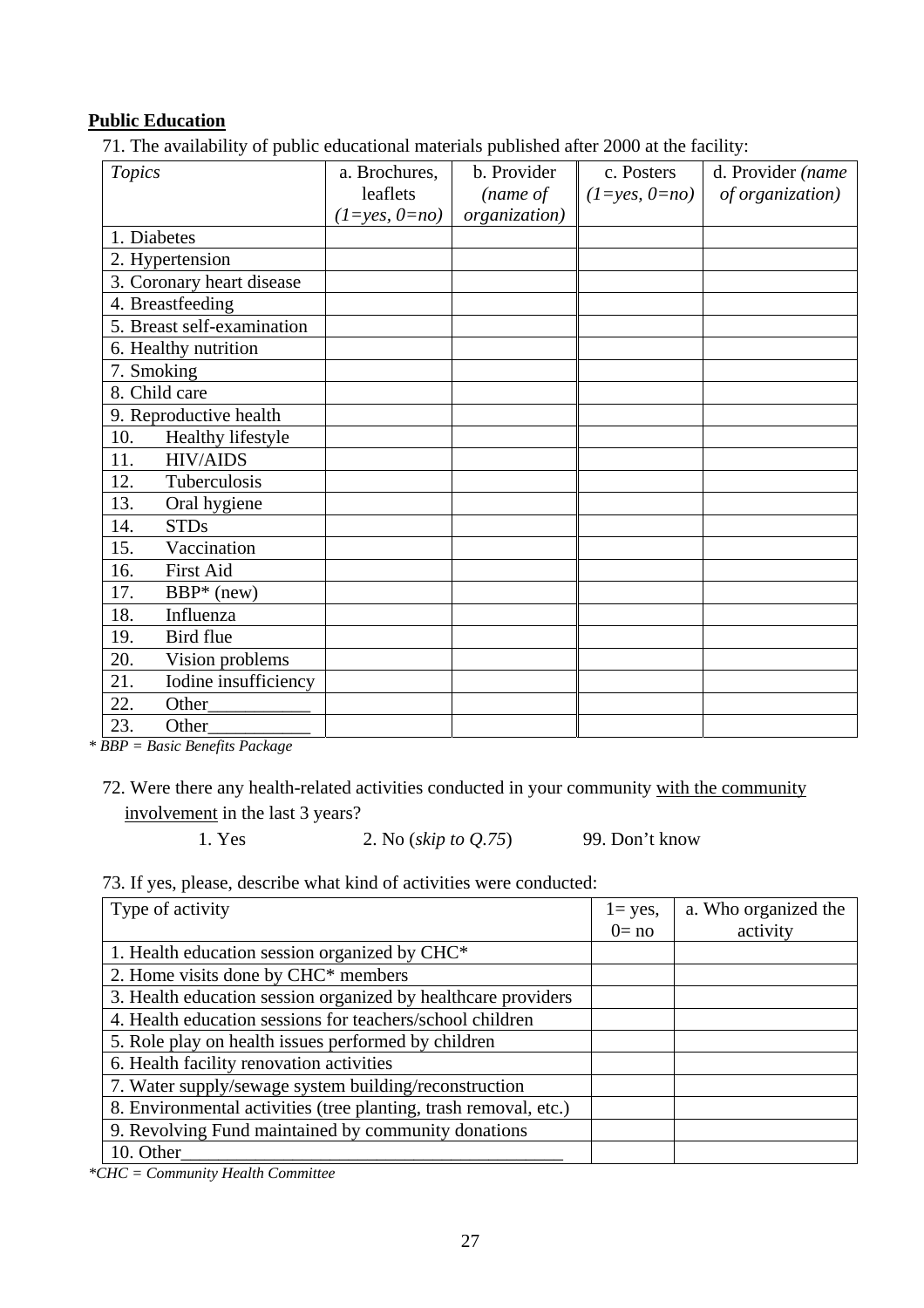74. Do you think your community would be committed to get involved in primary health care improvement activities?

1. Yes 2. No *(reasons)* \_\_\_\_\_\_\_\_\_\_\_\_\_\_\_\_\_\_\_\_\_\_\_\_\_\_\_\_\_\_\_\_\_\_\_\_

75. Do you think the staff of your facility is willing to participate in a primary healthcare reform project?

1. Yes 2. No 3. Not sure

76. Have your facility ever participated in a primary healthcare reform project with:

1. WB \_\_\_\_\_\_\_ *(1=yes, 2=no)* 2. NOVA \_\_\_\_\_\_\_ *(1=yes, 2=no)* 3. ASTP \_\_\_\_\_\_\_ *(1=yes, 2=no)*  4. Other *(specify \_\_\_\_\_\_\_\_\_\_\_\_\_\_\_\_\_\_\_\_\_\_\_\_\_\_\_\_\_\_\_\_\_\_\_\_\_\_\_\_\_\_\_\_\_\_\_\_)* 

77. Is your facility licensed to provide family medicine/family nursing services?

1. Yes 2. No 3. Don't know

78. How many primary health care provider vacancies do you have in your facility:

| 79.1 For doctors? | $(\text{put } 0 \text{ if none})$ | 88. Don't know |
|-------------------|-----------------------------------|----------------|
| 79.2 For nurses?  | $(\text{put } 0 \text{ if none})$ | 88. Don't know |

\_\_\_\_\_\_\_\_\_\_\_\_\_\_\_\_\_\_\_\_\_\_\_\_\_\_\_\_\_\_\_\_\_\_\_\_\_\_\_\_\_\_\_\_\_\_\_\_\_\_\_\_\_\_\_\_\_\_\_\_\_\_\_\_\_\_\_\_\_\_\_\_\_\_\_\_\_\_ \_\_\_\_\_\_\_\_\_\_\_\_\_\_\_\_\_\_\_\_\_\_\_\_\_\_\_\_\_\_\_\_\_\_\_\_\_\_\_\_\_\_\_\_\_\_\_\_\_\_\_\_\_\_\_\_\_\_\_\_\_\_\_\_\_\_\_\_\_\_\_\_\_\_\_\_\_\_

79. List of the crucial needs: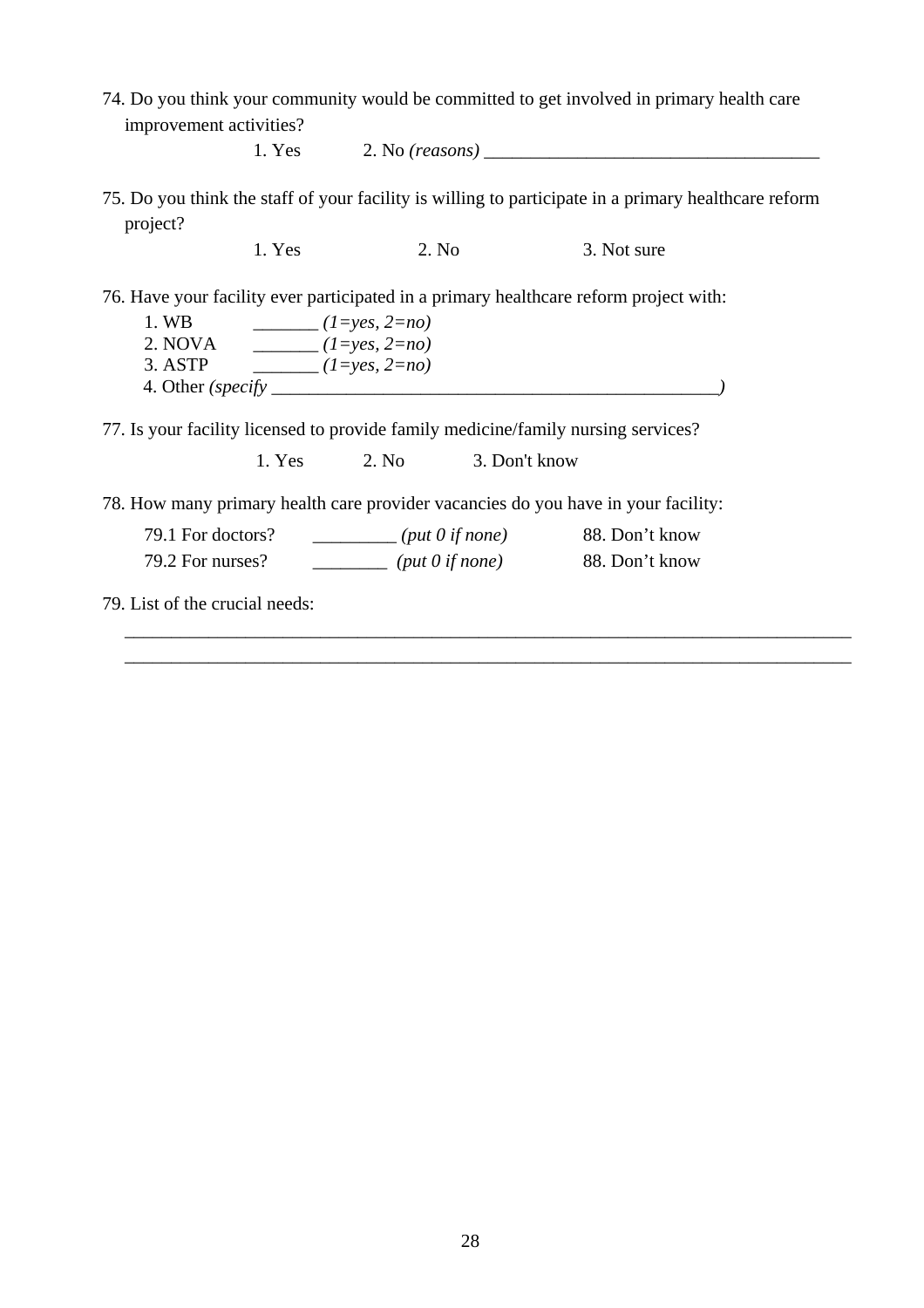### *(If the assessed facility is not a FAP or ambulatory, go to Q. 90)*  **For FAPs and ambulatories only!**

80. Number of rooms in the facility: a. Total # of rooms \_\_\_\_\_\_\_\_\_\_\_\_\_\_\_\_\_\_\_\_\_\_\_\_

 $b. \#$  of rooms in use  $\_\_$ 

81. Rooms in use:

|                                                   | 1. Size | 2. Natural      | 3. Renovation | 4. Purpose it serves | 5. Notes (walls, floor, |
|---------------------------------------------------|---------|-----------------|---------------|----------------------|-------------------------|
|                                                   | $(m^2)$ | light $(0/I)^*$ | $(0/I)^{*}$   |                      | ceiling, etc.)          |
| a.Room 1                                          |         |                 |               |                      |                         |
| b.Room 2                                          |         |                 |               |                      |                         |
| c.Room 3                                          |         |                 |               |                      |                         |
| d.Room 4                                          |         |                 |               |                      |                         |
| e.Room 5                                          |         |                 |               |                      |                         |
| f.Room 6                                          |         |                 |               |                      |                         |
| g.Room 7                                          |         |                 |               |                      |                         |
| h.Room 8                                          |         |                 |               |                      |                         |
| i.Room 9                                          |         |                 |               |                      |                         |
| $i$ . Room 10                                     |         |                 |               |                      |                         |
| $\theta$ is unextigated to $\theta$ is extigated. |         |                 |               |                      |                         |

 *0 is unsatisfactory, 1 is satisfactory* 

82. Furniture: *(R=room)*

| # of:                    | $\mathfrak{a}$ . | b.  | $c$ . | d.  | e.  | $f_{\cdot}$ | $\begin{array}{c} g. \\ R.7 \end{array}$ | $h$ . | $\mathbf{1}$ . | $\mathbf{1}$ j. | k.    | $1.$ # of in- |
|--------------------------|------------------|-----|-------|-----|-----|-------------|------------------------------------------|-------|----------------|-----------------|-------|---------------|
|                          | R.1              | R.2 | R.3   | R.4 | R.5 | R.6         |                                          | R.8   | R. 9           | R. 10           | Total | appropr.      |
| 1. Sink with running     |                  |     |       |     |     |             |                                          |       |                |                 |       |               |
| water                    |                  |     |       |     |     |             |                                          |       |                |                 |       |               |
| 2.Desks                  |                  |     |       |     |     |             |                                          |       |                |                 |       |               |
| 3.Chairs                 |                  |     |       |     |     |             |                                          |       |                |                 |       |               |
| 4. Med. cabinets (glass) |                  |     |       |     |     |             |                                          |       |                |                 |       |               |
| 5. Cabinets for          |                  |     |       |     |     |             |                                          |       |                |                 |       |               |
| instruments              |                  |     |       |     |     |             |                                          |       |                |                 |       |               |
| 6.Exam. Beds             |                  |     |       |     |     |             |                                          |       |                |                 |       |               |
| 7. Bed tables            |                  |     |       |     |     |             |                                          |       |                |                 |       |               |
| 8. Cabinets (for cloths) |                  |     |       |     |     |             |                                          |       |                |                 |       |               |
| 9.Screen                 |                  |     |       |     |     |             |                                          |       |                |                 |       |               |
| 10.Swaddle table         |                  |     |       |     |     |             |                                          |       |                |                 |       |               |
| 11. Procedural table     |                  |     |       |     |     |             |                                          |       |                |                 |       |               |
| (glass)                  |                  |     |       |     |     |             |                                          |       |                |                 |       |               |
| 12.Telephone             |                  |     |       |     |     |             |                                          |       |                |                 |       |               |

### 83. Equipment/supplies:

|                          | $a)$ # | $b)$ # of     |                             | $a)$ # | $b)$ # of |
|--------------------------|--------|---------------|-----------------------------|--------|-----------|
|                          | total  | <i>broken</i> |                             | total  | broken    |
| 1.Stethophonendoscope    |        |               | 36. Surgical thread (packs) |        |           |
| 2.Sphygnomanometer       |        |               | 37. Tube (nasogastric)      |        |           |
| 3. Thermometer           |        |               | 38. Scalpel                 |        |           |
| 4. Refrigerator          |        |               | 39. Scalpel holder          |        |           |
| 5.Cold Chain Igloo       |        |               | 40. Tray for instruments    |        |           |
| 6. Tongue holder and gag |        |               | 41. Needle holder           |        |           |
| 7. Height measurer-child |        |               | 42. Surgical needles        |        |           |
| 8. Height measurer-adult |        |               | 43. Used instruments' tray  |        |           |
| $9. Scale - child$       |        |               | 44. Instrument cleaning jar |        |           |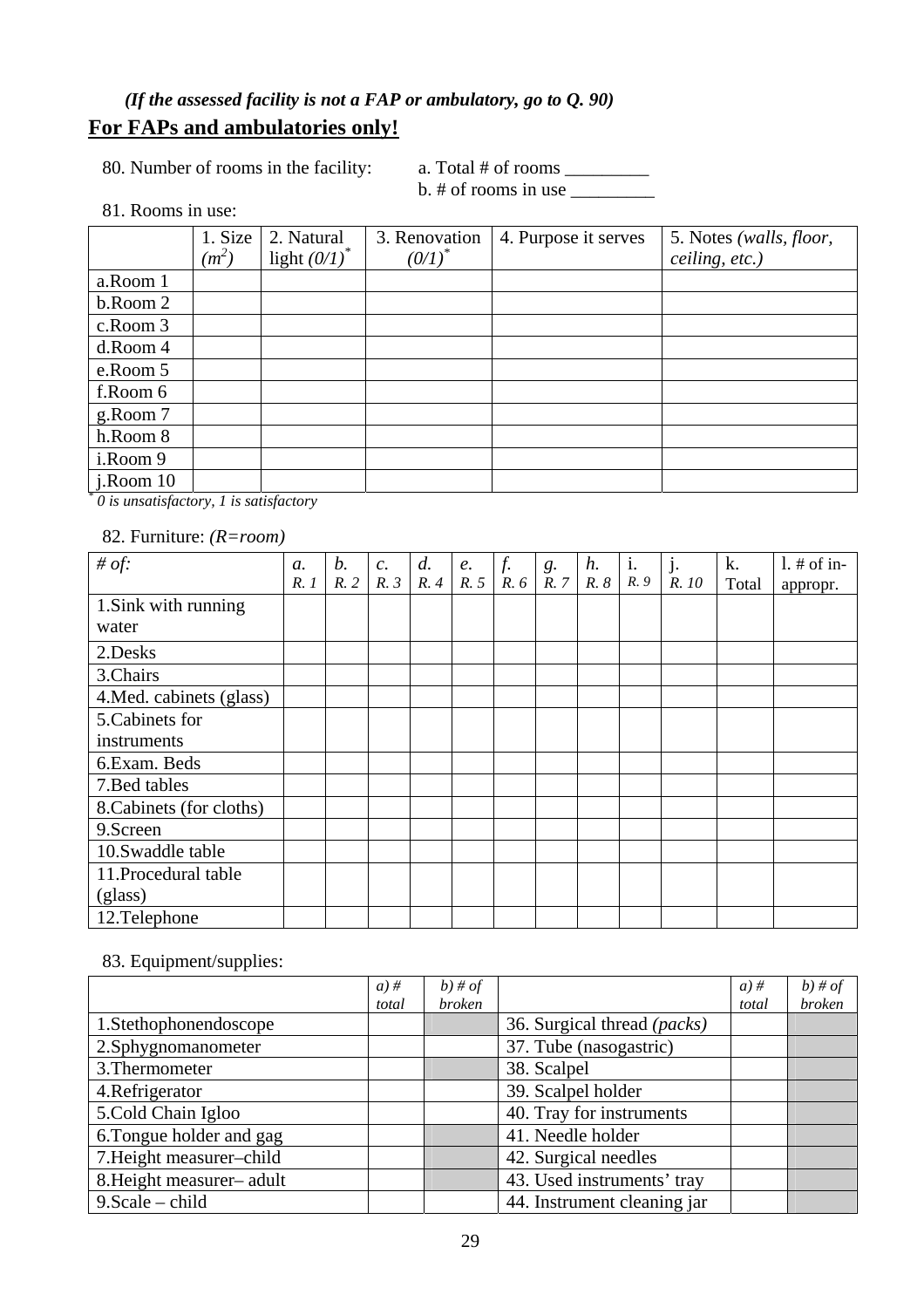|                                     | $a)$ # | $\overline{b}$ ) # of |                                   | $a)$ # | $\overline{b}$ # of |
|-------------------------------------|--------|-----------------------|-----------------------------------|--------|---------------------|
|                                     | total  | <b>broken</b>         |                                   | total  | <i>broken</i>       |
| $10.Scale - adult$                  |        |                       | 45. Gynecological chair           |        |                     |
| 11. Measure tape                    |        |                       | 46. Gynecologic. mirrors          |        |                     |
| 12.Timer                            |        |                       | 47. Packer curved                 |        |                     |
| 13. Infusion set & IV cannula       |        |                       | 48. Kocher                        |        |                     |
| 14. Medical tourniquet              |        |                       | 49. Folkman spoon                 |        |                     |
| 15. Sterilization cylinders (bixes) |        |                       | 50. Obstetrical stethoscope       |        |                     |
| 16. Dry sterilization (for dressing |        |                       | $\overline{51}$ . Subject glasses |        |                     |
| mater.)                             |        |                       |                                   |        |                     |
| 17. Disposable syringes/needles     |        |                       | 52. Sterile bandages              |        |                     |
| 18. Sharp disposal                  |        |                       | 53. Elastic bandages              |        |                     |
| 19. Spatula (metal)                 |        |                       | 54. Medical cotton wool           |        |                     |
| 20. Spatula, wooden (boxes)         |        |                       | 55. Tape, adhesive                |        |                     |
| 21. Tweesers (pincers)              |        |                       | 56. Gloves, surgical, sterile     |        |                     |
| 22. Scissor                         |        |                       | 57. Examination gloves            |        |                     |
| 23. Forceps                         |        |                       | 58. Medical splints               |        |                     |
| 24. Electrocardiograph              |        |                       | 59. Stretchers                    |        |                     |
| 25. Otoscope                        |        |                       | 60. Syringe for ear irrigation    |        |                     |
| 26. Ophthalmoscope                  |        |                       | 61. Neurological hammer           |        |                     |
| 27. Tool set for ear exam-adult     |        |                       | 62. Disposable cups               |        |                     |
| 28. Tool set for ear exam-child     |        |                       | 63. Uretric catheter-hard         |        |                     |
| 29. Tool set for eye exam-adult     |        |                       | 64. Uretric catheter-soft         |        |                     |
| 30. Tool set for eye exam-child     |        |                       | 65. Glucometer                    |        |                     |
| 31. Tool set for nose exam-adult    |        |                       | 66. Tests for glucometer          |        |                     |
| 32. Tool set for nose exam-child    |        |                       | 67. Steriliz. boxes (for instr-s) |        |                     |
| 33. Bactericide lamp                |        |                       | 68. Autoclave                     |        |                     |
| 34. Holder for IV infusions         |        |                       | 69. Microscope                    |        |                     |
| 35. Gauze masks                     |        |                       | 70. Emergency care kit            |        |                     |

#### **Distances/Transportation:**

| To:                   | Distan<br>84.<br>ce $(km)$ | 85. Available<br>transportation $(0$ -no, 1-<br>bus, 2-facility<br>ambulance, 3-regional<br>facility ambulance)* | 86. Road access<br>$(1-asphalt, 2-smooth$<br>dirt, 3-bumpy dirt, 4-<br>large holes dirty, 0-<br>only foot access) |
|-----------------------|----------------------------|------------------------------------------------------------------------------------------------------------------|-------------------------------------------------------------------------------------------------------------------|
| a. Marz center        |                            |                                                                                                                  |                                                                                                                   |
| b. Regional           |                            |                                                                                                                  |                                                                                                                   |
| clinic/hospital       |                            |                                                                                                                  |                                                                                                                   |
| c. Nearest ambulatory |                            |                                                                                                                  |                                                                                                                   |
| d. Nearest FAP        |                            |                                                                                                                  |                                                                                                                   |

*\* Mention all that apply*

87. How many times has your supervisor made supervisory visits to this facility during the last 3 months?

1. \_\_\_\_\_\_\_\_\_\_ times

2. The facility has no direct outside supervision

#### 88. Do you have clinical laboratory at your facility?

- 1. Yes *(fill the questionnaire for laboratory's assessment: items 95-101)*
- 2. No *(end this tool and start "Facility performance assessment" interview)*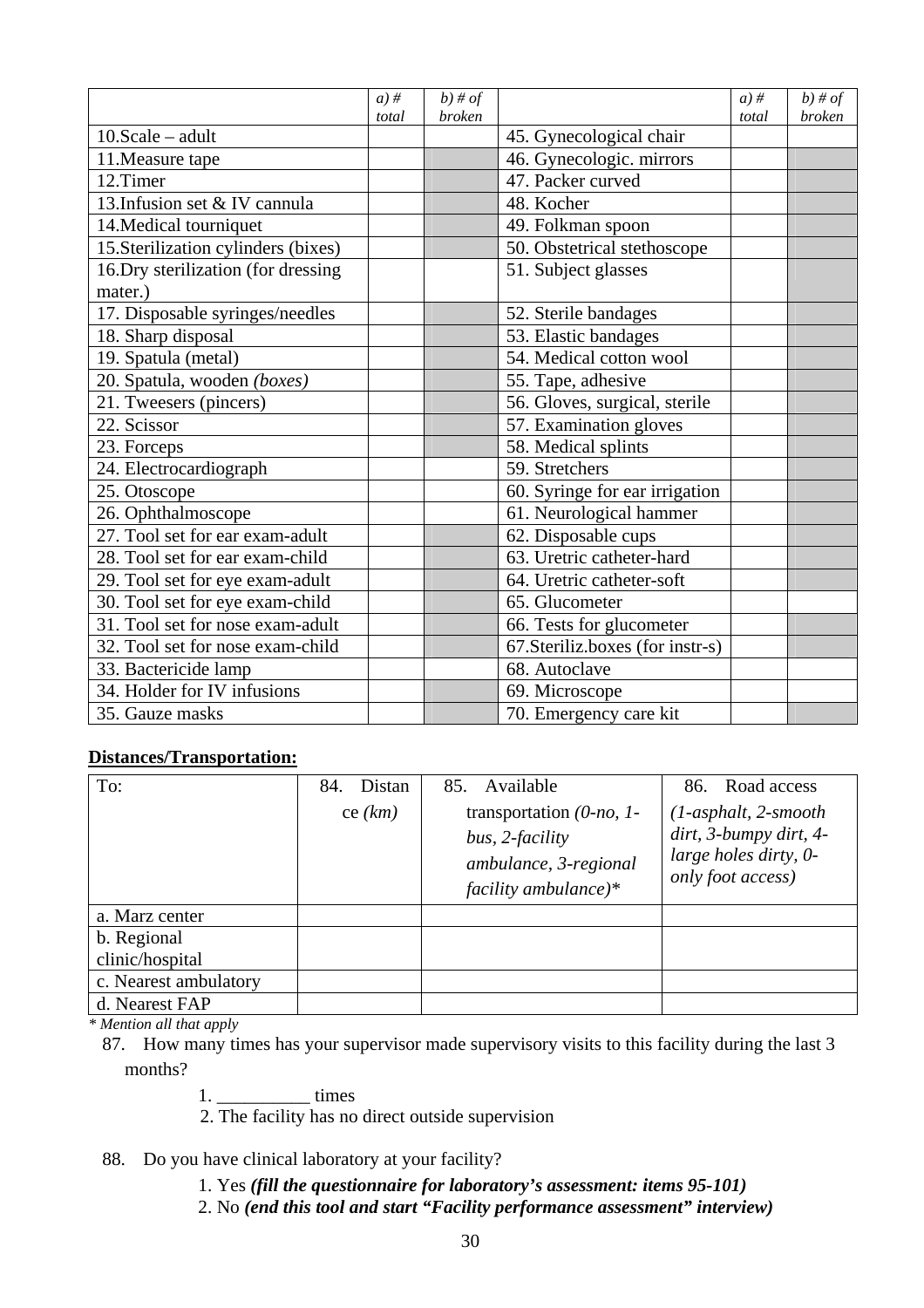### **For policlinics and health centers only!**

|                   | $0=no$ ,<br>$1 = yes$ | a. Size<br>$(m^2)$ | b. Light<br>(0/1) | (0/1) | c. Renovation $\vert$ d. Notes (walls, ceiling, floor, etc.) |
|-------------------|-----------------------|--------------------|-------------------|-------|--------------------------------------------------------------|
| 1. Entrance lobby |                       |                    |                   |       |                                                              |
| 2. Patent         |                       |                    |                   |       |                                                              |
| registration      |                       |                    |                   |       |                                                              |
| 3. Waiting area 1 |                       |                    |                   |       |                                                              |
| 4. Waiting area 2 |                       |                    |                   |       |                                                              |
| 5. Waiting area 3 |                       |                    |                   |       |                                                              |

89. General impression from the facility  $(0 = unsatisfactory, 1 = satisfactory)$ 

90. Type of outpatient services and # of offices in each:

|                        | $0 = no$ , | $a. \# of$ |                                 | $0$ -no, $1$ - | $a. \# of$ |
|------------------------|------------|------------|---------------------------------|----------------|------------|
|                        | $1 = yes$  | offices    |                                 | yes            | offices    |
| 1. Family Medicine     |            |            | 20. Adolescents                 |                |            |
| 2. Therapy             |            |            | 21. X-ray/flurography           |                |            |
| 3. Pediatrics          |            |            | 22. ECG                         |                |            |
| 4. Women consultation  |            |            | 23. Sonography                  |                |            |
| 5. Cardio-Rheumatology |            |            | 24. Lab-clinical                |                |            |
| 6. Infectious diseases |            |            | 25. Lab-serological             |                |            |
| 7. Dermatology         |            |            | 26. Lab-biochemical             |                |            |
| 8. Ophthalmology       |            |            | 27. Lab-bacteriological         |                |            |
| 9. ENT                 |            |            | 28. Lab-cytological             |                |            |
| 10. Neurology          |            |            | 29. Procedures room             |                |            |
| 11. Psychiatry         |            |            | 30. Statistics room             |                |            |
| 12. Surgery            |            |            | 31. Med record maintenance room |                |            |
| 13. Physiotherapy      |            |            | 32. Disinfecting room           |                |            |
| 14. Endocrinology      |            |            | 33. Drug store                  |                |            |
| 15. Allergology        |            |            | $\overline{34}$ . Other 1.      |                |            |
| 16. Urology            |            |            | $\overline{35.}$ Other 2.       |                |            |
| 17. Immunization       |            |            | 36. Other 3.                    |                |            |
| 18. Dentistry          |            |            | $\overline{37}$ . Other 4.      |                |            |
| 19. Pulmonology        |            |            | 38. Other 5.                    |                |            |
| Notes:                 |            |            |                                 |                |            |

91. Listing of general practice offices (of FDs, pediatricians, and internists: see 1, 2, and 3 items in Q. 91) in the outpatient service and # of rooms in each:

|              |               | $\sqrt{2}$ . $\sqrt{1}$ in the outputtent set (for any $\pi$ of rooms in each. |              |               |                     |
|--------------|---------------|--------------------------------------------------------------------------------|--------------|---------------|---------------------|
|              | 1. Type       | 2. $#$ of rooms in the                                                         |              | 1. Type       | 2. $\#$ of rooms in |
|              | $(1/2/3)^{*}$ | office                                                                         |              | $(1/2/3)^{*}$ | the office          |
| a. Office 1  |               |                                                                                | n. Office 14 |               |                     |
| b. Office 2  |               |                                                                                | o. Office 15 |               |                     |
| c. Office 3  |               |                                                                                | p. Office 16 |               |                     |
| d. Office 4  |               |                                                                                | q. Office 17 |               |                     |
| e. Office 5  |               |                                                                                | r. Office 18 |               |                     |
| f. Office 6  |               |                                                                                | s. Office 19 |               |                     |
| g. Office 7  |               |                                                                                | t. Office 20 |               |                     |
| h. Office 8  |               |                                                                                | u. Office 21 |               |                     |
| i. Office 9  |               |                                                                                | v. Office 22 |               |                     |
| j. Office 10 |               |                                                                                | w. Office 23 |               |                     |
| k. Office 11 |               |                                                                                | x. Office 24 |               |                     |
| l. Office 12 |               |                                                                                | y. Office 25 |               |                     |
| m. Office 13 |               |                                                                                | z. Office 26 |               |                     |

*\* 1= Family Doctor's office, 2= Pediatrician's office, 3=Internist's office*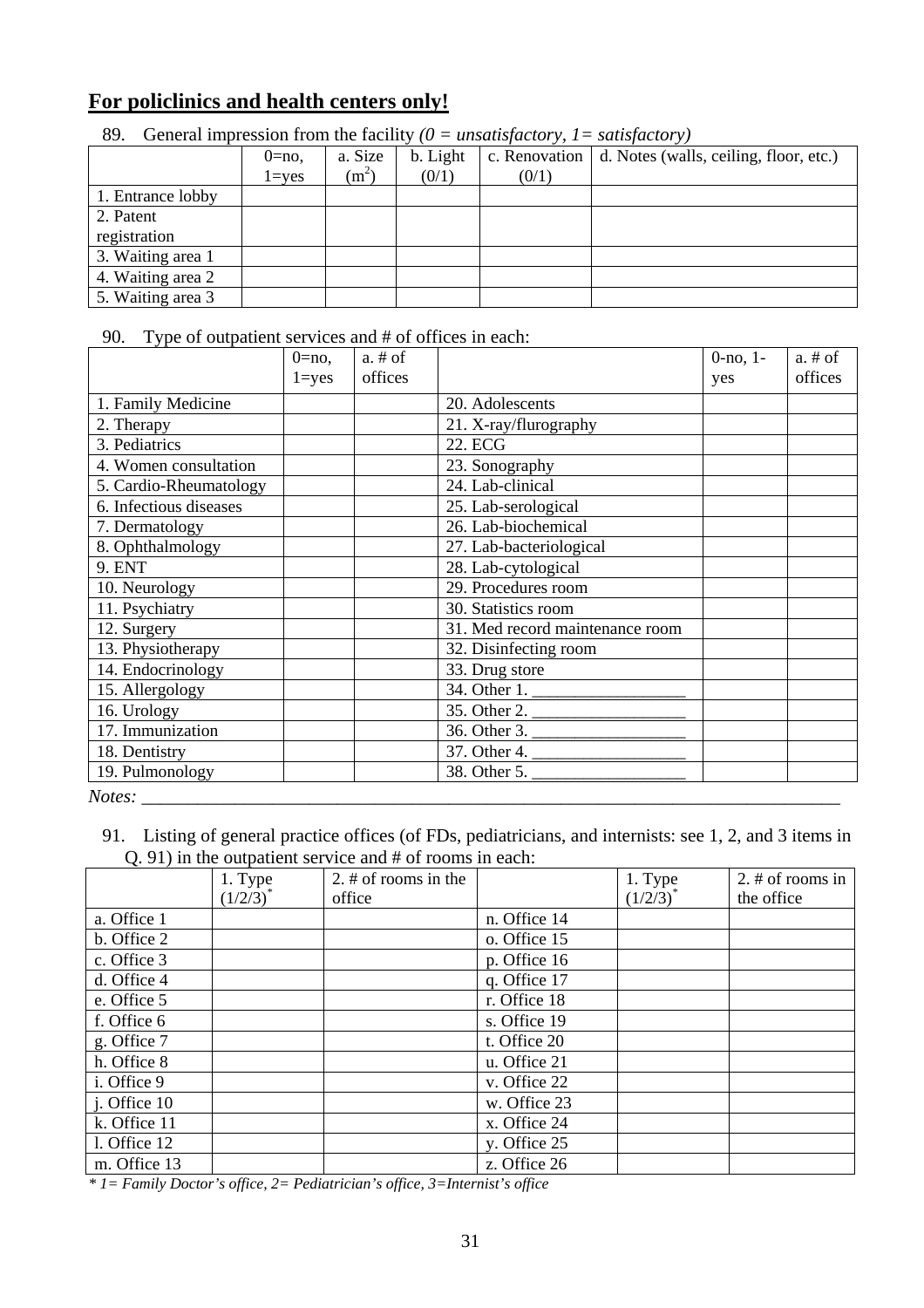| 92. Equipment for disinfecting room: |         | $(1=yes, 0=no)$    |
|--------------------------------------|---------|--------------------|
|                                      | $a. \#$ | $b. \# of$         |
|                                      |         | inappropriateriate |
| 1. Water distillation equipment      |         |                    |
| 2. Sterilizer with hot air           |         |                    |
| 3. Autoclave                         |         |                    |
| 4. Bactericide lamp                  |         |                    |
| 5. Other*                            |         |                    |

*\* mention only other major/important equipment*

93. Equipment for Procedural room(s): *\_\_\_\_\_\_ (1=yes, 0=no)*

|                                  | Procedural room 1 |                   |         | Procedural room 2 |
|----------------------------------|-------------------|-------------------|---------|-------------------|
|                                  | $a. \#$           | b. # of inapprop. | $a. \#$ | e. # of inapprop. |
| 1. Cabinet for instruments       |                   |                   |         |                   |
| 2. Table for instruments         |                   |                   |         |                   |
| 3. Cabinet for urgent care items |                   |                   |         |                   |
| 4. Refrigerator                  |                   |                   |         |                   |
| 5. Desk for nurse                |                   |                   |         |                   |
| 6. Chairs                        |                   |                   |         |                   |
| 7. Med. examination bed          |                   |                   |         |                   |
| 8. Table for IV infusions        |                   |                   |         |                   |
| 9. Disposable syringes           |                   |                   |         |                   |
| 10. Tongue holder                |                   |                   |         |                   |
| 11. Medical tourniquet           |                   |                   |         |                   |
| 12. IV systems                   |                   |                   |         |                   |
| 13. IV stand                     |                   |                   |         |                   |
| 14. Sterilization cylinders      |                   |                   |         |                   |
| 15. Thermometers                 |                   |                   |         |                   |
| 16. Gauze masks                  |                   |                   |         |                   |
| 17. Sterile gloves (pairs)       |                   |                   |         |                   |
| 18. Sharp disposal               |                   |                   |         |                   |
| 19. Tweesers (pincers)           |                   |                   |         |                   |
| 20. Scissors                     |                   |                   |         |                   |
| 21. Forceps                      |                   |                   |         |                   |
| 22. Bactericide lamp             |                   |                   |         |                   |
| 23. Surgical thread (packs)      |                   |                   |         |                   |
| 24. Tube (nazogastric)           |                   |                   |         |                   |
| 25. Scalpel                      |                   |                   |         |                   |
| $26.$ Scalpel holder             |                   |                   |         |                   |
| 27. Tray for instruments         |                   |                   |         |                   |
| $28.$ Surgical needles           |                   |                   |         |                   |
| 29. Needle holder                |                   |                   |         |                   |
| 30. Sterile bandages             |                   |                   |         |                   |
| 31. Elastic bandages             |                   |                   |         |                   |
| 32. Tape, adhesive               |                   |                   |         |                   |
| 33. Medical cotton wool          |                   |                   |         |                   |
| 34. Medical splints              |                   |                   |         |                   |
| 35. Uretric catheter-hard        |                   |                   |         |                   |
| 36. Uretric catheter-soft        |                   |                   |         |                   |
| 37.Stretchers                    |                   |                   |         |                   |
| 38. Other*                       |                   |                   |         |                   |

\* *Mention only other major/important equipment*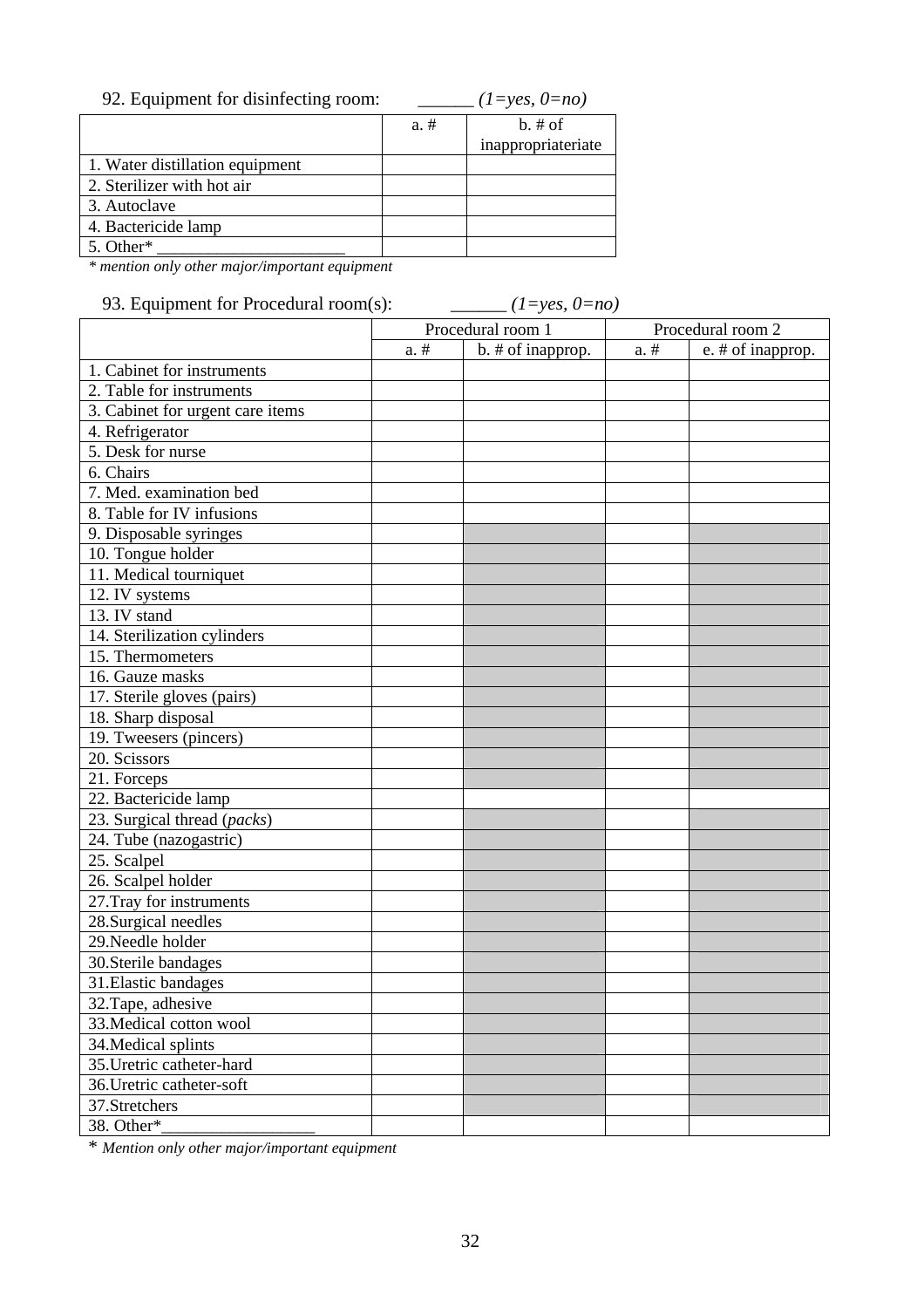#### **Laboratories**

- 94. How many laboratory doctors are employed in this facility?
- 95. How many laboratory technicians are employed in this facility? 96.1 Out of them, how many are qualified through special training? \_\_\_\_\_\_\_\_\_\_
- 96. Do you conduct quality control tests in the laboratory periodically? 1. Yes 2. No *(go to Q.100)*
- 97. Do you document the results of the quality control tests? 1. Yes 2. No *(go to Q.100)*

98. Please, show the date of the last quality control test conducted in clinical laboratory:  $\frac{1}{\sqrt{2\pi}}$ 

99. 1 The recorded test result *(the degree of deviation from the expected result in %-s)*:

99. Are the specimens in your laboratory appropriately labeled? *(please, check)*  $1 \text{ Yes}$  2. No

100. Equipment for labs: (clinical or biochemical) \_\_\_\_\_\_ (1=yes, 0=no)

|                                  | $a)$ # | $b)$ # of |                                | $a)$ # | $b)$ # of     |
|----------------------------------|--------|-----------|--------------------------------|--------|---------------|
|                                  | total  | broken    |                                | total  | <b>broken</b> |
| Photoelectrocolorimeter<br>1.    |        |           | 21. Laboratory watch           |        |               |
| 2.<br>Thermostat                 |        |           | 22. Supports                   |        |               |
| 3.<br>Centrifuge                 |        |           | 23. Hemometer Saly             |        |               |
| $\overline{4}$ .<br>Refrigerator |        |           | 24. Laboratory timer           |        |               |
| Biochemical analyzer<br>5.       |        |           | 25. Acid-base balance analyzer |        |               |
| Drying chamber<br>6.             |        |           | 26. Torsion scales             |        |               |
| Microscope                       |        |           | 27. Analytical scales          |        |               |
| 8.<br>Active enzymes analyzer    |        |           | 28. Urinometer                 |        |               |
| Panchkov's apparatus<br>9.       |        |           | 29. Washing table              |        |               |
| 10. Water-bath                   |        |           | 30. Distiller                  |        |               |
| 11. Refractometer                |        |           | 31. Laboratory cabinets        |        |               |
| 12. Test-tubes                   |        |           | 32. Fuming board               |        |               |
| 13. Flasks                       |        |           | 33. Laboratory tables          |        |               |
| 14. Measuring-glasses            |        |           | 34. Sink with running water    |        |               |
| 15. Thermometer                  |        |           | 35. Spectrophotometer          |        |               |
| 16. Glucometer                   |        |           | 36. Desks                      |        |               |
| 17. Glucometer strips            |        |           | 37. Chairs                     |        |               |
| 18. Pipettes                     |        |           | 38. Other*                     |        |               |
| 19. Scarificators                |        |           | 39. Other*                     |        |               |
| 20. Gorjaev's chamber            |        |           | 40. Other*                     |        |               |

\* *Mention only other major/important equipment*

9 *If the facility is FAP or ambulatory, start "Facility Performance Assessment" interview.* 

9 *If the facility is policlinic or health center, go to Part B, and conduct "Facility performance assessment" interview, section "F" with PHC providers. In parallel, complete "Facility performance assessment" interview, parts A through E, with the principal respondent.*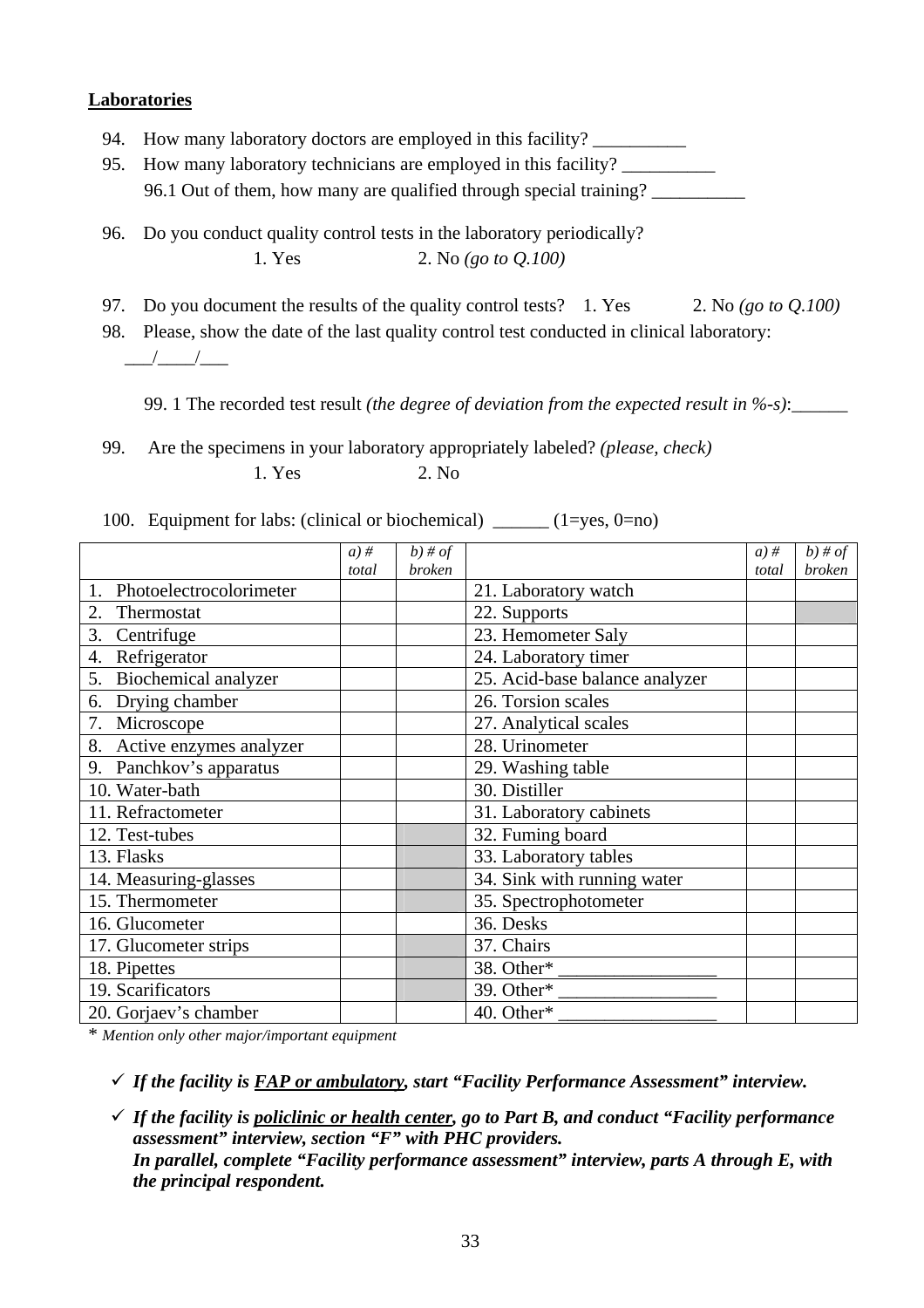| <b>Part B: Facility Code</b> |                 |                    | <b>GP Office Number:</b> | (from the item $92$ )               |
|------------------------------|-----------------|--------------------|--------------------------|-------------------------------------|
|                              | a. Size $(m^2)$ | b. Light $(0/1)^*$ | c. Renovation $(0/1)^*$  | d. Notes (walls, root, floor, etc.) |
| 1. Room 1                    |                 |                    |                          |                                     |
| 2. Room 2                    |                 |                    |                          |                                     |

*\* 0 = unsatisfactory, 1= satisfactory* 

### B1. Furniture *(for the whole office):*

| # of:                       | a.Total#    | $b. \# of$ | $#$ of:                      | a.Total#    | $b. \# of$ |
|-----------------------------|-------------|------------|------------------------------|-------------|------------|
|                             | (0 if none) | inappr.    |                              | (0 if none) | inappr.    |
| 1. Sink with running water  |             |            | 7. Bed tables                |             |            |
| 2. Desks                    |             |            | 8. Cabinets (for cloths)     |             |            |
| 3. Chairs                   |             |            | 9. Screen                    |             |            |
| 4. Med. cabinets (glass)    |             |            | 10. Swaddle table            |             |            |
| 5. Cabinets for instruments |             |            | 11. Procedural table (glass) |             |            |
| 6. Exam. Beds               |             |            | 12. Telephone                |             |            |

### B2. Equipment/supplies *(for the whole office):*

|                                             | $a)$ # | $b)$ # of     |                                | $a)$ # | $b)$ # of     |
|---------------------------------------------|--------|---------------|--------------------------------|--------|---------------|
|                                             | total  | <b>broken</b> |                                | total  | <i>broken</i> |
| 1.Stethophonendoscope                       |        |               | 34. Holder for IV infusions    |        |               |
| 2.Sphygnomanometer                          |        |               | 35. Gauze masks                |        |               |
| 3. Thermometer                              |        |               | 36. Surgical thread (packs)    |        |               |
| 4.Refrigerator                              |        |               | 37. Tube (nasogastric)         |        |               |
| 5.Cold Chain Igloo                          |        |               | 38. Scalpel                    |        |               |
| 6. Tongue holder and gag                    |        |               | 39. Scalpel holder             |        |               |
| 7. Height measurer-child                    |        |               | 40. Tray for instruments       |        |               |
| 8. Height measurer- adult                   |        |               | 41. Needle holder              |        |               |
| 9. Scale - child                            |        |               | 42. Surgical needles           |        |               |
| $10.Scale - adult$                          |        |               | 43. Used instruments' tray     |        |               |
| 11. Measure tape                            |        |               | 44. Instrument cleaning jar    |        |               |
| 12.Timer                                    |        |               | 45. Gynecological chair        |        |               |
| 13. Infusion set & IV cannula               |        |               | 46. Gynecologic. mirrors       |        |               |
| 14. Medical tourniquet                      |        |               | 47. Packer curved              |        |               |
| 15. Sterilization cylinders (bixes)         |        |               | 48. Kocher                     |        |               |
| 16. Dry sterilization (for dressing mater.) |        |               | 49. Folkman spoon              |        |               |
| 17. Disposable syringes/needles             |        |               | 50. Obstetrical stethoscope    |        |               |
| 18. Sharp disposal                          |        |               | 51. Subject glasses            |        |               |
| 19. Spatula (metal)                         |        |               | 52. Sterile bandages           |        |               |
| 20. Spatula, wooden (boxes)                 |        |               | 53. Elastic bandages           |        |               |
| 21. Tweesers (pincers)                      |        |               | 54. Medical cotton wool        |        |               |
| 22. Scissor                                 |        |               | 55. Tape, adhesive             |        |               |
| 23. Forceps                                 |        |               | 56. Gloves, surgical, sterile  |        |               |
| 24. Electrocardiograph                      |        |               | 57. Examination gloves         |        |               |
| 25. Otoscope                                |        |               | 58. Medical splints            |        |               |
| 26. Ophthalmoscope                          |        |               | 59. Stretchers                 |        |               |
| 27. Tool set for ear exam-adult             |        |               | 60. Syringe for ear irrigation |        |               |
| 28. Tool set for ear exam-child             |        |               | 61. Neurological hammer        |        |               |
| 29. Tool set for eye exam-adult             |        |               | 62. Disposable cups            |        |               |
| 30. Tool set for eye exam-child             |        |               | 63. Uretric catheter-hard      |        |               |
| 31. Tool set for nose exam-adult            |        |               | 64. Uretric catheter-soft      |        |               |
| 32. Tool set for nose exam-child            |        |               | 65. Glucometer                 |        |               |
| 33. Bactericide lamp                        |        |               | 66. Tests for glucometer       |        |               |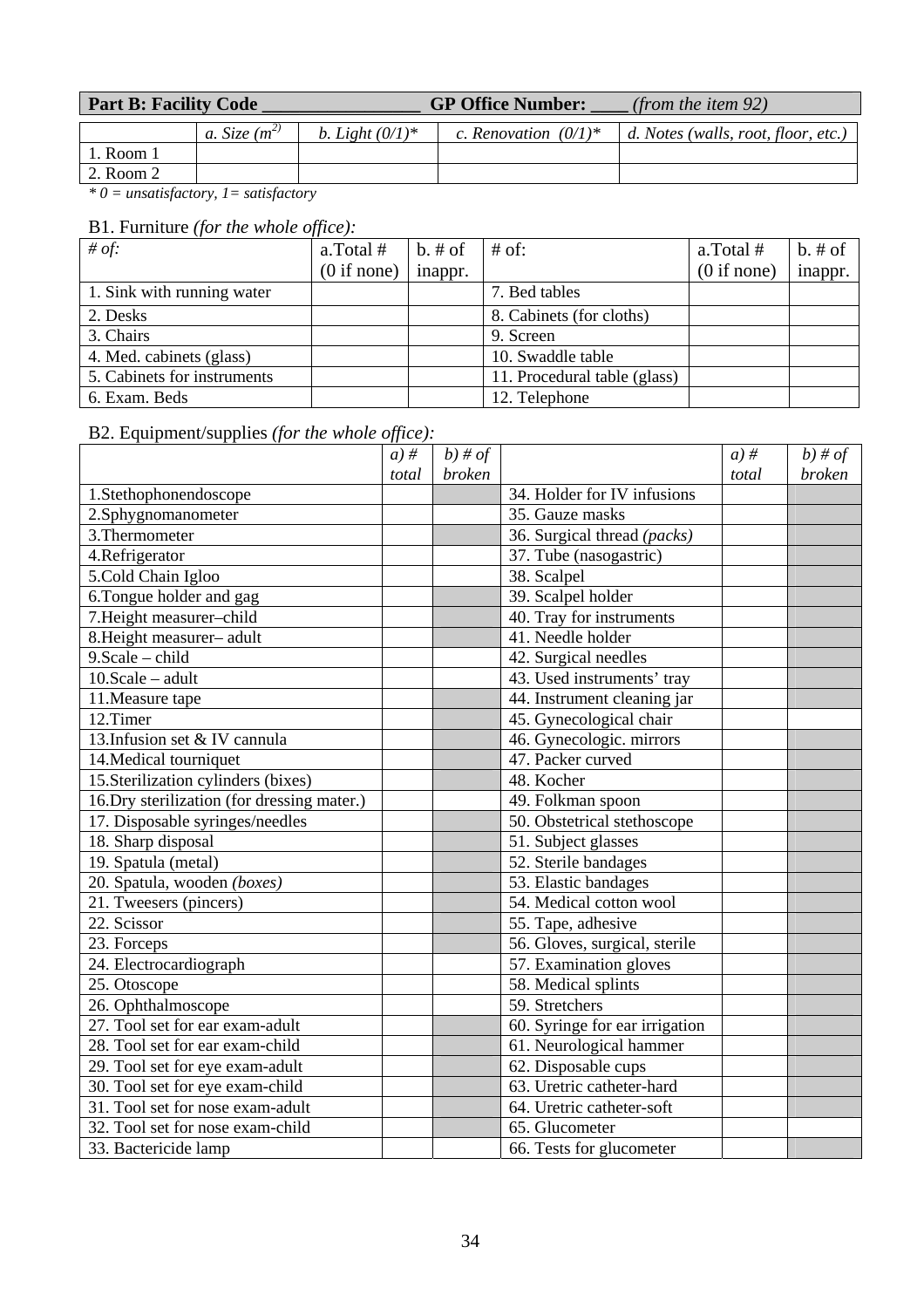|    |                      | Numbers of:    |                  |                              |           |                |                |                |                             |                |                  |                |  |  |
|----|----------------------|----------------|------------------|------------------------------|-----------|----------------|----------------|----------------|-----------------------------|----------------|------------------|----------------|--|--|
|    |                      |                |                  | <b>Doctors providing PHC</b> |           |                |                |                | <b>Nurses providing PHC</b> |                |                  |                |  |  |
|    |                      |                |                  |                              |           | Midwifes/      |                |                |                             | Internist/     |                  | Non-           |  |  |
|    |                      | <b>Doctors</b> | Family           |                              | Pediatri- | feldshers      | <b>Nurses</b>  | Midwifes/      | Family                      | pediatric      | <b>Auxiliary</b> | medical        |  |  |
| #  | Name of the facility | (overall)      | doctors GPs      |                              | cians     | (overall)      | (overall)      | feldshers      | nurses                      | nurses         | staff            | staff          |  |  |
|    | Gegharkunik marz     |                |                  |                              |           |                |                |                |                             |                |                  |                |  |  |
|    | Ddmashen SVA         |                | 1                | 0                            | 0         | 1              | 7              | 1              | 4                           | 2              | 1                | 5              |  |  |
| 2  | Gagarinavan FAP      | 0              | 0                | $\mathbf 0$                  | 0         | $\Omega$       | 3              | 0              | 3                           | 0              |                  |                |  |  |
| 3  | <b>Getik FAP</b>     |                | 0                | 0                            | 0         |                |                |                |                             | 0              |                  | 0              |  |  |
| 4  | Chkalovka FAP        |                | 0                | 0                            | 0         | 0              |                | n              |                             | 0              | O                | $\Omega$       |  |  |
| 5  | Shorzha SVA          |                | 0                | 1                            | 0         |                |                |                |                             | 0              | O                | 0              |  |  |
| 6  | Jaghatsazhor FAP     |                | 0                | 0                            | 0         |                | 0              |                | 0                           | 0              | ∩                | $\Omega$       |  |  |
| 7  | Maqenis FAP          | 0              | 0                | 0                            | 0         |                | 0              |                | 0                           | 0              | 0                | 0              |  |  |
| 8  | Zovaber FAP          | U              | 0                | 0                            | 0         | 0              | $\overline{2}$ | 0              | $\overline{2}$              | 0              | 0                | $\overline{2}$ |  |  |
| 9  | Norabak FAP          | 0              | $\Omega$         | 0                            | 0         | 0              | $\overline{0}$ | 0              | $\mathbf 0$                 | 0              | 0                | $\mathbf 0$    |  |  |
| 10 | Vardenis PC          | 18             | 0                | 4                            | 4         | 13             | 53             | 6              | 14                          | 0              | 5                | 16             |  |  |
| 11 | Sevan PC             | 26             | 0                | 10                           | 5         | $\overline{7}$ | 63             | 7              | 15                          | 0              | 4                | 18             |  |  |
| 12 | <b>Tsovak SVA</b>    |                | 0                | 1                            | 0         | $\overline{2}$ | $\overline{7}$ | $\overline{2}$ | $\overline{7}$              | 0              |                  | -1             |  |  |
| 13 | Akhpradzor FAP       | 0              | 0                | 0                            | 0         |                | $\mathbf 0$    | 1              | 0                           | 0              | 0                | 0              |  |  |
| 14 | Aghberg FAP          | 0              | $\boldsymbol{0}$ | 0                            | 0         | 0              | 1              | 0              |                             | 0              | 0                | $\mathbf 0$    |  |  |
|    | Kotayk marz          |                |                  |                              |           |                |                |                |                             |                |                  |                |  |  |
| 15 | Byureghavan HC       | 14             | 2                | 3                            |           | $\overline{c}$ | 16             | 2              | 4                           | 2              | 2                | 9              |  |  |
| 16 | <b>Balahovit SVA</b> | 2              | $\overline{2}$   | 0                            | 0         |                | 4              | 1              |                             | $\overline{2}$ |                  | 4              |  |  |
| 17 | Nurnus FAP           | 0              | 0                | 0                            | 0         | 0              | 1              | 0              |                             | 0              | 0                | $\Omega$       |  |  |
| 18 | Aragyugh SVA         | 2              |                  | 0                            |           | 0              | $\overline{2}$ | 0              |                             |                | 0                | 0              |  |  |
| 19 | Kamaris FAP          | $1*$           | $1*$             | 0                            | 0         | 0              | $\overline{2}$ | 0              | $\overline{2}$              | 0              | 0                | 0              |  |  |
| 20 | Argel HC             | 4              | 2                | 0                            | 0         |                | 12             |                | 8                           |                |                  | 5              |  |  |
| 21 | Kotayk SVA           | 2              |                  | 1                            | ∩         |                | $\overline{2}$ |                |                             |                |                  |                |  |  |
| 22 | Zar SVA              |                |                  | 0                            | Ω         | 0              | $\overline{2}$ | 0              |                             |                |                  | 0              |  |  |
| 23 | Zovashen FAP         | U              | 0                | 0                            | Ω         | 0              | 1              | 0              |                             | 0              | 0                | 0              |  |  |
| 24 | Garni HC             | 14             | 2                | $\overline{2}$               |           | 3              | 14             | 3              |                             | 2              | 6                | 10             |  |  |
| 25 | Zovk FAP             | 0              | $\Omega$         | $\overline{0}$               | 0         | $\Omega$       | 1              | 0              |                             | $\Omega$       | 0                | $\Omega$       |  |  |
| 26 | Nerkin Ptghni FAP    | 0              | 0                | 0                            | 0         | 0              | 2              | 0              | $\overline{2}$              | 0              | $\Omega$         | $\Omega$       |  |  |
| 27 | Getamej FAP          | 0              | 0                | 0                            | 0         | 0              |                | 0              |                             | 0              | 0                | 0              |  |  |
| 28 | Nor Gyugh FAP        | 0              | 0                | 0                            | 0         | 0              |                | 0              |                             | 0              | $\Omega$         | $\Omega$       |  |  |

# **Attachment 2. Staff composition of target facilities in Zone 2**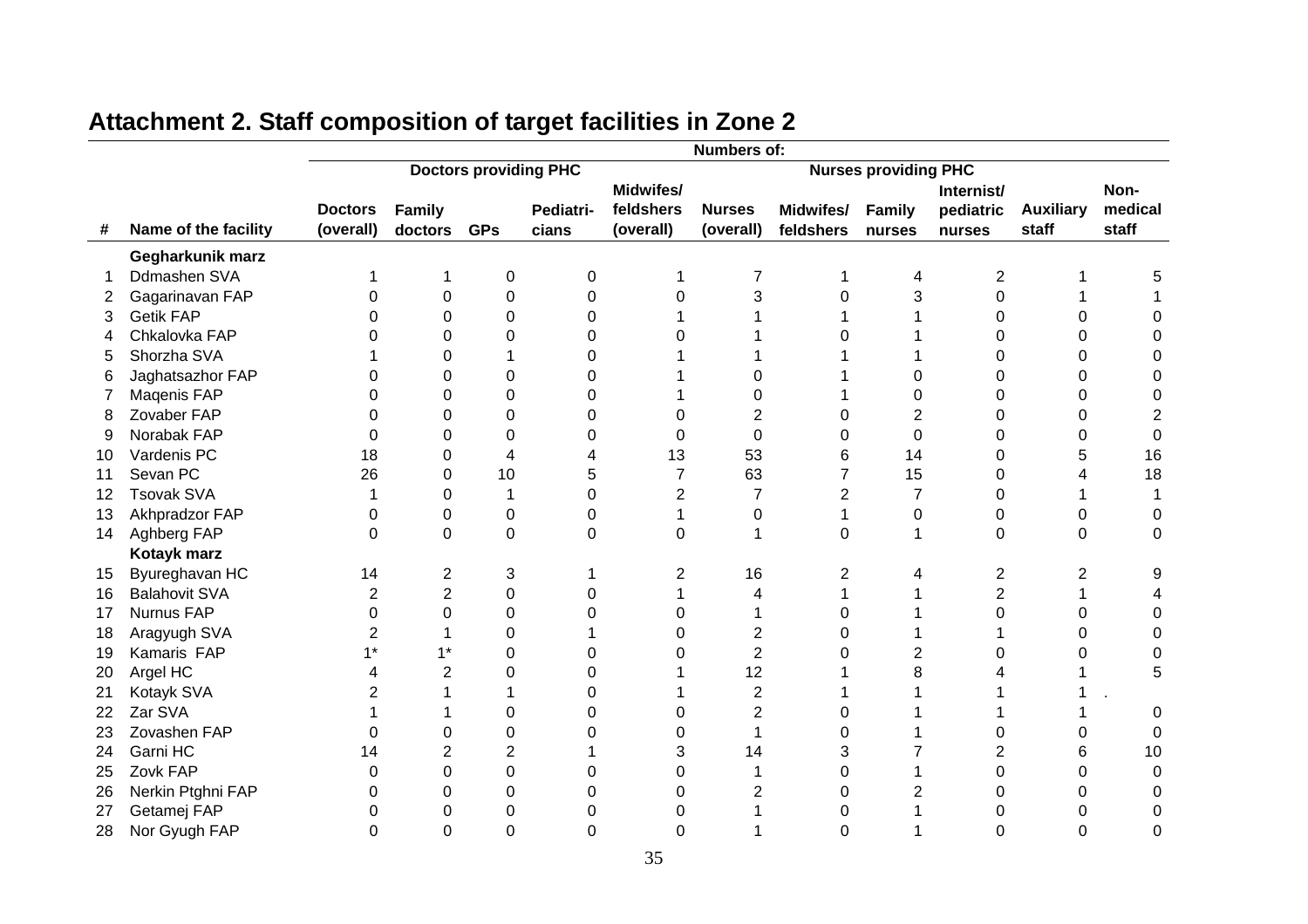|    |                       | Numbers of:<br><b>Doctors providing PHC</b><br><b>Nurses providing PHC</b> |         |                 |           |                |                |                |                |            |                  |              |  |  |  |
|----|-----------------------|----------------------------------------------------------------------------|---------|-----------------|-----------|----------------|----------------|----------------|----------------|------------|------------------|--------------|--|--|--|
|    |                       |                                                                            |         |                 |           |                |                |                |                |            |                  |              |  |  |  |
|    |                       |                                                                            |         |                 |           | Midwifes/      |                |                |                | Internist/ |                  | Non-         |  |  |  |
|    |                       | <b>Doctors</b>                                                             | Family  |                 | Pediatri- | feldshers      | <b>Nurses</b>  | Midwifes/      | Family         | pediatric  | <b>Auxiliary</b> | medical      |  |  |  |
| #  | Name of the facility  | (overall)                                                                  | doctors | <b>GPs</b>      | cians     | (overall)      | (overall)      | feldshers      | nurses         | nurses     | staff            | staff        |  |  |  |
| 29 | <b>Kaputan SVA</b>    |                                                                            |         | 0               | 0         | $\Omega$       | $\overline{2}$ | $\Omega$       |                |            |                  | $\Omega$     |  |  |  |
| 30 | Mayakovski SVA        |                                                                            |         | 0               | 0         | 0              | $\overline{2}$ | U              |                |            |                  | <sup>0</sup> |  |  |  |
| 31 | Verin Ptghni SVA      |                                                                            |         | $\Omega$        |           | $\Omega$       | $\overline{2}$ | ∩              |                |            |                  | U            |  |  |  |
| 32 | Jraber FAP            |                                                                            |         | 0               |           | 0              |                | 0              |                |            |                  |              |  |  |  |
| 33 | Sevaberd FAP          |                                                                            | 0       | 0               |           | 0              |                | U              |                |            |                  |              |  |  |  |
| 34 | Katnaghbyur FAP       |                                                                            | 0       | 0               |           | 0              |                | U              |                |            |                  |              |  |  |  |
| 35 | Zoravan FAP           |                                                                            | 0       | 0               |           | 0              | 2              | ∩              | $\overline{2}$ |            |                  |              |  |  |  |
| 36 | Goght FAP             | ი                                                                          | 0       | 0               |           |                |                |                |                |            |                  |              |  |  |  |
| 37 | Dzoraghpyur SVA       | 2                                                                          |         | 0               |           |                | 2              |                |                |            |                  | 0            |  |  |  |
| 38 | N1 Radiostation FAP   | ი                                                                          | 0       | 0               |           | 0              |                |                |                | n          |                  | 0            |  |  |  |
| 39 | Aramus SVA            | 2                                                                          |         | $\Omega$        |           |                | 2              |                |                |            |                  | 0            |  |  |  |
| 40 | <b>Tekhenig FAP</b>   | $\Omega$                                                                   | 0       | $\Omega$        | O         | 0              |                | 0              |                | U          | ი                | $\Omega$     |  |  |  |
| 41 | Nor Hatchn PC         | 27                                                                         |         | 3               |           | 3              | 21             | $\overline{2}$ | 8              |            | 3                | 10           |  |  |  |
| 42 | Geghashen SVA         | 3                                                                          |         | 1               |           |                | 4              |                | $\overline{2}$ |            |                  | 0            |  |  |  |
| 43 | Saralanj FAP          | 0                                                                          | 0       | 0               | 0         | 0              |                | 0              | $\overline{0}$ | 0          | 0                | 0            |  |  |  |
|    | <b>Tavush marz</b>    |                                                                            |         |                 |           |                |                |                |                |            |                  |              |  |  |  |
| 44 | Paravakar SVA         | 2                                                                          |         | 0               |           |                | 4              |                |                |            |                  | 3            |  |  |  |
| 45 | Zorakan SVA           |                                                                            |         | $\Omega$        |           | 0              | $\overline{2}$ | 0              |                |            |                  | 0            |  |  |  |
| 46 | <b>Haghartsin SVA</b> |                                                                            | 2       |                 |           |                | 8              | 4              | 4              | 3          |                  |              |  |  |  |
| 47 | Khashtarak SVA        |                                                                            | 0       | $\Omega$        |           | 0              | 5              | 0              | 5              |            |                  | 0            |  |  |  |
| 48 | Nerkin Gosh FAP       | 0                                                                          | 0       |                 |           | O              |                | U              | 0              |            |                  |              |  |  |  |
| 49 | <b>Lusahovit FAP</b>  |                                                                            | O       |                 |           | 0              |                | U              |                | O          |                  | O            |  |  |  |
| 50 | Hovk FAP              |                                                                            | O       | 0               |           | 0              |                | U              |                |            | O                |              |  |  |  |
| 51 | Varagavan FAP         |                                                                            | 0       | 0               |           |                |                |                |                |            | n                |              |  |  |  |
| 52 | Tsaghkavan FAP        | 0                                                                          | 0       | 0               |           | 0              | $\overline{2}$ |                |                |            | ი                |              |  |  |  |
| 53 | Mather&child center   | 14                                                                         |         | 0               |           | $\overline{2}$ | 22             | 2              | 6              | 3          | 3                |              |  |  |  |
| 54 | <b>Tovuz FAP</b>      | 0                                                                          | O       | 0               | U         | 0              | $\overline{2}$ | 0              | 2              | U          | ი                | 0            |  |  |  |
| 55 | Karmir Aghbyur FAP    | O                                                                          | 0       | $\Omega$        | 0         |                | 2              |                | $\overline{2}$ |            | ი                | 0            |  |  |  |
| 56 | Gosh FAP              | 0                                                                          | 0       | $\Omega$        | 0         | 0              |                | 0              | $\Omega$       |            | 0                | 0            |  |  |  |
|    | <b>Total</b>          | 146                                                                        | 31      | $\overline{27}$ | 23        | 52             | 296            | 44             | 129            | 33         | 39               | 85           |  |  |  |

*\* the doctor in Kamaris FAP has no formal status but actually works there*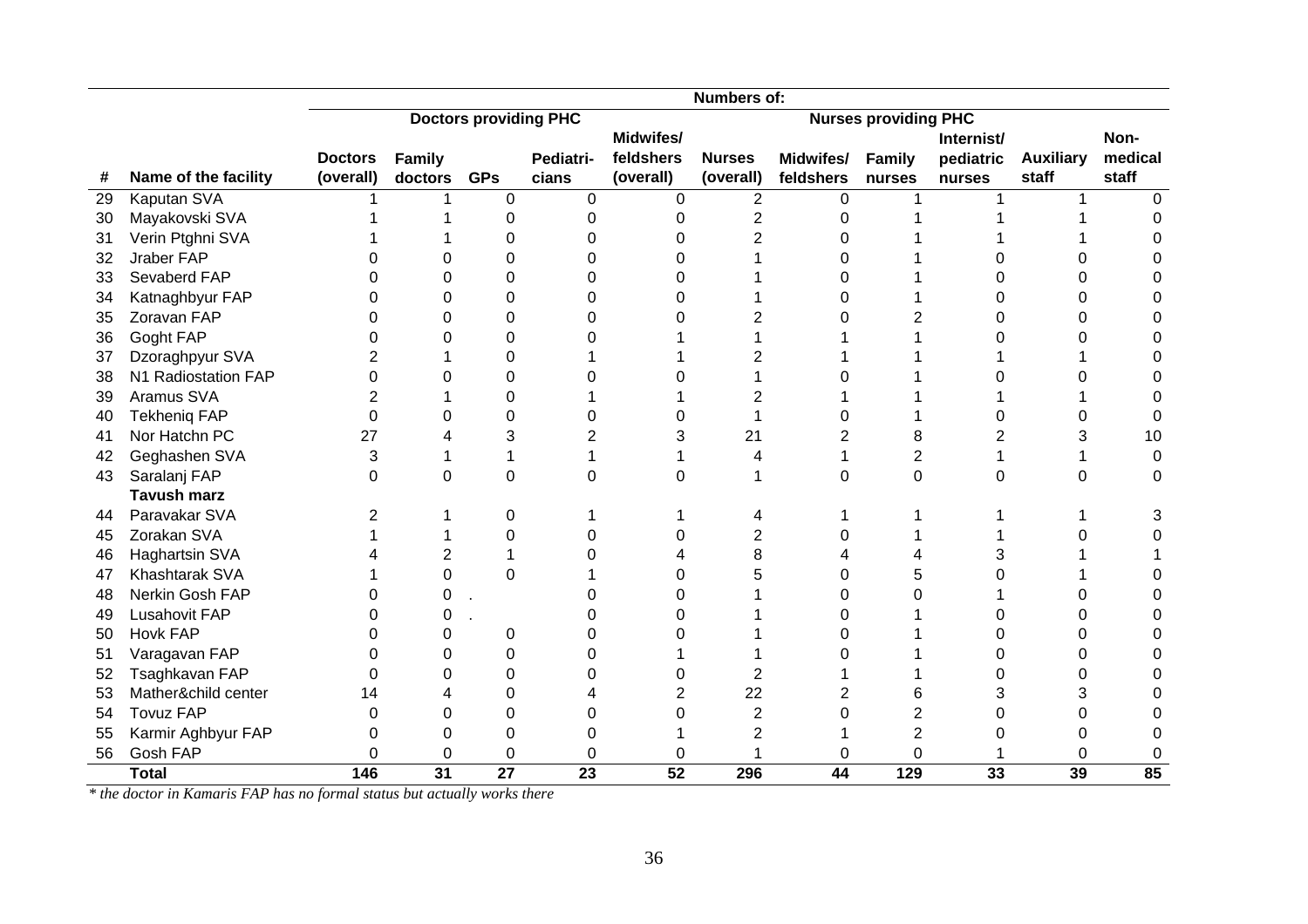### **Attachment 3. Target facilities in Zone 2: ownership of the facility, number of rooms in use, number of functional vehicles, electricity availability, number of toilets/pit latrines**

|                |                      | Ownership | # of                    | # of those     |                  | Electricity    | # of                    | Of                      |
|----------------|----------------------|-----------|-------------------------|----------------|------------------|----------------|-------------------------|-------------------------|
| #              | <b>Facility name</b> | of the    | GP                      | heated in      | # of             | availability   | toilets/                | these:                  |
|                |                      | facility  | rooms                   | winter         | vehicles         | (hour/day)     | pit                     | func-                   |
|                |                      | space     |                         |                |                  |                | latrines                | tioning                 |
|                | Gegharkunik marz     |           |                         |                |                  |                |                         |                         |
| 1              | Gagarinavan FAP      | no        | 3                       | 1              | 0                | 1              | 1                       | 0                       |
| $\overline{2}$ | <b>Getik FAP</b>     | no        | 1                       | 0              | 0                | 24             | 2                       | 1                       |
| 3              | Chkalovka FAP        | yes       | 13                      | 2              | 0                | 24             | 1                       | 0                       |
| 4              | Jaghatsazhor FAP     | no        | 1                       | 0              | 0                | $\mathbf 0$    | 0                       | 0                       |
| 5              | Maqenis FAP          | no        | 1                       | 0              | 0                | 24             | 0                       | 0                       |
| 6              | Zovaber FAP          | yes       | 16                      | 1              | $\mathbf 0$      | 24             | 1                       | 0                       |
| 7              | Norabak FAP          | no        | 0                       | 0              | 0                | $\mathbf 0$    | 0                       | 0                       |
| 8              | Akhpradzor FAP       | no        | 1                       | 0              | 0                | $\mathbf 0$    | 0                       | 0                       |
| 9              | Aghberg FAP          | no        | 0                       | 0              | 0                | 24             | 0                       | 0                       |
| 10             | Ddmashen SVA         | yes       | 8                       | 8              | 1                | 24             | 3                       | $\boldsymbol{2}$        |
| 11             | Shorzha SVA          | no        | 1                       | 1              | 0                | 24             | 1                       | 1                       |
| 12             | <b>Tsovak SVA</b>    | yes       | 8                       | 4              | 0                | 24             | 1                       | 1                       |
| 13             | Vardenis PC          | yes       | 6                       | 6              | 3                | 1              | 5                       | $\overline{c}$          |
| 14             | Sevan PC             | yes       | 9                       | 9              | $\overline{c}$   | 24             | 2                       | $\overline{2}$          |
|                | <b>Kotayk marz</b>   |           |                         |                |                  |                |                         |                         |
| 15             | Nurnus FAP           | no        | 1                       | 1              | 0                | 24             | 0                       | 0                       |
| 16             | Kamaris FAP          | no        | 1                       |                | 0                | 24             | 0                       | 0                       |
| 17             | Zovashen FAP         | no        | 1                       | 1              | 0                | $\mathbf 0$    | 0                       | 0                       |
| 18             | Zovk FAP             | no        | 2                       | 1              | 0                | 24             | 0                       | 0                       |
| 19             | Nerkin Ptghni FAP    | no        | 3                       | 2              | 0                | 24             | 0                       | 1                       |
| 20             | Getamej FAP          | no        | 2                       | 1              | 0                | 24             | 0                       | 0                       |
| 21             | Nor Gyugh FAP        | no        | 0                       | 0              | 0                | $\mathbf 0$    | 0                       | 0                       |
| 22             | Jraber FAP           | no        | 0                       | 0              | 0                | 0              | 0                       | 0                       |
| 23             | Sevaberd FAP         | no        | 1                       | 0              | 0                | 0              | 0                       | 0                       |
| 24             | Katnaghbyur FAP      | yes       | 2                       | 0              | 0                | 0              | 0                       | 0                       |
| 25             | Zoravan FAP          | yes       | 2                       | 1              | 0                | $\overline{2}$ | 1                       | 1                       |
| 26             | Goght FAP            | no        | 1                       | 1              | 0                | 24             | 0                       | 0                       |
| 27             | N1 Radiostation FAP  | no        | 1                       |                | 0                | 24             | 0                       | 0                       |
| 28             | <b>Tekheniq FAP</b>  | no        | 1                       | 1              | 0                | 24             | 0                       | 0                       |
| 29             | Saralanj FAP         | no        | 0                       | 0              | 0                | $\mathbf 0$    | 0                       | 0                       |
| 30             | <b>Balahovit SVA</b> | yes       | 7                       | 3              | 1                | 24             | $\overline{\mathbf{c}}$ | 1                       |
| 31             | Aragyugh SVA         | no        | $\overline{\mathbf{c}}$ | 1              | 0                | 24             | 0                       | 0                       |
| 32             | Kotayk SVA           | no        | 8                       | 1              | 0                | 24             | 1                       | 1                       |
| 33             | Zar SVA              | no        | 3                       | 1              | 0                | 24             | 0                       | 0                       |
| 34             | Kaputan SVA          | yes       | $\overline{\mathbf{4}}$ | 1              | 0                | 24             | 0                       | 0                       |
| 35             | Mayakovski SVA       | no        | $\overline{c}$          | 2              | 0                | 24             | 0                       | 0                       |
| 36             | Verin Ptghni SVA     | yes       | 3                       | 1              | $\boldsymbol{0}$ | 24             | 0                       | 0                       |
| 37             | Dzoraghpyur SVA      | no        | 6                       | 1              | 0                | 24             | 1                       | 1                       |
| 38             | Aramus SVA           | no        | $\overline{c}$          | 1              | 0                | 24             | 0                       | 0                       |
| 39             | Geghashen SVA        | no        | 8                       | $\overline{2}$ | 1                | 24             | $\overline{c}$          | $\overline{\mathbf{c}}$ |
| 40             | Byureghavan HC       | no        | 7                       | 7              | $\overline{2}$   | 24             | 8                       | 8                       |
| 41             | Argel HC             | yes       | $\overline{c}$          | $\overline{2}$ | 1                | 24             | 1                       | $\mathbf 1$             |
| 42             | Garni HC             | yes       | $\overline{\mathbf{4}}$ | 4              | $\boldsymbol{2}$ | 24             | 9                       | 9                       |
| 43             | Nor Hatchn PC        | no        | 5                       | 5              | $\overline{2}$   | 24             | $\overline{2}$          | $\overline{2}$          |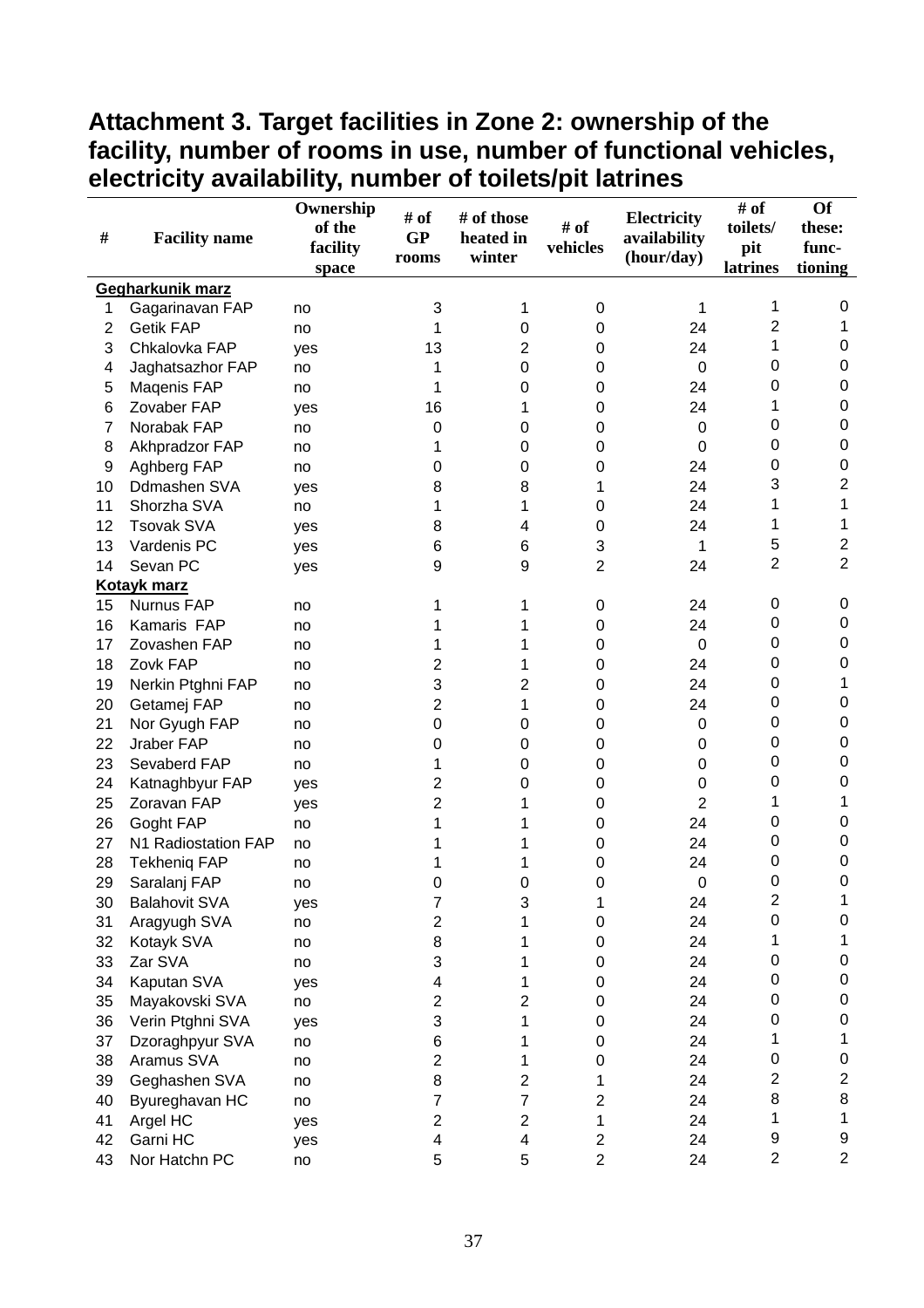| #  | <b>Facility name</b> | Ownership<br>of the<br>facility<br>space | # of<br><b>GP</b><br>rooms | # of those<br>heated in<br>winter | # of<br>vehicles | Electricity<br>availability<br>(hour/day) | # of<br>toilets/<br>pit<br><b>latrines</b> | <b>Of</b><br>these:<br>func-<br>tioning |
|----|----------------------|------------------------------------------|----------------------------|-----------------------------------|------------------|-------------------------------------------|--------------------------------------------|-----------------------------------------|
|    | <b>Tavush marz</b>   |                                          |                            |                                   |                  |                                           |                                            |                                         |
| 44 | Nerkin Gosh FAP      | yes                                      |                            |                                   | 0                | 0                                         | O                                          |                                         |
| 45 | Lusahovit FAP        | yes                                      |                            |                                   |                  | 0                                         | O                                          |                                         |
| 46 | <b>Hovk FAP</b>      | yes                                      |                            |                                   |                  | 2                                         | 0                                          |                                         |
| 47 | Varagavan FAP        | yes                                      | 2                          |                                   |                  | 24                                        | O                                          |                                         |
| 48 | Tsaghkavan FAP       | yes                                      | 2                          | 2                                 |                  | 24                                        | O                                          |                                         |
| 49 | Tovuz FAP            | yes                                      | 2                          |                                   |                  | 24                                        | 0                                          |                                         |
| 50 | Karmir Aghbyur FAP   | yes                                      |                            |                                   |                  | 24                                        | 0                                          |                                         |
| 51 | Gosh FAP             | yes                                      |                            |                                   |                  | 24                                        | 0                                          |                                         |
| 52 | Paravakar SVA        | no                                       | 12                         | 5                                 |                  | 24                                        | 4                                          |                                         |
| 53 | Zorakan SVA          | yes                                      | 3                          |                                   |                  | 24                                        |                                            |                                         |
| 54 | Haghartsin SVA       | yes                                      | 13                         | 2                                 |                  | 24                                        | 0                                          |                                         |
| 55 | Khashtarak SVA       | yes                                      | 8                          |                                   |                  | 24                                        | 0                                          |                                         |
| 56 | Mother&child center  | ves                                      |                            |                                   | 3                | 24                                        | 3                                          | 3                                       |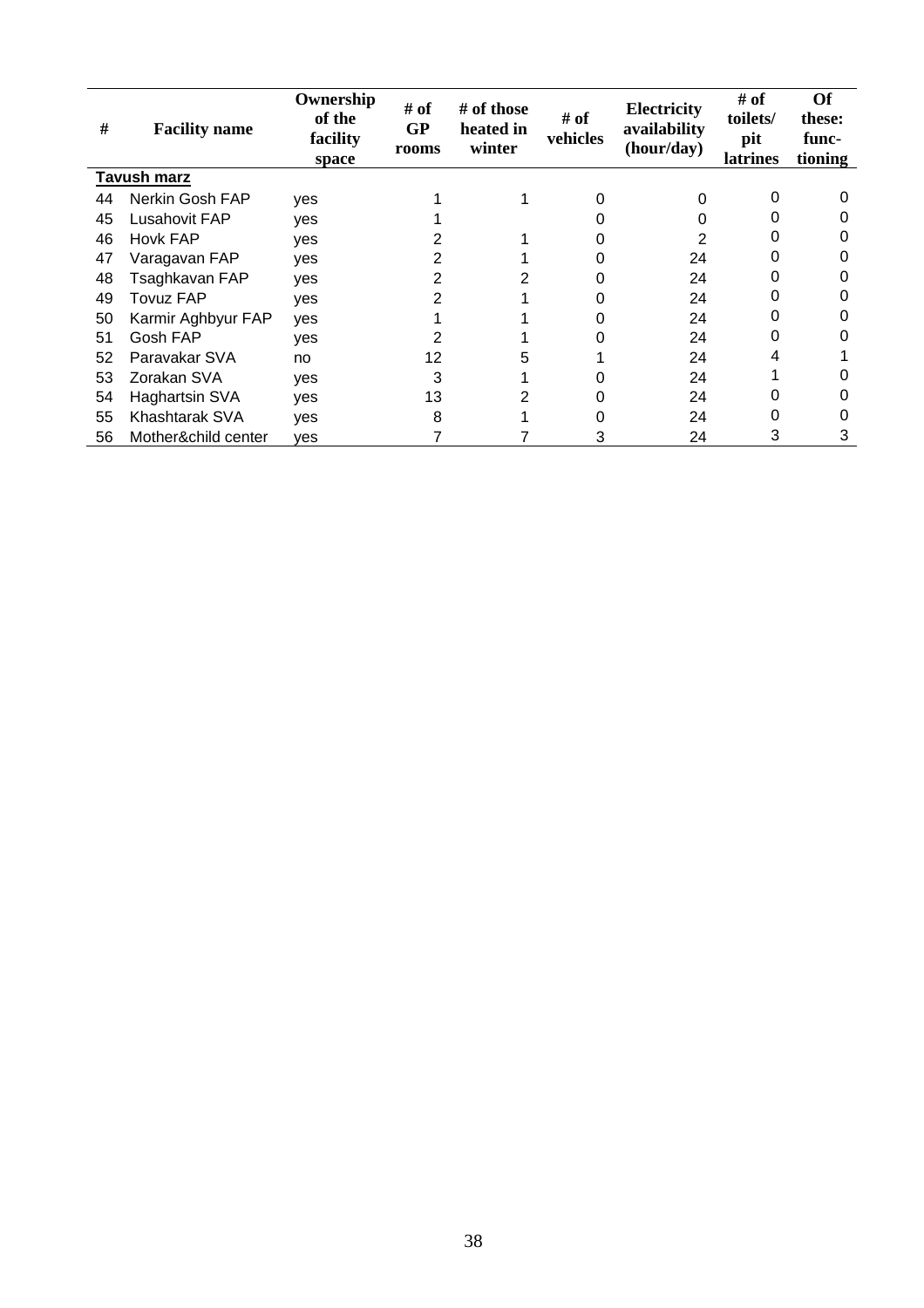|                          | Village                | 1.Stethohonen-<br>doscope | 2.Sphygnomano-<br>meter | 3. Thermometer | 4.Refrigerator   | 5.Cold Chain<br>Igloo | 6.Tongue holder<br>and gag | measurer-child<br>7.Height | adult<br>measurer-<br>8.Height | 9.Scale - child | 10.Scale - adult        | 11.Measure tape | 12.Timer         | 13.Infusion set<br>$&$ IV cannula | 14.Medical<br>tourniquet | 15.Sterilization<br>cylinders | 16.Dry steriliza-<br>tion | syringes/needles<br>17.Disposeable | 18.Sharp<br>disposal |
|--------------------------|------------------------|---------------------------|-------------------------|----------------|------------------|-----------------------|----------------------------|----------------------------|--------------------------------|-----------------|-------------------------|-----------------|------------------|-----------------------------------|--------------------------|-------------------------------|---------------------------|------------------------------------|----------------------|
|                          | Gegharkunik marz       |                           |                         |                |                  |                       |                            |                            |                                |                 |                         |                 |                  |                                   |                          |                               |                           |                                    |                      |
|                          | Gagarinavan FAP        |                           |                         |                | $\theta$         | $\sqrt{2}$            | $\overline{0}$             | $\mathbf{1}$               |                                |                 | $\boldsymbol{0}$        |                 | $\boldsymbol{0}$ | $\overline{0}$                    | $\mathbf{1}$             | $\overline{2}$                | $\boldsymbol{0}$          | 10                                 | $\overline{2}$       |
| $\overline{2}$           | Getik FAP              | $\blacksquare$            |                         | $\overline{0}$ | $\overline{0}$   | $\mathbf{1}$          | $\overline{0}$             | $\mathbf{1}$               | $\mathbf{1}$                   |                 |                         |                 | $\overline{0}$   | $\overline{0}$                    | $\overline{0}$           | $\mathbf{0}$                  | $\overline{0}$            | $\overline{10}$                    | $\overline{5}$       |
| 3                        | Chkalovka FAP          | $\overline{2}$            | $\overline{2}$          | $\overline{4}$ | $\overline{0}$   | $\mathbf{1}$          | $\overline{0}$             | $\mathbf{1}$               | $\overline{1}$                 | $\mathbf{1}$    |                         |                 | $\mathbf{1}$     | $\overline{0}$                    | $\mathbf{1}$             | $\mathbf{1}$                  | $\overline{0}$            | 60                                 | $\overline{2}$       |
| $\overline{\mathcal{L}}$ | Jaghatsazhor FAP       |                           |                         |                | $\Omega$         | $\mathbf{1}$          | $\theta$                   | $\mathbf{1}$               | $\overline{0}$                 |                 | $\Omega$                |                 | $\overline{0}$   | $\theta$                          |                          | $\overline{0}$                | $\overline{0}$            | $\overline{10}$                    |                      |
| 5                        | Maqenis FAP            | $\boldsymbol{0}$          | $\overline{0}$          | $\overline{0}$ | $\overline{0}$   | $\mathbf{1}$          | $\overline{0}$             | $\mathbf{1}$               | $\boldsymbol{0}$               |                 | $\overline{0}$          |                 | $\overline{0}$   | $\overline{0}$                    | $\mathbf{1}$             | $\overline{0}$                | $\overline{0}$            | 40                                 | $\overline{0}$       |
| 6                        | Zovaber FAP            | $\overline{2}$            | $\overline{2}$          | 5              | $\overline{0}$   | $\overline{2}$        | $\theta$                   | $\overline{2}$             | $\overline{2}$                 |                 | $\overline{2}$          |                 | $\overline{0}$   | $\overline{2}$                    | $\mathbf{1}$             | $\overline{2}$                |                           | 20                                 | $\overline{2}$       |
| 7                        | Norabak FAP            | $\overline{0}$            | $\overline{0}$          | $\Omega$       | $\overline{0}$   | $\overline{0}$        | $\Omega$                   | $\overline{0}$             | $\overline{0}$                 | $\overline{0}$  | $\overline{0}$          | $\Omega$        | $\overline{0}$   | $\Omega$                          | $\overline{0}$           | $\overline{0}$                | $\overline{0}$            | $\Omega$                           | $\overline{0}$       |
| 8                        | <b>Akhpradzor FAP</b>  | $\overline{0}$            | $\overline{0}$          | $\Omega$       | $\theta$         | $\mathbf{1}$          | $\Omega$                   | $\theta$                   | $\overline{0}$                 | $\overline{0}$  | $\Omega$                | $\Omega$        | $\overline{0}$   | $\Omega$                          | $\Omega$                 | $\overline{0}$                | $\overline{0}$            | $\Omega$                           | $\Omega$             |
| 9                        | Aghberg FAP            |                           |                         | $\overline{2}$ |                  |                       | $\Omega$                   | $\mathbf{1}$               |                                |                 |                         |                 | $\overline{0}$   | $\Omega$                          | $\mathbf{1}$             | $\overline{2}$                | $\overline{0}$            | 10                                 | $\overline{2}$       |
|                          | 10 Ddmashen SVA        | $\overline{3}$            | $\overline{3}$          | $\overline{4}$ |                  | $\mathbf{1}$          |                            | $\mathbf{1}$               | $\overline{2}$                 | $\mathbf{1}$    | $\overline{2}$          | $\overline{2}$  | $\overline{0}$   | $\overline{3}$                    | $\overline{4}$           | $\overline{4}$                | $\mathbf{1}$              | $\overline{300}$                   | 5                    |
| 11                       | Shorzha SVA            | $\overline{0}$            | $\overline{0}$          |                | $\overline{0}$   | $\mathbf{1}$          | $\Omega$                   | $\theta$                   | $\overline{0}$                 | $\mathbf{1}$    |                         | $\theta$        | $\overline{0}$   | $\overline{0}$                    | $\overline{0}$           |                               | $\overline{0}$            | 20                                 |                      |
|                          | 12 Tsovak SVA          | $\overline{2}$            | $\overline{2}$          |                |                  |                       |                            |                            |                                |                 |                         |                 | $\overline{0}$   | 5                                 | $\overline{0}$           | 3                             | $\overline{0}$            | 15                                 | 10                   |
|                          | 13 Vardenis PC         | 6                         | 5                       | $\overline{7}$ | $\boldsymbol{0}$ | $\boldsymbol{0}$      | $\Omega$                   | $\overline{1}$             | $\overline{2}$                 | $\overline{2}$  |                         |                 | $\overline{0}$   | $\overline{0}$                    | $\mathbf{0}$             | $\mathbf{0}$                  | $\overline{0}$            | $\overline{0}$                     | $\overline{0}$       |
| 14 Sevan PC              |                        | 10                        | 6                       | 23             | $\overline{0}$   | $\overline{0}$        |                            | $\overline{3}$             | $\overline{4}$                 | $\overline{2}$  | $\overline{2}$          | 3               |                  | $\overline{1}$                    | $\mathbf{1}$             | $\overline{2}$                | $\overline{0}$            | 50                                 | $\overline{2}$       |
|                          | Kotayk marz            |                           |                         |                |                  |                       |                            |                            |                                |                 |                         |                 |                  |                                   |                          |                               |                           |                                    |                      |
|                          | 15 Nurnus FAP          |                           |                         | $\mathbf{1}$   | $\overline{0}$   | $\boldsymbol{0}$      | $\overline{0}$             | $\overline{0}$             | $\boldsymbol{0}$               | $\overline{0}$  | $\overline{0}$          | $\overline{0}$  | $\overline{0}$   | $\overline{0}$                    | $\overline{0}$           | $\overline{0}$                | $\overline{0}$            | 11                                 | $\overline{0}$       |
|                          | 16 Kamaris FAP         |                           |                         | $\overline{2}$ | $\overline{0}$   | $\overline{2}$        | $\mathbf{0}$               | $\mathbf{1}$               | $\overline{1}$                 | 1               |                         |                 | -1               | $\overline{0}$                    | $\mathbf{1}$             | $\overline{0}$                | $\overline{0}$            | 60                                 | $\overline{0}$       |
|                          | 17 Zovashen FAP        |                           |                         | 5              | $\overline{0}$   | $\overline{0}$        | $\overline{0}$             | $\overline{0}$             |                                |                 |                         |                 | $\overline{0}$   | $\overline{0}$                    | $\mathbf{1}$             | $\overline{0}$                | $\overline{0}$            | 20                                 | 5                    |
| 18 Zovk FAP              |                        |                           |                         | $\overline{c}$ | $\overline{0}$   | $\sqrt{2}$            | $\Omega$                   |                            | $\mathbf{0}$                   |                 |                         | $\overline{2}$  | $\overline{0}$   | $\overline{0}$                    | $\overline{2}$           |                               | $\overline{0}$            | 20                                 |                      |
|                          | 19 Nerkin Ptghni FAP   | $\overline{1}$            |                         | $\mathbf{1}$   | $\Omega$         | $\overline{2}$        | $\Omega$                   | $\mathbf{1}$               |                                |                 |                         |                 | 1                | $\Omega$                          | $\mathbf{1}$             | $\Omega$                      | $\overline{0}$            | 20                                 |                      |
|                          | 20 Getamej FAP         |                           |                         | 6              | $\overline{0}$   | $\mathbf{1}$          | $\overline{0}$             | $\overline{0}$             | $\overline{2}$                 |                 | $\overline{\mathbf{1}}$ |                 | $\overline{0}$   | $\overline{0}$                    | $\mathbf{1}$             | $\mathbf{0}$                  | $\overline{0}$            | $\overline{20}$                    | $\overline{10}$      |
| 21                       | Nor Gyugh FAP          |                           |                         | $\overline{2}$ | $\Omega$         | $\mathbf{1}$          | $\theta$                   | $\mathbf{1}$               | $\blacksquare$                 |                 | $\overline{0}$          |                 | $\mathbf{1}$     | $\Omega$                          | $\overline{2}$           | $\Omega$                      | $\overline{0}$            | $\theta$                           | $\overline{0}$       |
| $\overline{22}$          | <b>Jraber FAP</b>      |                           |                         | 4              | $\Omega$         | $\overline{2}$        | $\Omega$                   | $\Omega$                   | $\mathbf{0}$                   |                 |                         |                 | $\overline{0}$   | $\Omega$                          | $\Omega$                 | $\theta$                      | $\overline{0}$            | $\overline{50}$                    | $\overline{2}$       |
| 23                       | <b>Sevaberd FAP</b>    | $\mathbf{1}$              | $\Omega$                | 5              | $\Omega$         | $\mathbf{1}$          | $\Omega$                   | $\Omega$                   | $\mathbf{1}$                   | 1               |                         |                 | $\overline{0}$   | $\Omega$                          | $\overline{2}$           | $\overline{0}$                | $\overline{0}$            | 20                                 | $\overline{0}$       |
| $\overline{24}$          | Katnaghbyur FAP        | $\mathbf{1}$              | $\overline{2}$          | 4              | $\Omega$         | $\overline{2}$        | $\Omega$                   | $\overline{0}$             | $\mathbf{1}$                   | $\overline{2}$  | $\overline{\mathbf{1}}$ |                 | $\overline{0}$   | $\Omega$                          | $\mathbf{1}$             | $\mathbf{1}$                  | $\overline{0}$            | $\overline{80}$                    | 10                   |
| 25                       | Zoravan FAP            |                           |                         | $\overline{2}$ | $\Omega$         | $\mathbf{1}$          | $\Omega$                   | $\Omega$                   |                                | $\overline{0}$  | $\Omega$                |                 | $\Omega$         | $\Omega$                          | $\Omega$                 | $\Omega$                      | $\overline{0}$            | 30                                 | $\overline{2}$       |
| 26 Goght FAP             |                        |                           |                         | 3              | 0                | 1                     | 10                         |                            |                                |                 |                         |                 | $\mathbf{0}$     | $\Omega$                          | $\mathbf{1}$             | $\Omega$                      | $\boldsymbol{0}$          | 10                                 | 6                    |
|                          | 27 N1 Radiostation FAP |                           |                         |                | $\overline{0}$   | $\overline{0}$        | $\Omega$                   |                            | $\theta$                       |                 |                         |                 | $\theta$         | $\theta$                          |                          | $\overline{0}$                | $\overline{0}$            | 30                                 |                      |

# **Attachment 4. Numbers of functioning equipments/supplies in Zone 2 target facilities-1**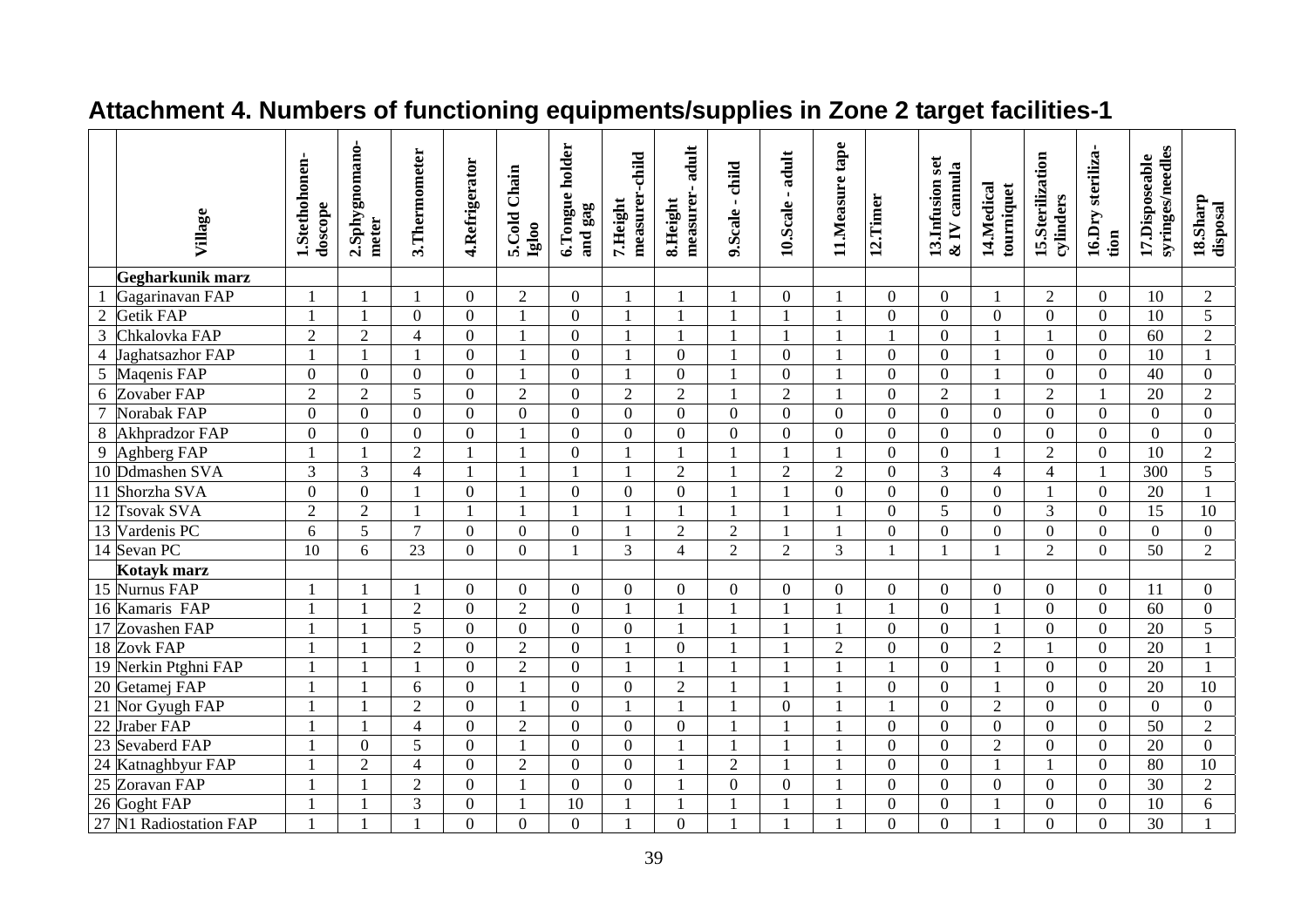|                 | Village                  | 1.Stethohonen-<br>doscope | 2.Sphygnomano-<br>meter | 3. Thermometer | 4.Refrigerator | 5.Cold Chain<br>lgloo | 6.Tongue holder<br>and gag | measurer-child<br>7. Height | adult<br>measurer-<br>8.Height | 9.Scale - child | 10.Scale - adult | tape<br>11.Measure | 12.Timer         | 13. Infusion set<br>$\&$ IV cannula | 14.Medical<br>tourniquet | 15.Sterilization<br>cylinders | 16.Dry steriliza-<br>tion | syringes/needles<br>17.Disposeable | 18.Sharp<br>disposal |
|-----------------|--------------------------|---------------------------|-------------------------|----------------|----------------|-----------------------|----------------------------|-----------------------------|--------------------------------|-----------------|------------------|--------------------|------------------|-------------------------------------|--------------------------|-------------------------------|---------------------------|------------------------------------|----------------------|
|                 | 28 Tekheniq FAP          | $\boldsymbol{0}$          | $\overline{0}$          | $\Omega$       | $\overline{0}$ | $\mathbf{1}$          | $\theta$                   | $\boldsymbol{0}$            |                                |                 |                  |                    | $\overline{0}$   | $\boldsymbol{0}$                    |                          | $\mathfrak{2}$                | $\boldsymbol{0}$          | $\overline{0}$                     | $\overline{0}$       |
|                 | 29 Saralanj FAP          | $\overline{0}$            | $\overline{0}$          | $\theta$       | $\overline{0}$ | $\overline{0}$        | $\Omega$                   | $\overline{0}$              | $\overline{0}$                 | $\overline{0}$  | $\overline{0}$   | $\overline{0}$     | $\overline{0}$   | $\overline{0}$                      | $\overline{0}$           |                               | $\overline{0}$            | $\Omega$                           | $\overline{0}$       |
|                 | 30 Balahovit SVA         | $\overline{2}$            | $\overline{2}$          | 3              |                | $\overline{2}$        | $\Omega$                   | 1                           |                                |                 |                  | $\overline{2}$     | $\overline{0}$   | $\Omega$                            |                          | $\overline{2}$                | $\overline{0}$            | 100                                | $\overline{2}$       |
| 31              | Aragyugh SVA             |                           | $\mathbf{1}$            | $\overline{2}$ | $\overline{0}$ | $\overline{2}$        | $\boldsymbol{0}$           | $\mathbf{1}$                |                                |                 |                  |                    | $\overline{0}$   | $\boldsymbol{0}$                    | $\overline{2}$           | $\mathbf{1}$                  | $\overline{0}$            | 10                                 | $\overline{2}$       |
| 32              | Kotayk SVA               | $\overline{2}$            | $\overline{2}$          | $\overline{2}$ | $\overline{3}$ | $\overline{2}$        | $\overline{0}$             | $\overline{2}$              | $\overline{2}$                 | $\overline{2}$  | $\overline{2}$   | $\overline{2}$     | $\overline{0}$   | $\overline{0}$                      |                          | $\mathbf{1}$                  | $\overline{0}$            | 10                                 | 3                    |
| $\overline{33}$ | Zar SVA                  |                           |                         |                |                | $\overline{2}$        | $\overline{0}$             | $\mathbf{1}$                |                                |                 | $\overline{0}$   | $\Omega$           | $\mathbf{0}$     | $\overline{0}$                      |                          | $\overline{0}$                | $\overline{0}$            | 70                                 | $\mathbf{1}$         |
| $\overline{34}$ | Kaputan SVA              |                           |                         |                | $\overline{0}$ | $\overline{c}$        | $\boldsymbol{0}$           | $\boldsymbol{0}$            | $\mathbf{0}$                   |                 | $\mathbf{0}$     | $\theta$           | $\boldsymbol{0}$ | $\boldsymbol{0}$                    |                          | $\overline{2}$                | $\overline{0}$            | $\overline{10}$                    | $\mathbf{0}$         |
|                 | 35 Mayakovski SVA        | $\overline{2}$            | $\overline{2}$          |                |                | $\overline{2}$        | $\overline{0}$             |                             |                                |                 |                  |                    | $\overline{0}$   | $\overline{0}$                      | $\overline{2}$           | $\overline{2}$                |                           | 100                                | $\overline{2}$       |
|                 | 36 Verin Ptghni SVA      |                           | $\mathbf{1}$            | $\overline{1}$ |                | $\overline{2}$        | $\overline{0}$             | $\mathbf{1}$                | $\overline{0}$                 | $\mathbf{1}$    | $\mathbf{1}$     |                    | $\mathbf{1}$     | $\overline{0}$                      | $\mathbf{1}$             | $\overline{0}$                | $\overline{0}$            | $\overline{25}$                    | $\mathbf{1}$         |
|                 | 37 Dzoraghpyur SVA       | $\overline{c}$            | $\overline{c}$          | $\overline{2}$ | $\overline{2}$ | $\sqrt{2}$            | $\mathbf{1}$               | $\overline{2}$              |                                | $\overline{c}$  | $\overline{2}$   |                    | $\overline{0}$   | $\overline{2}$                      | $\overline{4}$           | 3                             | $\mathbf{1}$              | 100                                | $\mathbf{2}$         |
| $\overline{38}$ | <b>Aramus SVA</b>        | $\overline{c}$            | $\overline{2}$          | $\overline{2}$ |                | $\overline{2}$        | $\overline{1}$             | $\mathbf{1}$                |                                | $\overline{2}$  |                  | $\overline{2}$     | $\overline{0}$   | $\boldsymbol{0}$                    |                          | $\overline{0}$                | $\boldsymbol{0}$          | 200                                | $\mathbf{0}$         |
|                 | 39 Geghashen SVA         | $\overline{2}$            | 3                       | $\overline{4}$ | $\overline{2}$ | $\overline{2}$        | $\overline{2}$             | $\overline{2}$              | $\overline{3}$                 | $\overline{2}$  | $\overline{2}$   | $\overline{2}$     | $\mathbf{1}$     | $\overline{0}$                      | 3                        | $\overline{2}$                | $\overline{2}$            | 150                                | $\overline{2}$       |
|                 | 40 Byureghavan HC        | 6                         | $\overline{4}$          | 8              | $\mathbf{0}$   | $\overline{0}$        |                            | $\overline{4}$              | $\mathbf{1}$                   | $\overline{2}$  | $\overline{2}$   | $\overline{3}$     | $\mathbf{0}$     | $\overline{0}$                      |                          | $\mathbf{1}$                  | $\overline{0}$            | 30                                 | $\mathbf{1}$         |
|                 | 41 Argel HC              | $\overline{2}$            | $\overline{2}$          | $\overline{2}$ | $\mathbf{0}$   | $\overline{0}$        | $\overline{1}$             | 1                           | $\mathbf{0}$                   | $\mathbf{1}$    | $\mathbf{0}$     |                    | $\mathbf{0}$     | $\overline{0}$                      |                          | 3                             | $\boldsymbol{0}$          | 15                                 | $\mathbf{1}$         |
|                 | 42 Garni HC              | 5                         | $\overline{c}$          | $\overline{7}$ |                | $\overline{2}$        |                            | $\overline{2}$              | $\overline{2}$                 | $\mathbf{1}$    |                  | $\overline{2}$     | $\mathbf{1}$     |                                     |                          | $\mathbf{1}$                  | $\overline{0}$            | 10                                 | -1                   |
|                 | 43 Nor Hatchn PC         | $\overline{7}$            | $\overline{3}$          | $\overline{3}$ | $\overline{0}$ | $\overline{0}$        | $\overline{1}$             | $\mathbf{1}$                | $\mathbf{1}$                   | $\overline{2}$  | $\overline{0}$   | $\overline{2}$     | $\mathbf{1}$     | $\overline{0}$                      | $\mathbf{1}$             | $\overline{0}$                | $\overline{0}$            | $\overline{0}$                     | $\overline{0}$       |
|                 | Tavush marz              |                           |                         |                |                |                       |                            |                             |                                |                 |                  |                    |                  |                                     |                          |                               |                           |                                    |                      |
|                 | 44 Nerkin Gosh FAP       |                           |                         | $\overline{2}$ | $\overline{0}$ | $\boldsymbol{0}$      | $\mathbf{0}$               | $\boldsymbol{0}$            | $\boldsymbol{0}$               | $\overline{0}$  |                  |                    | $\overline{0}$   | $\mathbf{0}$                        | $\overline{0}$           | 3                             | $\boldsymbol{0}$          | 20                                 | $\mathbf{1}$         |
|                 | 45 Lusahovit FAP         | $\overline{0}$            | $\overline{0}$          | $\mathbf{1}$   | $\overline{0}$ | $\mathbf{1}$          | $\overline{0}$             |                             |                                | $\overline{0}$  |                  |                    | $\overline{0}$   | $\overline{0}$                      |                          | $\overline{2}$                | $\overline{0}$            | $\overline{10}$                    | 1                    |
|                 | 46 Hovk FAP              |                           |                         | $\overline{3}$ |                | $\overline{2}$        | $\theta$                   |                             |                                |                 |                  |                    | $\overline{0}$   | $\overline{0}$                      | $\Omega$                 | $\overline{0}$                | $\overline{0}$            | 100                                | $\overline{0}$       |
|                 | 47 Varagavan FAP         |                           | $\overline{0}$          | $\overline{2}$ | $\overline{0}$ | $\mathbf{1}$          | $\boldsymbol{0}$           | $\mathbf{1}$                |                                | $\mathbf{1}$    | $\overline{2}$   |                    | $\overline{0}$   | $\mathbf{0}$                        | $\overline{0}$           | $\mathbf{1}$                  | $\overline{0}$            | 5                                  | 3                    |
|                 | 48 Tsaghkavan FAP        |                           | $\overline{0}$          |                |                |                       | $\overline{0}$             |                             |                                |                 | $\overline{2}$   |                    | $\overline{0}$   | $\overline{0}$                      | $\overline{0}$           | $\mathbf{1}$                  | $\overline{0}$            | 20                                 | $\overline{2}$       |
|                 | 49 Tovuz FAP             | $\mathbf{1}$              | $\mathbf{1}$            | $\overline{3}$ | $\overline{0}$ | $\mathbf{1}$          | $\overline{0}$             | $\mathbf{1}$                |                                | $\overline{2}$  |                  |                    | $\overline{0}$   | $\overline{0}$                      |                          | $\overline{3}$                | $\overline{0}$            | $\overline{20}$                    | 6                    |
|                 | 50 V.Karmir Aghbyur FAP  | $\sqrt{2}$                | $\overline{c}$          | 3              | $\Omega$       | $\overline{1}$        | $\mathbf{1}$               | $\mathbf{1}$                |                                | $\sqrt{2}$      | $\overline{2}$   | $\overline{2}$     | $\overline{0}$   | $\overline{0}$                      | $\mathbf{1}$             | $\mathbf{1}$                  | $\Omega$                  | $\overline{50}$                    | 9                    |
|                 | $\overline{51}$ Gosh FAP | $\overline{2}$            | $\overline{0}$          | 3              | $\overline{0}$ | $\mathbf{1}$          | $\overline{0}$             | $\mathbf{1}$                |                                | $\overline{2}$  | $\mathbf{1}$     |                    | $\overline{0}$   | $\mathbf{0}$                        | $\overline{0}$           | $\mathbf{1}$                  | $\overline{0}$            | 20                                 | $\overline{3}$       |
| $\overline{52}$ | Paravakar SVA            | $\overline{4}$            | $\overline{3}$          | 6              | $\overline{2}$ | $\overline{2}$        | $\overline{4}$             | $\overline{2}$              | 3                              | $\overline{2}$  | $\overline{3}$   | $\overline{3}$     | $\mathbf{1}$     | $\overline{3}$                      | $\overline{4}$           | $\overline{5}$                | $\overline{0}$            | 150                                | $\overline{2}$       |
| $\overline{53}$ | Zorakan SVA              |                           |                         | $\overline{2}$ | $\overline{0}$ | $\mathbf{1}$          | $\overline{0}$             | $\mathbf{1}$                |                                | $\mathbf{1}$    | $\boldsymbol{0}$ |                    | $\boldsymbol{0}$ | $\boldsymbol{0}$                    | $\overline{0}$           | 3                             | $\overline{0}$            | 30                                 | $\mathbf{1}$         |
|                 | 54 Haghartsin SVA        | $\overline{4}$            | $\overline{c}$          | $\overline{2}$ | $\overline{2}$ | $\mathbf{1}$          | $\overline{1}$             | $\mathbf{1}$                |                                | $\overline{2}$  | $\overline{2}$   | $\overline{2}$     | $\mathbf{1}$     | 3                                   |                          | 3                             | $\mathbf{1}$              | 50                                 | 15                   |
|                 | 55 Khashtarak SVA        | $\mathbf{1}$              | 1                       | $\mathbf{1}$   |                | $\mathbf{1}$          | $\overline{0}$             | $\mathbf{1}$                |                                | $\mathbf{1}$    | $\overline{1}$   | $\mathbf{1}$       | $\overline{0}$   | $\overline{2}$                      |                          | $\sqrt{2}$                    | $\overline{0}$            | $\boldsymbol{0}$                   | $\overline{2}$       |
|                 | 56 Mother&child center   | $\overline{7}$            | 5                       | 9              | $\mathbf{0}$   | $\overline{0}$        |                            | $\overline{3}$              |                                | 5               | $\overline{2}$   | 5                  | $\mathbf{0}$     | $\overline{0}$                      |                          | $\overline{0}$                | $\overline{0}$            | $\overline{0}$                     | $\overline{0}$       |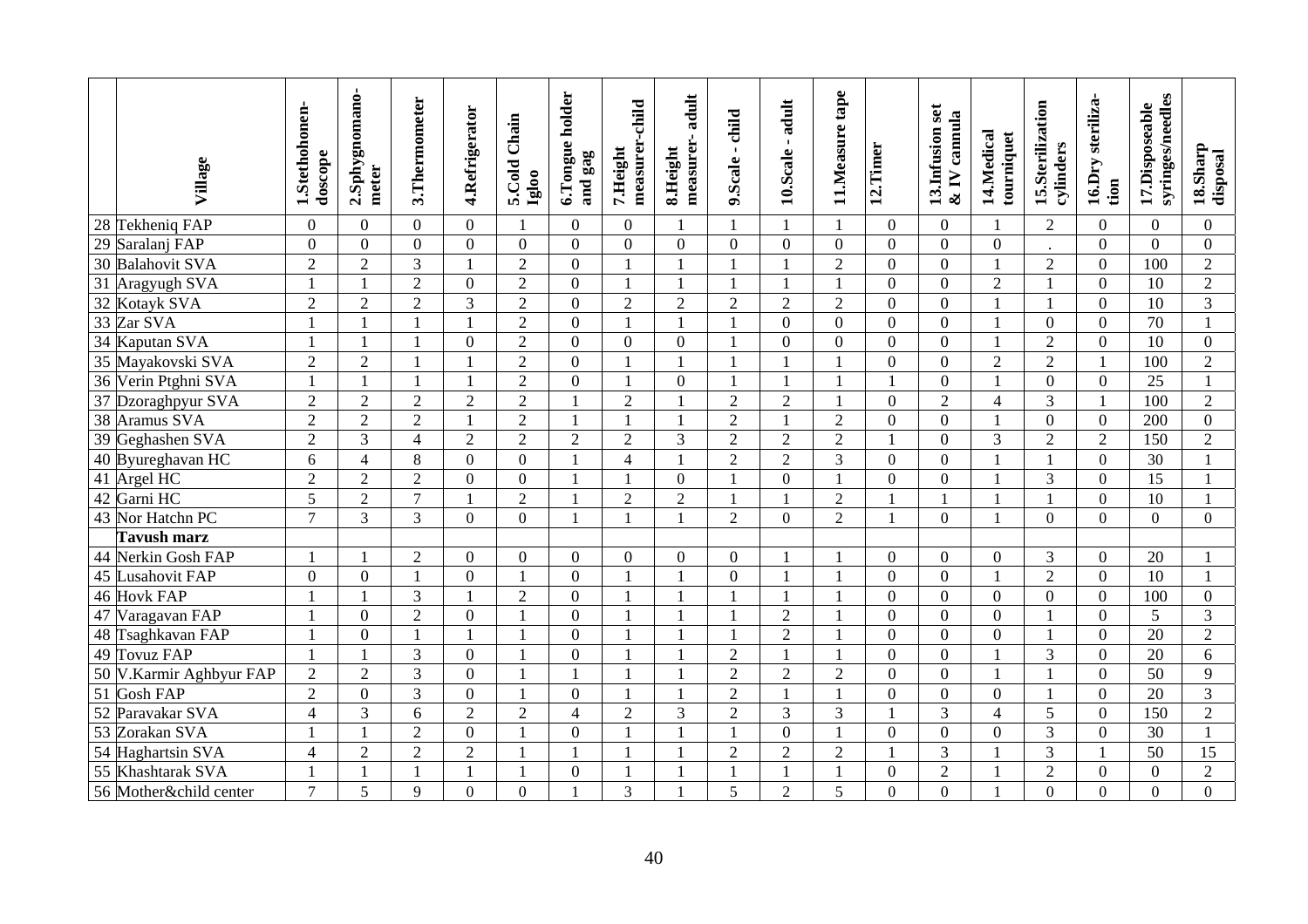# **Numbers of functioning equipments/supplies in Zone 2 target facilities-2**

|                 |                       | 19.Spatula (metal) | wooden (boxes)   |                          |                |                  |                |                | 26.Ophthalmo-    | ear<br>27.Tool set for | 28. Tool set for ear | 29. Tool set for eye | 30. Tool set for eye | nose exam-adult<br>31. Tool set for | nose exam-child<br>32. Tool set for | 33. Bactericide  | 34. Holder for IV | 35. Gauze masks | 36.Surgical thread<br>(packs) |
|-----------------|-----------------------|--------------------|------------------|--------------------------|----------------|------------------|----------------|----------------|------------------|------------------------|----------------------|----------------------|----------------------|-------------------------------------|-------------------------------------|------------------|-------------------|-----------------|-------------------------------|
|                 | Village               |                    | 20.Spatula,      | 21.Tweesers<br>(pincers) | 22.Scissor     | 23.Forceps       | 24.ECG         | 25.Otoscope    | scope            | exam-adult             | exam-child           | exam-adult           | exam-child           |                                     |                                     | lamp             | infusions         |                 |                               |
|                 | Gegharkunik marz      |                    |                  |                          |                |                  |                |                |                  |                        |                      |                      |                      |                                     |                                     |                  |                   |                 |                               |
|                 | Gagarinavan FAP       |                    | 0.5              | $\theta$                 |                | $\overline{0}$   | $\Omega$       | $\mathbf{0}$   | $\theta$         | $\overline{0}$         | $\theta$             | $\overline{0}$       | $\overline{0}$       | $\theta$                            | $\mathbf{0}$                        | $\theta$         | $\overline{0}$    | $\theta$        | 0.0                           |
| $\overline{2}$  | Getik FAP             | $\overline{0}$     | 0.3              | $\mathbf{0}$             |                | $\overline{0}$   | $\Omega$       | $\overline{0}$ | $\overline{0}$   | $\overline{0}$         | $\Omega$             | $\overline{0}$       | $\overline{0}$       | $\Omega$                            | $\theta$                            | $\overline{0}$   | $\overline{0}$    | $\Omega$        | 0.0                           |
| 3               | Chkalovka FAP         | $\overline{0}$     | $\overline{1.0}$ | $\overline{2}$           |                | $\overline{0}$   | $\Omega$       | $\theta$       | $\overline{0}$   | $\overline{0}$         | $\Omega$             | $\Omega$             | $\mathbf{0}$         | $\Omega$                            | $\theta$                            | $\Omega$         | $\overline{0}$    | $\Omega$        | 0.0                           |
| $\overline{4}$  | Jaghatsazhor FAP      | $\overline{0}$     | 0.2              | $\theta$                 | $\overline{0}$ | $\mathbf{0}$     | $\Omega$       | $\theta$       | $\overline{0}$   | $\overline{0}$         | $\Omega$             | $\overline{0}$       | $\overline{0}$       | $\Omega$                            | $\theta$                            | $\overline{0}$   | $\overline{0}$    | $\Omega$        | 0.0                           |
| 5               | Maqenis FAP           | $\mathbf{0}$       | 0.0              | $\overline{1}$           |                | $\overline{0}$   | $\Omega$       | $\overline{0}$ | $\mathbf{0}$     | $\overline{0}$         | $\Omega$             | $\overline{0}$       | $\mathbf{0}$         | $\Omega$                            | $\Omega$                            | $\overline{0}$   | $\overline{0}$    | $\Omega$        | 0.0                           |
| 6               | Zovaber FAP           | $\mathbf{0}$       | 0.0              | 5                        | $\overline{2}$ | $\overline{0}$   | $\mathbf{0}$   | $\overline{0}$ | $\mathbf{0}$     | $\overline{0}$         | $\overline{0}$       | $\overline{0}$       | $\overline{0}$       | $\overline{0}$                      | $\mathbf{0}$                        | $\overline{0}$   | 1                 | $\overline{0}$  | 0.0                           |
| 7               | Norabak FAP           | $\mathbf{0}$       | 0.0              | $\overline{0}$           | $\overline{0}$ | $\overline{0}$   | $\overline{0}$ | $\overline{0}$ | $\mathbf{0}$     | $\overline{0}$         | $\overline{0}$       | $\overline{0}$       | $\mathbf{0}$         | $\overline{0}$                      | $\overline{0}$                      | $\overline{0}$   | $\overline{0}$    | $\mathbf{0}$    | 0.0                           |
| $8\,$           | <b>Akhpradzor FAP</b> | $\mathbf{0}$       | 0.0              | $\overline{0}$           | $\overline{0}$ | $\mathbf{0}$     | $\overline{0}$ | $\mathbf{0}$   | $\mathbf{0}$     | $\overline{0}$         | $\overline{0}$       | $\overline{0}$       | $\mathbf{0}$         | $\overline{0}$                      | $\mathbf{0}$                        | $\overline{0}$   | $\overline{0}$    | $\overline{0}$  | 0.0                           |
| $\overline{9}$  | Aghberg FAP           | $\overline{0}$     | 1.0              | $\blacksquare$           |                | $\overline{0}$   | $\theta$       | $\theta$       | $\overline{0}$   | $\overline{0}$         | $\Omega$             | $\Omega$             | $\mathbf{0}$         | $\theta$                            | $\theta$                            | $\Omega$         | $\overline{0}$    | $\overline{1}$  | 0.0                           |
|                 | 10 Ddmashen SVA       | $\overline{2}$     | 1.0              | $\overline{4}$           | 3              | $\overline{4}$   | $\mathbf{1}$   | $\mathbf{1}$   | $\overline{1}$   |                        |                      | $\Omega$             | $\mathbf{0}$         | $\overline{1}$                      | $\mathbf{1}$                        | $\overline{2}$   | $\overline{2}$    | 20              | 1.0                           |
| 11              | Shorzha SVA           | $\overline{0}$     | 0.1              | $\theta$                 | $\Omega$       | $\overline{0}$   | $\overline{0}$ | $\mathbf{0}$   | $\overline{0}$   | $\overline{0}$         | $\theta$             | $\overline{0}$       | $\overline{0}$       | $\Omega$                            | $\mathbf{0}$                        | $\overline{0}$   | $\overline{0}$    | $\overline{10}$ | $\overline{0.0}$              |
| 12              | <b>Tsovak SVA</b>     | $\boldsymbol{0}$   | $\overline{1.0}$ |                          | $\overline{0}$ | $\mathbf{1}$     | $\overline{0}$ | $\mathbf{1}$   |                  |                        |                      |                      | $\overline{0}$       |                                     | $\mathbf{0}$                        | $\overline{0}$   |                   | 10              | 1.0                           |
|                 | 13 Vardenis PC        | $\overline{0}$     | 11.7             | $\overline{0}$           | $\overline{2}$ | $\overline{0}$   | $\overline{0}$ | 3              | 3                | $\overline{3}$         | 3                    | $\overline{0}$       | $\overline{0}$       | 3                                   | $\overline{3}$                      | $\overline{0}$   | $\overline{0}$    | $\overline{5}$  | $\overline{0}$                |
|                 | 14 Sevan PC           | $\mathbf{0}$       | 15.4             | $\theta$                 | $\overline{3}$ |                  | $\overline{0}$ | $\overline{6}$ |                  | $\overline{5}$         | $\overline{0}$       | $\overline{0}$       | $\overline{0}$       | $\theta$                            | $\overline{0}$                      | $\mathbf{0}$     | $\overline{0}$    | $\overline{22}$ | $\overline{0}$                |
|                 | Kotayk marz           |                    |                  |                          |                |                  |                |                |                  |                        |                      |                      |                      |                                     |                                     |                  |                   |                 |                               |
|                 | 15 Nurnus FAP         | $\boldsymbol{0}$   | 0.0              | $\overline{2}$           | 1              | $\overline{0}$   | $\overline{0}$ | $\overline{0}$ | $\overline{0}$   | $\overline{0}$         | $\overline{0}$       | $\overline{0}$       | $\overline{0}$       | $\Omega$                            | $\overline{0}$                      | $\overline{0}$   | $\overline{0}$    | $\overline{0}$  | 0.0                           |
|                 | 16 Kamaris FAP        | $\overline{0}$     | 0.0              | $\overline{0}$           | $\overline{0}$ | $\boldsymbol{0}$ | $\overline{0}$ | $\overline{0}$ | $\overline{0}$   | $\overline{0}$         | $\mathbf{0}$         | $\overline{0}$       | $\overline{0}$       | $\overline{0}$                      | $\overline{0}$                      | $\overline{0}$   | $\overline{0}$    | $\overline{0}$  | 0.0                           |
|                 | 17 Zovashen FAP       | $\boldsymbol{0}$   | 0.0              | $\overline{0}$           |                | $\boldsymbol{0}$ | $\overline{0}$ | $\overline{0}$ | $\boldsymbol{0}$ | $\overline{0}$         | $\mathbf{0}$         | $\overline{0}$       | $\overline{0}$       | $\overline{0}$                      | $\overline{0}$                      | $\mathbf{0}$     | $\overline{0}$    |                 | 0.0                           |
|                 | 18 Zovk FAP           | $\mathbf{0}$       | 0.0              | $\boldsymbol{0}$         |                | $\mathbf{0}$     | $\overline{0}$ | $\overline{0}$ | $\boldsymbol{0}$ | $\overline{0}$         | $\mathbf{0}$         | $\boldsymbol{0}$     | $\boldsymbol{0}$     | $\overline{0}$                      | $\overline{0}$                      | $\mathbf{0}$     | $\overline{0}$    |                 | 0.0                           |
| 19              | Nerkin Ptghni FAP     | $\boldsymbol{0}$   | 0.1              | $\overline{0}$           |                | $\overline{0}$   | $\Omega$       | $\theta$       | $\boldsymbol{0}$ | $\overline{0}$         | $\theta$             | $\overline{0}$       | $\overline{0}$       | $\Omega$                            | $\theta$                            | $\overline{0}$   | $\overline{0}$    |                 | 0.0                           |
|                 | 20 Getamej FAP        | $\mathbf{0}$       | 0.0              | $\overline{0}$           | $\overline{0}$ | $\mathbf{0}$     | $\overline{0}$ | $\mathbf{0}$   | $\mathbf{0}$     | $\overline{0}$         | $\overline{0}$       | $\overline{0}$       | $\overline{0}$       | $\overline{0}$                      | $\theta$                            | $\mathbf{0}$     | $\overline{0}$    |                 | 0.0                           |
| 21              | Nor Gyugh FAP         | $\mathbf{0}$       | $\overline{0.2}$ | $\overline{0}$           | $\overline{0}$ | $\boldsymbol{0}$ | $\theta$       | $\overline{0}$ | $\mathbf{0}$     | $\overline{0}$         | $\theta$             | $\overline{0}$       | $\overline{0}$       | $\Omega$                            | $\theta$                            | $\boldsymbol{0}$ | $\overline{0}$    | $\overline{0}$  | 0.0                           |
| 22              | Jraber FAP            | $\mathbf{0}$       | 0.1              | $\overline{2}$           | $\overline{0}$ | $\boldsymbol{0}$ | $\mathbf{0}$   | $\overline{0}$ | $\mathbf{0}$     | $\overline{0}$         | $\theta$             | $\overline{0}$       | $\overline{0}$       | $\overline{0}$                      | $\theta$                            | $\overline{0}$   | $\overline{0}$    | $\overline{2}$  | 0.0                           |
| 23              | Sevaberd FAP          | $\mathbf{0}$       | $\overline{0.2}$ | $\Omega$                 | $\overline{0}$ | $\boldsymbol{0}$ | $\Omega$       | $\overline{0}$ | $\overline{0}$   | $\overline{0}$         | $\Omega$             | $\overline{0}$       | $\overline{0}$       | $\Omega$                            | $\Omega$                            | $\overline{0}$   | $\overline{0}$    | 50              | 0.0                           |
| $\overline{24}$ | Katnaghbyur FAP       |                    | 0.0              | $\overline{0}$           | $\overline{0}$ | $\mathbf{0}$     | $\overline{0}$ | $\overline{0}$ | $\mathbf{0}$     | $\overline{0}$         | $\overline{0}$       | $\overline{0}$       | $\overline{0}$       | $\overline{0}$                      | $\overline{0}$                      | $\mathbf{0}$     | $\overline{0}$    | $\overline{0}$  | 0.0                           |
| $\overline{25}$ | Zoravan FAP           | $\overline{0}$     | 1.0              | $\theta$                 | $\overline{0}$ | $\overline{0}$   | $\Omega$       | $\theta$       | $\overline{0}$   | $\overline{0}$         | $\theta$             | $\overline{0}$       | $\overline{0}$       | $\Omega$                            | $\theta$                            | $\overline{0}$   | $\overline{0}$    | $\theta$        | 0.0                           |
|                 | 26 Goght FAP          | $\overline{0}$     | 0.0              |                          |                | $\overline{0}$   | $\Omega$       | $\Omega$       | $\overline{0}$   | $\overline{0}$         | $\Omega$             | $\Omega$             | $\overline{0}$       | $\Omega$                            | $\Omega$                            | $\overline{0}$   | $\overline{0}$    | $\theta$        | 0.0                           |
| 27              | N1 Radiostation FAP   | $\overline{0}$     | 1.0              | $\overline{0}$           | $\overline{0}$ | $\overline{0}$   | $\Omega$       | $\overline{0}$ | $\overline{0}$   | $\overline{0}$         | $\Omega$             | $\overline{0}$       | $\overline{0}$       | $\Omega$                            | $\overline{0}$                      | $\overline{0}$   | $\overline{0}$    |                 | 0.0                           |
|                 | 28 Tekheniq FAP       | $\overline{0}$     | 0.0              | $\overline{0}$           |                | $\overline{0}$   | $\theta$       | $\mathbf{0}$   | $\overline{0}$   | $\overline{0}$         | $\overline{0}$       | $\overline{0}$       | $\overline{0}$       | $\Omega$                            | $\overline{0}$                      | $\overline{0}$   | $\overline{0}$    | $\overline{70}$ | 0.0                           |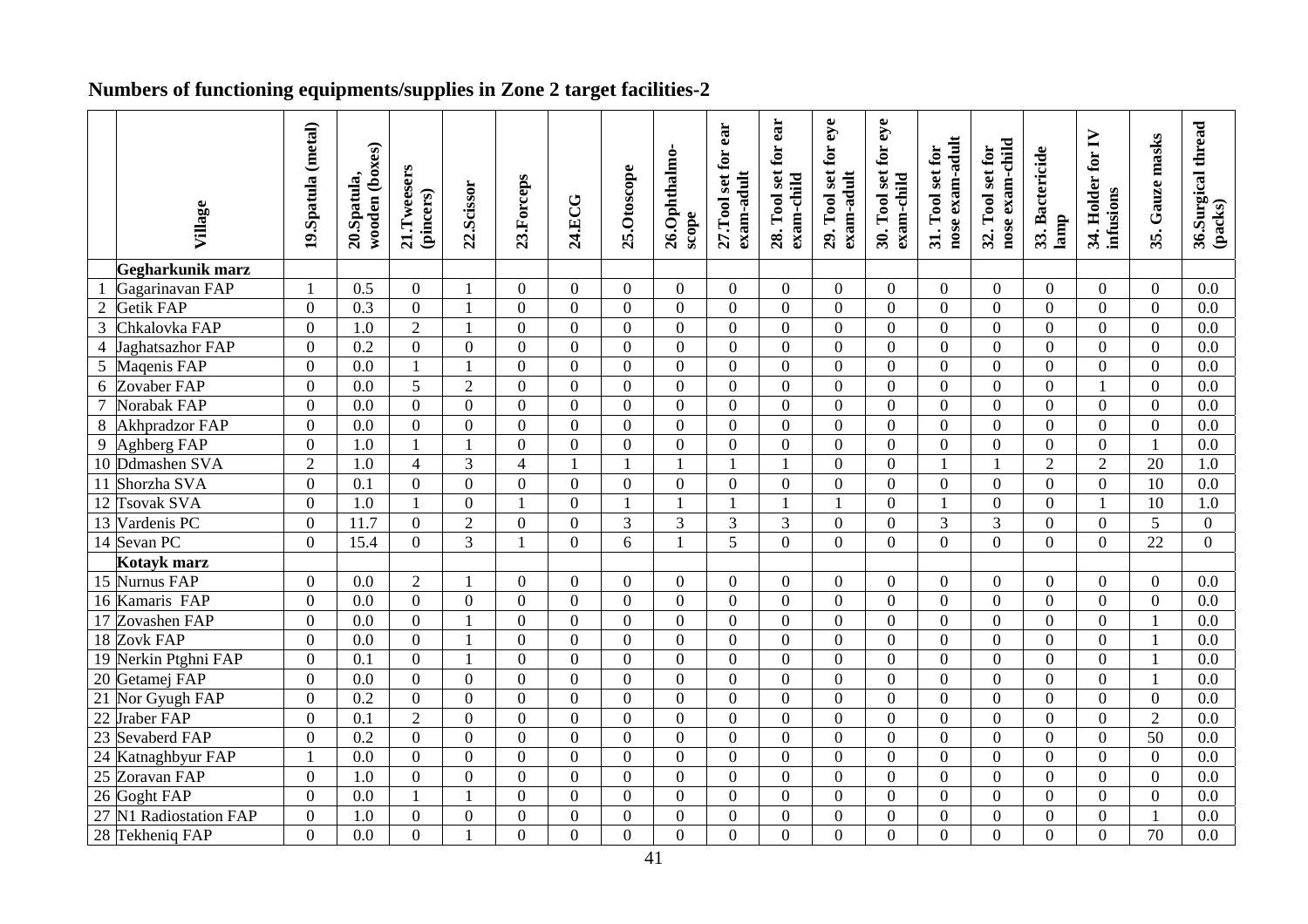| Village                 | 19.Spatula (metal) | wooden (boxes)<br>20.Spatula, | 21.Tweesers<br>(pincers) | 22.Scissor     | 23.Forceps      | 24.ECG           | 25.Otoscope    | 26.Ophthalmo-<br>scope   | 27.Tool set for ear<br>exam-adult | ear<br>$\mathbf{for}$<br>set<br>exam-child<br>$\Gamma$ ool<br>28. | 29. Tool set for eye<br>exam-adult | 30. Tool set for eye<br>exam-child | nose exam-adult<br>31. Tool set for | nose exam-child<br>32. Tool set for | 33. Bactericide<br>lamp | 34. Holder for IV<br>infusions | Gauze masks<br>35. | 36.Surgical thread<br>(packs) |
|-------------------------|--------------------|-------------------------------|--------------------------|----------------|-----------------|------------------|----------------|--------------------------|-----------------------------------|-------------------------------------------------------------------|------------------------------------|------------------------------------|-------------------------------------|-------------------------------------|-------------------------|--------------------------------|--------------------|-------------------------------|
| 29 Saralanj FAP         | $\mathbf{0}$       | 0.0                           | $\overline{0}$           | $\overline{0}$ | $\overline{0}$  | $\overline{0}$   | $\overline{0}$ | $\overline{0}$           | $\overline{0}$                    | $\overline{0}$                                                    | $\overline{0}$                     | $\overline{0}$                     | $\mathbf{0}$                        | $\overline{0}$                      | $\overline{0}$          | $\mathbf{0}$                   | $\overline{0}$     | 0.0                           |
| 30 Balahovit SVA        | $\overline{2}$     | 2.0                           | $\overline{3}$           | 3              | $\overline{2}$  |                  | $\overline{2}$ | $\overline{2}$           |                                   | $\mathbf{1}$                                                      | $\overline{0}$                     | $\mathbf{0}$                       | $\overline{0}$                      |                                     | $\overline{2}$          | $\overline{2}$                 | $\overline{50}$    | $\overline{3.0}$              |
| 31 Aragyugh SVA         | $\overline{2}$     | $\overline{1.0}$              | $\mathbf{1}$             | $\mathbf{1}$   | $\mathbf{1}$    | $\overline{0}$   | $\overline{0}$ | $\overline{0}$           | $\overline{0}$                    | $\overline{0}$                                                    | $\overline{0}$                     | $\overline{0}$                     | $\overline{1}$                      | $\overline{0}$                      | $\overline{0}$          | $\overline{0}$                 | $\overline{3}$     | $\overline{0.0}$              |
| 32 Kotayk SVA           | 5                  | 2.0                           | $\overline{0}$           | $\overline{4}$ | $\overline{2}$  |                  |                | $\overline{1}$           |                                   | $\Omega$                                                          | $\overline{0}$                     | $\mathbf{0}$                       | $\overline{2}$                      | $\overline{0}$                      | 3                       | $\overline{2}$                 | $\overline{2}$     | 0.0                           |
| 33 Zar SVA              | $\overline{0}$     | 1.0                           | $\theta$                 | $\mathbf{0}$   | $\overline{0}$  | $\overline{0}$   | $\overline{0}$ | $\overline{0}$           | $\overline{0}$                    | $\theta$                                                          | $\overline{0}$                     | $\overline{0}$                     | $\overline{0}$                      | $\overline{0}$                      | $\overline{0}$          | $\overline{0}$                 | $\overline{20}$    | 0.0                           |
| 34 Kaputan SVA          | $\overline{1}$     | 0.0                           | $\mathbf{1}$             | $\mathbf{1}$   | $\overline{0}$  | $\overline{0}$   | $\overline{0}$ | $\overline{0}$           | $\overline{0}$                    | $\overline{0}$                                                    | $\overline{0}$                     | $\overline{0}$                     | $\overline{0}$                      | $\overline{0}$                      | $\mathbf{0}$            | $\overline{0}$                 | $\overline{10}$    | 0.0                           |
| 35 Mayakovski SVA       | 5                  | 1.0                           | 10                       | $\overline{4}$ | $\mathbf{1}$    |                  |                | $\overline{\phantom{a}}$ |                                   | 1                                                                 |                                    | $\mathbf{1}$                       |                                     | 1                                   | $\overline{3}$          | $\overline{2}$                 | $\mathbf{0}$       | 0.0                           |
| 36 Verin Ptghni SVA     | $\theta$           | $\overline{0.2}$              | $\overline{0}$           |                | $\overline{0}$  | $\Omega$         | $\Omega$       | $\overline{0}$           | $\theta$                          | $\overline{0}$                                                    | $\theta$                           | $\mathbf{0}$                       | $\theta$                            | $\Omega$                            | $\overline{0}$          | $\overline{0}$                 | 3                  | $0.0\,$                       |
| 37 Dzoraghpyur SVA      | $\overline{4}$     | 3.0                           | 5                        | 3              | $\overline{4}$  |                  |                | $\overline{1}$           |                                   | $\mathbf{1}$                                                      |                                    | $\mathbf{1}$                       |                                     |                                     | 3                       | $\overline{3}$                 | 200                | 4.0                           |
| 38 Aramus SVA           | $\overline{0}$     | 1.0                           | 1                        | $\mathbf{1}$   | $\overline{10}$ | $\mathbf{1}$     |                | $\blacksquare$           | $\overline{0}$                    | $\Omega$                                                          | $\Omega$                           | $\mathbf{0}$                       | $\Omega$                            | $\Omega$                            | $\overline{1}$          | $\overline{2}$                 | $\Omega$           | 0.0                           |
| 39 Geghashen SVA        | $\overline{1}$     | 3.0                           | $\overline{4}$           | $\overline{4}$ | $\overline{3}$  |                  |                | $\mathbf{1}$             |                                   |                                                                   |                                    | $\mathbf{1}$                       |                                     |                                     | 3                       | $\overline{2}$                 | 100                | 12.0                          |
| 40 Byureghavan HC       | $\overline{0}$     | 6                             | $\overline{4}$           | $\tau$         | 6               | $\overline{0}$   | $\overline{0}$ | $\overline{0}$           | $\mathbf{0}$                      | $\Omega$                                                          | $\Omega$                           | $\overline{0}$                     | $\overline{0}$                      | $\overline{0}$                      | $\overline{1}$          | $\overline{0}$                 | 121                | $\overline{2}$                |
| 41 Argel HC             | $\overline{1}$     | $\overline{1.5}$              | $\overline{2}$           | $\overline{2}$ | $\mathbf{1}$    |                  |                | $\overline{\phantom{a}}$ |                                   | $\mathbf{1}$                                                      | $\overline{0}$                     | $\mathbf{0}$                       | $\boldsymbol{0}$                    | $\overline{0}$                      | $\boldsymbol{0}$        |                                | $\overline{3}$     | $\overline{7}$                |
| 42 Garni HC             | $\boldsymbol{0}$   | 1.7                           | $\mathbf{1}$             | $\mathbf{1}$   | $\mathbf{1}$    |                  |                | $\blacksquare$           |                                   | $\mathbf{1}$                                                      | $\overline{0}$                     | $\mathbf{0}$                       |                                     |                                     | $\overline{7}$          | $\overline{0}$                 | 5                  | $\overline{2}$                |
| 43 Nor Hatchn PC        | $\theta$           | 0.5                           | $\overline{3}$           | 6              | 3               |                  | $\overline{0}$ | $\overline{0}$           | $\overline{0}$                    | $\Omega$                                                          | $\overline{0}$                     | $\mathbf{0}$                       | $\theta$                            | $\overline{0}$                      |                         | $\overline{0}$                 | $\overline{4}$     | $\overline{0}$                |
| <b>Tavush marz</b>      |                    |                               |                          |                |                 |                  |                |                          |                                   |                                                                   |                                    |                                    |                                     |                                     |                         |                                |                    |                               |
| 44 Nerkin Gosh FAP      | $\overline{0}$     | 0.2                           | $\theta$                 | $\overline{0}$ | $\overline{0}$  | $\theta$         | $\overline{0}$ | $\mathbf{0}$             | $\overline{0}$                    | $\theta$                                                          | $\overline{0}$                     | $\overline{0}$                     | $\mathbf{0}$                        | $\overline{0}$                      | $\Omega$                | $\overline{0}$                 | $\theta$           | 0.0                           |
| 45 Lusahovit FAP        | $\overline{0}$     | $\overline{2.0}$              | $\mathbf{1}$             | $\mathbf{1}$   | 6               | $\overline{0}$   | $\overline{0}$ | $\theta$                 | $\overline{0}$                    | $\Omega$                                                          | $\overline{0}$                     | $\mathbf{0}$                       | $\overline{0}$                      | $\overline{0}$                      | $\overline{0}$          | $\overline{0}$                 | 200                | 0.0                           |
| 46 Hovk FAP             | $\overline{0}$     | 0.2                           | $\overline{0}$           |                | 3               | $\overline{0}$   | $\Omega$       | $\overline{0}$           | $\overline{0}$                    | $\mathbf{0}$                                                      | $\overline{0}$                     | $\mathbf{0}$                       | $\overline{0}$                      | $\theta$                            | $\overline{1}$          |                                | 150                | $0.0\,$                       |
| 47 Varagavan FAP        | $\overline{0}$     | 0.2                           | $\mathbf{1}$             | $\mathbf{0}$   | $\Omega$        | $\Omega$         | $\Omega$       | $\overline{0}$           | $\overline{0}$                    | $\Omega$                                                          | $\Omega$                           | $\mathbf{0}$                       | $\theta$                            | $\Omega$                            | $\overline{0}$          | $\overline{0}$                 | 20                 | 0.0                           |
| 48 Tsaghkavan FAP       | $\overline{0}$     | 0.0                           | $\mathbf{0}$             |                | $\mathbf{0}$    | $\Omega$         | $\overline{0}$ | $\overline{0}$           | $\overline{0}$                    | $\Omega$                                                          | $\mathbf{0}$                       | $\overline{0}$                     | $\theta$                            | $\overline{0}$                      | $\overline{0}$          | $\overline{0}$                 | $\mathbf{0}$       | 0.0                           |
| 49 Tovuz FAP            | $\overline{1}$     | $\overline{0.5}$              | $\mathbf{1}$             | $\overline{2}$ | $\overline{2}$  | $\overline{0}$   | $\overline{0}$ | $\mathbf{0}$             | $\overline{0}$                    | $\mathbf{0}$                                                      | $\theta$                           | $\mathbf{0}$                       | $\overline{0}$                      | $\overline{0}$                      | $\overline{0}$          | $\overline{0}$                 | $\overline{15}$    | 0.0                           |
| 50 V.Karmir Aghbyur FAP | $\overline{2}$     | $\overline{1.0}$              | $\overline{2}$           | $\overline{3}$ | $\overline{2}$  | $\overline{0}$   | $\overline{0}$ | $\overline{0}$           | $\overline{0}$                    | $\overline{0}$                                                    | $\overline{0}$                     | $\overline{0}$                     | $\overline{0}$                      | $\overline{0}$                      | $\overline{0}$          | $\overline{0}$                 | 6                  | 0.0                           |
| 51 Gosh FAP             | $\mathbf{1}$       | 1.0                           | $\mathbf{1}$             | 1              | $\mathbf{0}$    | $\boldsymbol{0}$ | $\overline{0}$ | $\mathbf{0}$             | $\overline{0}$                    | $\overline{0}$                                                    | $\boldsymbol{0}$                   | $\mathbf{0}$                       | $\mathbf{0}$                        | $\overline{0}$                      | $\mathbf{0}$            | $\overline{0}$                 | $\overline{3}$     | 0.0                           |
| 52 Paravakar SVA        | $\boldsymbol{0}$   | $\overline{0.7}$              | $\overline{2}$           | 3              |                 |                  |                | $\overline{1}$           | $\overline{0}$                    | $\overline{0}$                                                    | $\mathbf{1}$                       | $\overline{0}$                     | $\overline{0}$                      | $\overline{0}$                      | $\overline{3}$          | $\overline{3}$                 | $\overline{20}$    | 4.0                           |
| 53 Zorakan SVA          | $\mathbf{0}$       | 0.1                           | $\mathbf{1}$             | $\mathbf{1}$   |                 | $\overline{0}$   | $\overline{0}$ | $\overline{0}$           | $\overline{0}$                    | $\overline{0}$                                                    | $\boldsymbol{0}$                   | $\mathbf{0}$                       | $\overline{0}$                      | $\overline{0}$                      | $\overline{0}$          | $\overline{0}$                 | $\overline{0}$     | 0.0                           |
| 54 Haghartsin SVA       | 5                  | 0.5                           | 5                        | 6              | $\overline{2}$  | $\mathbf{0}$     |                | $\mathbf{1}$             | $\overline{0}$                    | $\overline{0}$                                                    | $\overline{0}$                     | $\mathbf{0}$                       | $\boldsymbol{0}$                    | $\mathbf{0}$                        | 3                       | $\overline{2}$                 | $\overline{0}$     | $0.0\,$                       |
| 55 Khashtarak SVA       | $\overline{0}$     | 0.0                           | $\overline{0}$           |                | $\mathbf{0}$    |                  |                |                          |                                   |                                                                   |                                    |                                    |                                     |                                     |                         | $\overline{c}$                 | $\overline{0}$     | 0.0                           |
| 56 Mother&child center  | $\overline{0}$     | 1.7                           | $\overline{0}$           | $\overline{2}$ | $\mathbf{0}$    |                  |                | $\mathbf{1}$             | $\overline{0}$                    |                                                                   | $\theta$                           |                                    | $\overline{0}$                      |                                     | $\overline{0}$          | $\overline{0}$                 | 16                 | 0.0                           |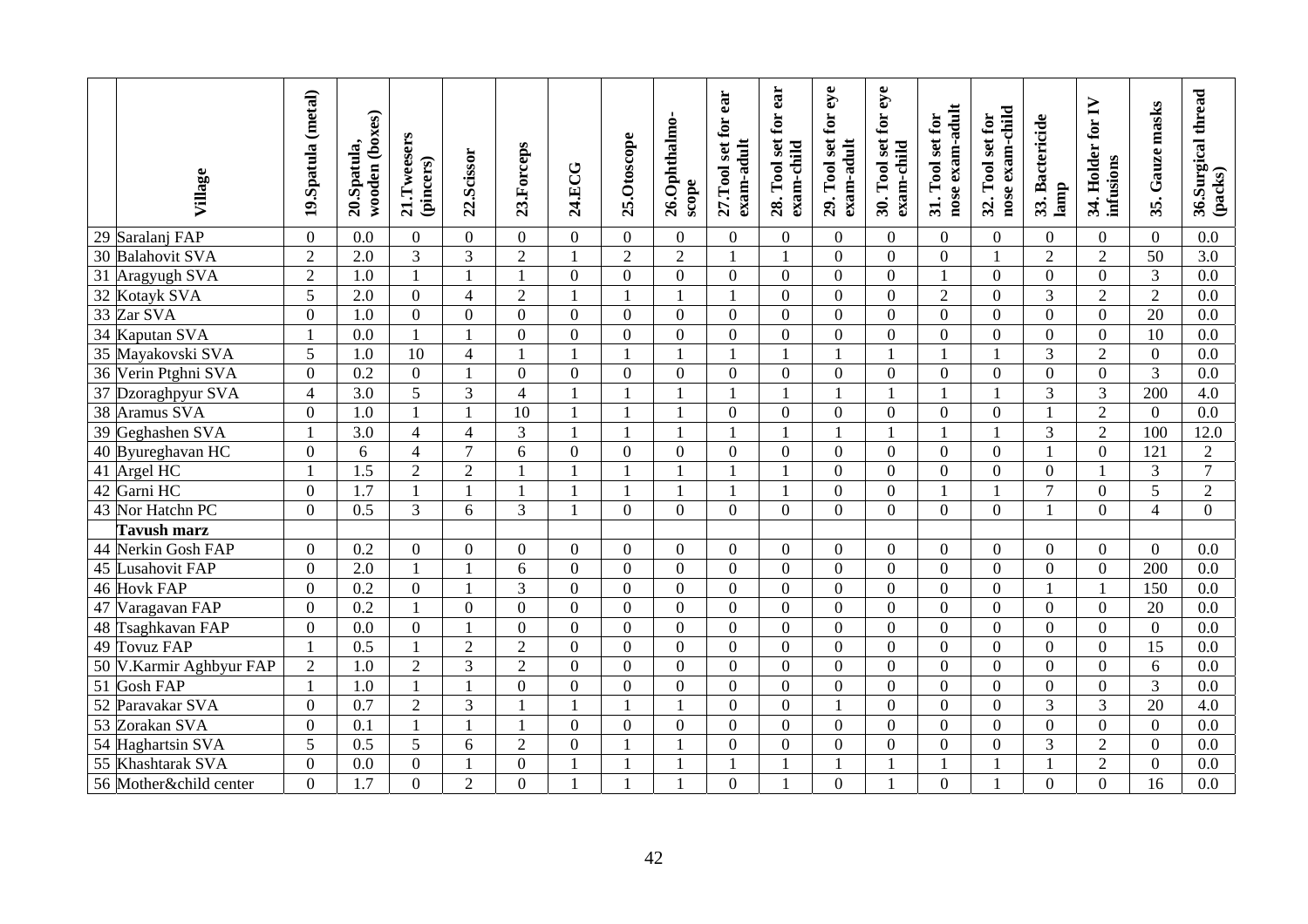# **Numbers of functioning equipments/supplies in Zone 2 target facilities-3**

|                 | Village               | 37.Tube (naso-<br>gastric) | 38. Scalpel      | Scalpel<br>holder<br>39. | instruments<br>40. Tray for | 41.Needle holder | 42. Surgical<br>needles | 43. Used instru-<br>ments' tray | 44.Instrument<br>cleaning jar | 45. Gynecologic.<br>chair | 46. Gynecologic.<br>mirrors | 47. Packer<br>curved | 48. Kocher       | 49. Folkman<br>spoon | 50. Obstetrical<br>stethoscope | 51. Subject<br>glasses | 52. Sterile<br>bandages | 53. Elastic<br>bandages | 54. Medical<br>cotton wool |
|-----------------|-----------------------|----------------------------|------------------|--------------------------|-----------------------------|------------------|-------------------------|---------------------------------|-------------------------------|---------------------------|-----------------------------|----------------------|------------------|----------------------|--------------------------------|------------------------|-------------------------|-------------------------|----------------------------|
|                 |                       |                            |                  |                          |                             |                  |                         |                                 |                               |                           |                             |                      |                  |                      |                                |                        |                         |                         |                            |
|                 | Gegharkunik marz      |                            |                  |                          |                             |                  |                         |                                 |                               |                           |                             |                      |                  |                      |                                |                        |                         |                         |                            |
|                 | Gagarinavan FAP       | $\overline{0}$             | $\overline{0}$   | $\Omega$                 | $\overline{0}$              | $\overline{0}$   | $\overline{0}$          | $\overline{2}$                  | $\mathbf{0}$                  | $\overline{0}$            | $\overline{0}$              | $\overline{0}$       | $\overline{0}$   | $\overline{0}$       | $\overline{0}$                 | $\overline{0}$         | $\overline{2}$          | $\overline{0}$          |                            |
| $\overline{2}$  | Getik FAP             | $\overline{0}$             | $\overline{0}$   | $\overline{0}$           | $\Omega$                    | $\overline{0}$   | $\Omega$                | $\overline{0}$                  | $\mathbf{1}$                  | $\overline{0}$            | $\overline{0}$              | $\overline{0}$       | $\overline{0}$   | $\theta$             | $\overline{1}$                 | $\theta$               | $\overline{0}$          | $\overline{0}$          | $\overline{0}$             |
| $\overline{3}$  | Chkalovka FAP         | $\overline{0}$             | $\overline{0}$   | $\theta$                 | $\Omega$                    | $\overline{0}$   | $\Omega$                | $\mathbf{1}$                    | $\overline{0}$                | $\overline{0}$            | $\Omega$                    | $\Omega$             | $\overline{0}$   | $\Omega$             | $\mathbf{1}$                   | $\theta$               | $\overline{2}$          | $\Omega$                | $\overline{2}$             |
| $\overline{4}$  | Jaghatsazhor FAP      | $\overline{0}$             | $\overline{0}$   | $\overline{0}$           | $\overline{0}$              | $\overline{0}$   | $\Omega$                | $\overline{0}$                  | $\boldsymbol{0}$              | $\overline{0}$            | $\Omega$                    | $\overline{0}$       | $\overline{0}$   | $\Omega$             | $\overline{0}$                 | $\overline{0}$         | $\overline{0}$          | $\Omega$                |                            |
| 5               | Magenis FAP           | $\mathbf{0}$               | $\overline{0}$   | $\Omega$                 | $\Omega$                    | $\overline{0}$   | $\Omega$                | $\overline{0}$                  | $\overline{0}$                | $\overline{0}$            | $\Omega$                    | $\overline{0}$       | $\overline{0}$   | $\Omega$             | $\overline{0}$                 | $\overline{0}$         | $\overline{5}$          | $\Omega$                |                            |
| $\sqrt{6}$      | Zovaber FAP           | $\overline{0}$             | $\mathbf{0}$     | $\overline{0}$           | $\boldsymbol{0}$            | $\overline{0}$   | $\overline{0}$          | $\mathbf{1}$                    | $\overline{0}$                |                           | $\overline{0}$              | $\overline{0}$       | $\boldsymbol{0}$ | $\overline{0}$       | $\overline{1}$                 | $\boldsymbol{0}$       | $\overline{0}$          | $\overline{2}$          |                            |
| $\overline{7}$  | Norabak FAP           | $\boldsymbol{0}$           | $\overline{0}$   | $\overline{0}$           | $\overline{0}$              | $\overline{0}$   | $\overline{0}$          | $\overline{0}$                  | $\boldsymbol{0}$              | $\overline{0}$            | $\overline{0}$              | $\boldsymbol{0}$     | $\mathbf{0}$     | $\overline{0}$       | $\mathbf{0}$                   | $\boldsymbol{0}$       | $\overline{0}$          | $\overline{0}$          | $\boldsymbol{0}$           |
| 8               | <b>Akhpradzor FAP</b> | $\mathbf{0}$               | $\overline{0}$   | $\Omega$                 | $\overline{0}$              | $\overline{0}$   | $\Omega$                | $\overline{0}$                  | $\boldsymbol{0}$              | $\overline{0}$            | $\theta$                    | $\overline{0}$       | $\overline{0}$   | $\overline{0}$       | $\overline{0}$                 | $\overline{0}$         | $\overline{0}$          | $\overline{0}$          | $\boldsymbol{0}$           |
| 9               | Aghberg FAP           | $\overline{0}$             | $\overline{0}$   | $\theta$                 | $\overline{0}$              | $\overline{0}$   | $\overline{0}$          | $\mathbf{1}$                    | $\overline{0}$                | $\overline{0}$            | $\theta$                    | $\overline{0}$       | $\overline{0}$   | $\overline{0}$       | $\mathbf{1}$                   | $\overline{0}$         | $\overline{2}$          | $\overline{2}$          |                            |
| $\overline{10}$ | Ddmashen SVA          | $\overline{0}$             | $\overline{5}$   | $\overline{5}$           | $\overline{2}$              | $\overline{2}$   | 3                       | $\overline{4}$                  | $\overline{0}$                | $\mathbf{1}$              | $\overline{10}$             | $\overline{3}$       | $\overline{2}$   | $\overline{10}$      | $\overline{2}$                 | 50                     | $\overline{10}$         | $\overline{10}$         | 3                          |
|                 | 11 Shorzha SVA        | $\overline{0}$             | $\overline{0}$   | $\Omega$                 | $\overline{0}$              | $\overline{0}$   | $\Omega$                | $\overline{2}$                  | $\mathbf{0}$                  | $\overline{0}$            | $\Omega$                    | $\Omega$             | $\overline{0}$   | $\Omega$             | $\overline{0}$                 | $\overline{0}$         | $\overline{0}$          | $\Omega$                |                            |
|                 | 12 Tsovak SVA         | $\boldsymbol{0}$           | $\mathbf{1}$     | $\Omega$                 |                             |                  |                         | $\overline{2}$                  | $\boldsymbol{0}$              | 1                         |                             | $\theta$             | $\boldsymbol{0}$ | $\Omega$             | $\mathbf{1}$                   | $\overline{0}$         | $\overline{10}$         | $\overline{4}$          | 3                          |
|                 | 13 Vardenis PC        | $\mathbf{0}$               | $\overline{0}$   | $\overline{0}$           | $\overline{0}$              | $\overline{0}$   | $\overline{0}$          | $\overline{0}$                  | $\mathbf{0}$                  | $\overline{c}$            | $\mathbf{0}$                | $\overline{0}$       | $\mathbf{0}$     | $\overline{0}$       | $\overline{0}$                 | $\overline{0}$         | $\overline{0}$          | $\overline{0}$          | $\boldsymbol{0}$           |
|                 | 14 Sevan PC           | $\overline{0}$             | $\overline{0}$   | $\theta$                 | $\overline{0}$              | $\overline{0}$   | $\Omega$                | $\overline{0}$                  | $\overline{0}$                | $\overline{2}$            | $\theta$                    | $\overline{0}$       | $\overline{0}$   | $\Omega$             | $\theta$                       | $\overline{0}$         | $\overline{0}$          | $\theta$                |                            |
|                 | Kotayk marz           |                            |                  |                          |                             |                  |                         |                                 |                               |                           |                             |                      |                  |                      |                                |                        |                         |                         |                            |
|                 | 15 Nurnus FAP         | $\boldsymbol{0}$           | $\overline{0}$   | $\overline{0}$           | $\overline{0}$              | $\overline{0}$   | $\overline{0}$          | $\overline{0}$                  | $\boldsymbol{0}$              | $\boldsymbol{0}$          | $\overline{0}$              | $\overline{0}$       | $\overline{0}$   | $\overline{0}$       | $\overline{0}$                 | $\boldsymbol{0}$       |                         | $\overline{0}$          |                            |
|                 | 16 Kamaris FAP        | $\overline{0}$             | $\overline{0}$   | $\Omega$                 | $\boldsymbol{0}$            | $\overline{0}$   | $\Omega$                | $\mathbf{0}$                    | $\overline{0}$                | $\overline{0}$            | $\Omega$                    | $\overline{0}$       | $\overline{0}$   | $\Omega$             | $\mathbf{1}$                   | $\overline{0}$         | $\overline{2}$          | $\Omega$                | $\overline{2}$             |
|                 | 17 Zovashen FAP       | $\overline{0}$             | $\overline{0}$   | $\Omega$                 | $\overline{0}$              | $\overline{0}$   | $\Omega$                | $\overline{0}$                  | $\mathbf{0}$                  | $\overline{0}$            | $\Omega$                    | $\overline{0}$       | $\overline{0}$   | $\Omega$             | $\Omega$                       | $\overline{0}$         | $\overline{0}$          | $\Omega$                | $\overline{0}$             |
|                 | 18 Zovk FAP           | $\overline{0}$             | $\overline{0}$   | $\overline{0}$           | $\overline{0}$              | $\mathbf{0}$     | $\overline{0}$          | $\boldsymbol{0}$                | $\boldsymbol{0}$              | $\overline{0}$            | $\overline{0}$              | $\boldsymbol{0}$     | $\mathbf{0}$     | $\overline{0}$       | $\mathbf{1}$                   | $\mathbf{0}$           |                         | $\overline{0}$          | 50                         |
|                 | 19 Nerkin Ptghni FAP  | $\overline{0}$             | $\overline{0}$   | $\mathbf{0}$             | $\overline{0}$              | $\overline{0}$   | $\overline{0}$          | $\mathbf{1}$                    | $\boldsymbol{0}$              | $\overline{0}$            | $\overline{0}$              | $\overline{0}$       | $\overline{0}$   | $\overline{0}$       | $\mathbf{1}$                   | $\mathbf{0}$           | $\overline{0}$          | $\overline{0}$          | 100                        |
|                 | 20 Getamej FAP        | $\overline{0}$             | $\overline{0}$   | $\theta$                 | $\overline{0}$              | $\overline{0}$   | $\overline{0}$          | $\overline{0}$                  | $\overline{0}$                | $\overline{0}$            | $\theta$                    | $\overline{0}$       | $\overline{0}$   | $\overline{0}$       | $\mathbf{1}$                   | $\overline{0}$         | $\overline{4}$          | $\theta$                | $\overline{2}$             |
| 21              | Nor Gyugh FAP         | $\overline{0}$             | $\overline{0}$   | $\theta$                 | $\overline{0}$              | $\overline{0}$   | $\Omega$                | $\overline{0}$                  | $\overline{0}$                | $\overline{0}$            | $\theta$                    | $\overline{0}$       | $\overline{0}$   | $\overline{0}$       | $\Omega$                       | $\overline{0}$         | $\overline{0}$          | $\theta$                | $\overline{0}$             |
| 22              | <b>Jraber FAP</b>     | $\overline{0}$             | $\overline{0}$   | $\Omega$                 | $\overline{0}$              | $\overline{0}$   | $\Omega$                | $\Omega$                        | $\overline{0}$                | $\overline{0}$            | $\Omega$                    | $\Omega$             | $\overline{0}$   | $\Omega$             |                                | $\overline{0}$         | $\overline{2}$          | $\Omega$                | $\overline{10}$            |
|                 | 23 Sevaberd FAP       | $\overline{0}$             | $\mathbf{0}$     | $\overline{0}$           | $\overline{0}$              | $\overline{0}$   | $\overline{0}$          | $\overline{0}$                  | $\boldsymbol{0}$              | $\overline{0}$            | $\overline{0}$              | $\overline{0}$       | $\boldsymbol{0}$ | $\overline{0}$       | $\mathbf{1}$                   | $\overline{0}$         | $\overline{0}$          | $\Omega$                |                            |
| 24              | Katnaghbyur FAP       | $\boldsymbol{0}$           | $\boldsymbol{0}$ | $\overline{0}$           | $\overline{0}$              | $\overline{0}$   | $\overline{0}$          | $\boldsymbol{0}$                | $\boldsymbol{0}$              | $\mathbf{0}$              | $\overline{0}$              | $\overline{0}$       | $\boldsymbol{0}$ | $\overline{0}$       | $\mathbf{1}$                   | $\mathbf{0}$           | $\overline{0}$          | $\overline{0}$          |                            |
|                 | 25 Zoravan FAP        | $\overline{0}$             | $\overline{0}$   | $\overline{0}$           | $\boldsymbol{0}$            | $\overline{0}$   | $\overline{0}$          | $\boldsymbol{0}$                | $\overline{0}$                | $\overline{0}$            | $\overline{0}$              | $\boldsymbol{0}$     | $\boldsymbol{0}$ | $\overline{0}$       | $\overline{0}$                 | $\mathbf{0}$           | $\overline{0}$          | $\overline{0}$          |                            |
|                 | 26 Goght FAP          | $\boldsymbol{0}$           | $\overline{0}$   | $\overline{0}$           | $\boldsymbol{0}$            | $\overline{0}$   | $\overline{0}$          | $\boldsymbol{0}$                | $\mathbf{1}$                  | $\overline{0}$            | $\overline{0}$              | $\overline{0}$       | $\mathbf{0}$     | $\overline{0}$       | $\mathbf{1}$                   | $\overline{0}$         | $\overline{0}$          | $\overline{0}$          | 50                         |
| 27              | N1Radiostation FAP    | $\boldsymbol{0}$           | $\mathbf{0}$     | $\mathbf{0}$             | $\overline{0}$              | $\overline{0}$   | $\overline{0}$          | $\boldsymbol{0}$                | $\boldsymbol{0}$              | $\overline{0}$            | $\overline{0}$              | $\boldsymbol{0}$     | $\boldsymbol{0}$ | $\overline{0}$       | $\mathbf{1}$                   | $\mathbf{0}$           | $\overline{0}$          | $\overline{0}$          |                            |
|                 | 28 Tekhenig FAP       | $\overline{0}$             | $\overline{0}$   | $\overline{0}$           | $\overline{0}$              | $\overline{0}$   | $\overline{0}$          | $\overline{0}$                  | $\overline{0}$                | $\overline{0}$            | $\overline{0}$              | $\overline{0}$       | $\overline{0}$   | $\overline{0}$       | $\overline{0}$                 | $\overline{0}$         | 10                      | $\overline{0}$          | $\overline{0}$             |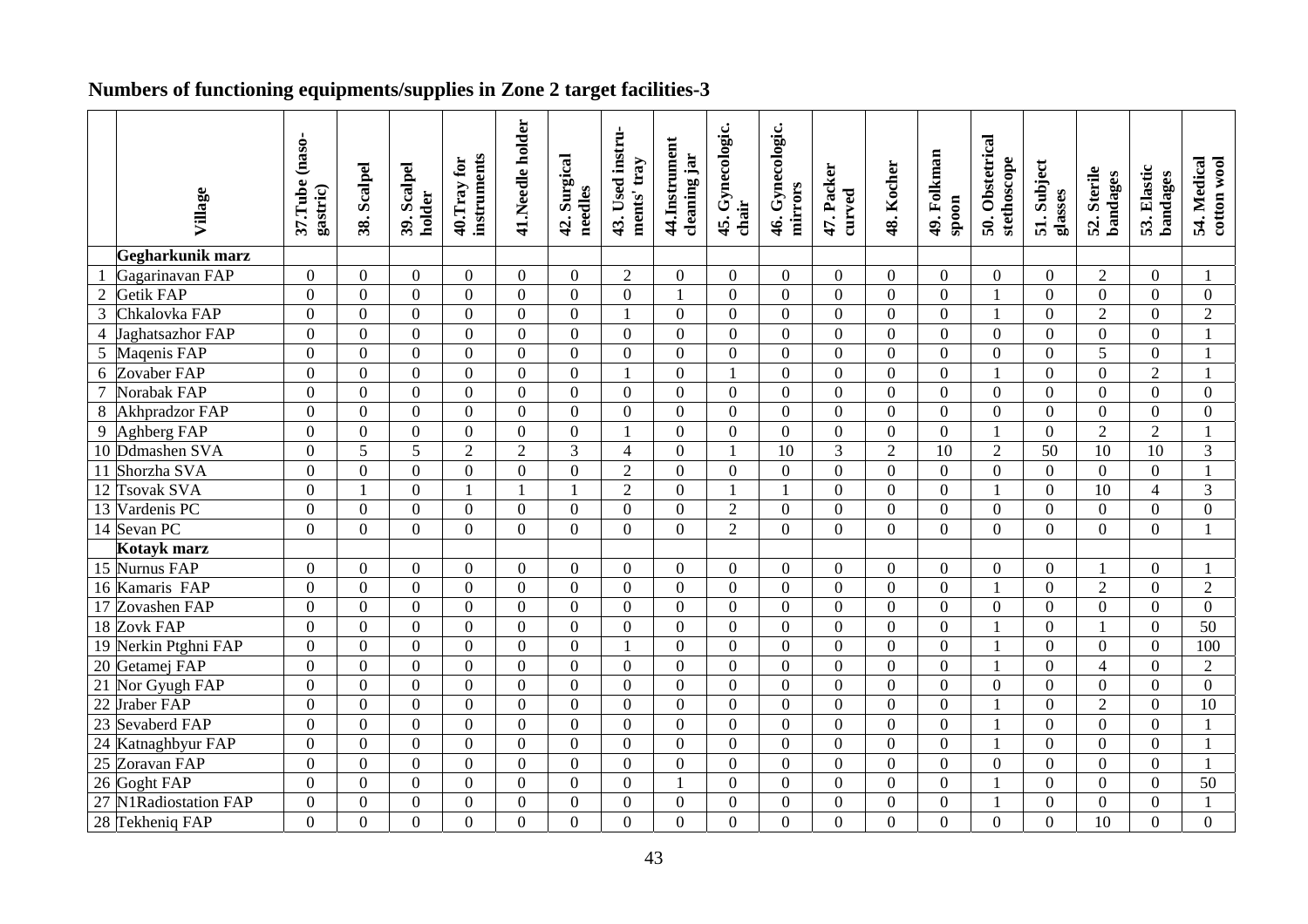|                 | Village                  | 37.Tube (naso-<br>gastric) | 38. Scalpel      | 39. Scalpel<br>holder | instruments<br>40.Tray for | 41.Needle holder | 42. Surgical<br>needles | 43. Used instru-<br>ments' tray | 44.Instrument<br>cleaning jar | 45. Gynecologic.<br>chair | 46. Gynecologic.<br>mirrors | 47. Packer<br>curved | 48. Kocher       | 49. Folkman<br>spoon | 50. Obstetrical<br>stethoscope | 51. Subject<br>glasses | 52. Sterile<br>bandages | 53. Elastic<br>bandages | 54. Medical<br>cotton wool |
|-----------------|--------------------------|----------------------------|------------------|-----------------------|----------------------------|------------------|-------------------------|---------------------------------|-------------------------------|---------------------------|-----------------------------|----------------------|------------------|----------------------|--------------------------------|------------------------|-------------------------|-------------------------|----------------------------|
|                 | 29 Saralanj FAP          | $\boldsymbol{0}$           |                  | $\overline{0}$        | $\overline{0}$             | $\mathbf{0}$     | $\overline{0}$          | $\overline{0}$                  | $\mathbf{0}$                  | $\overline{0}$            | $\overline{0}$              | $\overline{0}$       | $\overline{0}$   | $\overline{0}$       | $\overline{0}$                 | $\theta$               | $\overline{0}$          | $\theta$                | $\overline{0}$             |
|                 | 30 Balahovit SVA         | $\boldsymbol{0}$           | 5                | $\overline{2}$        |                            | $\overline{2}$   | $\overline{10}$         | $\overline{3}$                  | $\overline{2}$                |                           | $\overline{7}$              | $\overline{0}$       | $\mathbf{0}$     | $\overline{7}$       |                                | $\overline{0}$         | $\overline{2}$          |                         | $\overline{2}$             |
| $\overline{31}$ | Aragyugh SVA             | $\overline{0}$             | $\overline{0}$   | $\overline{0}$        | $\overline{0}$             | $\overline{0}$   | $\mathbf{0}$            | 1                               | $\overline{0}$                | $\overline{0}$            | $\overline{0}$              | $\overline{0}$       | $\mathbf{0}$     | $\overline{0}$       |                                | $\overline{0}$         | $\overline{2}$          | $\overline{4}$          | $\mathbf{1}$               |
|                 | 32 Kotayk SVA            | $\mathbf{0}$               | $\overline{40}$  | 5                     | $\mathbf{1}$               | $\overline{4}$   | $\overline{2}$          | $\overline{0}$                  | $\boldsymbol{0}$              |                           | 5                           | $\overline{0}$       | $\boldsymbol{0}$ | $\overline{0}$       | $\overline{2}$                 | $\boldsymbol{0}$       | $\overline{0}$          | $\overline{10}$         | $\mathbf{1}$               |
|                 | 33 Zar SVA               | $\overline{0}$             | $\boldsymbol{0}$ | $\mathbf{0}$          | $\overline{0}$             | $\mathbf{0}$     | $\overline{0}$          | $\overline{2}$                  | $\boldsymbol{0}$              | $\overline{0}$            | $\theta$                    | $\mathbf{0}$         | $\mathbf{0}$     | $\overline{0}$       | $\overline{0}$                 | $\boldsymbol{0}$       | $\overline{0}$          | $\overline{0}$          |                            |
| $\overline{34}$ | Kaputan SVA              | $\boldsymbol{0}$           | $\boldsymbol{0}$ | $\overline{0}$        | $\mathbf{0}$               | $\overline{0}$   | $\overline{0}$          | $\overline{0}$                  | $\boldsymbol{0}$              | $\overline{0}$            | $\overline{0}$              | $\overline{0}$       | $\mathbf{0}$     | $\overline{0}$       | $\overline{0}$                 | $\overline{0}$         | $\overline{40}$         | $\overline{4}$          | $\overline{2}$             |
|                 | 35 Mayakovski SVA        | $\overline{0}$             | 43               | $\overline{3}$        | 1                          | $\overline{4}$   | $\overline{0}$          | 8                               | $\overline{2}$                |                           | 5                           | -1                   | $\mathbf{1}$     |                      | $\overline{2}$                 | 100                    | $\overline{0}$          | 20                      | $\overline{0}$             |
|                 | 36 Verin Ptghni SVA      | $\mathbf{0}$               | $\overline{0}$   | $\overline{0}$        | $\overline{0}$             | $\mathbf{0}$     | $\overline{0}$          | $\overline{0}$                  | $\mathbf{0}$                  |                           | $\overline{0}$              | $\boldsymbol{0}$     | $\boldsymbol{0}$ | $\overline{0}$       | $\mathbf{1}$                   | $\boldsymbol{0}$       | $\overline{0}$          | $\overline{0}$          | 1                          |
| 37              | Dzoraghpyur SVA          |                            |                  |                       | $\overline{2}$             | $\mathbf{1}$     | $\overline{4}$          | $\overline{4}$                  | $\mathbf{1}$                  |                           | $\overline{4}$              | $\overline{2}$       | $\mathbf{1}$     | $\overline{3}$       | $\overline{2}$                 | 15                     | $\overline{2}$          | 10                      | $\overline{2}$             |
|                 | 38 Aramus SVA            | $\sqrt{2}$                 | $\overline{15}$  | 5                     | $\overline{2}$             | $\mathbf{0}$     | $\overline{0}$          | $\overline{4}$                  | $\overline{0}$                |                           | 5                           | $\overline{0}$       | $\boldsymbol{0}$ |                      | $\overline{0}$                 | $\overline{0}$         | $\overline{0}$          |                         | $\Omega$                   |
|                 | 39 Geghashen SVA         | 1                          | 10               | $\overline{2}$        | $\overline{4}$             | $\overline{2}$   | 6                       | $\overline{2}$                  | $\overline{2}$                |                           | 3                           | $\mathbf{1}$         | $\overline{4}$   | $\overline{2}$       | $\overline{2}$                 | 50                     | $\overline{4}$          | 15                      | 200                        |
|                 | 40 Byureghavan HC        | $\mathbf{0}$               | 20               | $\overline{2}$        | $\boldsymbol{0}$           | 3                | $\overline{2}$          | $\overline{0}$                  | $\overline{0}$                | $\boldsymbol{0}$          | $\mathbf{0}$                | $\mathbf{0}$         | $\mathbf{0}$     | $\overline{0}$       | $\overline{0}$                 | $\mathbf{0}$           | $\overline{0}$          | $\overline{4}$          |                            |
|                 | $\overline{41}$ Argel HC | $\overline{0}$             |                  |                       |                            |                  | $\overline{7}$          | $\overline{2}$                  | $\overline{2}$                | $\overline{0}$            | $\Omega$                    | $\overline{0}$       | $\overline{0}$   | $\overline{0}$       | $\overline{0}$                 | $\overline{0}$         | $\overline{4}$          | 3                       | 3                          |
|                 | 42 Garni HC              | $\overline{0}$             | $\overline{4}$   |                       | $\mathbf{1}$               | $\mathbf{1}$     | $\overline{4}$          | $\overline{0}$                  | $\overline{2}$                | $\overline{0}$            | $\overline{0}$              | $\overline{0}$       | $\mathbf{0}$     | $\overline{0}$       | $\boldsymbol{0}$               | $\mathbf{0}$           |                         | $\Omega$                | $\mathbf{1}$               |
|                 | 43 Nor Hatchn PC         | $\overline{0}$             | $\mathbf{0}$     | $\overline{0}$        | $\overline{0}$             | $\overline{3}$   | $\overline{0}$          | $\overline{0}$                  | $\mathbf{0}$                  | $\mathbf{0}$              | $\overline{0}$              | $\overline{0}$       | $\overline{0}$   | $\overline{0}$       | $\overline{0}$                 | $\mathbf{0}$           | $\overline{0}$          | $\overline{0}$          | $\overline{2}$             |
|                 | Tavush marz              |                            |                  |                       |                            |                  |                         |                                 |                               |                           |                             |                      |                  |                      |                                |                        |                         |                         |                            |
|                 | 44 Nerkin Gosh FAP       | $\theta$                   | $\overline{0}$   | $\theta$              | $\theta$                   | $\mathbf{0}$     | $\theta$                |                                 | $\theta$                      | $\overline{0}$            | $\theta$                    | $\Omega$             | $\overline{0}$   | $\theta$             | $\Omega$                       | $\theta$               | $\overline{0}$          | $\theta$                | $\theta$                   |
| $\overline{45}$ | Lusahovit FAP            | $\overline{0}$             | $\overline{0}$   | $\Omega$              | $\overline{2}$             | $\overline{0}$   | $\overline{0}$          |                                 | $\overline{0}$                | $\overline{0}$            | $\Omega$                    | $\overline{0}$       | $\overline{0}$   | $\theta$             | $\overline{2}$                 | $\overline{0}$         | $\overline{0}$          | $\overline{10}$         | $\overline{0}$             |
|                 | 46 Hovk FAP              | $\overline{0}$             | $\boldsymbol{0}$ | $\theta$              | $\overline{0}$             | $\mathbf{0}$     | $\overline{0}$          | $\overline{2}$                  | $\boldsymbol{0}$              | $\boldsymbol{0}$          | $\overline{0}$              | $\overline{0}$       | $\mathbf{0}$     | $\overline{0}$       | $\overline{2}$                 | $\mathbf{0}$           | $\overline{5}$          | 10                      | $\overline{0}$             |
|                 | 47 Varagavan FAP         | $\overline{0}$             | $\overline{0}$   | $\Omega$              | $\Omega$                   | $\overline{0}$   | $\overline{0}$          | $\overline{2}$                  | $\overline{0}$                | $\overline{0}$            | $\overline{0}$              | $\theta$             | $\mathbf{0}$     | $\overline{0}$       | $\overline{2}$                 | $\mathbf{0}$           | $\overline{0}$          | $\overline{2}$          | $\theta$                   |
|                 | 48 Tsaghkavan FAP        | $\Omega$                   | $\Omega$         | $\Omega$              | $\Omega$                   | $\overline{0}$   | $\overline{0}$          | $\mathbf{1}$                    | $\overline{0}$                | $\Omega$                  | $\Omega$                    | $\overline{0}$       | $\overline{0}$   | $\theta$             | $\mathbf{1}$                   | $\mathbf{0}$           | $\Omega$                | $\theta$                | $\Omega$                   |
| 49              | <b>Tovuz FAP</b>         | $\boldsymbol{0}$           | $\overline{0}$   | $\overline{0}$        | $\overline{0}$             | $\boldsymbol{0}$ | $\boldsymbol{0}$        | 3                               | $\overline{0}$                |                           | 3                           | $\overline{0}$       | $\boldsymbol{0}$ | $\overline{0}$       | $\sqrt{2}$                     | $\overline{0}$         | $\overline{0}$          | $\overline{0}$          | $\overline{0}$             |
|                 | 50 V. Karmir Aghbyur FAP | $\boldsymbol{0}$           | $\overline{0}$   | $\Omega$              | $\boldsymbol{0}$           | $\mathbf{0}$     | $\overline{0}$          | 3                               | $\boldsymbol{0}$              |                           | $\overline{2}$              | $\overline{0}$       | $\mathbf{0}$     | $\theta$             | $\overline{2}$                 | $\overline{0}$         | 5                       | $\Omega$                | $\boldsymbol{0}$           |
| $\overline{51}$ | <b>Gosh FAP</b>          | $\overline{0}$             | $\overline{0}$   | $\Omega$              | $\mathbf{1}$               | $\mathbf{0}$     | $\overline{0}$          |                                 | $\overline{0}$                | $\overline{0}$            | $\Omega$                    | $\overline{0}$       | $\mathbf{0}$     | $\overline{0}$       |                                | $\overline{0}$         | $\overline{0}$          | $\Omega$                | $\overline{0}$             |
| $\overline{52}$ | Paravakar SVA            | $\overline{1}$             | 3                | $\overline{0}$        | $\overline{2}$             | $\overline{3}$   | 10                      | $\overline{4}$                  | $\overline{2}$                | $\overline{2}$            | $\overline{2}$              | $\overline{1}$       | $\overline{0}$   |                      | 3                              | 20                     | $\overline{10}$         | $\overline{30}$         | 10                         |
|                 | 53 Zorakan SVA           | $\overline{0}$             | $\overline{0}$   | $\overline{0}$        | $\overline{0}$             | $\mathbf{0}$     | $\overline{0}$          | $\overline{0}$                  | $\mathbf{0}$                  | $\overline{0}$            | $\overline{0}$              | $\overline{0}$       | $\mathbf{1}$     | 10                   | $\overline{2}$                 | $\mathbf{0}$           |                         | $\overline{0}$          | $\overline{0}$             |
|                 | 54 Haghartsin SVA        | $\overline{0}$             | 45               | 5                     | $\mathbf{1}$               | $\overline{4}$   | 200                     | 6                               | $\boldsymbol{0}$              | $\overline{2}$            | 5                           | $\overline{0}$       | $\mathbf{0}$     | $\overline{0}$       | $\overline{2}$                 | 20                     | 5                       | 8                       | $\overline{0}$             |
| 55              | Khashtarak SVA           | $\mathbf{0}$               | $\overline{0}$   | $\boldsymbol{0}$      | $\boldsymbol{0}$           | $\mathbf{0}$     | $\mathbf{0}$            | $\overline{0}$                  | $\mathbf{0}$                  |                           | $\overline{0}$              | $\boldsymbol{0}$     | $\mathbf{0}$     | $\overline{0}$       | $\overline{0}$                 | 100                    | $\overline{0}$          | $\overline{0}$          | $\boldsymbol{0}$           |
|                 | 56 Mother&child center   | $\overline{0}$             | $\overline{0}$   | $\overline{0}$        | $\overline{0}$             | $\overline{0}$   | $\overline{0}$          |                                 | $\overline{0}$                | $\overline{0}$            | $\Omega$                    | $\overline{0}$       | $\overline{0}$   | $\overline{0}$       | $\overline{0}$                 | $\overline{0}$         | $\overline{0}$          | $\Omega$                | $\overline{0}$             |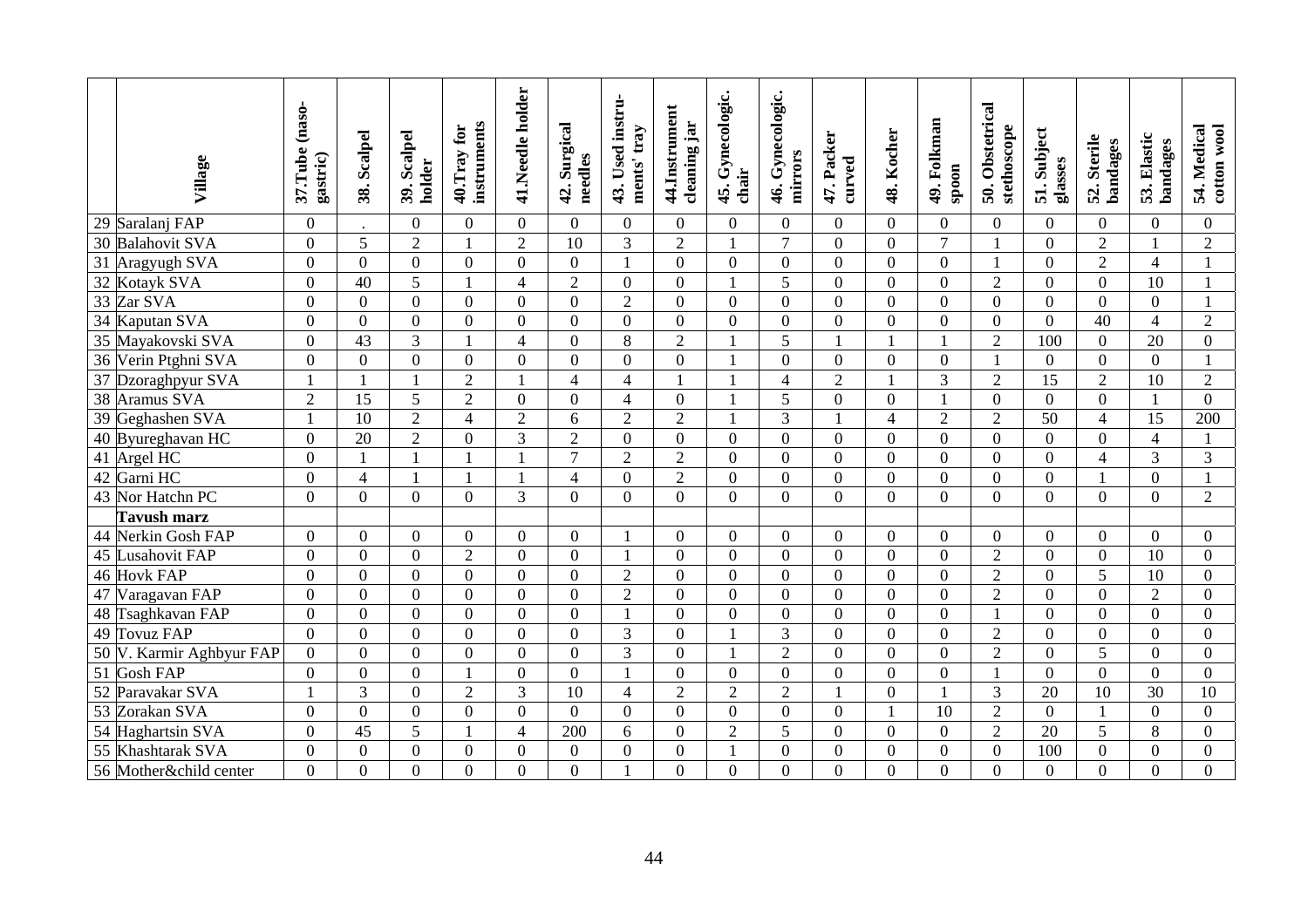# **Numbers of functioning equipments/supplies in Zone2 target facilities-4**

|                 | Village              | 55. Tape,<br>adhesive | surgical, sterile<br>56. Gloves, | 57. Examination<br>gloves | 58. Medical<br>splints | 59. Stretchers   | 60. Syringe for<br>ear irrigation | 61.Neurologic.<br>hammer | 62. Disposable<br>cups | catheter-hard<br>63. Uretric | catheter-soft<br>64. Uretric | 65. Glucometer | 66. Tests for<br>glucometer | boxes for instr.-s<br>67. Sterilization | 68. Autoclave    | 69. Microscope | 70. Emergency<br>care kit |
|-----------------|----------------------|-----------------------|----------------------------------|---------------------------|------------------------|------------------|-----------------------------------|--------------------------|------------------------|------------------------------|------------------------------|----------------|-----------------------------|-----------------------------------------|------------------|----------------|---------------------------|
|                 |                      |                       |                                  |                           |                        |                  |                                   |                          |                        |                              |                              |                |                             |                                         |                  |                |                           |
|                 | Gegharkunik marz     |                       |                                  |                           |                        |                  |                                   |                          |                        |                              |                              |                |                             |                                         |                  |                |                           |
|                 | Gagarinavan FAP      | $\boldsymbol{0}$      | $\overline{0}$                   | $\overline{0}$            | $\overline{0}$         | 1                | $\overline{0}$                    | $\overline{0}$           | $\Omega$               | $\overline{0}$               | $\mathbf{0}$                 |                | $\overline{2}$              | $\overline{0}$                          | $\overline{0}$   | $\overline{0}$ | $\mathbf{1}$              |
| $\overline{2}$  | Getik FAP            | $\boldsymbol{0}$      | 1                                | 10                        | $\Omega$               | $\Omega$         | $\Omega$                          | $\theta$                 | $\Omega$               | $\theta$                     | $\boldsymbol{0}$             |                | $\Omega$                    | $\overline{2}$                          | $\Omega$         | $\overline{0}$ | $\overline{0}$            |
| $\overline{3}$  | Chkalovka FAP        | $\sqrt{2}$            | $\boldsymbol{0}$                 | $\overline{70}$           | $\mathbf{1}$           | $\overline{0}$   | $\overline{0}$                    | $\overline{0}$           | $\mathbf{0}$           | $\overline{0}$               | $\boldsymbol{0}$             |                | 8                           | $\overline{0}$                          | $\overline{0}$   | $\overline{0}$ | $\overline{0}$            |
| $\overline{4}$  | Jaghatsazhor FAP     | $\mathbf{1}$          | $\mathbf{0}$                     | $\overline{2}$            | $\overline{0}$         | $\Omega$         | $\boldsymbol{0}$                  | 1                        | $\overline{0}$         | $\boldsymbol{0}$             | $\overline{0}$               | $\overline{0}$ | $\overline{0}$              | $\theta$                                | $\overline{0}$   | $\overline{0}$ | $\overline{0}$            |
| $\overline{5}$  | Maqenis FAP          | $\overline{2}$        | 100                              | 100                       | $\overline{0}$         | $\theta$         | $\overline{0}$                    | $\overline{0}$           | $\overline{0}$         | $\overline{0}$               | $\overline{0}$               | $\overline{0}$ | $\overline{0}$              | $\overline{0}$                          | $\overline{0}$   | $\overline{0}$ | $\overline{0}$            |
| $6\,$           | Zovaber FAP          | $\mathbf{1}$          | $\boldsymbol{0}$                 | $\overline{50}$           | $\boldsymbol{0}$       | $\mathbf{1}$     | $\mathbf{0}$                      | $\overline{0}$           | $\boldsymbol{0}$       | $\mathbf{0}$                 | $\boldsymbol{0}$             |                | $\overline{30}$             | $\overline{4}$                          | $\overline{0}$   | $\overline{0}$ | $\mathbf{1}$              |
| $\overline{7}$  | Norabak FAP          | $\boldsymbol{0}$      | $\overline{0}$                   | $\mathbf{0}$              | $\mathbf{0}$           | $\overline{0}$   | $\mathbf{0}$                      | $\overline{0}$           | $\boldsymbol{0}$       | $\mathbf{0}$                 | $\overline{0}$               | $\overline{0}$ |                             | $\overline{0}$                          | $\overline{0}$   | $\overline{0}$ | $\mathbf{0}$              |
| $\,8\,$         | Akhpradzor FAP       | $\overline{0}$        | $\overline{0}$                   | $\overline{0}$            | $\overline{0}$         | $\theta$         | $\overline{0}$                    | $\overline{0}$           | $\overline{0}$         | $\overline{0}$               | $\overline{0}$               | $\overline{0}$ | $\overline{0}$              | $\overline{0}$                          | $\theta$         | $\overline{0}$ | $\overline{0}$            |
| $\overline{9}$  | Aghberg FAP          | $\mathbf{1}$          | $\mathbf{0}$                     | 10                        | $\overline{0}$         | $\mathbf{1}$     | $\overline{0}$                    | $\overline{0}$           | $\mathbf{0}$           | $\overline{0}$               | $\overline{0}$               | $\overline{0}$ | $\Omega$                    | $\theta$                                | $\Omega$         | $\Omega$       | $\mathbf{1}$              |
| 10              | Ddmashen SVA         | 3                     | $\overline{10}$                  | 100                       | $\mathbf{1}$           | $\mathbf{1}$     | $\mathbf{1}$                      |                          | $\mathbf{0}$           | $\overline{2}$               | $\mathbf{1}$                 | $\overline{2}$ | $\overline{20}$             | 3                                       | $\overline{2}$   | $\mathbf{1}$   | $\overline{2}$            |
| 11              | Shorzha SVA          | $\boldsymbol{0}$      | $\mathbf{0}$                     | 5                         | $\overline{0}$         | $\overline{0}$   | $\overline{0}$                    | $\overline{0}$           | $\overline{0}$         | $\overline{0}$               | $\overline{0}$               |                | $\overline{0}$              | $\overline{0}$                          | $\overline{0}$   | $\overline{0}$ | $\mathbf{1}$              |
| $\overline{12}$ | <b>Tsovak SVA</b>    | $\overline{10}$       | 20                               | $\overline{20}$           | $\overline{0}$         | $\overline{0}$   | $\mathbf{1}$                      | $\mathbf{1}$             | $\overline{10}$        | $\overline{0}$               | $\overline{5}$               |                | 30                          |                                         | $\mathbf{1}$     | $\overline{0}$ | $\mathbf{1}$              |
| 13              | Vardenis PC          | $\boldsymbol{0}$      | $\boldsymbol{0}$                 | $\boldsymbol{0}$          | $\boldsymbol{0}$       | $\overline{0}$   | $\overline{0}$                    | $\overline{2}$           | $\boldsymbol{0}$       | $\mathbf{1}$                 | $\boldsymbol{0}$             | $\overline{0}$ | $\overline{0}$              |                                         |                  |                |                           |
|                 | 14 Sevan PC          | $\mathbf{0}$          | $\mathbf{1}$                     | $\mathbf{0}$              | $\overline{0}$         | $\overline{0}$   | $\overline{0}$                    | 6                        | 3                      | $\overline{0}$               | $\overline{0}$               | $\overline{0}$ | $\overline{0}$              |                                         |                  |                |                           |
|                 | Kotayk marz          |                       |                                  |                           |                        |                  |                                   |                          |                        |                              |                              |                |                             |                                         |                  |                |                           |
|                 | 15 Nurnus FAP        | $\boldsymbol{0}$      | $\overline{0}$                   | $\overline{0}$            | $\overline{0}$         | $\Omega$         | $\overline{0}$                    | $\theta$                 | $\overline{0}$         | $\overline{0}$               | $\overline{0}$               | $\overline{0}$ | $\Omega$                    | $\overline{0}$                          | $\overline{0}$   | $\Omega$       | $\overline{0}$            |
|                 | 16 Kamaris FAP       | $\mathbf{1}$          | $\mathbf{0}$                     | 80                        | $\overline{0}$         | $\overline{0}$   | $\overline{0}$                    | $\overline{0}$           | $\overline{0}$         | $\overline{0}$               | $\overline{0}$               | $\mathbf{1}$   | 15                          | $\overline{1}$                          | $\theta$         | $\overline{0}$ | $\mathbf{0}$              |
|                 | 17 Zovashen FAP      | $\mathbf{0}$          | $\mathbf{0}$                     | 50                        | $\overline{0}$         | $\overline{0}$   | $\overline{0}$                    | $\overline{0}$           | $\overline{0}$         | $\overline{0}$               | $\overline{0}$               |                | $\overline{0}$              | $\overline{0}$                          | $\theta$         | $\overline{0}$ | $\mathbf{1}$              |
|                 | 18 Zovk FAP          | $\overline{10}$       | $\overline{0}$                   | $\overline{20}$           | $\overline{0}$         | $\Omega$         | $\overline{0}$                    | $\overline{0}$           | $\mathbf{0}$           | $\overline{0}$               | $\overline{0}$               |                | $\Omega$                    | 5                                       | $\Omega$         | $\Omega$       | $\overline{0}$            |
|                 | 19 Nerkin Ptghni FAP | 20                    | $\overline{0}$                   | $\overline{30}$           | $\mathbf{0}$           | $\overline{0}$   | $\overline{0}$                    | $\overline{0}$           | $\boldsymbol{0}$       | $\mathbf{0}$                 | $\mathbf{1}$                 | $\overline{0}$ | $\overline{0}$              | $\overline{0}$                          | $\overline{0}$   | $\overline{0}$ | $\boldsymbol{0}$          |
|                 | 20 Getamej FAP       | $\overline{2}$        | $\overline{0}$                   | 60                        | $\mathbf{0}$           | $\overline{0}$   | $\overline{0}$                    | $\overline{0}$           | $\boldsymbol{0}$       | $\overline{0}$               | $\overline{0}$               |                | $\theta$                    | $\overline{2}$                          | $\theta$         | $\overline{0}$ | $\mathbf{0}$              |
| $\overline{21}$ | Nor Gyugh FAP        | $\overline{0}$        | $\overline{0}$                   | $\mathbf{0}$              | $\overline{0}$         | $\theta$         | $\overline{0}$                    | $\overline{0}$           | $\overline{0}$         | $\mathbf{0}$                 | $\overline{0}$               | $\overline{0}$ | $\overline{0}$              | $\overline{0}$                          | $\theta$         | $\overline{0}$ | $\boldsymbol{0}$          |
|                 | 22 Jraber FAP        | 5                     | $\boldsymbol{0}$                 | $\overline{20}$           | $\overline{0}$         | $\Omega$         | $\Omega$                          | $\Omega$                 | $\overline{0}$         | $\overline{0}$               | $\boldsymbol{0}$             | $\mathbf{1}$   | $\overline{20}$             | $\theta$                                | $\Omega$         | $\Omega$       | $\overline{0}$            |
| 23              | Sevaberd FAP         | $\boldsymbol{0}$      | $\boldsymbol{0}$                 | 20                        | $\mathbf{0}$           | $\overline{0}$   | $\overline{0}$                    | $\overline{0}$           | $\boldsymbol{0}$       | $\mathbf{0}$                 | $\overline{0}$               | $\mathbf{1}$   | $\overline{0}$              | $\overline{0}$                          | $\overline{0}$   | $\overline{0}$ | $\boldsymbol{0}$          |
| 24              | Katnaghbyur FAP      | $\boldsymbol{0}$      | $\overline{0}$                   | 90                        | $\mathbf{1}$           | $\Omega$         | $\overline{0}$                    | $\overline{0}$           | $\overline{0}$         | $\mathbf{0}$                 | $\overline{0}$               | $\mathbf{1}$   | $\overline{0}$              | $\overline{0}$                          | $\overline{0}$   | $\overline{0}$ | $\mathbf{0}$              |
|                 | 25 Zoravan FAP       | $\overline{0}$        | $\overline{0}$                   | $\boldsymbol{0}$          | $\overline{0}$         | $\overline{0}$   | $\overline{0}$                    | $\overline{0}$           | $\overline{0}$         | $\overline{0}$               | $\overline{0}$               | $\overline{0}$ | $\overline{0}$              | $\overline{0}$                          | $\overline{0}$   | $\overline{0}$ | $\overline{0}$            |
| $\overline{26}$ | Goght FAP            | $\sqrt{2}$            | $\mathbf{1}$                     | $\overline{50}$           | $\boldsymbol{0}$       | $\boldsymbol{0}$ | $\overline{0}$                    | $\overline{0}$           | $\boldsymbol{0}$       | $\boldsymbol{0}$             | $\mathbf{0}$                 | $\mathbf{1}$   | $\overline{0}$              | $\overline{0}$                          | $\overline{0}$   | $\overline{0}$ | $\boldsymbol{0}$          |
| 27              | N1 Radiostation FAP  | $\boldsymbol{0}$      | $\boldsymbol{0}$                 | 10                        | $\boldsymbol{0}$       | $\boldsymbol{0}$ | $\boldsymbol{0}$                  | $\overline{0}$           | $\boldsymbol{0}$       | $\mathbf{0}$                 | $\overline{0}$               | $\mathbf{1}$   | 20                          | $\boldsymbol{0}$                        | $\boldsymbol{0}$ | $\overline{0}$ | $\mathbf{0}$              |
|                 | 28 Tekheniq FAP      | $\overline{0}$        | $\mathbf{0}$                     | $\mathbf{0}$              | $\overline{0}$         | $\overline{0}$   | $\overline{0}$                    | $\overline{0}$           | $\overline{0}$         | $\overline{0}$               | $\overline{0}$               | $\overline{0}$ | $\overline{0}$              | $\overline{0}$                          | $\overline{0}$   | $\overline{0}$ | $\overline{0}$            |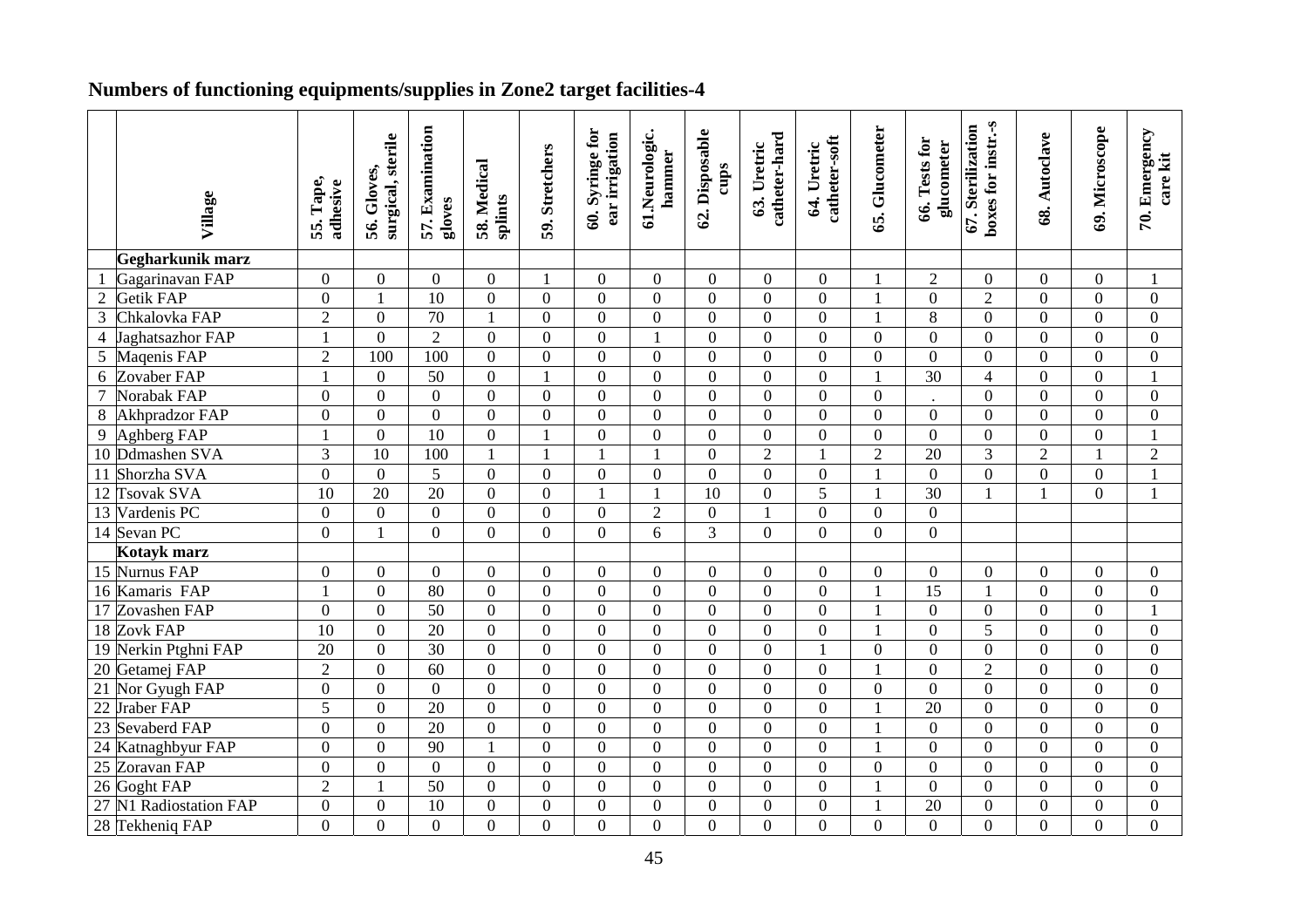|                 | Village                  | 55. Tape,<br>adhesive | surgical, sterile<br>56. Gloves, | 57. Examination<br>gloves | 58. Medical<br>splints | 59. Stretchers | 60. Syringe for<br>ear irrigation | 61.Neurologic.<br>hammer | 62. Disposable<br>cups | catheter-hard<br>63. Uretric | catheter-soft<br>64. Uretric | 65. Glucometer   | 66. Tests for<br>glucometer | boxes for instr.-s<br>67. Sterilization | 68. Autoclave  | 69. Microscope | 70. Emergency<br>care kit |
|-----------------|--------------------------|-----------------------|----------------------------------|---------------------------|------------------------|----------------|-----------------------------------|--------------------------|------------------------|------------------------------|------------------------------|------------------|-----------------------------|-----------------------------------------|----------------|----------------|---------------------------|
|                 | 29 Saralanj FAP          | $\mathbf{0}$          | $\overline{0}$                   | $\theta$                  | $\Omega$               | $\overline{0}$ | $\overline{0}$                    | $\overline{0}$           | $\overline{0}$         | $\overline{0}$               | $\overline{0}$               | $\overline{0}$   | $\Omega$                    | $\theta$                                | $\overline{0}$ | $\overline{0}$ | $\overline{0}$            |
| $\overline{30}$ | <b>Balahovit SVA</b>     | 5                     | 3                                | 100                       | $\mathbf{1}$           | $\overline{2}$ | $\mathbf{1}$                      | $\overline{2}$           | 10                     | $\boldsymbol{0}$             | $\mathbf{1}$                 | 1                | $\overline{0}$              | $\overline{0}$                          | $\overline{2}$ | $\mathbf{1}$   | $\mathbf{1}$              |
| 31              | Aragyugh SVA             | $\boldsymbol{0}$      | $\overline{0}$                   | $\overline{0}$            | $\overline{4}$         | $\mathbf{0}$   | $\overline{0}$                    | $\overline{0}$           | $\boldsymbol{0}$       | $\boldsymbol{0}$             | $\boldsymbol{0}$             | $\overline{0}$   | $\overline{0}$              |                                         | $\overline{0}$ | $\overline{0}$ | $\mathbf{0}$              |
| $\overline{32}$ | Kotayk SVA               | $\mathbf{1}$          | $\overline{7}$                   |                           |                        | $\overline{2}$ | $\mathbf{1}$                      |                          | $\overline{0}$         | $\overline{0}$               | $\overline{3}$               |                  | $\theta$                    | $\theta$                                | $\overline{2}$ |                | $\mathbf{1}$              |
|                 | 33 Zar SVA               | $\boldsymbol{0}$      | $\mathbf{0}$                     | 30                        | $\overline{0}$         | $\overline{0}$ | $\overline{0}$                    | $\overline{0}$           | $\boldsymbol{0}$       | $\mathbf{0}$                 | $\boldsymbol{0}$             | $\boldsymbol{0}$ | $\overline{0}$              | $\theta$                                | $\overline{0}$ | $\overline{0}$ | $\mathbf{0}$              |
|                 | 34 Kaputan SVA           | $\overline{3}$        | $\mathbf{0}$                     | $\theta$                  | $\Omega$               | $\Omega$       | $\overline{0}$                    |                          | $\overline{5}$         | $\mathbf{0}$                 | $\boldsymbol{0}$             | $\overline{0}$   | $\Omega$                    | $\Omega$                                | $\Omega$       | $\Omega$       | $\Omega$                  |
|                 | 35 Mayakovski SVA        | $\boldsymbol{0}$      | $\overline{5}$                   | 100                       | $\overline{0}$         | $\mathbf{1}$   | $\mathbf{1}$                      |                          | $\boldsymbol{0}$       | $\mathbf{0}$                 | $\overline{9}$               | $\overline{0}$   | $\boldsymbol{0}$            | 52                                      | $\mathbf{1}$   | $\overline{0}$ | $\mathbf{1}$              |
|                 | 36 Verin Ptghni SVA      | $\boldsymbol{0}$      | $\boldsymbol{0}$                 | 40                        | $\overline{0}$         | $\overline{0}$ | $\overline{0}$                    | $\overline{0}$           | $\overline{0}$         | $\mathbf{0}$                 | $\overline{0}$               | $\boldsymbol{0}$ | $\overline{0}$              | $\overline{0}$                          | $\overline{0}$ | $\overline{0}$ | $\overline{0}$            |
|                 | 37 Dzoraghpyur SVA       | 3                     | 5                                | 50                        | $\mathbf{1}$           | $\overline{2}$ | $\mathbf{1}$                      |                          | $\overline{2}$         | $\mathbf{1}$                 | $\mathbf{1}$                 | 1                | 50                          | 3                                       | $\mathbf{1}$   | 1              | $\mathbf{1}$              |
|                 | 38 Aramus SVA            | 10                    | $\overline{5}$                   | 100                       | $\overline{2}$         |                |                                   |                          | $\mathbf{0}$           | $\boldsymbol{0}$             | $\overline{3}$               |                  | $\overline{100}$            | $\overline{0}$                          | $\overline{0}$ |                | $\overline{0}$            |
|                 | 39 Geghashen SVA         | $\overline{4}$        | $\overline{10}$                  | 100                       | 3                      | $\mathbf{1}$   | $\mathbf{1}$                      |                          | $\overline{15}$        | $\overline{2}$               | $\overline{3}$               | 1                | $\overline{50}$             | $\overline{3}$                          | $\mathbf{1}$   | $\mathbf{1}$   | $\mathbf{1}$              |
|                 | 40 Byureghavan HC        | $\overline{2}$        | $\overline{2}$                   | $\overline{0}$            | $\mathbf{0}$           | $\overline{0}$ | $\overline{0}$                    | $\overline{3}$           | $\overline{2}$         | $\overline{4}$               | $\mathbf{1}$                 |                  | $\overline{30}$             |                                         |                |                |                           |
|                 | 41 Argel HC              | $\overline{21}$       | $\overline{3}$                   |                           |                        | $\overline{0}$ | $\overline{0}$                    | $\overline{0}$           | $\overline{0}$         | $\overline{0}$               | $\overline{2}$               |                  | $\overline{20}$             |                                         | $\mathbf{1}$   |                |                           |
|                 | 42 Garni HC              | $\mathbf{1}$          | $\overline{4}$                   | $\overline{0}$            | $\boldsymbol{0}$       | $\mathbf{1}$   | $\mathbf{1}$                      |                          |                        | $\boldsymbol{0}$             | $\overline{0}$               |                  | $\overline{50}$             | $\overline{4}$                          | $\overline{2}$ |                |                           |
|                 | 43 Nor Hatchn PC         | $\theta$              | $\overline{0}$                   | $\Omega$                  |                        | $\Omega$       | $\overline{0}$                    |                          |                        | $\theta$                     | $\overline{0}$               | $\overline{0}$   | $\theta$                    |                                         | $\mathbf{1}$   |                |                           |
|                 | Tavush marz              |                       |                                  |                           |                        |                |                                   |                          |                        |                              |                              |                  |                             |                                         |                |                |                           |
|                 | 44 Nerkin Gosh FAP       | 1                     | $\overline{0}$                   | $\Omega$                  | $\Omega$               | $\overline{0}$ | $\overline{0}$                    | $\Omega$                 | $\overline{0}$         | $\overline{0}$               | $\overline{0}$               | $\Omega$         | $\Omega$                    | $\Omega$                                | $\Omega$       | $\Omega$       | $\Omega$                  |
| 45              | Lusahovit FAP            | $\overline{5}$        |                                  | 50                        | $\boldsymbol{0}$       | $\mathbf{1}$   | $\overline{0}$                    | $\boldsymbol{0}$         | $\boldsymbol{0}$       | $\boldsymbol{0}$             | $\boldsymbol{0}$             | $\overline{0}$   | $\overline{0}$              | $\overline{2}$                          | $\overline{0}$ | $\overline{0}$ | $\boldsymbol{0}$          |
| 46              | <b>Hovk FAP</b>          | $\overline{2}$        | $\boldsymbol{0}$                 | 8                         | $\boldsymbol{0}$       | $\overline{0}$ | $\overline{0}$                    | $\overline{0}$           | $\boldsymbol{0}$       | $\mathbf{0}$                 | $\boldsymbol{0}$             | 1                | $\mathbf{1}$                | $\overline{0}$                          | $\overline{0}$ | $\overline{0}$ | $\mathbf{1}$              |
| 47              | Varagavan FAP            | $\mathbf{1}$          | $\overline{0}$                   | 10                        | $\Omega$               |                | $\overline{0}$                    | $\Omega$                 | $\overline{0}$         | $\mathbf{0}$                 | $\boldsymbol{0}$             |                  | $\Omega$                    | $\theta$                                | $\overline{0}$ | $\Omega$       | -1                        |
|                 | 48 Tsaghkavan FAP        | $\mathbf{1}$          | $\overline{0}$                   | $\overline{20}$           | $\overline{0}$         | $\overline{0}$ | $\overline{0}$                    | $\overline{0}$           | $\mathbf{0}$           | $\overline{0}$               | $\overline{0}$               |                  | $\overline{0}$              | $\overline{0}$                          | $\overline{0}$ | $\overline{0}$ | $\mathbf{0}$              |
|                 | 49 Tovuz FAP             | $\mathbf{1}$          | $\overline{0}$                   | 10                        | $\overline{0}$         |                | $\overline{0}$                    | $\overline{0}$           | $\boldsymbol{0}$       | $\boldsymbol{0}$             | $\boldsymbol{0}$             |                  | $\overline{15}$             | $\overline{2}$                          | $\overline{0}$ | $\overline{0}$ | $\mathbf{1}$              |
|                 | 50 V. Karmir Aghbyur FAP | $\mathbf{1}$          | $\overline{0}$                   | $\overline{20}$           | $\theta$               |                |                                   | $\overline{0}$           | $\overline{0}$         | $\mathbf{0}$                 | $\mathbf{0}$                 |                  |                             |                                         | $\theta$       | $\overline{0}$ |                           |
|                 | $\overline{51}$ Gosh FAP | $\boldsymbol{0}$      | $\mathbf{0}$                     | $\overline{0}$            | $\overline{0}$         | $\mathbf{1}$   | $\overline{1}$                    | $\overline{0}$           | $\mathbf{0}$           | $\boldsymbol{0}$             | $\overline{0}$               | $\overline{0}$   | $\overline{0}$              | $\overline{0}$                          | $\overline{0}$ | $\overline{0}$ | $\boldsymbol{0}$          |
| $\overline{52}$ | Paravakar SVA            | 10                    | $\mathbf{0}$                     | $\overline{0}$            |                        | $\overline{2}$ | $\overline{2}$                    |                          | $\boldsymbol{0}$       | $\mathbf{0}$                 | $\overline{0}$               |                  | $\overline{15}$             | $\overline{2}$                          | $\overline{3}$ | $\mathbf{1}$   | $\mathbf{1}$              |
|                 | 53 Zorakan SVA           | 20                    | $\overline{0}$                   | $\theta$                  | $\overline{0}$         | $\overline{0}$ | $\overline{0}$                    | $\overline{0}$           | $\boldsymbol{0}$       | $\mathbf{0}$                 | $\overline{0}$               | $\mathbf{1}$     | $\overline{0}$              | $\Omega$                                | $\overline{0}$ | $\overline{0}$ | $\overline{0}$            |
|                 | 54 Haghartsin SVA        | $\boldsymbol{0}$      | 100                              | $\overline{0}$            | 3                      | $\mathbf{1}$   | 1                                 |                          | $\overline{0}$         | $\boldsymbol{0}$             | 6                            |                  | 50                          |                                         | $\mathbf{1}$   |                | $\mathbf{1}$              |
| $\overline{55}$ | Khashtarak SVA           | $\mathbf{0}$          | $\boldsymbol{0}$                 | $\overline{0}$            |                        | $\overline{0}$ | $\mathbf{1}$                      |                          | $\boldsymbol{0}$       | $\overline{2}$               | $\overline{2}$               |                  | $\overline{50}$             |                                         | $\mathbf{1}$   |                | $\overline{2}$            |
|                 | 56 Mother&child center   | 5                     | $\overline{0}$                   | $\Omega$                  | $\Omega$               | $\Omega$       | $\overline{0}$                    |                          | $\theta$               | $\theta$                     | $\theta$                     | $\Omega$         | $\Omega$                    |                                         |                |                |                           |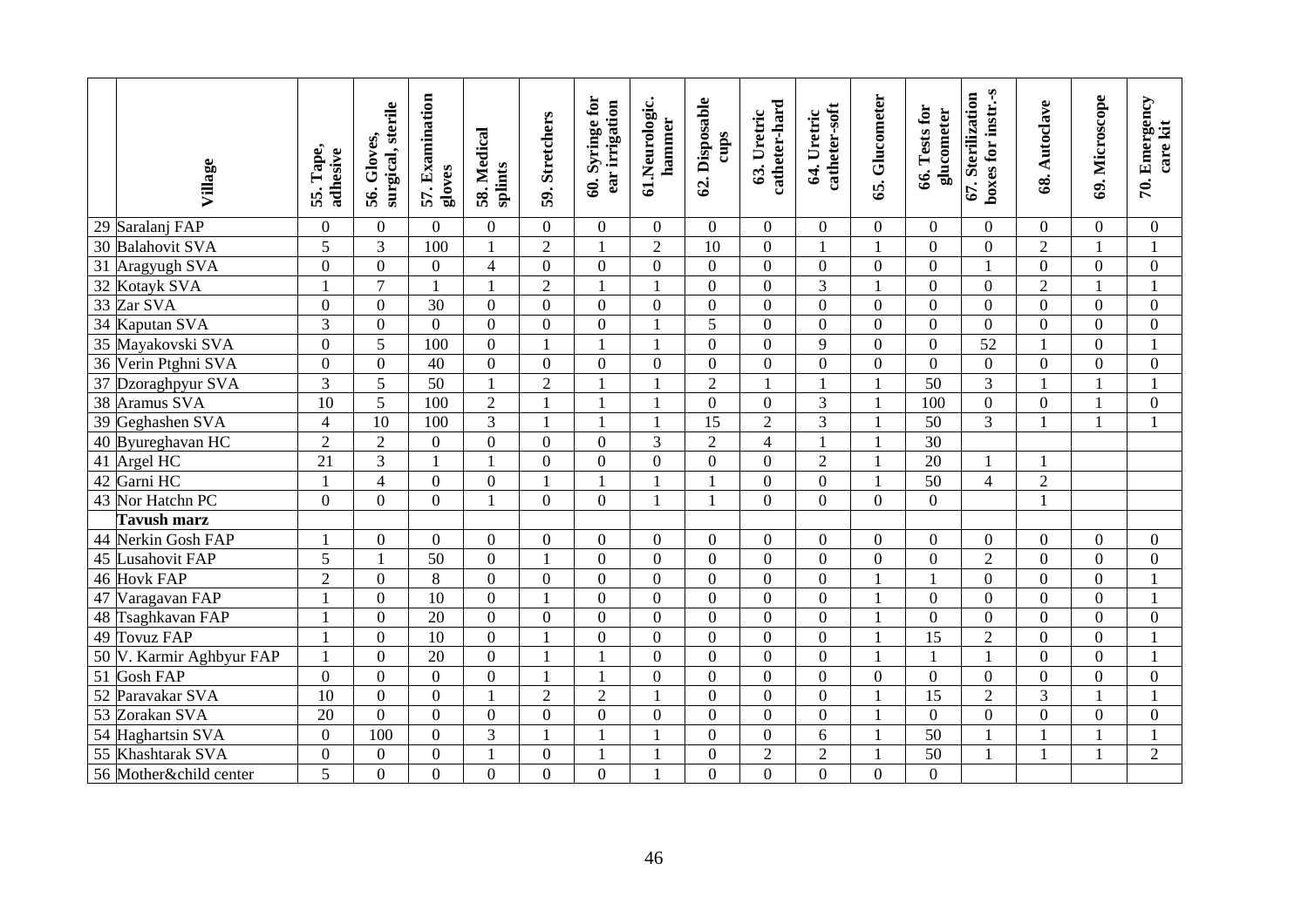# **Attachment 5. Laboratory Equipment in target facilities of Zone 2**

|                | Mar:        | Facility              | ခဲ<br>Photo-<br>electroc<br>rimeter<br>$\div$ | $\mathbf{The}$<br>$2. T$<br>stat | 3.Centri<br>fuge | Refrige-<br>rator<br>$\div$ | 5. Bioche<br>zer<br>mical<br>analyz | Drying<br>chamber<br>ِی | Micro-<br>scope<br>$\bullet$<br>L | Active<br>analyzer<br>enzymes<br>$\dot{\infty}$ | Panchkov's<br>apparatus<br>$\bullet$ | <b>Water</b><br>bath<br>≘ | tometer<br>.Refr<br>$\blacksquare$ | Test.<br>E<br>tub<br>$\mathbf{r}$ |
|----------------|-------------|-----------------------|-----------------------------------------------|----------------------------------|------------------|-----------------------------|-------------------------------------|-------------------------|-----------------------------------|-------------------------------------------------|--------------------------------------|---------------------------|------------------------------------|-----------------------------------|
|                | Gegharkunik | Ddmashen SVA          | 0                                             | 0                                |                  | 0                           | 0                                   |                         |                                   | 0                                               | 2                                    | 0                         | 0                                  | 20                                |
| $\sqrt{2}$     | Gegharkunik | Vardenis PC           | 3                                             | 2                                |                  | 0                           |                                     |                         | $\overline{2}$                    |                                                 |                                      |                           | 0                                  | 300                               |
| 3              | Gegharkunik | Sevan PC              | 0                                             |                                  |                  |                             | $\overline{2}$                      |                         | 4                                 |                                                 | 3                                    | 0                         | $\mathbf 0$                        | 1000                              |
| $\overline{4}$ | Kotayk      | <b>Balahovit SVA</b>  | $\mathbf 0$                                   | 0                                |                  | 0                           | 0                                   | 0                       |                                   |                                                 |                                      | 0                         | 0                                  | 10                                |
| 5              | Kotayk      | Kotayk SVA            | 0                                             | 0                                |                  | 0                           | 0                                   | 0                       |                                   |                                                 | 0                                    | 0                         | 0                                  | $\mathbf 0$                       |
| 6              | Kotayk      | Geghashen SVA         | 0                                             | 0                                |                  |                             | 0                                   | 0                       |                                   |                                                 | 0                                    | 0                         | 0                                  |                                   |
| $\overline{7}$ | Kotayk      | Byureghavan HC        |                                               |                                  |                  |                             | 0                                   | 0                       | $\overline{2}$                    |                                                 |                                      | 0                         | 0                                  | 100                               |
| $8\phantom{.}$ | Kotayk      | Argel HC              | 0                                             | 0                                | 0                | 0                           | 0                                   | 0                       |                                   |                                                 |                                      | 0                         | 0                                  | 10                                |
| 9              | Kotayk      | Garni HC              |                                               |                                  |                  |                             |                                     |                         | $\overline{2}$                    | 0                                               | 2                                    | 0                         | 0                                  | 80                                |
| 10             | Kotayk      | Nor Hatchn PC         |                                               |                                  | 2                |                             | 0                                   |                         | 3                                 |                                                 | 3                                    | 0                         |                                    | 250                               |
| 11             | Tavush      | Paravakar SVA         | 0                                             | 0                                |                  | 0                           | 0                                   | 0                       |                                   |                                                 |                                      | 0                         | 0                                  | 10                                |
| 12             | Tavush      | <b>Haghartsin SVA</b> | 0                                             | 0                                |                  | 0                           | 0                                   | 0                       |                                   |                                                 |                                      | 0                         | $\mathbf 0$                        | 15                                |
| 13             | Tavush      | Mother&child center   | 0                                             |                                  | 2                |                             |                                     |                         | $\overline{2}$                    |                                                 |                                      |                           | 0                                  | 50                                |

### **Laboratory equipment in target facilities of Zone 2-2**

|                | Marz        | cility<br>Ě           | 13.<br>Flasks | glasses<br>$\mathbf{M}$ e<br>suring<br>14. | ter<br>mome<br>Ther.<br>$\mathbf{5}$ | $\boldsymbol{\mathsf{s}}$<br>meter<br>$\tilde{d}$<br>$\mathbf{g}$ | $17.G$ luo<br>-meter<br>strips | ettes<br>È<br>$\overline{18}$ | ficator<br>19.<br>Scari | ಡ<br>ಕ<br>Έ<br>chamb<br>$\frac{C}{20}$<br>S<br>$-eV'$ | Labo.<br>ratory<br>watch<br>$\overline{\mathbf{z}}$ | Support<br>$\mathfrak{a}$ | emo<br>-meter<br>23. H <sub>o</sub><br>Saly | 24.Lab<br>ratory<br>timer |
|----------------|-------------|-----------------------|---------------|--------------------------------------------|--------------------------------------|-------------------------------------------------------------------|--------------------------------|-------------------------------|-------------------------|-------------------------------------------------------|-----------------------------------------------------|---------------------------|---------------------------------------------|---------------------------|
|                | Gegharkunik | Ddmashen SVA          | 3             | $\overline{2}$                             | 0                                    | 0                                                                 | 0                              | 10 <sup>°</sup>               | 50                      |                                                       |                                                     | 2                         |                                             |                           |
| $\overline{2}$ | Gegharkunik | Vardenis PC           | 0             | 30                                         | $\overline{2}$                       | 0                                                                 | 0                              | 30                            | 1000                    | 3                                                     |                                                     | ⇁                         | 0                                           |                           |
| 3              | Gegharkunik | Sevan PC              | 50            | 30                                         | $\overline{2}$                       | $\overline{2}$                                                    | 10 <sup>°</sup>                | 1000                          | 2000                    | 4                                                     | 4                                                   | 10                        |                                             |                           |
| $\overline{4}$ | Kotayk      | <b>Balahovit SVA</b>  |               | 2                                          | $\Omega$                             |                                                                   | 0                              | 5.                            | 100                     |                                                       | $\Omega$                                            |                           |                                             |                           |
| 5              | Kotayk      | Kotayk SVA            | 0             | 0                                          | C                                    |                                                                   |                                | 0                             | 0                       |                                                       |                                                     |                           |                                             |                           |
| 6              | Kotayk      | Geghashen SVA         | $\Omega$      | 3                                          | 0                                    |                                                                   | 50                             | 3                             | 100                     |                                                       |                                                     |                           |                                             |                           |
| $\overline{7}$ | Kotayk      | Byureghavan HC        | 0             | 3                                          | 0                                    | 0                                                                 | 0                              | 30                            | 200                     |                                                       | 0                                                   | 10                        |                                             |                           |
| 8              | Kotayk      | Argel HC              | 0             | 0                                          | 0                                    | 0                                                                 | $\Omega$                       | 5                             | 30                      |                                                       | 0                                                   |                           |                                             |                           |
| 9              | Kotayk      | Garni HC              | 5             |                                            |                                      | 0                                                                 | 0                              | 20                            | 100                     | 3                                                     |                                                     | 3                         | $\overline{2}$                              |                           |
| 10             | Kotayk      | Nor Hatchn PC         | 15            | 3                                          | 3                                    | 0                                                                 |                                | 30                            | 200                     | 2                                                     |                                                     | 10                        | $\overline{2}$                              |                           |
| 11             | Tavush      | Paravakar SVA         |               | 2                                          | 0                                    |                                                                   | 15                             | 6                             | 100                     |                                                       | 0                                                   | $\overline{2}$            | 0                                           | 0                         |
| 12             | Tavush      | <b>Haghartsin SVA</b> | 15            | 0                                          | 0                                    | 0                                                                 | 0                              | 20                            | 0                       | 0                                                     | 0                                                   | 0                         |                                             |                           |
| 13             | Tavush      | Mother&child center   | 10            | 5                                          | $\Omega$                             |                                                                   | $\Omega$                       | 30                            | 1000                    | $\overline{2}$                                        |                                                     | 4                         | 3                                           |                           |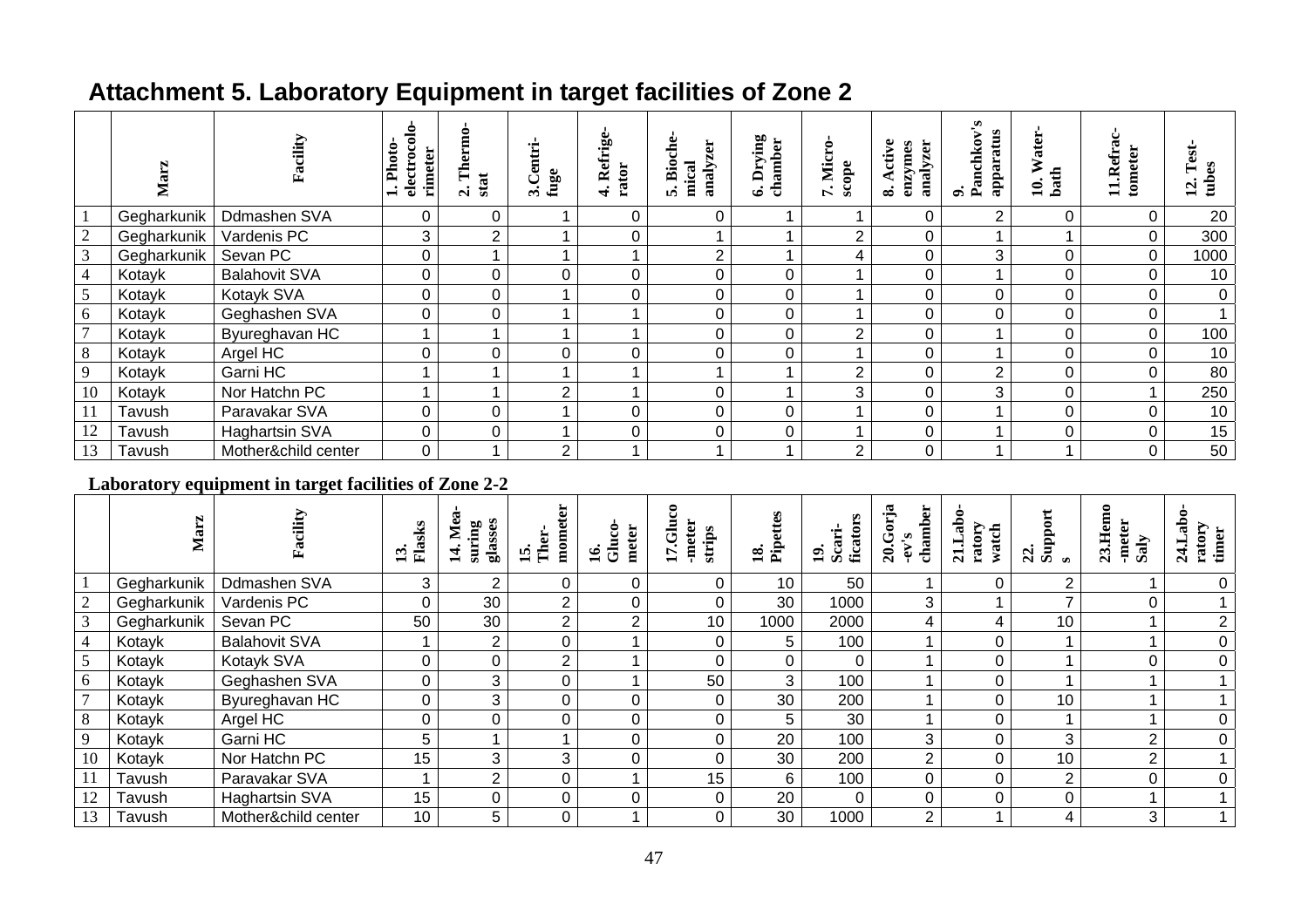#### **Laboratory equipment in target facilities of Zone 2-3**

|                | Marz        | Facility              | e,<br>balaı<br>analyzer<br>E<br>base <sup>1</sup><br>25 | orsion<br>scales<br>⊨<br>26. | Analytical<br>es<br>$\overline{\text{gal}}$<br>$\bullet$<br>27 | oui.<br>Š<br>meter<br>28. | ashing<br>≽<br>≗<br>a<br>29. | stiller<br>Ã<br>30. | Ŋ<br>orato<br>cabinets<br>Lab<br>$\overline{\mathbf{3}}$ | ρg<br>昆<br>32. Fu<br>board | <b>Arope.</b><br>33.<br>Labora<br>tables | running<br>34. Sink<br>water<br>with | Spectro-<br>eter<br>photoi<br>$\bullet$<br>35 |
|----------------|-------------|-----------------------|---------------------------------------------------------|------------------------------|----------------------------------------------------------------|---------------------------|------------------------------|---------------------|----------------------------------------------------------|----------------------------|------------------------------------------|--------------------------------------|-----------------------------------------------|
|                | Gegharkunik | Ddmashen SVA          | $\overline{0}$                                          | $\overline{0}$               | $\overline{0}$                                                 | $\boldsymbol{0}$          | $\boldsymbol{0}$             | $\boldsymbol{0}$    | $\overline{0}$                                           | $\overline{0}$             |                                          | $\theta$                             |                                               |
| $\overline{2}$ | Gegharkunik | Vardenis PC           | $\boldsymbol{0}$                                        |                              | $\boldsymbol{0}$                                               |                           |                              | $\boldsymbol{0}$    | $\overline{0}$                                           | $\overline{0}$             | $\overline{0}$                           |                                      | $\theta$                                      |
| $\overline{3}$ | Gegharkunik | Sevan PC              | $\boldsymbol{0}$                                        | $\overline{0}$               | $\overline{0}$                                                 |                           | $\boldsymbol{0}$             |                     | $\overline{0}$                                           | $\overline{0}$             | 3                                        |                                      | $\boldsymbol{0}$                              |
| $\overline{4}$ | Kotayk      | <b>Balahovit SVA</b>  | $\boldsymbol{0}$                                        | $\overline{0}$               |                                                                | $\overline{c}$            | $\boldsymbol{0}$             |                     |                                                          | $\overline{0}$             | 2                                        |                                      | $\boldsymbol{0}$                              |
| 5              | Kotayk      | Kotayk SVA            | $\bullet$                                               |                              |                                                                |                           | $\bullet$                    |                     |                                                          |                            |                                          |                                      |                                               |
| 6              | Kotayk      | Geghashen SVA         | $\mathbf{0}$                                            | $\boldsymbol{0}$             | $\boldsymbol{0}$                                               | $\boldsymbol{0}$          |                              | $\mathbf{0}$        |                                                          | $\mathbf{0}$               | $\overline{2}$                           |                                      |                                               |
| $\overline{7}$ | Kotayk      | Byureghavan HC        | $\mathbf{0}$                                            | $\boldsymbol{0}$             | $\boldsymbol{0}$                                               |                           | $\Omega$                     | $\boldsymbol{0}$    | $\theta$                                                 | $\Omega$                   | $\Omega$                                 | $\Omega$                             | $\theta$                                      |
| 8              | Kotayk      | Argel HC              | $\mathbf{0}$                                            |                              | $\mathbf{0}$                                                   | $\overline{2}$            |                              |                     |                                                          | $\mathbf{0}$               |                                          |                                      |                                               |
| 9              | Kotayk      | Garni HC              | $\boldsymbol{0}$                                        | $\theta$                     | $\theta$                                                       | $\Omega$                  | $\Omega$                     | $\Omega$            | $\theta$                                                 | $\theta$                   |                                          | $\Omega$                             | $\theta$                                      |
| 10             | Kotayk      | Nor Hatchn PC         |                                                         | $\theta$                     |                                                                |                           |                              |                     | 2                                                        | $\theta$                   | $\mathbf Q$                              |                                      |                                               |
| 11             | Tavush      | Paravakar SVA         | $\overline{0}$                                          | $\Omega$                     | $\boldsymbol{0}$                                               |                           | 2                            | $\Omega$            | 2                                                        |                            | 2                                        | $\overline{2}$                       | $\theta$                                      |
| 12             | Tavush      | <b>Haghartsin SVA</b> | $\mathbf{0}$                                            |                              |                                                                |                           |                              | $\Omega$            | $\theta$                                                 | $\Omega$                   | $\Omega$                                 | $\gamma$                             | $\Omega$                                      |
| 13             | Tavush      | Mother&child center   | $\overline{0}$                                          | $\boldsymbol{0}$             |                                                                |                           |                              | $\boldsymbol{0}$    |                                                          | $\Omega$                   |                                          |                                      | $\mathbf{0}$                                  |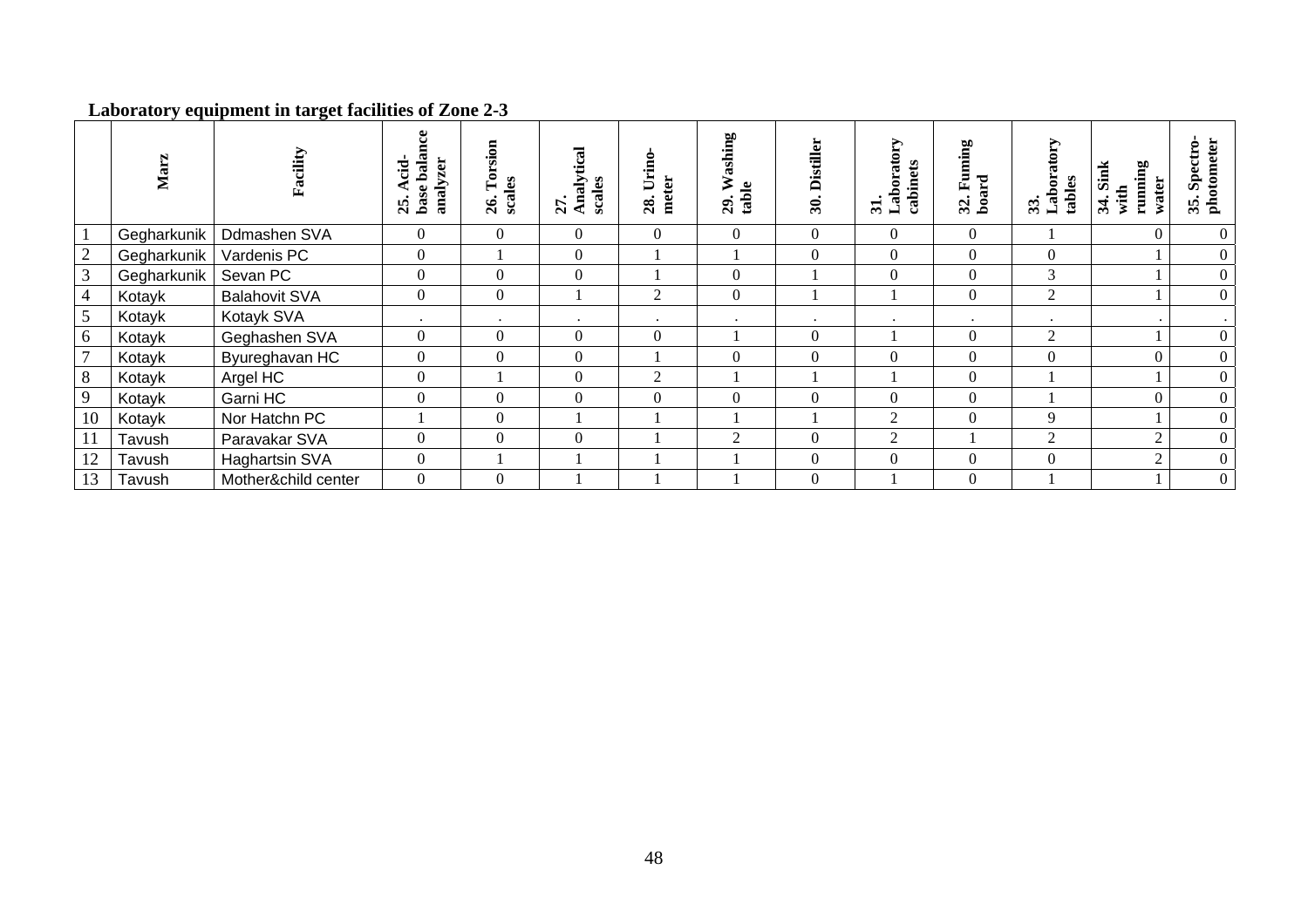# **Attachment 6. Number of furniture available in targeted facilities in Zone 2**

| #               | <b>Marz</b> | <b>Facility name</b> | 1.Sink<br>with<br>running<br>water | 2.<br><b>Desks</b> | 3.<br><b>Chairs</b> | 4. Med.<br>cabinets<br>(glass) | 5.<br><b>Cabinets</b><br>for instru-<br>ments | 6.<br><b>Exam</b><br>beds | 7.<br><b>Bed</b><br>tables | 8. Cabi-<br>nets (for<br>clothes) | 9.<br><b>Screen</b> | 10.<br><b>Swaddle</b><br>table | 11. Pro-<br>cedural<br>table | 12.<br>Tele-<br>phone |
|-----------------|-------------|----------------------|------------------------------------|--------------------|---------------------|--------------------------------|-----------------------------------------------|---------------------------|----------------------------|-----------------------------------|---------------------|--------------------------------|------------------------------|-----------------------|
| $\mathbf{1}$    | Gegharkunik | Gagarinavan FAP      | 0                                  | 3                  | 6                   | 0                              | 0                                             | 3                         | $\mathbf{0}$               |                                   | $\mathbf 0$         | $\mathbf{1}$                   | $\overline{2}$               | 0                     |
| $\sqrt{2}$      | Gegharkunik | <b>Getik FAP</b>     | $\mathbf 0$                        | 1                  | 5                   |                                | 0                                             | $\overline{0}$            | 0                          | $\mathbf 0$                       | $\pmb{0}$           | $\mathbf 0$                    | $\overline{0}$               | $\mathbf 0$           |
| $\overline{3}$  | Gegharkunik | Chkalovka FAP        | $\mathbf 0$                        | $\mathbf{1}$       | $\overline{4}$      |                                | $\Omega$                                      | 1                         | 0                          | $\mathbf 0$                       | $\mathbf 0$         | 0                              | 1                            | $\Omega$              |
| $\overline{4}$  | Gegharkunik | Jaghatsazhor FAP     | $\mathbf 0$                        | 0                  | $\overline{0}$      | 0                              | 0                                             | 0                         | 0                          | $\mathbf 0$                       | $\pmb{0}$           | $\mathbf 0$                    | 0                            | 0                     |
| $\overline{5}$  | Gegharkunik | Magenis FAP          | 0                                  | $\overline{0}$     | $\mathbf 0$         | $\mathbf 0$                    | $\overline{0}$                                | $\overline{0}$            | 0                          | $\mathbf 0$                       | $\pmb{0}$           | 0                              | $\mathbf 0$                  | $\pmb{0}$             |
| 6               | Gegharkunik | Zovaber FAP          | 0                                  | $\overline{2}$     | $\overline{2}$      | $\overline{0}$                 | $\overline{0}$                                | $\overline{2}$            | $\overline{0}$             | $\overline{0}$                    | $\mathbf 0$         | 0                              | $\overline{0}$               | $\pmb{0}$             |
| $\overline{7}$  | Gegharkunik | Norabak FAP          | $\mathbf 0$                        | $\mathbf 0$        | $\mathbf 0$         | 0                              | 0                                             | 0                         | 0                          | 0                                 | $\mathbf 0$         | $\mathbf 0$                    | 0                            | $\mathbf 0$           |
| $\,8\,$         | Gegharkunik | Akhpradzor FAP       | $\overline{0}$                     | $\overline{0}$     | $\mathbf 0$         | $\mathbf 0$                    | $\overline{0}$                                | $\overline{0}$            | 0                          | $\mathbf 0$                       | $\mathsf{O}\xspace$ | 0                              | $\mathbf 0$                  | $\mathbf 0$           |
| 9               | Gegharkunik | Aghberg FAP          | 0                                  | $\overline{0}$     | 1                   | $\mathbf 0$                    | $\mathbf 0$                                   | 1                         | 0                          | $\mathbf 0$                       | $\pmb{0}$           | 0                              | $\mathbf 0$                  | $\pmb{0}$             |
| 10              | Gegharkunik | Ddmashen SVA         | $\overline{7}$                     | 15                 | 33                  | 4                              |                                               | $\overline{7}$            | 0                          | $\mathbf 0$                       | 3                   | 1                              | 8                            | $\mathbf{1}$          |
| 11              | Gegharkunik | Shorzha SVA          | 0                                  | 1                  | 4                   | $\overline{0}$                 | 0                                             | 1                         | 0                          | 0                                 | $\mathbf 0$         | 0                              | $\mathbf 0$                  | $\mathbf 0$           |
| 12              | Gegharkunik | <b>Tsovak SVA</b>    | 3                                  | $\overline{7}$     | 13                  | 3                              |                                               | $\overline{2}$            | $\mathbf 0$                | $\mathbf 0$                       | $\pmb{0}$           | 0                              | $\mathbf{1}$                 |                       |
| 13              | Gegharkunik | Vardenis PC          | $\mathbf{1}$                       | 10                 | 12                  | $\overline{0}$                 | $\overline{0}$                                | 6                         | 0                          | $\mathbf 0$                       | $\mathbf 0$         | $\mathbf{1}$                   | $\mathbf 0$                  | $\overline{0}$        |
| 14              | Gegharkunik | Sevan PC             | $\overline{7}$                     | 18                 | 31                  | 6                              |                                               | 9                         | 3                          |                                   | $\pmb{0}$           | 3                              | $\mathbf{1}$                 | $\pmb{0}$             |
| $\overline{15}$ | Kotayk      | <b>Nurnus FAP</b>    | $\overline{0}$                     | $\mathbf{1}$       | $\overline{2}$      | $\overline{0}$                 | $\overline{0}$                                | 1                         | $\overline{0}$             | $\mathbf 0$                       | $\mathbf 0$         | 0                              | $\overline{0}$               | $\mathbf 0$           |
| 16              | Kotayk      | Kamaris FAP          | 0                                  | $\mathbf{1}$       | $\overline{2}$      | $\overline{0}$                 | $\overline{0}$                                | $\overline{2}$            | $\overline{2}$             | $\overline{0}$                    | $\mathbf 0$         | $\mathbf{1}$                   | $\mathbf{1}$                 | $\pmb{0}$             |
| 17              | Kotayk      | Zovashen FAP         | $\mathbf 0$                        | $\mathbf 0$        | $\mathbf 0$         | 0                              | 0                                             | 0                         | 1                          | 0                                 | $\mathbf 0$         | $\mathbf 0$                    | 0                            | $\mathbf 0$           |
| $\overline{18}$ | Kotayk      | Zovk FAP             | $\overline{0}$                     | $\mathbf{1}$       | 3                   | $\overline{0}$                 | $\overline{0}$                                | $\overline{2}$            | 1                          | $\mathbf 0$                       | $\mathsf{O}\xspace$ | $\mathbf{1}$                   | $\overline{0}$               | $\mathbf 0$           |
| 19              | Kotayk      | Nerkin Ptghni FAP    | $\mathbf 0$                        | $\overline{2}$     | $\overline{2}$      | $\mathbf 0$                    | $\overline{0}$                                | 1                         | 0                          | $\mathbf 0$                       | $\pmb{0}$           | 0                              | 0                            | $\pmb{0}$             |
| $\overline{20}$ | Kotayk      | Getamej FAP          | $\overline{0}$                     | $\mathbf{1}$       | 3                   | 1                              | 0                                             | $\mathbf{1}$              | $\overline{2}$             | $\overline{0}$                    | $\mathbf{1}$        | 0                              | $\overline{0}$               | $\mathbf 0$           |
| $\overline{21}$ | Kotayk      | Nor Gyugh FAP        | 0                                  | $\mathbf 0$        | $\mathbf 0$         | 0                              | $\Omega$                                      | 0                         | 0                          | $\mathbf 0$                       | $\mathbf 0$         | 0                              | 0                            | 0                     |
| 22              | Kotayk      | Jraber FAP           | 0                                  | $\overline{0}$     | $\mathbf 0$         | 0                              | 0                                             | 0                         | $\mathbf 0$                | $\mathbf 0$                       | $\pmb{0}$           | 0                              | $\mathbf 0$                  | 0                     |
| $\overline{23}$ | Kotayk      | Sevaberd FAP         | $\Omega$                           | $\overline{2}$     | 3                   | $\overline{0}$                 | $\overline{0}$                                |                           | 1                          | $\mathbf 0$                       | $\mathbf 0$         | 0                              | $\mathbf 0$                  | $\mathbf 0$           |
| 24              | Kotayk      | Katnaghbyur FAP      | 0                                  | 1                  | $\overline{2}$      | $\mathbf 0$                    | 0                                             | 1                         | 0                          | $\boldsymbol{0}$                  | $\pmb{0}$           | 1                              | $\mathbf 0$                  | $\pmb{0}$             |
| $\overline{25}$ | Kotayk      | Zoravan FAP          | $\mathbf{1}$                       | $\mathbf{1}$       | 1                   | $\overline{0}$                 | 0                                             | 1                         | 1                          | $\mathbf 0$                       | $\mathbf 0$         | 0                              | $\overline{0}$               | $\mathsf{O}\xspace$   |
| $\overline{26}$ | Kotayk      | Goght FAP            | 0                                  | $\mathbf{1}$       | $\mathbf{1}$        | $\overline{0}$                 | 0                                             | $\mathbf{1}$              | 0                          | $\mathbf 0$                       | $\pmb{0}$           | $\mathbf{1}$                   | 0                            | $\pmb{0}$             |
| $\overline{27}$ | Kotayk      | N1 Radiostation FAP  | 0                                  | $\overline{0}$     | $\mathbf 0$         | 0                              | 0                                             | 1                         | 0                          | 0                                 | $\mathbf 0$         | $\mathbf{1}$                   | 0                            | $\boldsymbol{0}$      |
| 28              | Kotayk      | <b>Tekhenig FAP</b>  | $\overline{0}$                     | 1                  | 1                   | 3                              |                                               | 0                         |                            | $\mathbf 0$                       | $\pmb{0}$           | 0                              | $\mathsf 0$                  | $\pmb{0}$             |
| 29              | Kotayk      | Saralanj FAP         | 0                                  | $\mathbf 0$        | $\mathbf 0$         | $\mathbf 0$                    | 0                                             | 0                         | $\overline{0}$             | $\mathbf 0$                       | $\pmb{0}$           | 0                              | 0                            | $\pmb{0}$             |
| $\overline{30}$ | Kotayk      | <b>Balahovit SVA</b> | 8                                  | 8                  | 15                  | 3                              | 0                                             | 4                         | $\overline{2}$             | 0                                 | 3                   | 1                              | 4                            | $\overline{2}$        |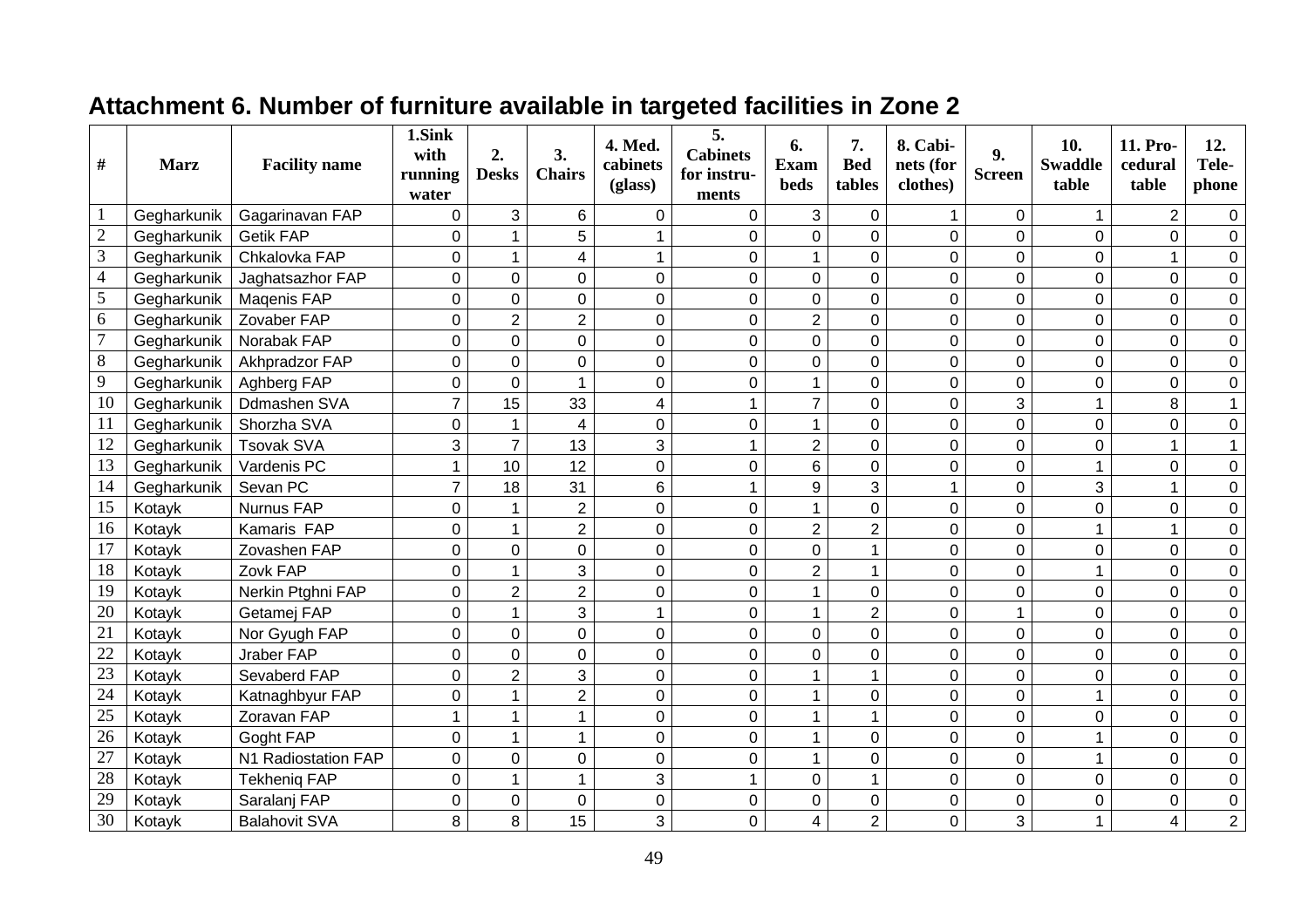| $\#$ | <b>Marz</b> | <b>Facility name</b> | 1.Sink<br>with<br>running<br>water | 2.<br><b>Desks</b> | 3.<br><b>Chairs</b>     | 4. Med.<br>cabinets<br>(glass) | 5.<br><b>Cabinets</b><br>for instru-<br>ments | 6.<br><b>Exam</b><br><b>beds</b> | 7.<br><b>Bed</b><br>tables | 8. Cabi-<br>nets (for<br>clothes) | 9.<br><b>Screen</b> | 10.<br><b>Swaddle</b><br>table | 11. Pro-<br>cedural<br>table | 12.<br>Tele-<br>phone |
|------|-------------|----------------------|------------------------------------|--------------------|-------------------------|--------------------------------|-----------------------------------------------|----------------------------------|----------------------------|-----------------------------------|---------------------|--------------------------------|------------------------------|-----------------------|
| 31   | Kotayk      | Aragyugh SVA         | $\Omega$                           | 3                  | 6                       |                                | 0                                             |                                  | $\Omega$                   |                                   | 0                   | $\mathbf 1$                    | $\overline{0}$               | 0                     |
| 32   | Kotayk      | Kotayk SVA           | $\overline{2}$                     | 4                  | 4                       | 3                              | 3                                             | 6                                | $\Omega$                   | $\overline{0}$                    | 0                   |                                | 0                            |                       |
| 33   | Kotayk      | Zar SVA              | $\mathbf 0$                        | 4                  | 5                       | $\overline{2}$                 | 3                                             | $\overline{2}$                   | 3                          | 0                                 | $\mathbf{1}$        |                                |                              | 0                     |
| 34   | Kotayk      | Kaputan SVA          | $\mathbf 0$                        | 4                  |                         |                                | 0                                             | $\overline{2}$                   |                            | 0                                 | 0                   | 0                              | 0                            | 0                     |
| 35   | Kotayk      | Mayakovski SVA       | 0                                  | $\overline{2}$     | 12                      | 3                              | 0                                             | $\overline{2}$                   | $\Omega$                   | 0                                 | 3                   |                                | 0                            |                       |
| 36   | Kotayk      | Verin Ptghni SVA     | $\mathbf 0$                        | $\overline{2}$     | $\overline{4}$          | $\overline{2}$                 | 0                                             | 3                                | $\mathbf 0$                | 0                                 | 0                   |                                | 1                            | $\Omega$              |
| 37   | Kotayk      | Dzoraghpyur SVA      | 0                                  | 5                  | 15                      | 3                              | $\overline{2}$                                | 5                                |                            | 0                                 | 3                   | $\overline{2}$                 | $\overline{2}$               |                       |
| 38   | Kotayk      | Aramus SVA           | 0                                  | 4                  | 12                      | 5                              | $\overline{2}$                                | 3                                | 3                          | 0                                 | $\overline{3}$      |                                | $\overline{2}$               | $\overline{0}$        |
| 39   | Kotayk      | Geghashen SVA        | $\overline{7}$                     | 8                  | 17                      | 4                              | 4                                             | 5                                | 6                          | 0                                 | 3                   | $\overline{2}$                 | 4                            | $\mathbf 0$           |
| 40   | Kotayk      | Byureghavan HC       | 5                                  | $\overline{7}$     | 25                      | 0                              | 3                                             | $\overline{7}$                   | $6\phantom{1}$             | 3                                 | $\mathbf{1}$        | $\overline{2}$                 | 0                            | $\boldsymbol{2}$      |
| 41   | Kotayk      | Argel HC             | $\mathbf 0$                        | 4                  | $\overline{7}$          | 0                              |                                               | 3                                | $\overline{2}$             | 2                                 | 0                   |                                | 0                            |                       |
| 42   | Kotayk      | Garni HC             | 3                                  | 11                 | 17                      | 5                              |                                               | 4                                | 4                          | 0                                 | $\overline{0}$      | 3                              | 0                            |                       |
| 43   | Kotayk      | Nor Hatchn PC        | 5                                  | 17                 | 22                      | 0                              | $\overline{2}$                                | 6                                | 5                          | 0                                 | 3                   | $\overline{2}$                 | 0                            | $\overline{c}$        |
| 44   | Tavush      | Nerkin Gosh FAP      | $\mathbf 0$                        | $\overline{2}$     | $\overline{2}$          | 0                              | 0                                             |                                  | $\mathbf 0$                | 0                                 | $\mathbf 0$         | $\overline{0}$                 | $\overline{0}$               | $\mathbf 0$           |
| 45   | Tavush      | <b>Lusahovit FAP</b> | $\mathbf 0$                        | $\overline{c}$     | 3                       | 0                              |                                               |                                  | $\mathbf 0$                | 0                                 | 0                   | $\mathbf 0$                    |                              | $\overline{0}$        |
| 46   | Tavush      | <b>Hovk FAP</b>      | $\mathbf 0$                        | 1                  | 5                       | 0                              | $\overline{2}$                                |                                  | $\Omega$                   | 0                                 | $\mathbf{1}$        |                                | 1                            | $\Omega$              |
| 47   | Tavush      | Varagavan FAP        | $\mathbf 0$                        | 3                  | 8                       | 0                              | 0                                             | $\overline{2}$                   | $\mathbf 0$                | 0                                 | 0                   |                                | 0                            | $\overline{0}$        |
| 48   | Tavush      | Tsaghkavan FAP       | $\mathbf 0$                        | $\overline{2}$     | 9                       | 0                              | 0                                             |                                  |                            | 0                                 | 0                   |                                | 0                            | $\overline{0}$        |
| 49   | Tavush      | <b>Tovuz FAP</b>     | $\mathbf 0$                        | $\overline{2}$     | $\overline{2}$          | 0                              | 0                                             |                                  |                            | 0                                 | 0                   | $\mathbf 0$                    | 0                            |                       |
| 50   | Tavush      | Karmir Aghbyur FAP   | $\mathbf 0$                        | $\overline{2}$     | 3                       | 0                              | 0                                             | 0                                |                            | 0                                 | 0                   | 0                              | $\overline{0}$               |                       |
| 51   | Tavush      | Gosh FAP             | $\mathbf 0$                        | 3                  | $\overline{\mathbf{4}}$ |                                | 0                                             |                                  | -1                         | 0                                 | $\mathsf 0$         | 0                              | 0                            | $\Omega$              |
| 52   | Tavush      | Paravakar SVA        | 6                                  | 11                 | 27                      | 4                              | 0                                             | 5                                | $\overline{2}$             | 0                                 | $\mathbf{1}$        |                                | 1                            | $\overline{0}$        |
| 53   | Tavush      | Zorakan SVA          | 0                                  | $\overline{2}$     | 4                       |                                |                                               | $\overline{2}$                   | 0                          | 0                                 | 0                   |                                | 0                            | $\Omega$              |
| 54   | Tavush      | Haghartsin SVA       | 0                                  | 19                 | 37                      | $\overline{7}$                 | $\overline{2}$                                | 8                                | $\overline{7}$             | $\overline{2}$                    | 3                   | 4                              | 3                            |                       |
| 55   | Tavush      | Khashtarak SVA       | 0                                  | 3                  | 17                      | 3                              |                                               | 5                                | $\mathbf{3}$               | 1                                 | 3                   |                                | 0                            | 0                     |
| 56   | Tavush      | Mother&child center  | 3                                  | 16                 | 31                      | 0                              |                                               | 4                                | 4                          | $\overline{2}$                    | 0                   | 4                              | 1                            | $\Omega$              |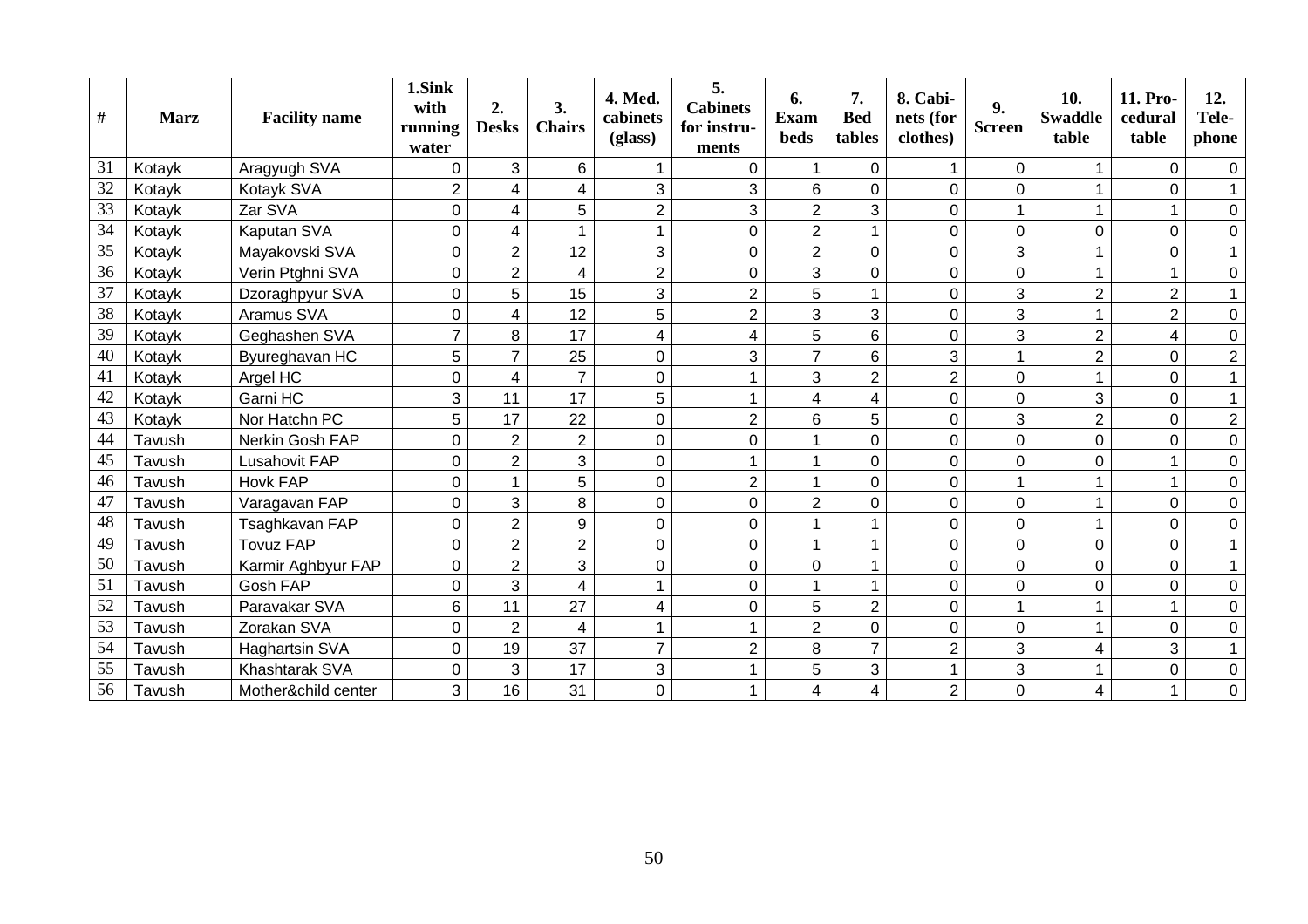# **Attachment 7: Distances between the assessed FAPs/SVAs & marz/regional centers**

| hospital<br>ambulatory<br>to the marz<br>to the regional<br>Distance to the<br>clinic/hospital*<br>(km)<br>center*<br>marz center (km)<br>(km)<br>Gegharkunik marz<br>Gagarinavan FAP<br>8<br>$1, \overline{3}$<br>10<br>10<br>$\boldsymbol{0}$<br>1<br>$\overline{15}$<br><b>Getik FAP</b><br>18<br>18<br>$\overline{0}$<br>$\boldsymbol{0}$<br>$\overline{2}$<br>$\overline{\mathbf{3}}$<br>10<br>$10\,$<br>10<br>Chkalovka FAP<br>1, 3<br>3<br>5<br>12<br>12<br>$\boldsymbol{0}$<br>Jaghatsazhor FAP<br>$\boldsymbol{0}$<br>4<br>$\overline{35}$<br>$\overline{10}$<br>Maqenis FAP<br>35<br>$\boldsymbol{0}$<br>$\boldsymbol{0}$<br>5<br>$\overline{23}$<br>3<br>Zovaber FAP<br>23<br>$\boldsymbol{0}$<br>$\boldsymbol{0}$<br>6<br>$\overline{7}$<br>$\overline{15}$<br>15<br>$\boldsymbol{0}$<br>$\overline{7}$<br>Norabak FAP<br>$\boldsymbol{0}$<br>20<br>20<br>10<br>$\boldsymbol{0}$<br>$\boldsymbol{0}$<br>Akhpradzor FAP<br>8<br>$\overline{7}$<br>12<br>12<br>$\mathbf{0}$<br>$\boldsymbol{0}$<br>Aghberg FAP<br>9<br>$\overline{30}$<br>$\overline{30}$<br>$\overline{30}$<br>10 Ddmashen SVA<br>$\mathbf{0}$<br>$\boldsymbol{0}$<br>11 Shorzha SVA<br>25<br>25<br>40<br>$\boldsymbol{0}$<br>$\boldsymbol{0}$<br>8<br>5<br>12 Tsovak SVA<br>8<br>$\mathbf{1}$<br>$\boldsymbol{0}$<br>Kotayk marz<br>13 Nurnus FAP<br>20<br>20<br>6<br>$\mathbf{1}$<br>1<br>3<br>14 Kamaris FAP<br>11<br>11<br>$\mathbf{1}$<br>$\mathbf 1$<br>$\overline{30}$<br>$\overline{10}$<br>30<br>$\mathbf 1$<br>15 Zovashen FAP<br>$\boldsymbol{0}$<br>20<br>20<br>3<br>$\mathbf 1$<br>16 Zovk FAP<br>$\boldsymbol{0}$<br>20<br>20<br>6<br>$\mathbf{1}$<br>17 Nerkin Ptghni FAP<br>$\boldsymbol{0}$<br>$\overline{3}$<br>10<br>10<br>4<br>$\boldsymbol{0}$<br>18 Getamej FAP<br>$\overline{c}$<br>19 Nor Gyugh FAP<br>$\overline{4}$<br>$\overline{4}$<br>1, 3<br>$\boldsymbol{0}$<br>1, 3<br>20 Jraber FAP<br>14<br>14<br>$\boldsymbol{0}$<br>$\bullet$<br>$\overline{3}$<br>22<br>22<br>$\overline{7}$<br>$\boldsymbol{0}$<br>21 Sevaberd FAP<br>$\overline{2}$<br>10<br>10<br>$\boldsymbol{0}$<br>1, 3<br>22 Katnaghbyur FAP<br>3<br>3<br>$\overline{\mathcal{L}}$<br>1, 3<br>23 Zoravan FAP<br>$\boldsymbol{0}$<br>$\overline{42}$<br>$\overline{42}$<br>5<br>24 Goght FAP<br>$\boldsymbol{0}$<br>$\mathbf{1}$<br>$\overline{12}$<br>$\overline{4}$<br>25 N1 Radiostation FAP<br>12<br>$\boldsymbol{0}$<br>$\mathbf{1}$<br>5<br>17<br>17<br>$\boldsymbol{0}$<br>26 Tekheniq FAP<br>$\boldsymbol{0}$<br>$\overline{2}$<br>12<br>12<br>$\mathbf{1}$<br>27 Saralanj FAP<br>$\boldsymbol{0}$<br>5<br>5<br>5<br>28 Balahovit SVA<br>$\mathbf{1}$<br>$\boldsymbol{0}$<br>$\overline{8}$<br>$\overline{10}$<br>10<br>$\boldsymbol{0}$<br>$\mathbf 1$<br>29 Aragyugh SVA<br>30 Kotayk SVA<br>10<br>10<br>10<br>$\boldsymbol{0}$<br>1, 3<br>20<br>20<br>$\boldsymbol{0}$<br>31 Zar SVA<br>10<br>$\mathbf{1}$<br>13<br>32 Kaputan SVA<br>13<br>5<br>1, 3<br>$\boldsymbol{0}$<br>5<br>5<br>$\boldsymbol{0}$<br>1, 3<br>33 Mayakovski SVA<br>$\boldsymbol{0}$<br>$\overline{15}$<br>$\overline{15}$<br>3<br>1, 3<br>34 Verin Ptghni SVA<br>$\boldsymbol{0}$<br>$\overline{5}$<br>35 Dzoraghpyur SVA<br>16<br>16<br>$\boldsymbol{0}$<br>1<br>$\overline{3}$<br>$\overline{8}$<br>$\overline{8}$<br>36 Aramus SVA<br>$\mathbf{1}$<br>$\mathbf{1}$<br>$\overline{15}$<br>$\overline{15}$<br>10<br>$\mathbf{1}$<br>37 Geghashen SVA<br>$\boldsymbol{0}$<br><b>Tavush marz</b><br>38 Nerkin Gosh FAP<br>25<br>25<br>10<br>1<br>1<br>$\overline{13}$<br>13<br>$\overline{4}$<br>39 Lusahovit FAP<br>$\boldsymbol{0}$<br>$\boldsymbol{0}$<br>20<br>$20\,$<br>$10\,$<br>$\mathbf{1}$<br>$\mathbf{1}$<br>40 Hovk FAP<br>51<br>$\overline{51}$<br>$\overline{5}$<br>41 Varagavan FAP<br>$\mathbf{1}$<br>$\mathbf{1}$<br>$\overline{56}$<br>$\overline{56}$<br>$\overline{10}$<br>$\mathbf{1}$<br>$\mathbf{1}$<br>42 Tsaghkavan FAP<br>$\overline{8}$<br>$\overline{8}$<br>22<br>43 Tovuz FAP<br>$\boldsymbol{0}$<br>$\boldsymbol{0}$<br>$\overline{9}$<br>$\overline{9}$<br>$25\,$<br>44 Karmir Aghbyur FAP<br>$\boldsymbol{0}$<br>$\boldsymbol{0}$<br>$\overline{28}$<br>28<br>$\overline{13}$<br>$\mathbf{1}$<br>45 Gosh FAP<br>$\mathbf{1}$<br>49<br>49<br>$28\,$<br>$\mathbf{1}$<br>$\mathbf{1}$<br>46 Paravakar SVA<br>16<br>16<br>$10\,$<br>$\boldsymbol{0}$<br>$\boldsymbol{0}$<br>47 Zorakan SVA<br>12<br>25<br>12<br>48 Haghartsin SVA<br>$\mathbf{1}$<br>$\mathbf{1}$ | <b>Village</b>    |    | Distance to the  | Distance to the | <b>Available</b> | <b>Available</b> |
|---------------------------------------------------------------------------------------------------------------------------------------------------------------------------------------------------------------------------------------------------------------------------------------------------------------------------------------------------------------------------------------------------------------------------------------------------------------------------------------------------------------------------------------------------------------------------------------------------------------------------------------------------------------------------------------------------------------------------------------------------------------------------------------------------------------------------------------------------------------------------------------------------------------------------------------------------------------------------------------------------------------------------------------------------------------------------------------------------------------------------------------------------------------------------------------------------------------------------------------------------------------------------------------------------------------------------------------------------------------------------------------------------------------------------------------------------------------------------------------------------------------------------------------------------------------------------------------------------------------------------------------------------------------------------------------------------------------------------------------------------------------------------------------------------------------------------------------------------------------------------------------------------------------------------------------------------------------------------------------------------------------------------------------------------------------------------------------------------------------------------------------------------------------------------------------------------------------------------------------------------------------------------------------------------------------------------------------------------------------------------------------------------------------------------------------------------------------------------------------------------------------------------------------------------------------------------------------------------------------------------------------------------------------------------------------------------------------------------------------------------------------------------------------------------------------------------------------------------------------------------------------------------------------------------------------------------------------------------------------------------------------------------------------------------------------------------------------------------------------------------------------------------------------------------------------------------------------------------------------------------------------------------------------------------------------------------------------------------------------------------------------------------------------------------------------------------------------------------------------------------------------------------------------------------------------------------------------------------------------------------------------------------------------------------------------------------------------------------------------------------------------------------------------------------------------------------------------------------------------------------------------------------------------------------------------------------------------------------------------------------------------------------------------------------------------------------------------------------------------------------------------------------------------------------------------------------------------------------------------------------------------------------------------------------------------------------------------------------------------------------------------------------------------------------------------------------|-------------------|----|------------------|-----------------|------------------|------------------|
|                                                                                                                                                                                                                                                                                                                                                                                                                                                                                                                                                                                                                                                                                                                                                                                                                                                                                                                                                                                                                                                                                                                                                                                                                                                                                                                                                                                                                                                                                                                                                                                                                                                                                                                                                                                                                                                                                                                                                                                                                                                                                                                                                                                                                                                                                                                                                                                                                                                                                                                                                                                                                                                                                                                                                                                                                                                                                                                                                                                                                                                                                                                                                                                                                                                                                                                                                                                                                                                                                                                                                                                                                                                                                                                                                                                                                                                                                                                                                                                                                                                                                                                                                                                                                                                                                                                                                                                                                                                   |                   |    | regional clinic/ | nearest         | transportation   | transportation   |
|                                                                                                                                                                                                                                                                                                                                                                                                                                                                                                                                                                                                                                                                                                                                                                                                                                                                                                                                                                                                                                                                                                                                                                                                                                                                                                                                                                                                                                                                                                                                                                                                                                                                                                                                                                                                                                                                                                                                                                                                                                                                                                                                                                                                                                                                                                                                                                                                                                                                                                                                                                                                                                                                                                                                                                                                                                                                                                                                                                                                                                                                                                                                                                                                                                                                                                                                                                                                                                                                                                                                                                                                                                                                                                                                                                                                                                                                                                                                                                                                                                                                                                                                                                                                                                                                                                                                                                                                                                                   |                   |    |                  |                 |                  |                  |
|                                                                                                                                                                                                                                                                                                                                                                                                                                                                                                                                                                                                                                                                                                                                                                                                                                                                                                                                                                                                                                                                                                                                                                                                                                                                                                                                                                                                                                                                                                                                                                                                                                                                                                                                                                                                                                                                                                                                                                                                                                                                                                                                                                                                                                                                                                                                                                                                                                                                                                                                                                                                                                                                                                                                                                                                                                                                                                                                                                                                                                                                                                                                                                                                                                                                                                                                                                                                                                                                                                                                                                                                                                                                                                                                                                                                                                                                                                                                                                                                                                                                                                                                                                                                                                                                                                                                                                                                                                                   |                   |    |                  |                 |                  |                  |
|                                                                                                                                                                                                                                                                                                                                                                                                                                                                                                                                                                                                                                                                                                                                                                                                                                                                                                                                                                                                                                                                                                                                                                                                                                                                                                                                                                                                                                                                                                                                                                                                                                                                                                                                                                                                                                                                                                                                                                                                                                                                                                                                                                                                                                                                                                                                                                                                                                                                                                                                                                                                                                                                                                                                                                                                                                                                                                                                                                                                                                                                                                                                                                                                                                                                                                                                                                                                                                                                                                                                                                                                                                                                                                                                                                                                                                                                                                                                                                                                                                                                                                                                                                                                                                                                                                                                                                                                                                                   |                   |    |                  |                 |                  |                  |
|                                                                                                                                                                                                                                                                                                                                                                                                                                                                                                                                                                                                                                                                                                                                                                                                                                                                                                                                                                                                                                                                                                                                                                                                                                                                                                                                                                                                                                                                                                                                                                                                                                                                                                                                                                                                                                                                                                                                                                                                                                                                                                                                                                                                                                                                                                                                                                                                                                                                                                                                                                                                                                                                                                                                                                                                                                                                                                                                                                                                                                                                                                                                                                                                                                                                                                                                                                                                                                                                                                                                                                                                                                                                                                                                                                                                                                                                                                                                                                                                                                                                                                                                                                                                                                                                                                                                                                                                                                                   |                   |    |                  |                 |                  |                  |
|                                                                                                                                                                                                                                                                                                                                                                                                                                                                                                                                                                                                                                                                                                                                                                                                                                                                                                                                                                                                                                                                                                                                                                                                                                                                                                                                                                                                                                                                                                                                                                                                                                                                                                                                                                                                                                                                                                                                                                                                                                                                                                                                                                                                                                                                                                                                                                                                                                                                                                                                                                                                                                                                                                                                                                                                                                                                                                                                                                                                                                                                                                                                                                                                                                                                                                                                                                                                                                                                                                                                                                                                                                                                                                                                                                                                                                                                                                                                                                                                                                                                                                                                                                                                                                                                                                                                                                                                                                                   |                   |    |                  |                 |                  |                  |
|                                                                                                                                                                                                                                                                                                                                                                                                                                                                                                                                                                                                                                                                                                                                                                                                                                                                                                                                                                                                                                                                                                                                                                                                                                                                                                                                                                                                                                                                                                                                                                                                                                                                                                                                                                                                                                                                                                                                                                                                                                                                                                                                                                                                                                                                                                                                                                                                                                                                                                                                                                                                                                                                                                                                                                                                                                                                                                                                                                                                                                                                                                                                                                                                                                                                                                                                                                                                                                                                                                                                                                                                                                                                                                                                                                                                                                                                                                                                                                                                                                                                                                                                                                                                                                                                                                                                                                                                                                                   |                   |    |                  |                 |                  |                  |
|                                                                                                                                                                                                                                                                                                                                                                                                                                                                                                                                                                                                                                                                                                                                                                                                                                                                                                                                                                                                                                                                                                                                                                                                                                                                                                                                                                                                                                                                                                                                                                                                                                                                                                                                                                                                                                                                                                                                                                                                                                                                                                                                                                                                                                                                                                                                                                                                                                                                                                                                                                                                                                                                                                                                                                                                                                                                                                                                                                                                                                                                                                                                                                                                                                                                                                                                                                                                                                                                                                                                                                                                                                                                                                                                                                                                                                                                                                                                                                                                                                                                                                                                                                                                                                                                                                                                                                                                                                                   |                   |    |                  |                 |                  |                  |
|                                                                                                                                                                                                                                                                                                                                                                                                                                                                                                                                                                                                                                                                                                                                                                                                                                                                                                                                                                                                                                                                                                                                                                                                                                                                                                                                                                                                                                                                                                                                                                                                                                                                                                                                                                                                                                                                                                                                                                                                                                                                                                                                                                                                                                                                                                                                                                                                                                                                                                                                                                                                                                                                                                                                                                                                                                                                                                                                                                                                                                                                                                                                                                                                                                                                                                                                                                                                                                                                                                                                                                                                                                                                                                                                                                                                                                                                                                                                                                                                                                                                                                                                                                                                                                                                                                                                                                                                                                                   |                   |    |                  |                 |                  |                  |
|                                                                                                                                                                                                                                                                                                                                                                                                                                                                                                                                                                                                                                                                                                                                                                                                                                                                                                                                                                                                                                                                                                                                                                                                                                                                                                                                                                                                                                                                                                                                                                                                                                                                                                                                                                                                                                                                                                                                                                                                                                                                                                                                                                                                                                                                                                                                                                                                                                                                                                                                                                                                                                                                                                                                                                                                                                                                                                                                                                                                                                                                                                                                                                                                                                                                                                                                                                                                                                                                                                                                                                                                                                                                                                                                                                                                                                                                                                                                                                                                                                                                                                                                                                                                                                                                                                                                                                                                                                                   |                   |    |                  |                 |                  |                  |
|                                                                                                                                                                                                                                                                                                                                                                                                                                                                                                                                                                                                                                                                                                                                                                                                                                                                                                                                                                                                                                                                                                                                                                                                                                                                                                                                                                                                                                                                                                                                                                                                                                                                                                                                                                                                                                                                                                                                                                                                                                                                                                                                                                                                                                                                                                                                                                                                                                                                                                                                                                                                                                                                                                                                                                                                                                                                                                                                                                                                                                                                                                                                                                                                                                                                                                                                                                                                                                                                                                                                                                                                                                                                                                                                                                                                                                                                                                                                                                                                                                                                                                                                                                                                                                                                                                                                                                                                                                                   |                   |    |                  |                 |                  |                  |
|                                                                                                                                                                                                                                                                                                                                                                                                                                                                                                                                                                                                                                                                                                                                                                                                                                                                                                                                                                                                                                                                                                                                                                                                                                                                                                                                                                                                                                                                                                                                                                                                                                                                                                                                                                                                                                                                                                                                                                                                                                                                                                                                                                                                                                                                                                                                                                                                                                                                                                                                                                                                                                                                                                                                                                                                                                                                                                                                                                                                                                                                                                                                                                                                                                                                                                                                                                                                                                                                                                                                                                                                                                                                                                                                                                                                                                                                                                                                                                                                                                                                                                                                                                                                                                                                                                                                                                                                                                                   |                   |    |                  |                 |                  |                  |
|                                                                                                                                                                                                                                                                                                                                                                                                                                                                                                                                                                                                                                                                                                                                                                                                                                                                                                                                                                                                                                                                                                                                                                                                                                                                                                                                                                                                                                                                                                                                                                                                                                                                                                                                                                                                                                                                                                                                                                                                                                                                                                                                                                                                                                                                                                                                                                                                                                                                                                                                                                                                                                                                                                                                                                                                                                                                                                                                                                                                                                                                                                                                                                                                                                                                                                                                                                                                                                                                                                                                                                                                                                                                                                                                                                                                                                                                                                                                                                                                                                                                                                                                                                                                                                                                                                                                                                                                                                                   |                   |    |                  |                 |                  |                  |
|                                                                                                                                                                                                                                                                                                                                                                                                                                                                                                                                                                                                                                                                                                                                                                                                                                                                                                                                                                                                                                                                                                                                                                                                                                                                                                                                                                                                                                                                                                                                                                                                                                                                                                                                                                                                                                                                                                                                                                                                                                                                                                                                                                                                                                                                                                                                                                                                                                                                                                                                                                                                                                                                                                                                                                                                                                                                                                                                                                                                                                                                                                                                                                                                                                                                                                                                                                                                                                                                                                                                                                                                                                                                                                                                                                                                                                                                                                                                                                                                                                                                                                                                                                                                                                                                                                                                                                                                                                                   |                   |    |                  |                 |                  |                  |
|                                                                                                                                                                                                                                                                                                                                                                                                                                                                                                                                                                                                                                                                                                                                                                                                                                                                                                                                                                                                                                                                                                                                                                                                                                                                                                                                                                                                                                                                                                                                                                                                                                                                                                                                                                                                                                                                                                                                                                                                                                                                                                                                                                                                                                                                                                                                                                                                                                                                                                                                                                                                                                                                                                                                                                                                                                                                                                                                                                                                                                                                                                                                                                                                                                                                                                                                                                                                                                                                                                                                                                                                                                                                                                                                                                                                                                                                                                                                                                                                                                                                                                                                                                                                                                                                                                                                                                                                                                                   |                   |    |                  |                 |                  |                  |
|                                                                                                                                                                                                                                                                                                                                                                                                                                                                                                                                                                                                                                                                                                                                                                                                                                                                                                                                                                                                                                                                                                                                                                                                                                                                                                                                                                                                                                                                                                                                                                                                                                                                                                                                                                                                                                                                                                                                                                                                                                                                                                                                                                                                                                                                                                                                                                                                                                                                                                                                                                                                                                                                                                                                                                                                                                                                                                                                                                                                                                                                                                                                                                                                                                                                                                                                                                                                                                                                                                                                                                                                                                                                                                                                                                                                                                                                                                                                                                                                                                                                                                                                                                                                                                                                                                                                                                                                                                                   |                   |    |                  |                 |                  |                  |
|                                                                                                                                                                                                                                                                                                                                                                                                                                                                                                                                                                                                                                                                                                                                                                                                                                                                                                                                                                                                                                                                                                                                                                                                                                                                                                                                                                                                                                                                                                                                                                                                                                                                                                                                                                                                                                                                                                                                                                                                                                                                                                                                                                                                                                                                                                                                                                                                                                                                                                                                                                                                                                                                                                                                                                                                                                                                                                                                                                                                                                                                                                                                                                                                                                                                                                                                                                                                                                                                                                                                                                                                                                                                                                                                                                                                                                                                                                                                                                                                                                                                                                                                                                                                                                                                                                                                                                                                                                                   |                   |    |                  |                 |                  |                  |
|                                                                                                                                                                                                                                                                                                                                                                                                                                                                                                                                                                                                                                                                                                                                                                                                                                                                                                                                                                                                                                                                                                                                                                                                                                                                                                                                                                                                                                                                                                                                                                                                                                                                                                                                                                                                                                                                                                                                                                                                                                                                                                                                                                                                                                                                                                                                                                                                                                                                                                                                                                                                                                                                                                                                                                                                                                                                                                                                                                                                                                                                                                                                                                                                                                                                                                                                                                                                                                                                                                                                                                                                                                                                                                                                                                                                                                                                                                                                                                                                                                                                                                                                                                                                                                                                                                                                                                                                                                                   |                   |    |                  |                 |                  |                  |
|                                                                                                                                                                                                                                                                                                                                                                                                                                                                                                                                                                                                                                                                                                                                                                                                                                                                                                                                                                                                                                                                                                                                                                                                                                                                                                                                                                                                                                                                                                                                                                                                                                                                                                                                                                                                                                                                                                                                                                                                                                                                                                                                                                                                                                                                                                                                                                                                                                                                                                                                                                                                                                                                                                                                                                                                                                                                                                                                                                                                                                                                                                                                                                                                                                                                                                                                                                                                                                                                                                                                                                                                                                                                                                                                                                                                                                                                                                                                                                                                                                                                                                                                                                                                                                                                                                                                                                                                                                                   |                   |    |                  |                 |                  |                  |
|                                                                                                                                                                                                                                                                                                                                                                                                                                                                                                                                                                                                                                                                                                                                                                                                                                                                                                                                                                                                                                                                                                                                                                                                                                                                                                                                                                                                                                                                                                                                                                                                                                                                                                                                                                                                                                                                                                                                                                                                                                                                                                                                                                                                                                                                                                                                                                                                                                                                                                                                                                                                                                                                                                                                                                                                                                                                                                                                                                                                                                                                                                                                                                                                                                                                                                                                                                                                                                                                                                                                                                                                                                                                                                                                                                                                                                                                                                                                                                                                                                                                                                                                                                                                                                                                                                                                                                                                                                                   |                   |    |                  |                 |                  |                  |
|                                                                                                                                                                                                                                                                                                                                                                                                                                                                                                                                                                                                                                                                                                                                                                                                                                                                                                                                                                                                                                                                                                                                                                                                                                                                                                                                                                                                                                                                                                                                                                                                                                                                                                                                                                                                                                                                                                                                                                                                                                                                                                                                                                                                                                                                                                                                                                                                                                                                                                                                                                                                                                                                                                                                                                                                                                                                                                                                                                                                                                                                                                                                                                                                                                                                                                                                                                                                                                                                                                                                                                                                                                                                                                                                                                                                                                                                                                                                                                                                                                                                                                                                                                                                                                                                                                                                                                                                                                                   |                   |    |                  |                 |                  |                  |
|                                                                                                                                                                                                                                                                                                                                                                                                                                                                                                                                                                                                                                                                                                                                                                                                                                                                                                                                                                                                                                                                                                                                                                                                                                                                                                                                                                                                                                                                                                                                                                                                                                                                                                                                                                                                                                                                                                                                                                                                                                                                                                                                                                                                                                                                                                                                                                                                                                                                                                                                                                                                                                                                                                                                                                                                                                                                                                                                                                                                                                                                                                                                                                                                                                                                                                                                                                                                                                                                                                                                                                                                                                                                                                                                                                                                                                                                                                                                                                                                                                                                                                                                                                                                                                                                                                                                                                                                                                                   |                   |    |                  |                 |                  |                  |
|                                                                                                                                                                                                                                                                                                                                                                                                                                                                                                                                                                                                                                                                                                                                                                                                                                                                                                                                                                                                                                                                                                                                                                                                                                                                                                                                                                                                                                                                                                                                                                                                                                                                                                                                                                                                                                                                                                                                                                                                                                                                                                                                                                                                                                                                                                                                                                                                                                                                                                                                                                                                                                                                                                                                                                                                                                                                                                                                                                                                                                                                                                                                                                                                                                                                                                                                                                                                                                                                                                                                                                                                                                                                                                                                                                                                                                                                                                                                                                                                                                                                                                                                                                                                                                                                                                                                                                                                                                                   |                   |    |                  |                 |                  |                  |
|                                                                                                                                                                                                                                                                                                                                                                                                                                                                                                                                                                                                                                                                                                                                                                                                                                                                                                                                                                                                                                                                                                                                                                                                                                                                                                                                                                                                                                                                                                                                                                                                                                                                                                                                                                                                                                                                                                                                                                                                                                                                                                                                                                                                                                                                                                                                                                                                                                                                                                                                                                                                                                                                                                                                                                                                                                                                                                                                                                                                                                                                                                                                                                                                                                                                                                                                                                                                                                                                                                                                                                                                                                                                                                                                                                                                                                                                                                                                                                                                                                                                                                                                                                                                                                                                                                                                                                                                                                                   |                   |    |                  |                 |                  |                  |
|                                                                                                                                                                                                                                                                                                                                                                                                                                                                                                                                                                                                                                                                                                                                                                                                                                                                                                                                                                                                                                                                                                                                                                                                                                                                                                                                                                                                                                                                                                                                                                                                                                                                                                                                                                                                                                                                                                                                                                                                                                                                                                                                                                                                                                                                                                                                                                                                                                                                                                                                                                                                                                                                                                                                                                                                                                                                                                                                                                                                                                                                                                                                                                                                                                                                                                                                                                                                                                                                                                                                                                                                                                                                                                                                                                                                                                                                                                                                                                                                                                                                                                                                                                                                                                                                                                                                                                                                                                                   |                   |    |                  |                 |                  |                  |
|                                                                                                                                                                                                                                                                                                                                                                                                                                                                                                                                                                                                                                                                                                                                                                                                                                                                                                                                                                                                                                                                                                                                                                                                                                                                                                                                                                                                                                                                                                                                                                                                                                                                                                                                                                                                                                                                                                                                                                                                                                                                                                                                                                                                                                                                                                                                                                                                                                                                                                                                                                                                                                                                                                                                                                                                                                                                                                                                                                                                                                                                                                                                                                                                                                                                                                                                                                                                                                                                                                                                                                                                                                                                                                                                                                                                                                                                                                                                                                                                                                                                                                                                                                                                                                                                                                                                                                                                                                                   |                   |    |                  |                 |                  |                  |
|                                                                                                                                                                                                                                                                                                                                                                                                                                                                                                                                                                                                                                                                                                                                                                                                                                                                                                                                                                                                                                                                                                                                                                                                                                                                                                                                                                                                                                                                                                                                                                                                                                                                                                                                                                                                                                                                                                                                                                                                                                                                                                                                                                                                                                                                                                                                                                                                                                                                                                                                                                                                                                                                                                                                                                                                                                                                                                                                                                                                                                                                                                                                                                                                                                                                                                                                                                                                                                                                                                                                                                                                                                                                                                                                                                                                                                                                                                                                                                                                                                                                                                                                                                                                                                                                                                                                                                                                                                                   |                   |    |                  |                 |                  |                  |
|                                                                                                                                                                                                                                                                                                                                                                                                                                                                                                                                                                                                                                                                                                                                                                                                                                                                                                                                                                                                                                                                                                                                                                                                                                                                                                                                                                                                                                                                                                                                                                                                                                                                                                                                                                                                                                                                                                                                                                                                                                                                                                                                                                                                                                                                                                                                                                                                                                                                                                                                                                                                                                                                                                                                                                                                                                                                                                                                                                                                                                                                                                                                                                                                                                                                                                                                                                                                                                                                                                                                                                                                                                                                                                                                                                                                                                                                                                                                                                                                                                                                                                                                                                                                                                                                                                                                                                                                                                                   |                   |    |                  |                 |                  |                  |
|                                                                                                                                                                                                                                                                                                                                                                                                                                                                                                                                                                                                                                                                                                                                                                                                                                                                                                                                                                                                                                                                                                                                                                                                                                                                                                                                                                                                                                                                                                                                                                                                                                                                                                                                                                                                                                                                                                                                                                                                                                                                                                                                                                                                                                                                                                                                                                                                                                                                                                                                                                                                                                                                                                                                                                                                                                                                                                                                                                                                                                                                                                                                                                                                                                                                                                                                                                                                                                                                                                                                                                                                                                                                                                                                                                                                                                                                                                                                                                                                                                                                                                                                                                                                                                                                                                                                                                                                                                                   |                   |    |                  |                 |                  |                  |
|                                                                                                                                                                                                                                                                                                                                                                                                                                                                                                                                                                                                                                                                                                                                                                                                                                                                                                                                                                                                                                                                                                                                                                                                                                                                                                                                                                                                                                                                                                                                                                                                                                                                                                                                                                                                                                                                                                                                                                                                                                                                                                                                                                                                                                                                                                                                                                                                                                                                                                                                                                                                                                                                                                                                                                                                                                                                                                                                                                                                                                                                                                                                                                                                                                                                                                                                                                                                                                                                                                                                                                                                                                                                                                                                                                                                                                                                                                                                                                                                                                                                                                                                                                                                                                                                                                                                                                                                                                                   |                   |    |                  |                 |                  |                  |
|                                                                                                                                                                                                                                                                                                                                                                                                                                                                                                                                                                                                                                                                                                                                                                                                                                                                                                                                                                                                                                                                                                                                                                                                                                                                                                                                                                                                                                                                                                                                                                                                                                                                                                                                                                                                                                                                                                                                                                                                                                                                                                                                                                                                                                                                                                                                                                                                                                                                                                                                                                                                                                                                                                                                                                                                                                                                                                                                                                                                                                                                                                                                                                                                                                                                                                                                                                                                                                                                                                                                                                                                                                                                                                                                                                                                                                                                                                                                                                                                                                                                                                                                                                                                                                                                                                                                                                                                                                                   |                   |    |                  |                 |                  |                  |
|                                                                                                                                                                                                                                                                                                                                                                                                                                                                                                                                                                                                                                                                                                                                                                                                                                                                                                                                                                                                                                                                                                                                                                                                                                                                                                                                                                                                                                                                                                                                                                                                                                                                                                                                                                                                                                                                                                                                                                                                                                                                                                                                                                                                                                                                                                                                                                                                                                                                                                                                                                                                                                                                                                                                                                                                                                                                                                                                                                                                                                                                                                                                                                                                                                                                                                                                                                                                                                                                                                                                                                                                                                                                                                                                                                                                                                                                                                                                                                                                                                                                                                                                                                                                                                                                                                                                                                                                                                                   |                   |    |                  |                 |                  |                  |
|                                                                                                                                                                                                                                                                                                                                                                                                                                                                                                                                                                                                                                                                                                                                                                                                                                                                                                                                                                                                                                                                                                                                                                                                                                                                                                                                                                                                                                                                                                                                                                                                                                                                                                                                                                                                                                                                                                                                                                                                                                                                                                                                                                                                                                                                                                                                                                                                                                                                                                                                                                                                                                                                                                                                                                                                                                                                                                                                                                                                                                                                                                                                                                                                                                                                                                                                                                                                                                                                                                                                                                                                                                                                                                                                                                                                                                                                                                                                                                                                                                                                                                                                                                                                                                                                                                                                                                                                                                                   |                   |    |                  |                 |                  |                  |
|                                                                                                                                                                                                                                                                                                                                                                                                                                                                                                                                                                                                                                                                                                                                                                                                                                                                                                                                                                                                                                                                                                                                                                                                                                                                                                                                                                                                                                                                                                                                                                                                                                                                                                                                                                                                                                                                                                                                                                                                                                                                                                                                                                                                                                                                                                                                                                                                                                                                                                                                                                                                                                                                                                                                                                                                                                                                                                                                                                                                                                                                                                                                                                                                                                                                                                                                                                                                                                                                                                                                                                                                                                                                                                                                                                                                                                                                                                                                                                                                                                                                                                                                                                                                                                                                                                                                                                                                                                                   |                   |    |                  |                 |                  |                  |
|                                                                                                                                                                                                                                                                                                                                                                                                                                                                                                                                                                                                                                                                                                                                                                                                                                                                                                                                                                                                                                                                                                                                                                                                                                                                                                                                                                                                                                                                                                                                                                                                                                                                                                                                                                                                                                                                                                                                                                                                                                                                                                                                                                                                                                                                                                                                                                                                                                                                                                                                                                                                                                                                                                                                                                                                                                                                                                                                                                                                                                                                                                                                                                                                                                                                                                                                                                                                                                                                                                                                                                                                                                                                                                                                                                                                                                                                                                                                                                                                                                                                                                                                                                                                                                                                                                                                                                                                                                                   |                   |    |                  |                 |                  |                  |
|                                                                                                                                                                                                                                                                                                                                                                                                                                                                                                                                                                                                                                                                                                                                                                                                                                                                                                                                                                                                                                                                                                                                                                                                                                                                                                                                                                                                                                                                                                                                                                                                                                                                                                                                                                                                                                                                                                                                                                                                                                                                                                                                                                                                                                                                                                                                                                                                                                                                                                                                                                                                                                                                                                                                                                                                                                                                                                                                                                                                                                                                                                                                                                                                                                                                                                                                                                                                                                                                                                                                                                                                                                                                                                                                                                                                                                                                                                                                                                                                                                                                                                                                                                                                                                                                                                                                                                                                                                                   |                   |    |                  |                 |                  |                  |
|                                                                                                                                                                                                                                                                                                                                                                                                                                                                                                                                                                                                                                                                                                                                                                                                                                                                                                                                                                                                                                                                                                                                                                                                                                                                                                                                                                                                                                                                                                                                                                                                                                                                                                                                                                                                                                                                                                                                                                                                                                                                                                                                                                                                                                                                                                                                                                                                                                                                                                                                                                                                                                                                                                                                                                                                                                                                                                                                                                                                                                                                                                                                                                                                                                                                                                                                                                                                                                                                                                                                                                                                                                                                                                                                                                                                                                                                                                                                                                                                                                                                                                                                                                                                                                                                                                                                                                                                                                                   |                   |    |                  |                 |                  |                  |
|                                                                                                                                                                                                                                                                                                                                                                                                                                                                                                                                                                                                                                                                                                                                                                                                                                                                                                                                                                                                                                                                                                                                                                                                                                                                                                                                                                                                                                                                                                                                                                                                                                                                                                                                                                                                                                                                                                                                                                                                                                                                                                                                                                                                                                                                                                                                                                                                                                                                                                                                                                                                                                                                                                                                                                                                                                                                                                                                                                                                                                                                                                                                                                                                                                                                                                                                                                                                                                                                                                                                                                                                                                                                                                                                                                                                                                                                                                                                                                                                                                                                                                                                                                                                                                                                                                                                                                                                                                                   |                   |    |                  |                 |                  |                  |
|                                                                                                                                                                                                                                                                                                                                                                                                                                                                                                                                                                                                                                                                                                                                                                                                                                                                                                                                                                                                                                                                                                                                                                                                                                                                                                                                                                                                                                                                                                                                                                                                                                                                                                                                                                                                                                                                                                                                                                                                                                                                                                                                                                                                                                                                                                                                                                                                                                                                                                                                                                                                                                                                                                                                                                                                                                                                                                                                                                                                                                                                                                                                                                                                                                                                                                                                                                                                                                                                                                                                                                                                                                                                                                                                                                                                                                                                                                                                                                                                                                                                                                                                                                                                                                                                                                                                                                                                                                                   |                   |    |                  |                 |                  |                  |
|                                                                                                                                                                                                                                                                                                                                                                                                                                                                                                                                                                                                                                                                                                                                                                                                                                                                                                                                                                                                                                                                                                                                                                                                                                                                                                                                                                                                                                                                                                                                                                                                                                                                                                                                                                                                                                                                                                                                                                                                                                                                                                                                                                                                                                                                                                                                                                                                                                                                                                                                                                                                                                                                                                                                                                                                                                                                                                                                                                                                                                                                                                                                                                                                                                                                                                                                                                                                                                                                                                                                                                                                                                                                                                                                                                                                                                                                                                                                                                                                                                                                                                                                                                                                                                                                                                                                                                                                                                                   |                   |    |                  |                 |                  |                  |
|                                                                                                                                                                                                                                                                                                                                                                                                                                                                                                                                                                                                                                                                                                                                                                                                                                                                                                                                                                                                                                                                                                                                                                                                                                                                                                                                                                                                                                                                                                                                                                                                                                                                                                                                                                                                                                                                                                                                                                                                                                                                                                                                                                                                                                                                                                                                                                                                                                                                                                                                                                                                                                                                                                                                                                                                                                                                                                                                                                                                                                                                                                                                                                                                                                                                                                                                                                                                                                                                                                                                                                                                                                                                                                                                                                                                                                                                                                                                                                                                                                                                                                                                                                                                                                                                                                                                                                                                                                                   |                   |    |                  |                 |                  |                  |
|                                                                                                                                                                                                                                                                                                                                                                                                                                                                                                                                                                                                                                                                                                                                                                                                                                                                                                                                                                                                                                                                                                                                                                                                                                                                                                                                                                                                                                                                                                                                                                                                                                                                                                                                                                                                                                                                                                                                                                                                                                                                                                                                                                                                                                                                                                                                                                                                                                                                                                                                                                                                                                                                                                                                                                                                                                                                                                                                                                                                                                                                                                                                                                                                                                                                                                                                                                                                                                                                                                                                                                                                                                                                                                                                                                                                                                                                                                                                                                                                                                                                                                                                                                                                                                                                                                                                                                                                                                                   |                   |    |                  |                 |                  |                  |
|                                                                                                                                                                                                                                                                                                                                                                                                                                                                                                                                                                                                                                                                                                                                                                                                                                                                                                                                                                                                                                                                                                                                                                                                                                                                                                                                                                                                                                                                                                                                                                                                                                                                                                                                                                                                                                                                                                                                                                                                                                                                                                                                                                                                                                                                                                                                                                                                                                                                                                                                                                                                                                                                                                                                                                                                                                                                                                                                                                                                                                                                                                                                                                                                                                                                                                                                                                                                                                                                                                                                                                                                                                                                                                                                                                                                                                                                                                                                                                                                                                                                                                                                                                                                                                                                                                                                                                                                                                                   |                   |    |                  |                 |                  |                  |
|                                                                                                                                                                                                                                                                                                                                                                                                                                                                                                                                                                                                                                                                                                                                                                                                                                                                                                                                                                                                                                                                                                                                                                                                                                                                                                                                                                                                                                                                                                                                                                                                                                                                                                                                                                                                                                                                                                                                                                                                                                                                                                                                                                                                                                                                                                                                                                                                                                                                                                                                                                                                                                                                                                                                                                                                                                                                                                                                                                                                                                                                                                                                                                                                                                                                                                                                                                                                                                                                                                                                                                                                                                                                                                                                                                                                                                                                                                                                                                                                                                                                                                                                                                                                                                                                                                                                                                                                                                                   |                   |    |                  |                 |                  |                  |
|                                                                                                                                                                                                                                                                                                                                                                                                                                                                                                                                                                                                                                                                                                                                                                                                                                                                                                                                                                                                                                                                                                                                                                                                                                                                                                                                                                                                                                                                                                                                                                                                                                                                                                                                                                                                                                                                                                                                                                                                                                                                                                                                                                                                                                                                                                                                                                                                                                                                                                                                                                                                                                                                                                                                                                                                                                                                                                                                                                                                                                                                                                                                                                                                                                                                                                                                                                                                                                                                                                                                                                                                                                                                                                                                                                                                                                                                                                                                                                                                                                                                                                                                                                                                                                                                                                                                                                                                                                                   |                   |    |                  |                 |                  |                  |
|                                                                                                                                                                                                                                                                                                                                                                                                                                                                                                                                                                                                                                                                                                                                                                                                                                                                                                                                                                                                                                                                                                                                                                                                                                                                                                                                                                                                                                                                                                                                                                                                                                                                                                                                                                                                                                                                                                                                                                                                                                                                                                                                                                                                                                                                                                                                                                                                                                                                                                                                                                                                                                                                                                                                                                                                                                                                                                                                                                                                                                                                                                                                                                                                                                                                                                                                                                                                                                                                                                                                                                                                                                                                                                                                                                                                                                                                                                                                                                                                                                                                                                                                                                                                                                                                                                                                                                                                                                                   |                   |    |                  |                 |                  |                  |
|                                                                                                                                                                                                                                                                                                                                                                                                                                                                                                                                                                                                                                                                                                                                                                                                                                                                                                                                                                                                                                                                                                                                                                                                                                                                                                                                                                                                                                                                                                                                                                                                                                                                                                                                                                                                                                                                                                                                                                                                                                                                                                                                                                                                                                                                                                                                                                                                                                                                                                                                                                                                                                                                                                                                                                                                                                                                                                                                                                                                                                                                                                                                                                                                                                                                                                                                                                                                                                                                                                                                                                                                                                                                                                                                                                                                                                                                                                                                                                                                                                                                                                                                                                                                                                                                                                                                                                                                                                                   |                   |    |                  |                 |                  |                  |
|                                                                                                                                                                                                                                                                                                                                                                                                                                                                                                                                                                                                                                                                                                                                                                                                                                                                                                                                                                                                                                                                                                                                                                                                                                                                                                                                                                                                                                                                                                                                                                                                                                                                                                                                                                                                                                                                                                                                                                                                                                                                                                                                                                                                                                                                                                                                                                                                                                                                                                                                                                                                                                                                                                                                                                                                                                                                                                                                                                                                                                                                                                                                                                                                                                                                                                                                                                                                                                                                                                                                                                                                                                                                                                                                                                                                                                                                                                                                                                                                                                                                                                                                                                                                                                                                                                                                                                                                                                                   |                   |    |                  |                 |                  |                  |
|                                                                                                                                                                                                                                                                                                                                                                                                                                                                                                                                                                                                                                                                                                                                                                                                                                                                                                                                                                                                                                                                                                                                                                                                                                                                                                                                                                                                                                                                                                                                                                                                                                                                                                                                                                                                                                                                                                                                                                                                                                                                                                                                                                                                                                                                                                                                                                                                                                                                                                                                                                                                                                                                                                                                                                                                                                                                                                                                                                                                                                                                                                                                                                                                                                                                                                                                                                                                                                                                                                                                                                                                                                                                                                                                                                                                                                                                                                                                                                                                                                                                                                                                                                                                                                                                                                                                                                                                                                                   |                   |    |                  |                 |                  |                  |
|                                                                                                                                                                                                                                                                                                                                                                                                                                                                                                                                                                                                                                                                                                                                                                                                                                                                                                                                                                                                                                                                                                                                                                                                                                                                                                                                                                                                                                                                                                                                                                                                                                                                                                                                                                                                                                                                                                                                                                                                                                                                                                                                                                                                                                                                                                                                                                                                                                                                                                                                                                                                                                                                                                                                                                                                                                                                                                                                                                                                                                                                                                                                                                                                                                                                                                                                                                                                                                                                                                                                                                                                                                                                                                                                                                                                                                                                                                                                                                                                                                                                                                                                                                                                                                                                                                                                                                                                                                                   |                   |    |                  |                 |                  |                  |
|                                                                                                                                                                                                                                                                                                                                                                                                                                                                                                                                                                                                                                                                                                                                                                                                                                                                                                                                                                                                                                                                                                                                                                                                                                                                                                                                                                                                                                                                                                                                                                                                                                                                                                                                                                                                                                                                                                                                                                                                                                                                                                                                                                                                                                                                                                                                                                                                                                                                                                                                                                                                                                                                                                                                                                                                                                                                                                                                                                                                                                                                                                                                                                                                                                                                                                                                                                                                                                                                                                                                                                                                                                                                                                                                                                                                                                                                                                                                                                                                                                                                                                                                                                                                                                                                                                                                                                                                                                                   |                   |    |                  |                 |                  |                  |
|                                                                                                                                                                                                                                                                                                                                                                                                                                                                                                                                                                                                                                                                                                                                                                                                                                                                                                                                                                                                                                                                                                                                                                                                                                                                                                                                                                                                                                                                                                                                                                                                                                                                                                                                                                                                                                                                                                                                                                                                                                                                                                                                                                                                                                                                                                                                                                                                                                                                                                                                                                                                                                                                                                                                                                                                                                                                                                                                                                                                                                                                                                                                                                                                                                                                                                                                                                                                                                                                                                                                                                                                                                                                                                                                                                                                                                                                                                                                                                                                                                                                                                                                                                                                                                                                                                                                                                                                                                                   |                   |    |                  |                 |                  |                  |
|                                                                                                                                                                                                                                                                                                                                                                                                                                                                                                                                                                                                                                                                                                                                                                                                                                                                                                                                                                                                                                                                                                                                                                                                                                                                                                                                                                                                                                                                                                                                                                                                                                                                                                                                                                                                                                                                                                                                                                                                                                                                                                                                                                                                                                                                                                                                                                                                                                                                                                                                                                                                                                                                                                                                                                                                                                                                                                                                                                                                                                                                                                                                                                                                                                                                                                                                                                                                                                                                                                                                                                                                                                                                                                                                                                                                                                                                                                                                                                                                                                                                                                                                                                                                                                                                                                                                                                                                                                                   | 49 Khashtarak SVA | 26 | 26               | $\overline{55}$ | $\mathbf{1}$     | $\overline{0}$   |

*\*1=bus, 2=facility ambulance, 3=regional facility ambulance*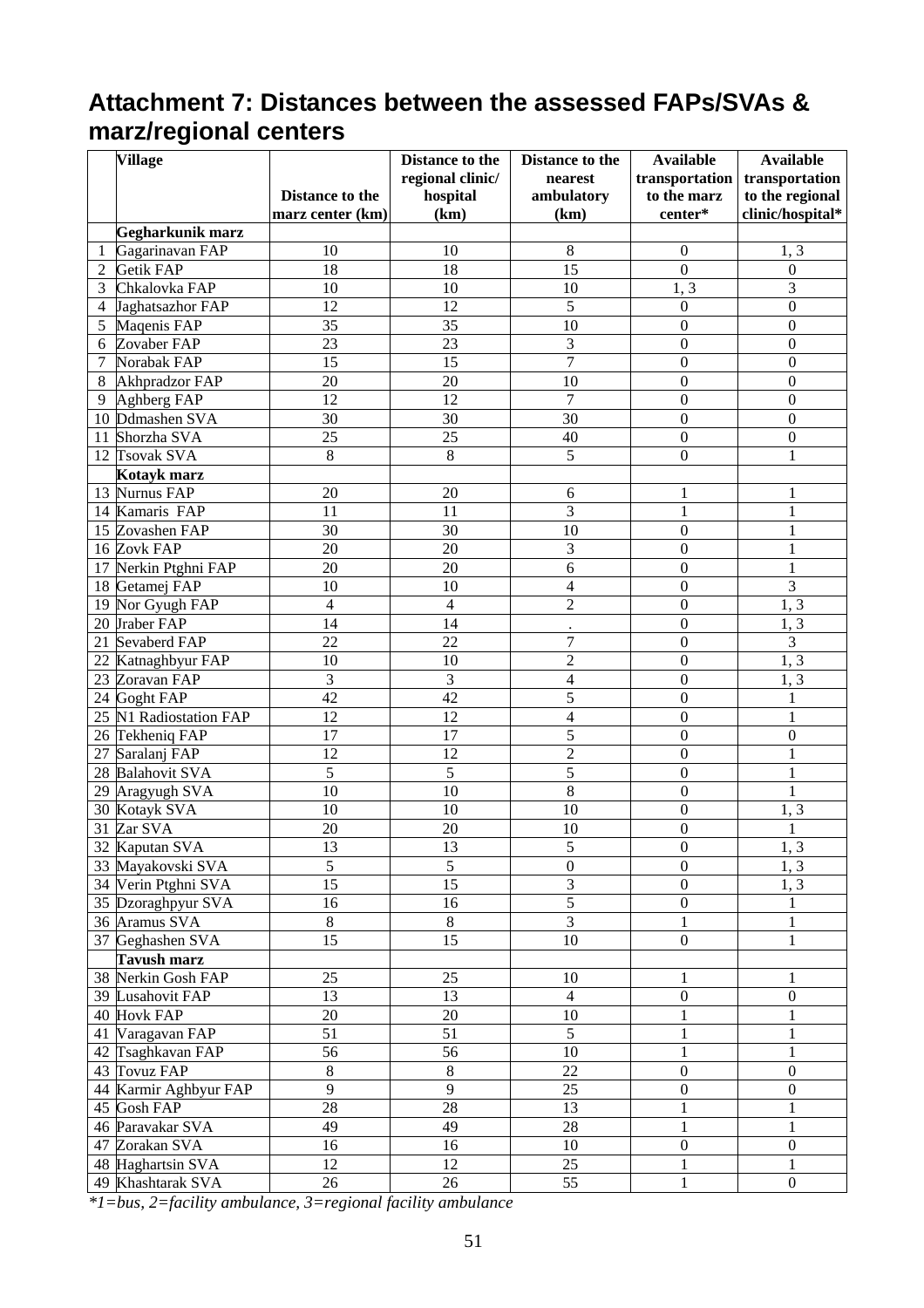### **Attachment 8. Numbers of PHC providers involved in continous FM/FN education**

| #              | <b>Facilities</b>    | # of district doctors<br>in target facilities | # of those trained at<br>NIH/YSMU during<br>the last 5 years | # of those involved<br>in continuous FM<br>education | # of those willing to<br>continuous FM<br>get involved in<br>education | # of district nurses<br>in target facilities | # of those trained at<br>NIH/BNC during<br>the last 5 years | # of those involved<br>in continuous FN<br>education | # of those willing to<br>E<br>get involved in<br>continuous<br>education |
|----------------|----------------------|-----------------------------------------------|--------------------------------------------------------------|------------------------------------------------------|------------------------------------------------------------------------|----------------------------------------------|-------------------------------------------------------------|------------------------------------------------------|--------------------------------------------------------------------------|
|                | Gegharkunik          |                                               |                                                              |                                                      |                                                                        |                                              |                                                             |                                                      |                                                                          |
| 1              | Gagarinavan FAP      | $\boldsymbol{0}$                              | $\boldsymbol{0}$                                             | $\boldsymbol{0}$                                     | $\boldsymbol{0}$                                                       | 3                                            | $\boldsymbol{0}$                                            | $\boldsymbol{0}$                                     | $\boldsymbol{0}$                                                         |
| $\overline{c}$ | <b>Getik FAP</b>     | $\boldsymbol{0}$                              | $\boldsymbol{0}$                                             | $\boldsymbol{0}$                                     | $\boldsymbol{0}$                                                       | $\overline{c}$                               | $\boldsymbol{0}$                                            | $\boldsymbol{0}$                                     | $\overline{2}$                                                           |
| 3              | Chkalovka FAP        | $\boldsymbol{0}$                              | $\boldsymbol{0}$                                             | $\boldsymbol{0}$                                     | $\boldsymbol{0}$                                                       | $\,1$                                        | $\boldsymbol{0}$                                            | $\boldsymbol{0}$                                     | $\boldsymbol{0}$                                                         |
| 4              | Jaghatsazhor FAP     | $\boldsymbol{0}$                              | $\boldsymbol{0}$                                             | $\boldsymbol{0}$                                     | $\boldsymbol{0}$                                                       | $\mathbf{1}$                                 | $\boldsymbol{0}$                                            | $\boldsymbol{0}$                                     | $\mathbf{1}$                                                             |
| 5              | Maqenis FAP          | $\boldsymbol{0}$                              | $\boldsymbol{0}$                                             | $\boldsymbol{0}$                                     | $\boldsymbol{0}$                                                       | $\mathbf{1}$                                 | $\boldsymbol{0}$                                            | $\boldsymbol{0}$                                     | $\,1$                                                                    |
| 6              | Zovaber FAP          | $\boldsymbol{0}$                              | $\boldsymbol{0}$                                             | $\boldsymbol{0}$                                     | $\boldsymbol{0}$                                                       | $\overline{2}$                               | $\boldsymbol{0}$                                            | $\boldsymbol{0}$                                     | $\overline{2}$                                                           |
| 7              | Norabak FAP          | $\boldsymbol{0}$                              | $\boldsymbol{0}$                                             | $\boldsymbol{0}$                                     | $\boldsymbol{0}$                                                       | $\boldsymbol{0}$                             | $\boldsymbol{0}$                                            | $\boldsymbol{0}$                                     | $\boldsymbol{0}$                                                         |
| 8              | Akhpradzor FAP       | $\boldsymbol{0}$                              | $\boldsymbol{0}$                                             | $\boldsymbol{0}$                                     | $\boldsymbol{0}$                                                       | $\mathbf{1}$                                 | $\boldsymbol{0}$                                            | $\boldsymbol{0}$                                     | $\,1$                                                                    |
| 9              | Aghberg FAP          | $\boldsymbol{0}$                              | $\boldsymbol{0}$                                             | $\boldsymbol{0}$                                     | $\boldsymbol{0}$                                                       | $\mathbf{1}$                                 | $\boldsymbol{0}$                                            | $\boldsymbol{0}$                                     | $\overline{2}$                                                           |
| 10             | Ddmashen SVA         | 1                                             | $\mathbf{1}$                                                 | $\boldsymbol{0}$                                     | $\boldsymbol{0}$                                                       | 7                                            | $\sqrt{2}$                                                  | $\boldsymbol{0}$                                     | $\mathbf{1}$                                                             |
| 11             | Shorzha SVA          | $\mathbf{1}$                                  | $\boldsymbol{0}$                                             | $\boldsymbol{0}$                                     | 1                                                                      | $\overline{2}$                               | $\boldsymbol{0}$                                            | $\boldsymbol{0}$                                     | $\,1$                                                                    |
| 12             | <b>Tsovak SVA</b>    | $\mathbf{1}$                                  | $\boldsymbol{0}$                                             | $\mathbf{1}$                                         | $\boldsymbol{0}$                                                       | 9                                            | $\boldsymbol{0}$                                            | $\boldsymbol{0}$                                     | $\mathbf{1}$                                                             |
| 13             | Vardenis PC          | 8                                             | 1                                                            | $\boldsymbol{0}$                                     | $\boldsymbol{0}$                                                       | 20                                           | $\boldsymbol{0}$                                            | $\boldsymbol{0}$                                     | $\boldsymbol{0}$                                                         |
| 14             | Sevan PC             | 15                                            | $\boldsymbol{0}$                                             | 3                                                    | $\overline{2}$                                                         | 22                                           | $\boldsymbol{0}$                                            | $\boldsymbol{0}$                                     | $\overline{3}$                                                           |
|                | Kotayk               |                                               |                                                              |                                                      |                                                                        |                                              |                                                             |                                                      |                                                                          |
| 15             | Nurnus FAP           | $\boldsymbol{0}$                              | $\boldsymbol{0}$                                             | $\boldsymbol{0}$                                     | $\boldsymbol{0}$                                                       | $\mathbf{1}$                                 | $\boldsymbol{0}$                                            | $\boldsymbol{0}$                                     | $\boldsymbol{0}$                                                         |
| 16             | Kamaris FAP          | $\mathbf{1}$                                  | $\mathbf{1}$                                                 | $\boldsymbol{0}$                                     | $\boldsymbol{0}$                                                       | $\sqrt{2}$                                   | $\boldsymbol{0}$                                            | $\mathbf{1}$                                         | $\mathbf{1}$                                                             |
| 17             | Zovashen FAP         | $\boldsymbol{0}$                              | $\boldsymbol{0}$                                             | $\boldsymbol{0}$                                     | $\boldsymbol{0}$                                                       | $\mathbf{1}$                                 | $\boldsymbol{0}$                                            | $\boldsymbol{0}$                                     | $\,1$                                                                    |
| 18             | Zovk FAP             | $\boldsymbol{0}$                              | $\boldsymbol{0}$                                             | $\boldsymbol{0}$                                     | $\boldsymbol{0}$                                                       | $\mathbf{1}$                                 | $\boldsymbol{0}$                                            | $\boldsymbol{0}$                                     | $\,1$                                                                    |
| 19             | Nerkin Ptghni FAP    | $\boldsymbol{0}$                              | $\boldsymbol{0}$                                             | $\boldsymbol{0}$                                     | $\boldsymbol{0}$                                                       | $\sqrt{2}$                                   | $\boldsymbol{0}$                                            | $\boldsymbol{0}$                                     | $\overline{2}$                                                           |
| 20             | Getamej FAP          | $\boldsymbol{0}$                              | $\boldsymbol{0}$                                             | $\boldsymbol{0}$                                     | $\boldsymbol{0}$                                                       | $\mathbf{1}$                                 | $\boldsymbol{0}$                                            | $\boldsymbol{0}$                                     | $\,1$                                                                    |
| 21             | Nor Gyugh FAP        | $\boldsymbol{0}$                              | $\overline{0}$                                               | $\overline{0}$                                       | $\overline{0}$                                                         | $\mathbf{1}$                                 | $\boldsymbol{0}$                                            | $\boldsymbol{0}$                                     | $\mathbf{1}$                                                             |
| 22             | Jraber FAP           | $\boldsymbol{0}$                              | $\boldsymbol{0}$                                             | $\boldsymbol{0}$                                     | $\boldsymbol{0}$                                                       | $\mathbf{1}$                                 | $\mathbf{0}$                                                | $\boldsymbol{0}$                                     | $\mathbf{1}$                                                             |
| 23             | Sevaberd FAP         | $\boldsymbol{0}$                              | $\boldsymbol{0}$                                             | $\boldsymbol{0}$                                     | $\boldsymbol{0}$                                                       | $\mathbf{1}$                                 | $\boldsymbol{0}$                                            | $\boldsymbol{0}$                                     | $\mathbf{1}$                                                             |
| 24             | Katnaghbyur FAP      | $\boldsymbol{0}$                              | $\boldsymbol{0}$                                             | $\boldsymbol{0}$                                     | $\boldsymbol{0}$                                                       | $\mathbf{1}$                                 | $\boldsymbol{0}$                                            | $\boldsymbol{0}$                                     | $\mathbf{1}$                                                             |
| 25             | Zoravan FAP          | $\boldsymbol{0}$                              | $\boldsymbol{0}$                                             | $\boldsymbol{0}$                                     | $\overline{0}$                                                         | $\overline{c}$                               | $\boldsymbol{0}$                                            | $\boldsymbol{0}$                                     | $\sqrt{2}$                                                               |
| 26             | Goght FAP            | $\boldsymbol{0}$                              | $\boldsymbol{0}$                                             | $\boldsymbol{0}$                                     | $\boldsymbol{0}$                                                       | $\overline{c}$                               | $\boldsymbol{0}$                                            | $\boldsymbol{0}$                                     | $\overline{c}$                                                           |
| 27             | Radiostation FAP     | $\boldsymbol{0}$                              | $\boldsymbol{0}$                                             | $\boldsymbol{0}$                                     | $\boldsymbol{0}$                                                       | $\mathbf{1}$                                 | $\boldsymbol{0}$                                            | $\boldsymbol{0}$                                     | $\mathbf{1}$                                                             |
| 28             | Tekheniq FAP         | $\boldsymbol{0}$                              | $\boldsymbol{0}$                                             | $\boldsymbol{0}$                                     | $\overline{0}$                                                         | $\mathbf{1}$                                 | $\overline{0}$                                              | $\boldsymbol{0}$                                     | $\mathbf{1}$                                                             |
| 29             | Saralanj FAP         | $\boldsymbol{0}$                              | $\boldsymbol{0}$                                             | $\boldsymbol{0}$                                     | $\boldsymbol{0}$                                                       | $\boldsymbol{0}$                             | $\boldsymbol{0}$                                            | $\boldsymbol{0}$                                     | $\boldsymbol{0}$                                                         |
| 30             | <b>Balahovit SVA</b> | $\overline{2}$                                | $\overline{2}$                                               | $\overline{0}$                                       | $\boldsymbol{0}$                                                       | 4                                            | $\overline{2}$                                              | $\mathbf{0}$                                         | 3                                                                        |
| 31             | Aragyugh SVA         | $\overline{2}$                                | $\mathbf{1}$                                                 | 1                                                    | $\boldsymbol{0}$                                                       | $\overline{c}$                               | $\mathbf{1}$                                                | $\boldsymbol{0}$                                     | $\mathbf{1}$                                                             |
| 32             | Kotayk SVA           | $\overline{2}$                                | 1                                                            | 1                                                    | $\boldsymbol{0}$                                                       | 3                                            | $\mathbf{1}$                                                | 1                                                    | $\boldsymbol{0}$                                                         |
| 33             | Zar SVA              | $\mathbf{1}$                                  | $\mathbf{1}$                                                 | $\boldsymbol{0}$                                     | $\overline{0}$                                                         | $\overline{c}$                               | $\mathbf{1}$                                                | $\boldsymbol{0}$                                     | $\mathbf{1}$                                                             |
| 34             | Kaputan SVA          | $\mathbf{1}$                                  | 1                                                            | $\boldsymbol{0}$                                     | $\boldsymbol{0}$                                                       | $\overline{c}$                               | $\mathbf{1}$                                                | $\overline{0}$                                       | $\boldsymbol{0}$                                                         |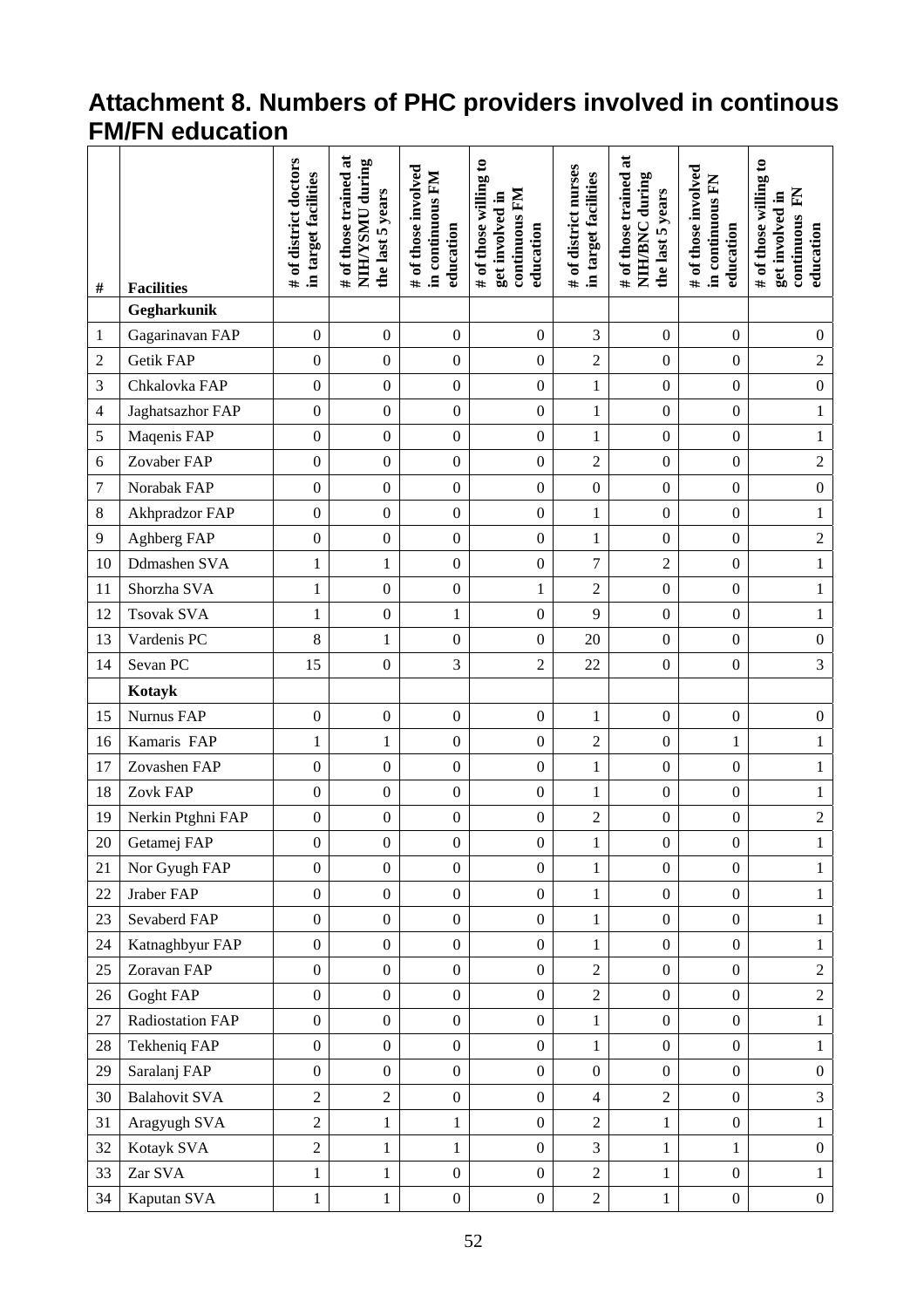| #  | <b>Facilities</b>   | # of district doctors<br>in target facilities | # of those trained at<br>NIH/YSMU during<br>the last 5 years | # of those involved<br>in continuous FM<br>education | # of those willing to<br>continuous FM<br>get involved in<br>education | # of district nurses<br>in target facilities | # of those trained at<br>NIH/BNC during<br>the last 5 years | # of those involved<br>in continuous FN<br>education | # of those willing to<br>E<br>get involved in<br>continuous<br>education |
|----|---------------------|-----------------------------------------------|--------------------------------------------------------------|------------------------------------------------------|------------------------------------------------------------------------|----------------------------------------------|-------------------------------------------------------------|------------------------------------------------------|--------------------------------------------------------------------------|
| 35 | Mayakovski SVA      | 1                                             | 1                                                            | 1                                                    | 1                                                                      | $\overline{2}$                               | 1                                                           | 1                                                    | 2                                                                        |
| 36 | Verin Ptghni SVA    | $\mathbf{1}$                                  | $\mathbf{1}$                                                 | $\boldsymbol{0}$                                     | $\Omega$                                                               | $\overline{2}$                               | $\mathbf{1}$                                                | $\overline{0}$                                       | $\mathbf{1}$                                                             |
| 37 | Dzoraghpyur SVA     | $\overline{2}$                                | $\mathbf{1}$                                                 | $\mathbf{1}$                                         | $\boldsymbol{0}$                                                       | 3                                            | $\mathbf{1}$                                                | $\boldsymbol{0}$                                     | $\overline{c}$                                                           |
| 38 | Aramus SVA          | $\overline{2}$                                | $\mathbf{1}$                                                 | $\mathbf{1}$                                         | $\boldsymbol{0}$                                                       | 3                                            | $\mathbf{1}$                                                | $\mathbf{1}$                                         | $\boldsymbol{0}$                                                         |
| 39 | Geghashen SVA       | $\mathfrak{Z}$                                | $\mathbf{1}$                                                 | 1                                                    | $\boldsymbol{0}$                                                       | 4                                            | 1                                                           | $\boldsymbol{0}$                                     | 3                                                                        |
| 40 | Byureghavan HC      | 6                                             | $\overline{2}$                                               | $\boldsymbol{0}$                                     | 3                                                                      | 8                                            | $\overline{2}$                                              | $\boldsymbol{0}$                                     | 6                                                                        |
| 41 | Argel HC            | $\overline{2}$                                | $\overline{0}$                                               | $\boldsymbol{0}$                                     | $\overline{2}$                                                         | 12                                           | $\overline{4}$                                              | $\boldsymbol{0}$                                     | 8                                                                        |
| 42 | Garni HC            | 5                                             | $\overline{2}$                                               | $\mathbf{1}$                                         | $\overline{2}$                                                         | 12                                           | $\overline{2}$                                              | $\mathbf{1}$                                         | 9                                                                        |
| 43 | Nor Hatchn PC       | 9                                             | 6                                                            | $\overline{2}$                                       | 1                                                                      | 12                                           | $\boldsymbol{7}$                                            | 1                                                    | $\overline{\mathbf{4}}$                                                  |
|    | <b>Tavush</b>       |                                               |                                                              |                                                      |                                                                        |                                              |                                                             |                                                      |                                                                          |
| 44 | Nerkin Gosh FAP     | $\boldsymbol{0}$                              | $\overline{0}$                                               | $\boldsymbol{0}$                                     | $\boldsymbol{0}$                                                       | $\mathbf{1}$                                 | $\mathbf{1}$                                                | $\boldsymbol{0}$                                     | $\boldsymbol{0}$                                                         |
| 45 | Lusahovit FAP       | $\boldsymbol{0}$                              | $\overline{0}$                                               | $\boldsymbol{0}$                                     | $\mathbf{1}$                                                           | $\mathbf{1}$                                 | $\mathbf{1}$                                                | $\boldsymbol{0}$                                     | $\overline{0}$                                                           |
| 46 | <b>Hovk FAP</b>     | $\boldsymbol{0}$                              | $\boldsymbol{0}$                                             | $\boldsymbol{0}$                                     | $\boldsymbol{0}$                                                       | $\mathbf{1}$                                 | $\boldsymbol{0}$                                            | $\boldsymbol{0}$                                     | $\boldsymbol{0}$                                                         |
| 47 | Varagavan FAP       | $\overline{0}$                                | $\overline{0}$                                               | $\boldsymbol{0}$                                     | $\boldsymbol{0}$                                                       | $\mathbf{1}$                                 | 1                                                           | $\mathbf{0}$                                         | $\overline{0}$                                                           |
| 48 | Tsaghkavan FAP      | $\mathbf{0}$                                  | $\mathbf{0}$                                                 | $\boldsymbol{0}$                                     | $\mathbf{0}$                                                           | 2                                            | $\overline{2}$                                              | $\boldsymbol{0}$                                     | $\overline{0}$                                                           |
| 49 | <b>Tovuz FAP</b>    | $\boldsymbol{0}$                              | $\boldsymbol{0}$                                             | $\boldsymbol{0}$                                     | $\mathbf{0}$                                                           | $\overline{c}$                               | $\boldsymbol{0}$                                            | $\boldsymbol{0}$                                     | $\overline{0}$                                                           |
| 50 | Karmir Aghbyur FAP  | $\boldsymbol{0}$                              | $\boldsymbol{0}$                                             | $\boldsymbol{0}$                                     | $\boldsymbol{0}$                                                       | 3                                            | $\boldsymbol{0}$                                            | $\boldsymbol{0}$                                     | $\overline{0}$                                                           |
| 51 | <b>Gosh FAP</b>     | $\mathbf{0}$                                  | $\boldsymbol{0}$                                             | $\boldsymbol{0}$                                     | $\boldsymbol{0}$                                                       | $\mathbf{1}$                                 | $\mathbf{1}$                                                | $\boldsymbol{0}$                                     | $\boldsymbol{0}$                                                         |
| 52 | Paravakar SVA       | $\overline{c}$                                | 1                                                            | $\boldsymbol{0}$                                     | $\boldsymbol{0}$                                                       | 3                                            | 1                                                           | $\mathbf{0}$                                         | $\boldsymbol{0}$                                                         |
| 53 | Zorakan SVA         | 1                                             | 1                                                            | $\boldsymbol{0}$                                     | $\theta$                                                               | $\overline{c}$                               | $\overline{2}$                                              | $\boldsymbol{0}$                                     | $\boldsymbol{0}$                                                         |
| 54 | Haghartsin SVA      | 3                                             | $\overline{2}$                                               | $\mathbf{1}$                                         | $\boldsymbol{0}$                                                       | 11                                           | 3                                                           | $\mathbf{0}$                                         | $\overline{\mathbf{3}}$                                                  |
| 55 | Khashtarak SVA      | 1                                             | $\mathbf{1}$                                                 | 1                                                    | $\mathbf{1}$                                                           | 5                                            | 4                                                           | $\boldsymbol{0}$                                     | 5                                                                        |
| 56 | Mother&child center | 8                                             | $\overline{\mathcal{L}}$                                     | 3                                                    | $\boldsymbol{0}$                                                       | 11                                           | 3                                                           | $\mathfrak{Z}$                                       | $\overline{2}$                                                           |
|    | <b>Total</b>        | 81                                            | 33                                                           | 18                                                   | 14                                                                     | 205                                          | 47                                                          | $\boldsymbol{9}$                                     | 81                                                                       |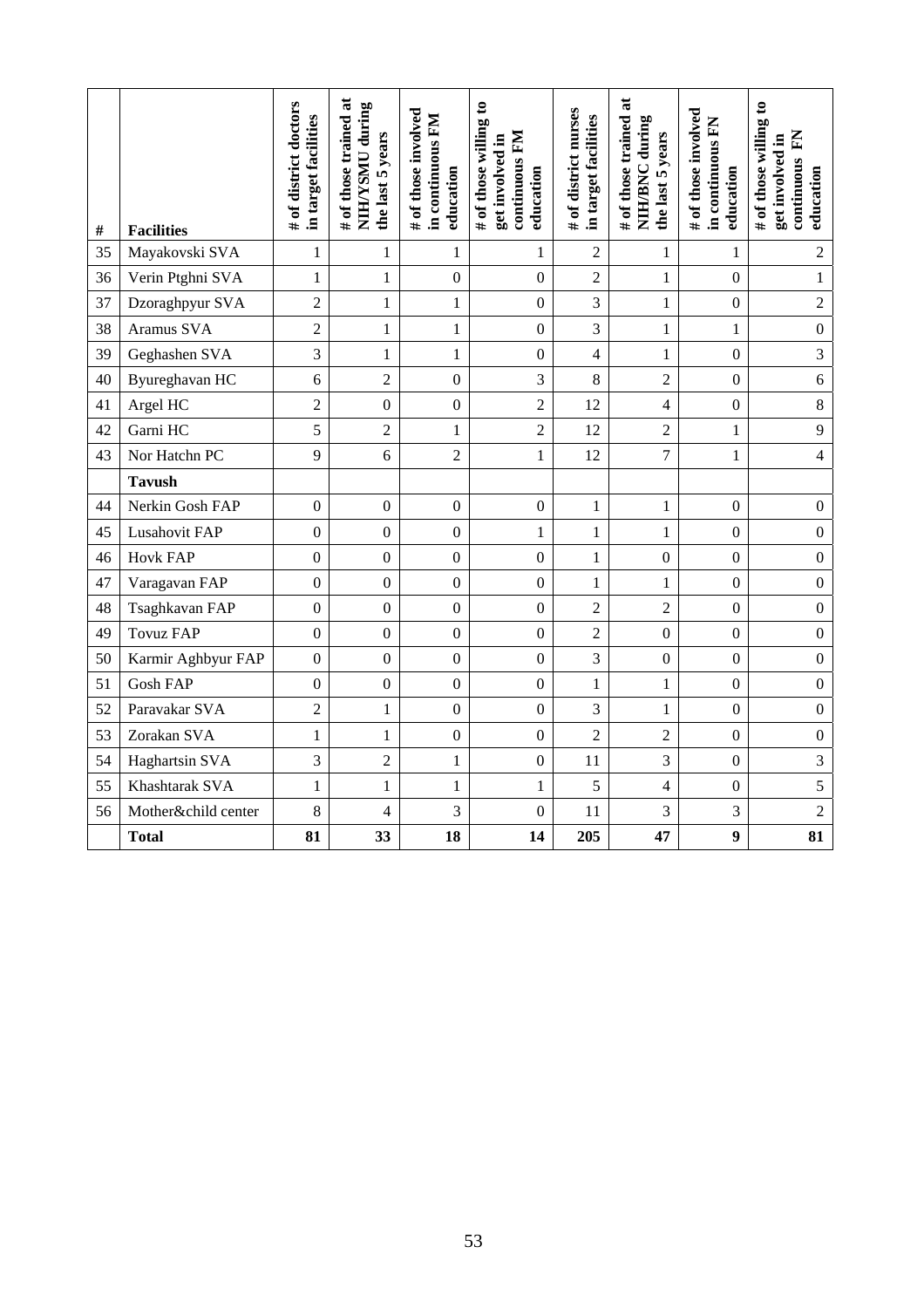### **Attachment 9. Short-term trainings of providers of the target facilities of Zone 2 (Gegharkunik, Kotayk, Tavush)**

|                | <b>Training topic</b>                          | # of           | $%$ of  | # of   | $%$ of | <b>Main providing</b>                      |
|----------------|------------------------------------------------|----------------|---------|--------|--------|--------------------------------------------|
|                |                                                | doctors        | doctors | nurses | nurses | organizations                              |
| 1              | First aid                                      |                |         |        |        | Red Cross, UNICEF, JF,                     |
|                |                                                | 8              | 9.9%    | 23     | 11.2%  | <b>IRB</b>                                 |
| $\overline{2}$ | Immunization                                   | 17             | 21.0%   | 62     | 30.2%  | UNICEF, USAID                              |
| 3              | <b>Breast feeding</b>                          | 9              | 11.1%   | 51     | 24.9%  | UNICEF, NOVA, UMCOR,<br>MOH, WV            |
| 4              | <b>STDs</b>                                    | 15             | 18.5%   | 32     | 15.6%  | NOVA, UNICEF                               |
| 5              | Reproductive health                            | 11             | 13.6%   | 29     | 14.1%  | NOVA, MOH, MSF,<br>UNICEF, USAID           |
| 6              | <b>IMCI</b>                                    | 34             | 42.0%   | 51     | 24.9%  | UMCOR, UNICEF, MOH,<br><b>NOVA</b>         |
| $\overline{7}$ | Tuberculosis                                   | 6              | 7.4%    | 6      | 2.9%   | NIH, MOH, UMCOR,<br><b>NOVA</b>            |
| 8              | Healthy lifestyle                              | $\overline{2}$ | 2.5%    | 10     | 4.9%   | NOVA, WV, UNICEF                           |
| 9              | Child growth & development                     | $\overline{7}$ | 8.6%    | 22     | 10.7%  | NOVA, WV, UNICEF                           |
| 10             | Management of chronic<br>conditions            | $\overline{7}$ | 8.6%    | 12     | 5.9%   | NIH, WV                                    |
| 11             | Infection control                              | 4              | 4.9%    | 9      | 4.4%   | <b>NOVA</b>                                |
| 12             | Eye diseases                                   | 10             | 12.3%   | 8      | 3.9%   | Armenian eye care project,<br><b>USAID</b> |
| 13             | Safe motherhood/childhood                      | $\mathbf 0$    | 0.0%    | 10     | 4.9%   | NOVA, UNICEF                               |
| 14             | Quality management and<br>improvement          | 8              | 9.9%    | 15     | 7.3%   | NIH, NOVA                                  |
| 15             | Nurse clinical skills<br>improvement           | $\mathbf 0$    | 0.0%    | 15     | 7.3%   | NIH, AIHA                                  |
| 16             | Adolescent health                              | 4              | 4.9%    | 3      | 1.5%   | <b>UNICEF</b>                              |
| 17             | Rational drug use                              | 11             | 13.6%   | 1      | 0.5%   | <b>IRD</b>                                 |
| 18             | Paraclinical methods of<br>patient examination | 10             | 12.3%   | 0      | 0.0%   |                                            |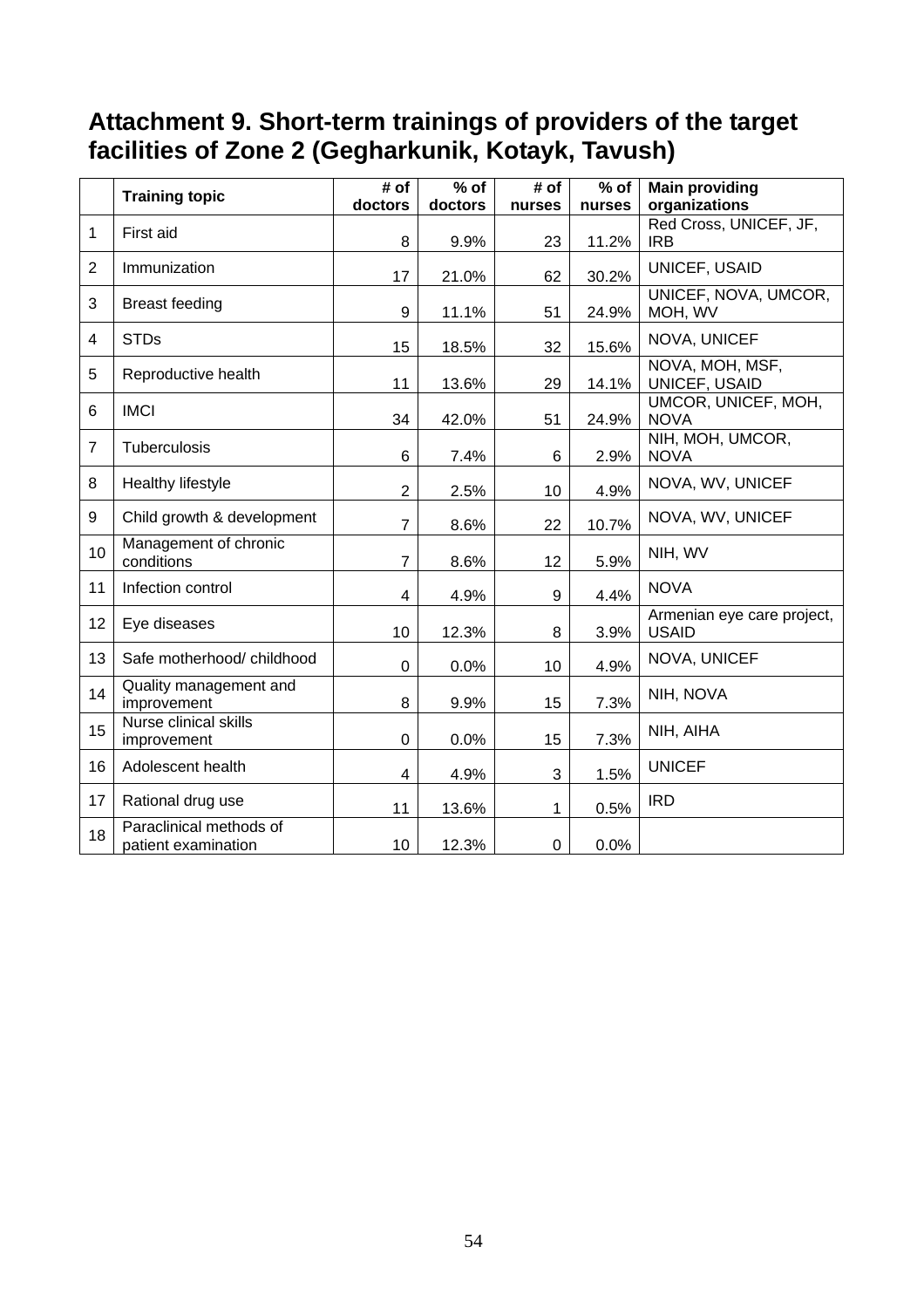# **Attachment 10. Numbers of client visits to the targeted PHC facilities of Zone 2 in 2006 and February-March 2007**

| #               | <b>Marz</b> | <b>Facility name</b> | <b>Visits of</b><br>children in<br>2006 | <b>Visits of</b><br>children in<br>2007<br><b>February</b> | <b>Visits of</b><br>children in<br>2007<br><b>March</b> | <b>Visits of</b><br>adults in<br>2006 | <b>Visits of</b><br>adults in<br>2007<br>February | <b>Visits of</b><br>adults in<br>2007<br><b>March</b> | <b>Total</b><br>visits in<br>2006 | <b>Total</b><br>visits in<br>2007<br>February | <b>Total</b><br>visits in<br>2007<br><b>March</b> |
|-----------------|-------------|----------------------|-----------------------------------------|------------------------------------------------------------|---------------------------------------------------------|---------------------------------------|---------------------------------------------------|-------------------------------------------------------|-----------------------------------|-----------------------------------------------|---------------------------------------------------|
| $\mathbf{1}$ .  | Gegharkunik | Gagarinavan FAP      | 792                                     | 128                                                        | 139                                                     | 1024                                  | 223                                               | 158                                                   | 1816                              | 351                                           | 297                                               |
| 2.              | Gegharkunik | <b>Getik FAP</b>     | 139                                     | 22                                                         | 29                                                      | 59                                    | 6                                                 | $\overline{7}$                                        | 198                               | 28                                            | 36                                                |
| 3.              | Gegharkunik | Chkalovka FAP        | 140                                     | 12                                                         | 13                                                      | 40                                    | 3                                                 | $\boldsymbol{6}$                                      | 180                               | 15                                            | $\overline{19}$                                   |
| 4.              | Gegharkunik | Jaghatsazhor FAP     | 120                                     | $\overline{2}$                                             | 13                                                      | 650                                   | 43                                                | 52                                                    | 770                               | 45                                            | 65                                                |
| 5.              | Gegharkunik | Magenis FAP          | 424                                     | 41                                                         | 39                                                      | 815                                   | 79                                                | 82                                                    | 1239                              | 120                                           | 121                                               |
| 6.              | Gegharkunik | Zovaber FAP          | 571                                     | 51                                                         | 45                                                      | 956                                   | 77                                                | 70                                                    | 1527                              | 128                                           | 115                                               |
| 7.              | Gegharkunik | Norabak FAP          | $\boldsymbol{0}$                        | $\mathbf 0$                                                | $\mathbf 0$                                             | 0                                     | $\mathbf 0$                                       | $\boldsymbol{0}$                                      | $\mathbf 0$                       | 0                                             | $\overline{0}$                                    |
| 8.              | Gegharkunik | Akhpradzor FAP       | $\mathbf 0$                             | $\overline{0}$                                             | $\overline{0}$                                          | 0                                     | $\overline{0}$                                    | $\mathbf 0$                                           | $\mathbf{0}$                      | $\mathbf 0$                                   | $\mathbf 0$                                       |
| 9.              | Gegharkunik | Aghberg FAP          | 271                                     | 11                                                         | 22                                                      | 699                                   | 61                                                | 65                                                    | 970                               | 72                                            | 87                                                |
| 10.             | Gegharkunik | Ddmashen SVA         | 1060                                    | 54                                                         | 58                                                      | 2467                                  | 127                                               | 126                                                   | 3527                              | 181                                           | 184                                               |
| 11.             | Gegharkunik | Shorzha SVA          | 323                                     | 29                                                         | 29                                                      | 467                                   | 48                                                | 45                                                    | 790                               | 77                                            | 74                                                |
| 12.             | Gegharkunik | <b>Tsovak SVA</b>    | 1200                                    | 80                                                         | 60                                                      | 3314                                  | 180                                               | 100                                                   | 4514                              | 260                                           | 160                                               |
| 13.             | Gegharkunik | Vardenis PC          | 15203                                   | 1677                                                       | 1234                                                    | 25678                                 | 1216                                              | 1597                                                  | 40881                             | 2893                                          | 2831                                              |
| 14.             | Gegharkunik | Sevan PC             | 11658                                   | 550                                                        | 670                                                     | 16564                                 | 405                                               | 548                                                   | 28222                             | 955                                           | 1218                                              |
| 15.             | Kotayk      | Nurnus FAP           | 86                                      | 13                                                         | 9                                                       | 200                                   | 29                                                | 21                                                    | 286                               | 42                                            | 30                                                |
| 16.             | Kotayk      | Kamaris FAP          | 1649                                    | 81                                                         | 120                                                     | 352                                   | 84                                                | 89                                                    | 2001                              | 165                                           | 209                                               |
| 17.             | Kotayk      | Zovashen FAP         | $\mathbf 0$                             | 0                                                          | $\mathbf 0$                                             | $\mathbf 0$                           | 0                                                 | $\mathbf 0$                                           | $\mathbf 0$                       | 0                                             | $\Omega$                                          |
| 18 <sub>1</sub> | Kotayk      | Zovk FAP             | 438                                     | 41                                                         | 38                                                      | 250                                   | 20                                                | 22                                                    | 688                               | 61                                            | 60                                                |
| 19.             | Kotayk      | Nerkin Ptghni FAP    | 360                                     | 32                                                         | 37                                                      | 251                                   | 31                                                | 41                                                    | 611                               | 63                                            | 78                                                |
| 20.             | Kotayk      | Getamej FAP          | 140                                     | 15                                                         | 14                                                      | 659                                   | 71                                                | 67                                                    | 799                               | 86                                            | 81                                                |
| 21.             | Kotayk      | Nor Gyugh FAP        | 1138                                    | 85                                                         | 80                                                      | 1253                                  | 27                                                | 38                                                    | 2391                              | 112                                           | 118                                               |
| 22.             | Kotayk      | Jraber FAP           | 186                                     | 12                                                         | 13                                                      | 559                                   | 40                                                | 50                                                    | 745                               | 52                                            | 63                                                |
| 23.             | Kotayk      | Sevaberd FAP         | 71                                      | 5                                                          | 8                                                       | 37                                    | $\overline{7}$                                    | 9                                                     | 108                               | 12                                            | $\overline{17}$                                   |
| 24.             | Kotayk      | Katnaghbyur FAP      | 194                                     | 14                                                         | 13                                                      | 308                                   | 6                                                 | 5                                                     | 502                               | 20                                            | 18                                                |
| 25.             | Kotayk      | Zoravan FAP          | 318                                     | 30                                                         | 25                                                      | 184                                   | 13                                                | 13                                                    | 502                               | 43                                            | 38                                                |
| 26.             | Kotayk      | Goght FAP            | 427                                     | 41                                                         | 39                                                      | 766                                   | 52                                                | 61                                                    | 1193                              | 93                                            | 100                                               |
| 27.             | Kotayk      | Radiostation FAP     | 564                                     | 29                                                         | 25                                                      | 400                                   | 41                                                | 55                                                    | 964                               | 70                                            | 80                                                |
| 28.             | Kotayk      | <b>Tekhenig FAP</b>  | 207                                     | 23                                                         | 25                                                      | 180                                   | 19                                                | 15                                                    | 387                               | 42                                            | 40                                                |
| 29.             | Kotayk      | Saralanj FAP         | 93                                      | 5                                                          | $\overline{7}$                                          | 237                                   | 20                                                | 25                                                    | 330                               | 25                                            | 32                                                |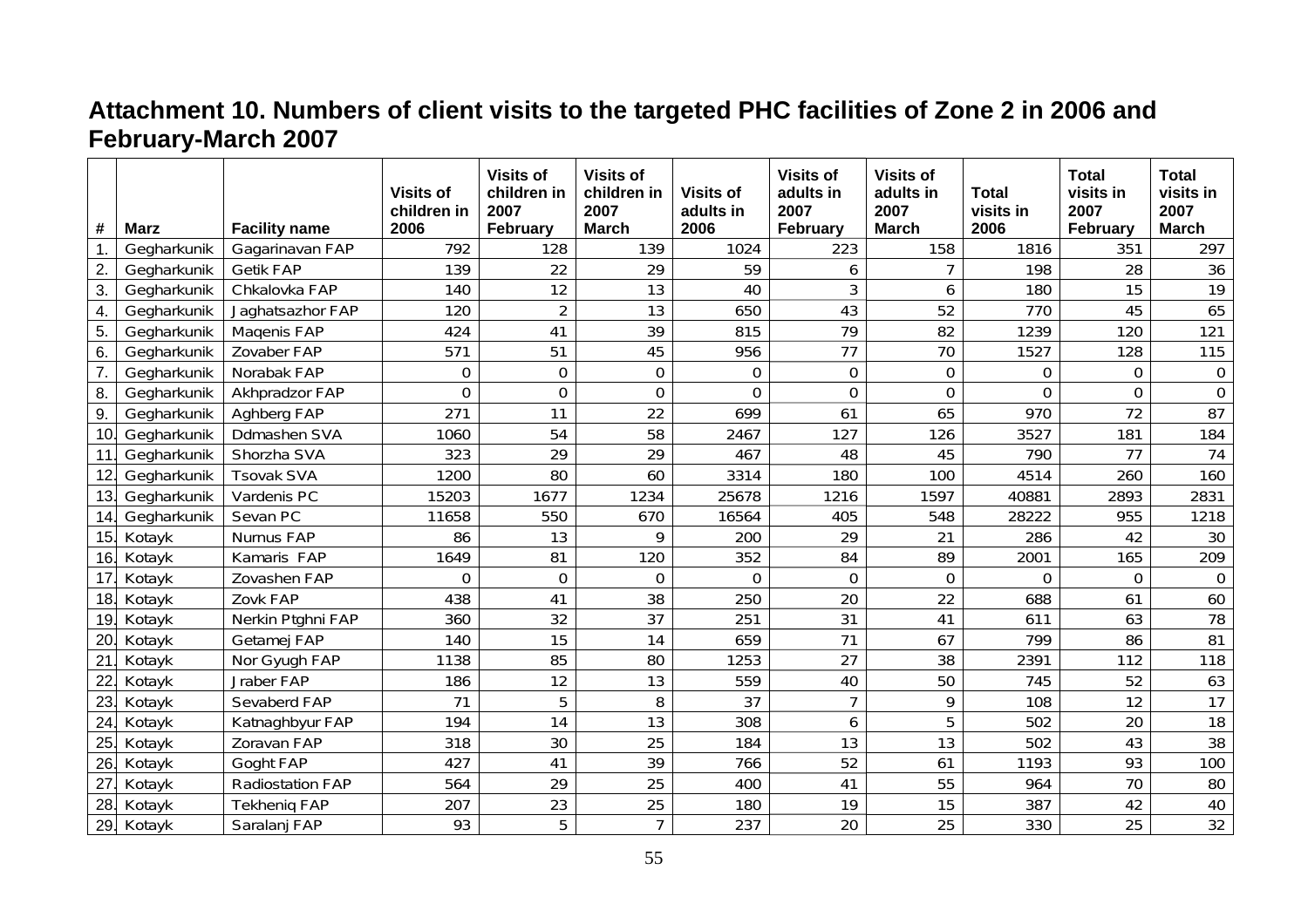| #   | <b>Marz</b> | <b>Facility name</b> | <b>Visits of</b><br>children in<br>2006 | <b>Visits of</b><br>children in<br>2007<br>February | <b>Visits of</b><br>children in<br>2007<br><b>March</b> | <b>Visits of</b><br>adults in<br>2006 | <b>Visits of</b><br>adults in<br>2007<br>February | <b>Visits of</b><br>adults in<br>2007<br><b>March</b> | <b>Total</b><br>visits in<br>2006 | <b>Total</b><br>visits in<br>2007<br>February | <b>Total</b><br>visits in<br>2007<br><b>March</b> |
|-----|-------------|----------------------|-----------------------------------------|-----------------------------------------------------|---------------------------------------------------------|---------------------------------------|---------------------------------------------------|-------------------------------------------------------|-----------------------------------|-----------------------------------------------|---------------------------------------------------|
| 30. | Kotayk      | <b>Balahovit SVA</b> | 3459                                    | 166                                                 | 129                                                     | 2677                                  | 170                                               | 198                                                   | 6136                              | 336                                           | 327                                               |
| 31. | Kotayk      | Aragyugh SVA         | 277                                     | 15                                                  | 23                                                      | 712                                   | 62                                                | 75                                                    | 989                               | 77                                            | 98                                                |
| 32  | Kotayk      | Kotayk SVA           | 1189                                    | 118                                                 | 95                                                      | 794                                   | 52                                                | 50                                                    | 1983                              | 170                                           | 145                                               |
| 33. | Kotayk      | Zar SVA              | 685                                     | 52                                                  | 52                                                      | 692                                   | 44                                                | 45                                                    | 1377                              | 96                                            | 97                                                |
| 34. | Kotayk      | Kaputan SVA          | 890                                     | 60                                                  | 82                                                      | 910                                   | 68                                                | 67                                                    | 1800                              | 128                                           | 149                                               |
| 35. | Kotayk      | Mayakovski SVA       | 615                                     | 49                                                  | 50                                                      | 432                                   | 38                                                | 35                                                    | 1047                              | 87                                            | 85                                                |
| 36. | Kotayk      | Verin Ptghni SVA     | 784                                     | 12                                                  | 12                                                      | 1097                                  | 61                                                | 90                                                    | 1881                              | 73                                            | 102                                               |
| 37. | Kotayk      | Dzoraghpyur SVA      | 1529                                    | 152                                                 | 104                                                     | 1941                                  | 157                                               | 171                                                   | 3470                              | 309                                           | 275                                               |
| 38. | Kotayk      | Aramus SVA           | 1828                                    | 193                                                 | 199                                                     | 2099                                  | 219                                               | 236                                                   | 3927                              | 412                                           | 435                                               |
| 39. | Kotayk      | Geghashen SVA        | 1856                                    | 132                                                 | 140                                                     | 2115                                  | 27                                                | 26                                                    | 3971                              | 159                                           | 166                                               |
| 40. | Kotayk      | Byureghavan HC       | 8065                                    | 537                                                 | 663                                                     | 10749                                 | 689                                               | 664                                                   | 18814                             | 1226                                          | 1327                                              |
| 41. | Kotayk      | Argel HC             | 2016                                    | 70                                                  | $-2$                                                    | 5217                                  | 92                                                | 100                                                   | 7233                              | 162                                           | 98                                                |
| 42  | Kotayk      | Garni HC             | 9550                                    | 585                                                 | 365                                                     | 8791                                  | 300                                               | 260                                                   | 18341                             | 885                                           | 625                                               |
| 43. | Kotayk      | Nor Hatchn PC        | 6452                                    | 457                                                 | 737                                                     | 7794                                  | 557                                               | 727                                                   | 14246                             | 1014                                          | 1464                                              |
| 44  | Tavush      | Nerkin Gosh FAP      | 210                                     | 42                                                  | 25                                                      | 400                                   | 25                                                | 15                                                    | 610                               | 67                                            | 40                                                |
| 45. | Tavush      | Lusahovit FAP        | 30                                      | 5                                                   | $\overline{7}$                                          | 400                                   | 55                                                | 60                                                    | 430                               | 60                                            | 67                                                |
| 46. | Tavush      | <b>Hovk FAP</b>      | 220                                     | 20                                                  | 25                                                      | 200                                   | 30                                                | 20                                                    | 420                               | 50                                            | 45                                                |
| 47  | Tavush      | Varagavan FAP        | 180                                     | 19                                                  | 22                                                      | 30                                    | 10                                                | 15                                                    | 210                               | 29                                            | 37                                                |
| 48. | Tavush      | Tsaghkavan FAP       | 260                                     | 32                                                  | 33                                                      | 200                                   | 30                                                | 40                                                    | 460                               | 62                                            | $\overline{73}$                                   |
| 49. | Tavush      | <b>Tovuz FAP</b>     | 360                                     | 20                                                  | 22                                                      | 700                                   | 35                                                | 26                                                    | 1060                              | 55                                            | 48                                                |
| 50  | Tavush      | KarmirAghbyur FAP    | 500                                     | $\overline{32}$                                     | 57                                                      | 1000                                  | 80                                                | 150                                                   | 1500                              | 112                                           | 207                                               |
| 51  | Tavush      | Gosh FAP             | 1370                                    | 102                                                 | 70                                                      | 1100                                  | 60                                                | 85                                                    | 2470                              | 162                                           | 155                                               |
| 52  | Tavush      | Paravakar SVA        | 800                                     | 60                                                  | 55                                                      | 2160                                  | 170                                               | 180                                                   | 2960                              | 230                                           | 235                                               |
| 53. | Tavush      | Zorakan SVA          | 351                                     | $\overline{22}$                                     | 41                                                      | 447                                   | 36                                                | 47                                                    | 798                               | 58                                            | $\overline{88}$                                   |
| 54  | Tavush      | Haghartsin SVA       | 2078                                    | 114                                                 | 162                                                     | 2092                                  | 171                                               | 260                                                   | 4170                              | 285                                           | 422                                               |
| 55. | Tavush      | Khashtarak SVA       | 400                                     | 46                                                  | 38                                                      | 950                                   | 93                                                | 80                                                    | 1350                              | 139                                           | 118                                               |
| 56. | Tavush      | Mother&child center  | 12213                                   | 858                                                 | 864                                                     | $\Omega$                              | $\Omega$                                          | 0                                                     | 12213                             | 858                                           | 864                                               |
|     |             | <b>Total</b>         | 95939                                   | 7053                                                | 6874                                                    | 114068                                | 6259                                              | 7089                                                  | 210007                            | 13312                                         | 13963                                             |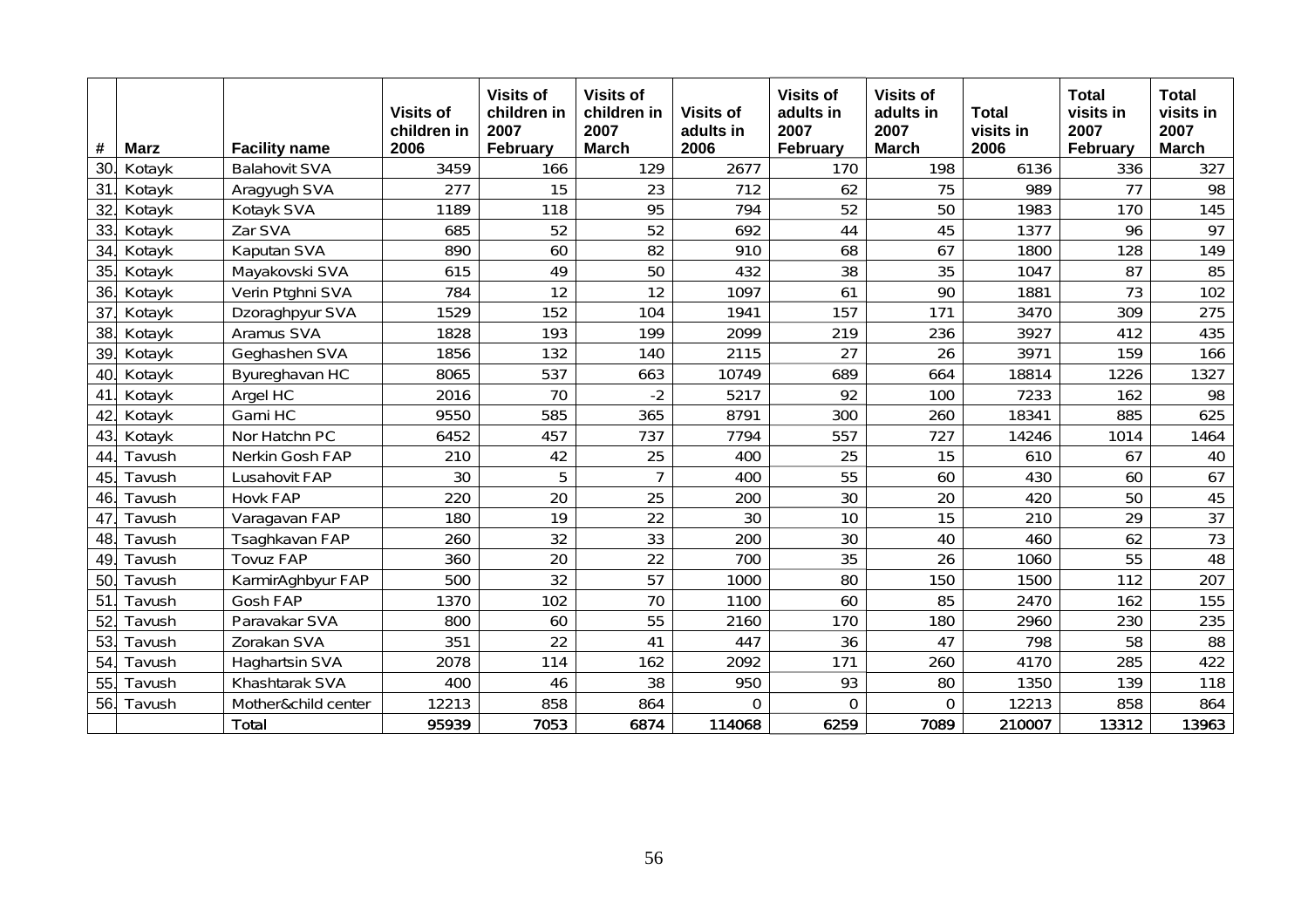# **Attachment 11. Numbers of home visits made by providers of targeted facilities of Zone 2 in 2006 & Feb.-March 2007**

|                          |             |                         |                     |                          | Home                 |                   |                        | Home                 |                   | <b>Total</b>     | <b>Total</b>         |
|--------------------------|-------------|-------------------------|---------------------|--------------------------|----------------------|-------------------|------------------------|----------------------|-------------------|------------------|----------------------|
|                          |             |                         | Home                | Home                     | visits of            | Home              | Home                   | visits of            | <b>Total</b>      | home             | home                 |
|                          |             |                         | visits of           | visits of                | children in          | visits of         | visits of              | adults in            | home              | visits in        | visits in            |
| #                        | <b>Marz</b> | <b>Facility name</b>    | children in<br>2006 | children in<br>2007 Feb. | 2007<br><b>March</b> | adults in<br>2006 | adults in<br>2007 Feb. | 2007<br><b>March</b> | visits in<br>2006 | 2007<br>February | 2007<br><b>March</b> |
|                          | Gegharkunik | Gagarinavan FAP         | 106                 | 18                       | 31                   | 41                | 2                      | 3                    | 147               | 20               | 34                   |
| 2                        | Gegharkunik | <b>Getik FAP</b>        | 98                  | 11                       | 11                   | 127               | 11                     | 14                   | 225               | 22               | 25                   |
| 3                        | Gegharkunik | Chkalovka FAP           | 66                  | $\mathbf{1}$             | 5                    | 69                | 4                      | 12                   | 135               | 5                | 17                   |
| $\overline{\mathcal{A}}$ | Gegharkunik | Jaghatsazhor FAP        | 22                  | $\overline{2}$           | 3                    | 26                | 4                      | 6                    | 48                | 6                | 9                    |
| 5                        | Gegharkunik | Magenis FAP             | 653                 | 51                       | 44                   | 994               | 94                     | 102                  | 1647              | 145              | 146                  |
| 6                        | Gegharkunik | Zovaber FAP             | 388                 | 18                       | 19                   | 585               | 27                     | 35                   | 973               | 45               | 54                   |
|                          | Gegharkunik | Norabak FAP             |                     | 4                        | $\overline{4}$       |                   | $\overline{2}$         | $\overline{2}$       | 25                | 6                | 6                    |
| 8                        | Gegharkunik | Akhpradzor FAP          | 340                 | 38                       | 49                   | 298               | 28                     | 29                   | 638               | 66               | 78                   |
| 9                        | Gegharkunik | Aghberg FAP             | 86                  | 8                        | 10                   | 81                | $\overline{7}$         | 8                    | 167               | 15               | 18                   |
| 10                       | Gegharkunik | Ddmashen SVA            | 526                 | 44                       | 90                   | 95                | 28                     | 21                   | 621               | 72               | 111                  |
| 11                       | Gegharkunik | Shorzha SVA             | 184                 | 16                       | 14                   | 124               | 9                      | 11                   | 308               | 25               | 25                   |
| 12                       | Gegharkunik | <b>Tsovak SVA</b>       | 238                 | 19                       | 15                   | 280               | 24                     | 22                   | 518               | 43               | $\overline{37}$      |
| 13                       | Gegharkunik | Vardenis PC             | 396                 | 329                      | 390                  | 7787              | 26                     | 63                   | 8183              | 355              | 453                  |
| 14                       | Gegharkunik | Sevan PC                | 1409                | 110                      | 107                  | 1286              | 168                    | 78                   | 2695              | 278              | 185                  |
| 15                       | Kotayk      | Nurnus FAP              |                     |                          |                      |                   |                        |                      |                   |                  |                      |
| 16                       | Kotayk      | Kamaris FAP             |                     | 17                       | 14                   |                   | $\overline{7}$         | 24                   | 263               | 24               | 38                   |
| 17                       | Kotayk      | Zovashen FAP            | 40                  | 18                       | $\overline{7}$       | 80                | 13                     | 11                   | 120               | 31               | 18                   |
| 18                       | Kotayk      | Zovk FAP                | 306                 | 28                       | 23                   | 168               | 12                     | 15                   | 474               | 40               | 38                   |
| 19                       | Kotayk      | Nerkin Ptghni FAP       | 215                 | 21                       | 22                   | 205               | 44                     | 38                   | 420               | 65               | 60                   |
| 20                       | Kotayk      | Getamej FAP             | 3                   | 0                        | $\mathbf 0$          | 48                | 4                      | 3                    | 51                | 4                | 3                    |
| 21                       | Kotayk      | Nor Gyugh FAP           | 748                 | 71                       | 63                   | 347               | 13                     | 18                   | 1095              | 84               | 81                   |
| 22                       | Kotayk      | Jraber FAP              | 68                  | $\overline{2}$           | $\overline{4}$       | 156               | 9                      | 8                    | 224               | 11               | 12                   |
| 23                       | Kotayk      | Sevaberd FAP            | 83                  | 8                        | $\overline{7}$       | 85                | 9                      | 5                    | 168               | 17               | 12                   |
| 24                       | Kotayk      | Katnaghbyur FAP         | 320                 | 9                        | 12                   | 120               | 0                      | $\overline{2}$       | 440               | 9                | 14                   |
| 25                       | Kotayk      | Zoravan FAP             | 136                 | 11                       | 13                   | 215               | 18                     | 17                   | 351               | 29               | 30                   |
| 26                       | Kotayk      | Goght FAP               | 728                 | 52                       | 49                   | 695               | 29                     | 25                   | 1423              | 81               | 74                   |
| 27                       | Kotayk      | <b>Radiostation FAP</b> | 196                 | 18                       | 28                   | 164               | 13                     | 3                    | 360               | 31               | 31                   |
| 28                       | Kotayk      | <b>Tekhenig FAP</b>     | 110                 | 22                       | 15                   | 80                | 14                     | 11                   | 190               | 36               | 26                   |
| 29                       | Kotayk      | Saralanj FAP            | 25                  | $\overline{3}$           | 5                    | 15                | 1                      | $\overline{2}$       | 40                | 4                | $\overline{7}$       |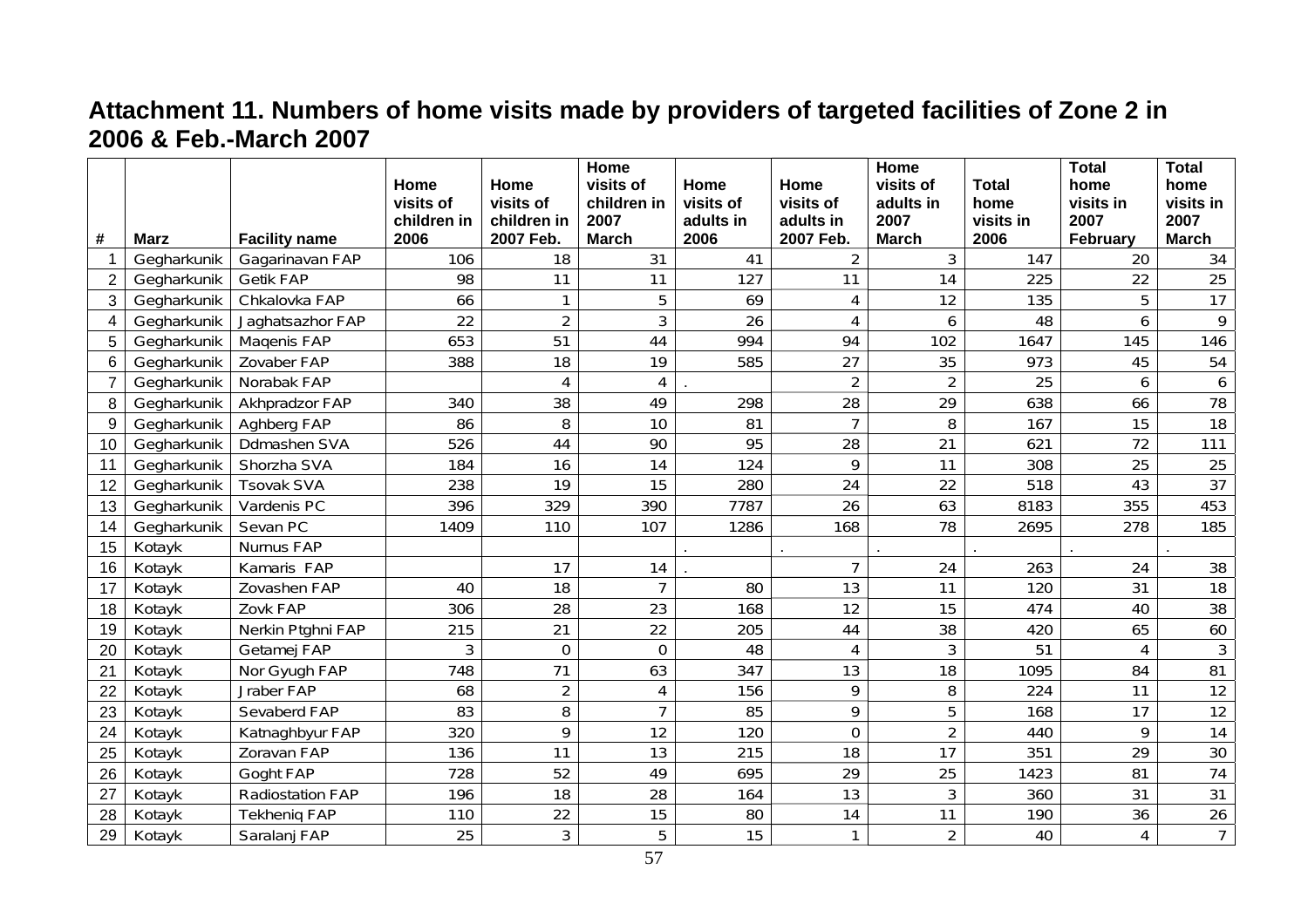|    |             |                      |             |             | Home           |           |           | Home           |              | <b>Total</b>    | <b>Total</b>    |
|----|-------------|----------------------|-------------|-------------|----------------|-----------|-----------|----------------|--------------|-----------------|-----------------|
|    |             |                      | Home        | Home        | visits of      | Home      | Home      | visits of      | <b>Total</b> | home            | home            |
|    |             |                      | visits of   | visits of   | children in    | visits of | visits of | adults in      | home         | visits in       | visits in       |
|    |             |                      | children in | children in | 2007           | adults in | adults in | 2007           | visits in    | 2007            | 2007            |
| #  | <b>Marz</b> | <b>Facility name</b> | 2006        | 2007 Feb.   | <b>March</b>   | 2006      | 2007 Feb. | <b>March</b>   | 2006         | February        | <b>March</b>    |
| 30 | Kotayk      | <b>Balahovit SVA</b> | 521         | 26          | 34             | 292       | 16        | 24             | 813          | 42              | 58              |
| 31 | Kotayk      | Aragyugh SVA         | 111         | 6           | 5              | 95        | 10        | 14             | 206          | 16              | 19              |
| 32 | Kotayk      | Kotayk SVA           | 280         | 18          | 27             | 58        | 5         | 6              | 338          | 23              | 33              |
| 33 | Kotayk      | Zar SVA              | 249         | 12          | $\overline{7}$ | 226       | 19        | 11             | 475          | 31              | 18              |
| 34 | Kotayk      | Kaputan SVA          | 67          | 4           | 16             | 73        | 5         | $\overline{7}$ | 140          | 9               | 23              |
| 35 | Kotayk      | Mayakovski SVA       | 158         | 19          | 23             | 106       | 10        | 12             | 264          | 29              | 35              |
| 36 | Kotayk      | Verin Ptghni SVA     | 461         | 22          | 31             | 300       | 17        | 18             | 761          | 39              | 49              |
| 37 | Kotayk      | Dzoraghpyur SVA      | 229         | 12          | 16             | 114       | 15        | 10             | 343          | 27              | 26              |
| 38 | Kotayk      | Aramus SVA           | 340         | 49          | 54             | 272       | 19        | 27             | 612          | 68              | 81              |
| 39 | Kotayk      | Geghashen SVA        | 642         | 57          | 63             | 155       | 15        | 13             | 797          | $\overline{72}$ | $\overline{76}$ |
| 40 | Kotayk      | Byureghavan HC       | 1430        | 60          | 78             | 494       | 20        | 20             | 1924         | 80              | 98              |
| 41 | Kotayk      | Argel HC             | 158         | 25          | 22             | 340       | 60        | 87             | 498          | 85              | 109             |
| 42 | Kotayk      | Garni HC             | 1147        | 125         | 120            | 598       | 50        | 55             | 1745         | 175             | 175             |
| 43 | Kotayk      | Nor Hatchn PC        | 1143        | 55          | 54             | 216       | 46        | 28             | 1359         | 101             | 82              |
| 44 | Tavush      | Nerkin Gosh FAP      | 200         | 35          | 28             | 320       | 45        | 30             | 520          | 80              | 58              |
| 45 | Tavush      | Lusahovit FAP        | 30          | 6           | 9              | 500       | 45        | 30             | 530          | 51              | 39              |
| 46 | Tavush      | <b>Hovk FAP</b>      | 194         | 22          | 20             | 100       | 30        | 21             | 294          | 52              | 41              |
| 47 | Tavush      | Varagavan FAP        | 40          | 15          | 10             | 55        | 15        | 20             | 95           | 30              | $\overline{30}$ |
| 48 | Tavush      | Tsaghkavan FAP       | 71          | 58          | 44             | 450       | 46        | 53             | 521          | 104             | 97              |
| 49 | Tavush      | <b>Tovuz FAP</b>     | 300         | 30          | 20             | 220       | 15        | 20             | 520          | 45              | 40              |
| 50 | Tavush      | KarmirAghbyur FAP    | 400         | 10          | 10             | 700       | 25        | 34             | 1100         | 35              | 44              |
| 51 | Tavush      | Gosh FAP             | 392         | 26          | 27             | 840       | 40        | 35             | 1232         | 66              | 62              |
| 52 | Tavush      | Paravakar SVA        | 465         | 30          | 22             | 1020      | 85        | 94             | 1485         | 115             | 116             |
| 53 | Tavush      | Zorakan SVA          | 229         | 42          | 40             | 227       | 16        | 19             | 456          | 58              | 59              |
| 54 | Tavush      | Haghartsin SVA       | 1000        | 15          | 19             | 1200      | 23        | 26             | 2200         | 38              | 45              |
| 55 | Tavush      | Khashtarak SVA       | 229         | 38          | 37             | 134       | 47        | 51             | 363          | 85              | 88              |
| 56 | Tavush      | Mother&child center  | 678         | 74          | 73             | $\Omega$  | $\Omega$  | 0              | 678          | 74              | 73              |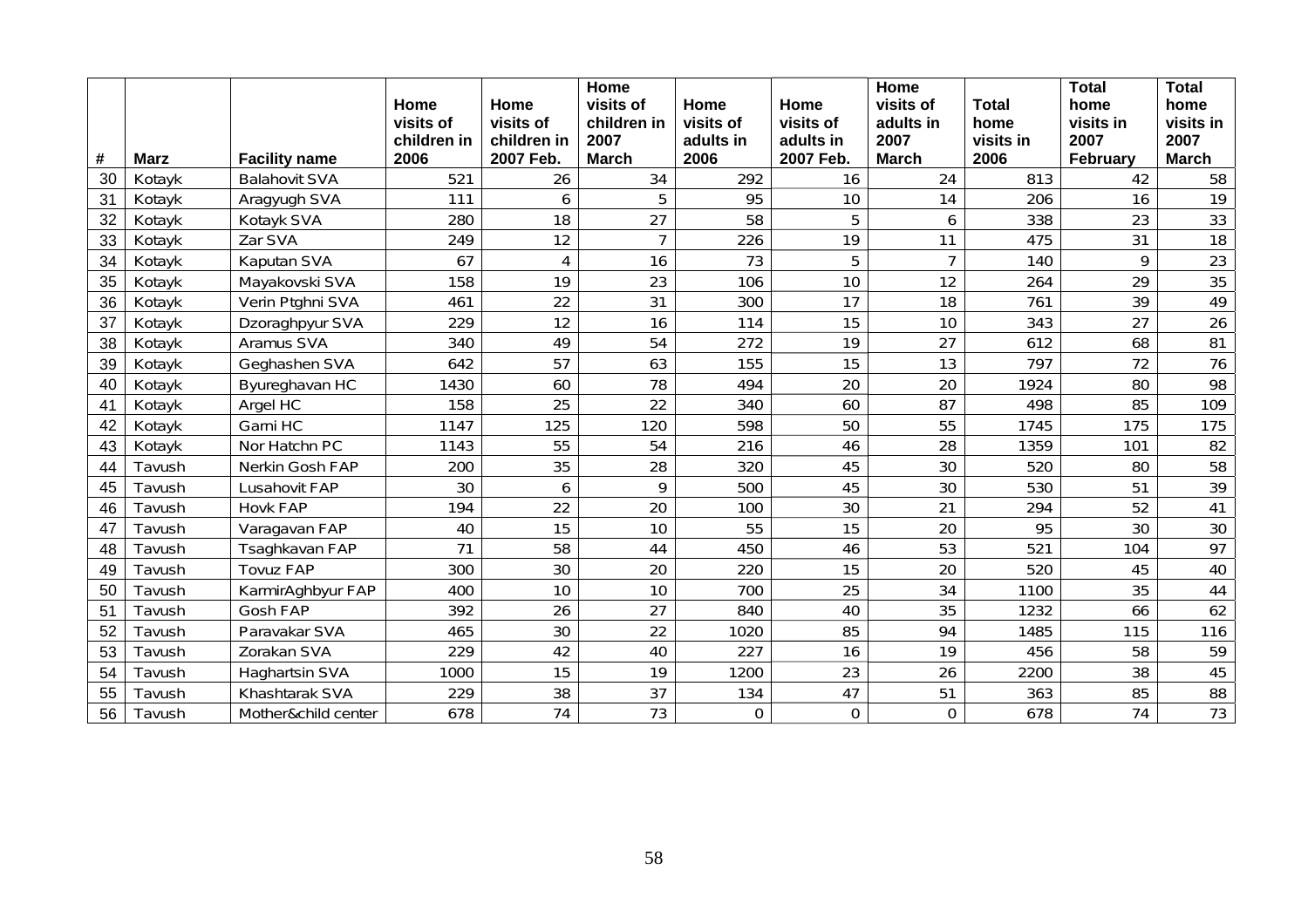#### **Number of deaths in talizations in 2005 Number of hospi- talizations in 2006 Total number of served Number of deaths in Number of hospipopulation 2005 2006 Village maternal maternal**  children **children**  maternal maternal **children children**  children **infants**  hildren **infants adults adults adults total total total total total**  1 | Gegharkunik | Gagarinavan FAP | 1731 | 451 | 1280 | 6 | 11 | 0 | 11 | 1 | 0 | . . | . . | . . | . . | . . | 2 Gegharkunik Getik FAP 535 105 430 12 0 0 11 1 0 . . . . 3 | Gegharkunik | Chkalovka FAP | 540 | 151 | 389 | 3 | 1 | 0 | 5 | 0 | 0 | | | . | . | . | . | . | . | . | . | . | . | . | . 4 | Gegharkunik | Jaghatsazhor FAP | 113 | 39 | 74 | 1 | 0 | 3 | 0 | 0 | | . | . | . | . | . | . | . | . | . | . | . 5 | Gegharkunik | Maqenis FAP | 650 | 214 | 436 | 8 | 0 | 3 | 0 | 0 | | . | . | . | . | . | . | . 6 | Gegharkunik | Zovaber FAP | 1743 | 532 | 1211 | 22 | 0 | 12 | 0 | 0 | | . | . | . | . | . | . | . | . 7 Gegharkunik Norabak FAP 375 78 297 0 0 0 2 0 0 . . . . 8 Gegharkunik Akhpradzor FAP 380 122 258 4 0 0 6 0 0 . . . . 9 Gegharkunik Aghberg FAP 240 92 148 0 0 0 5 0 0 . . . . 10 | Gegharkunik | Ddmashen SVA | 2303 | 654 | 1649 | 20 | 11 | 0 | 12 | 0 | 0 | 24 | 17 | 7 | 37 | 12 | 25 11 | Gegharkunik | Shorzha SVA | 431 | 112 | 319 | 4 | 0 | 0 | 7 | 0 | 0 | . | | | | | | | | | | | | 12 | Gegharkunik | Tsovak SVA | 2800 | 887 | 1913 | 14 | 1 | 0 | 12 | 0 | 0 | . | . | . | . | . | . | . | . | . | . | . | . | . 13 | Gegharkunik | Vardenis PC | 12745 | 4156 | 8589 | 148 | 2 | 0 | 140 | 2 | 0 |. | |. |. |. |. 14 | Gegharkunik | Sevan PC | 20729 | 5987 | 14742 | 192 | 4 | 0 | 831 | 239 | 600 | 1463 | 212 | 1251 | 1251 | 1251 | 125 15 | Kotayk | Nurnus FAP | 570 | 162 | 408 | 2 | 0 | 0 | 1 | 0 | 0 | 0 | 0 | 0 | 0 | 0 | 0 | 0 | 0 | 0 | 0 | 0 | 0 | 0 | 0 | 0 | 16 | Kotayk | Kamaris FAP | 2520 | 615 | 1905 | 18 | 0 | 9 | 0 | 0 |. | . | . | . | . | . | . | . | . | . | . | . | . | . | . | . | 17 |Kotayk | Zovashen FAP | 220 | 39 | 181 | . | . | . | . | . | 0 | 0 | 0 | 1 | 0 | 1 | 0 | 1 18 | Kotayk | Zovk FAP | 1080 | 248 | 832 | 6 | 0 | 8 | 0 | 0 | 3 | 1 | 2 | 3 | 1 | 2 | 3 | 3 | 1 | 2 | 2 | 3 | 1 | 2 | 3 19 |Kotayk |Nerkin Ptghni FAP | 1510 | 310 | 1200 | 7 | 0 | 0 | 5 | 0 | 0 | 7 | 3 | 4 | 11 | 5 | 6 20 | Kotayk | Getamej FAP | 821 | 179 | 642 | 13 | 0 | 17 | 0 | 0 | 3 | 1 | 0 | 4 | 0 | 4 | 0 | 4 | 0 | 4 | 0 | 4 | 21 | Kotayk | Nor Gyugh FAP | 1672 | 342 | 1330 | 7 | 0 | 0 | 6 | 0 | 22 | 1 | 21 | 25 | 0 | 25 22 Kotayk Jraber FAP 609 99 510 4 0 0 5 0 0 4 0 4 3 0 3 23 | Kotayk | Sevaberd FAP | 300 | 105 | 195 | 4 | 0 | 0 | 2 | 0 | 0 | 0 | 0 | 0 | 0 | 0 | 0 | 0 | 0 | 0 | 0 | 0 | 0 | 0 | 0 24 | Kotayk | Katnaghbyur FAP | 620 | 161 | 459 | 2 | 0 | 5 | 0 | 0 | 2 | 2 | 0 | 1 | 1 | 0 25 | Kotayk | Zoravan FAP | 1478 | 206 | 1272 | 4 | 0 | 5 | 0 | 0 | 3 | 0 | 5 | 0 | 5 | 0 | 5 | 0 | 5 | 0 | 5 | 0 26 | Kotayk | Goght FAP | 2123 | 575 | 1548 | 12 | 0 | 0 | 6 | 1 | 0 | 9 | 5 | 4 | 13 | 7 | 6 27 | Kotayk | Radiostation FAP | 795 | 220 | 575 | 7 | 0 | 10 | 0 | 10 | 7 | 3 | 18 | 12 | 6 28 Kotayk Tekheniq FAP 620 241 379 5 0 0 7 0 0 24 <sup>7</sup> 17 24 9 15 29 Kotayk Saralanj FAP 366 110 256 0 0 0 1 0 0 0 0 0 4 2 2

### **Attachment 12. Per facility numbers of served population, annual deaths and hospitalizations**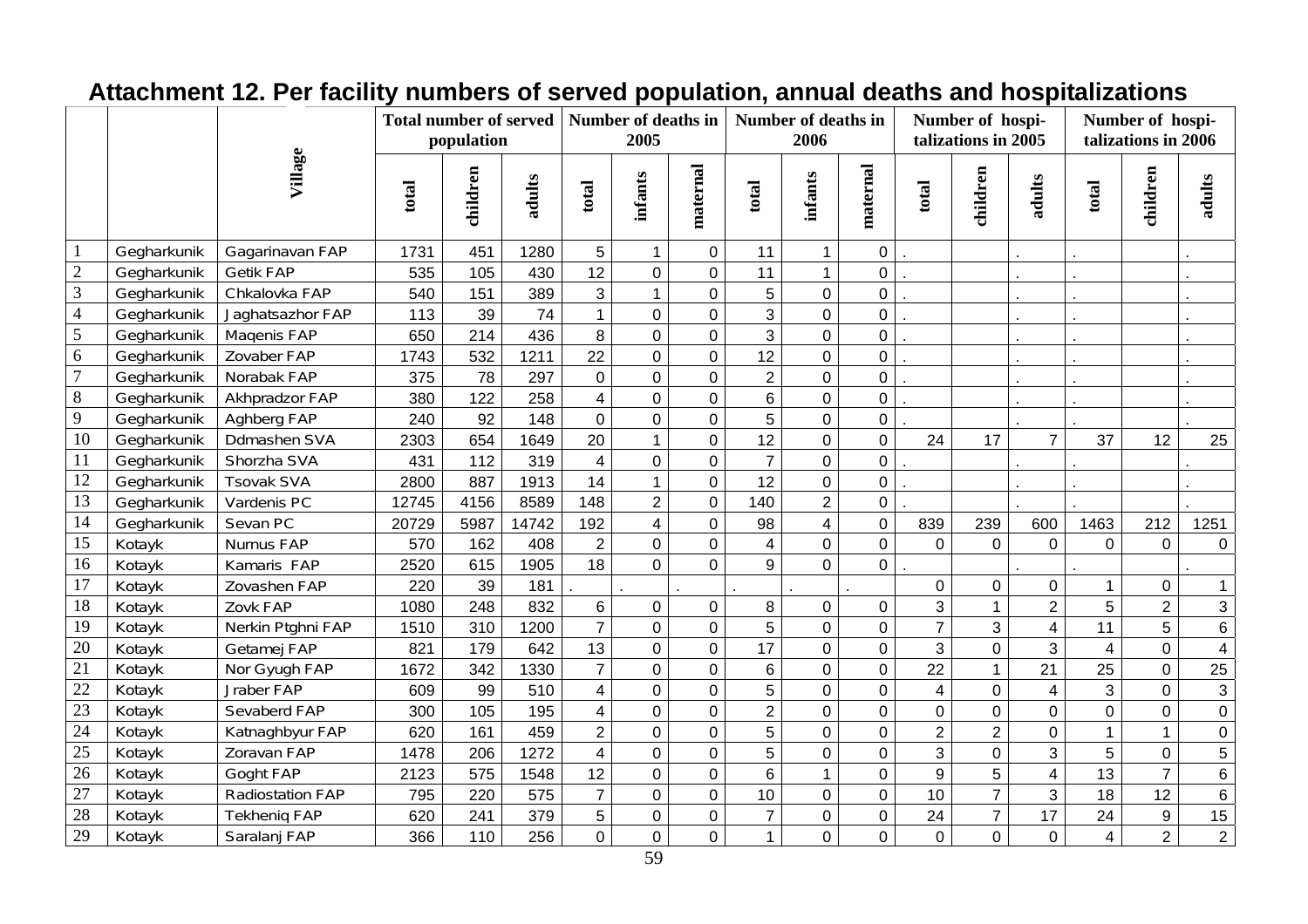|                 |        |                      | <b>Total number of served</b><br>population |          |             |                         | <b>Number of deaths in</b><br>2005 |                |                | Number of deaths in<br>2006 |                | Number of hospi-<br>talizations in 2005 |                |                         | Number of hospi-<br>talizations in 2006 |                |                     |
|-----------------|--------|----------------------|---------------------------------------------|----------|-------------|-------------------------|------------------------------------|----------------|----------------|-----------------------------|----------------|-----------------------------------------|----------------|-------------------------|-----------------------------------------|----------------|---------------------|
|                 |        | Village              | total                                       | children | adults      | total                   | <b>infants</b>                     | maternal       | total          | infants                     | maternal       | total                                   | children       | adults                  | total                                   | children       | adults              |
| 30              | Kotayk | <b>Balahovit SVA</b> | 2523                                        | 869      | 1654        | 10                      | $\mathbf{1}$                       | $\mathbf 0$    | 12             | $\mathbf{1}$                | $\mathbf 0$    | 35                                      | 15             | 20                      | 37                                      | 10             | 27                  |
| 31              | Kotayk | Aragyugh SVA         | 1175                                        | 443      | 732         | 12                      | $\mathbf 0$                        | $\mathbf 0$    | 3              | $\mathsf 0$                 | $\mathbf 0$    | 6                                       | $\overline{2}$ | $\overline{\mathbf{A}}$ | 9                                       | $\mathbf{1}$   | $\,8\,$             |
| 32              | Kotayk | Kotayk SVA           | 2038                                        | 581      | 1457        | $\mathsf 0$             | $\mathbf 0$                        | 0              | $\,6$          | $\mathbf 0$                 | $\mathsf 0$    |                                         |                |                         | 13                                      | $\overline{c}$ | 11                  |
| $\overline{33}$ | Kotayk | Zar SVA              | 1556                                        | 403      | 1153        | 11                      | $\mathbf 0$                        | $\mathbf 0$    | 8              | 0                           | $\mathbf 0$    | 12                                      | 9              | 3                       | 15                                      | 9              | $\,6\,$             |
| 34              | Kotayk | Kaputan SVA          | 1419                                        | 511      | 908         | 10                      | $\overline{0}$                     | $\overline{0}$ | 8              | $\overline{0}$              | $\overline{0}$ | 3                                       | $\mathbf{1}$   | $\overline{2}$          | 5                                       | $\overline{3}$ | $\overline{2}$      |
| $\overline{35}$ | Kotayk | Mayakovski SVA       | 1606                                        | 443      | 1163        | 17                      | $\mathbf 0$                        | $\overline{0}$ | 8              | 0                           | $\overline{0}$ | 32                                      | $\overline{7}$ | 25                      | 38                                      | 10             | 28                  |
| 36              | Kotayk | Verin Ptghni SVA     | 961                                         | 209      | 752         | $\overline{7}$          | $\mathbf 0$                        | 0              | 3              | 0                           | $\mathbf 0$    | $\overline{7}$                          | $\mathbf{1}$   | 6                       | 3                                       | $\mathbf{1}$   | $\sqrt{2}$          |
| 37              | Kotayk | Dzoraghpyur SVA      | 2301                                        | 608      | 1693        | 18                      | $\mathbf 0$                        | $\overline{0}$ | 21             | 0                           | $\overline{0}$ | 38                                      | $\overline{0}$ | 38                      | 42                                      | $\mathbf 0$    | 42                  |
| 38              | Kotayk | Aramus SVA           | 3554                                        | 900      | 2654        | 23                      | $\mathbf{1}$                       | $\overline{0}$ | 21             | $\mathbf{1}$                | $\overline{0}$ | 19                                      | 8              | 11                      | 29                                      | 13             | 16                  |
| 39              | Kotayk | Geghashen SVA        | 4071                                        | 1195     | 2876        |                         | $\mathbf{1}$                       | $\overline{0}$ | 12             | $\overline{2}$              | 0              | 43                                      | 12             | 31                      | 55                                      | 15             | 40                  |
| $\overline{40}$ | Kotayk | Byureghavan HC       | 8365                                        | 2205     | 6160        | 44                      |                                    | $\mathbf 0$    | 49             | $\mathbf{1}$                | $\mathbf 0$    | 113                                     | 58             | 55                      | 177                                     | 69             | 108                 |
| 41              | Kotayk | Argel HC             | 3930                                        | 700      | 3230        | 19                      | $\mathbf 0$                        | 0              | 19             | $\overline{2}$              | 0              | 61                                      | 14             | 47                      | 82                                      | 30             | 52                  |
| 42              | Kotayk | Garni HC             | 6760                                        | 2356     | 4404        | 82                      | $\overline{0}$                     | $\overline{0}$ | 66             | $\mathbf{1}$                | $\pmb{0}$      | 273                                     | 153            | 120                     | 308                                     | 158            | 150                 |
| 43              | Kotayk | Nor Hatchn PC        | 10218                                       | 2900     | 7318        | 43                      | $\mathbf{1}$                       | $\overline{0}$ | 19             | $\mathbf 0$                 | $\mathbf 0$    | 252                                     | 93             | 159                     | 352                                     | 126            | 226                 |
| 44              | Tavush | Nerkin Gosh FAP      | 360                                         | 98       | 262         |                         | $\mathbf 0$                        | $\mathsf{O}$   |                | 0                           | $\pmb{0}$      | $6\phantom{1}$                          | $\mathbf 0$    | $6\phantom{a}$          | 5                                       | $\mathsf 0$    | $\,$ 5 $\,$         |
| 45              | Tavush | Lusahovit FAP        | 400                                         | 85       | 315         | 4                       | $\mathbf 0$                        | 0              | $\overline{4}$ | $\overline{0}$              | $\mathbf 0$    |                                         |                | $\mathbf{0}$            | $\overline{0}$                          | $\overline{0}$ | $\mathsf{O}\xspace$ |
| 46              | Tavush | <b>Hovk FAP</b>      | 486                                         | 131      | 355         | $\overline{3}$          | $\mathbf 0$                        | $\mathbf 0$    | $\overline{2}$ | 0                           | $\mathbf 0$    |                                         |                | 5                       |                                         |                | 3                   |
| 47              | Tavush | Varagavan FAP        | 780                                         | 211      | 569         | 9                       | $\overline{0}$                     | $\overline{0}$ | 10             | $\overline{0}$              | $\overline{0}$ | 9                                       | $\overline{7}$ | $\overline{2}$          | 5                                       | 3              | $\overline{2}$      |
| 48              | Tavush | Tsaghkavan FAP       | 1050                                        | 315      | 735         | 11                      | $\mathbf 0$                        | 0              | 13             | $\overline{0}$              | $\overline{0}$ | 26                                      | 6              | 20                      | 35                                      | 11             | 24                  |
| 49              | Tavush | <b>Tovuz FAP</b>     | 1740                                        | 339      | 1401        | 33                      | $\mathbf 0$                        | $\mathbf 0$    | 23             | 0                           | 0              | 16                                      | 10             | 6                       | 16                                      | 12             | $\overline{4}$      |
| 50              | Tavush | KarmirAghbyur FAP    | 2040                                        | 470      | 1570        | 17                      | $\mathbf 0$                        | $\overline{0}$ | 23             | 0                           | $\mathbf 0$    | 40                                      | 15             | 25                      | 52                                      | 22             | 30                  |
| 51              | Tavush | Gosh FAP             | 980                                         | 248      | 732         | $\mathbf 0$             | $\mathbf 0$                        | $\overline{0}$ | $\mathbf 0$    | 0                           | $\mathbf 0$    | $\overline{2}$                          | $\Omega$       | $\overline{2}$          | $\mathbf{1}$                            | $\overline{0}$ | $\mathbf{1}$        |
| $\overline{52}$ | Tavush | Paravakar SVA        | 1942                                        | 749      | 1193        | 34                      | $\overline{0}$                     | $\overline{0}$ | 36             | $\mathbf{1}$                | 0              |                                         |                | 5                       |                                         |                | $\mathbf{3}$        |
| 53              | Tavush | Zorakan SVA          | 958                                         | 299      | 659         | $\overline{\mathbf{4}}$ | $\mathbf 0$                        | $\mathbf 0$    | 13             | $\mathbf 0$                 | 0              | 10                                      | 3              | $\overline{7}$          | 24                                      | 8              | 16                  |
| 54              | Tavush | Haghartsin SVA       | 4021                                        | 1015     | 3006        | $\mathbf 0$             | $\mathbf 0$                        | 0              | 38             | $\overline{0}$              | 0              |                                         |                | 15                      |                                         |                | 20                  |
| 55              | Tavush | Khashtarak SVA       | 1841                                        | 511      | 1330        | 15                      | $\mathbf 0$                        | $\overline{0}$ | 11             | 0                           | $\mathbf 0$    | 24                                      | 3              | 21                      | 25                                      | $\overline{c}$ | 23                  |
| $\overline{56}$ | Tavush | Mother&child cent.   | 4937                                        | 4937     | $\mathbf 0$ | $\overline{2}$          | $\overline{2}$                     | $\overline{0}$ | $\overline{2}$ | $\mathbf{1}$                | $\overline{0}$ | 151                                     | 151            | $\overline{0}$          | 177                                     | 177            | $\mathbf 0$         |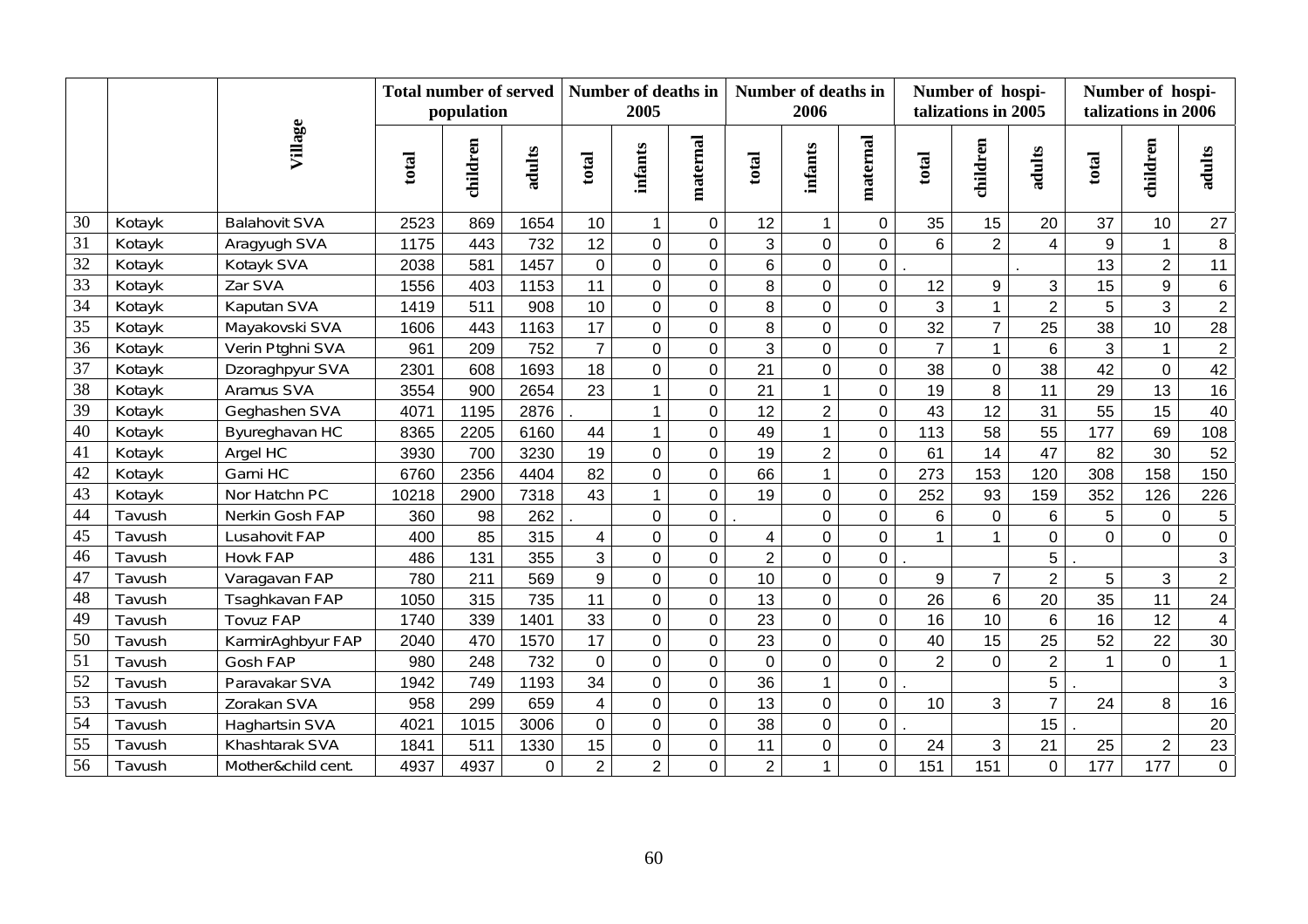# **Attachment 13. Per facility annual (2005, 2006) numbers of pregnancies, births, neonatal deaths, delivery settings and number of disabled**

|                  |                            |                   |                                  |                  | Number of               |                  |                | <b>Number of deliveries</b> |                |                                    |                  | Number of               |                  | <b>Number of deliveries</b> |                          |                |                    |
|------------------|----------------------------|-------------------|----------------------------------|------------------|-------------------------|------------------|----------------|-----------------------------|----------------|------------------------------------|------------------|-------------------------|------------------|-----------------------------|--------------------------|----------------|--------------------|
|                  |                            |                   |                                  |                  | births/deaths in 2005   |                  |                | in 2005                     |                |                                    |                  | births/deaths in 2006   |                  |                             | in 2006                  |                |                    |
|                  | <b>Marz</b><br>Gegharkunik | Town/<br>village  | pregnancies in 2005<br>Number of | Term life births | Pre-term life<br>births | Neonatal deaths  | In SVA or FAP  | In Maternity<br>hospital    | At Home        | pregnancies in 2006<br>ð<br>Number | Term life births | Pre-term life<br>births | Neonatal deaths  | In SVA or FAP               | In Maternity<br>hospital | At Home        | Number of disabled |
|                  |                            | Gagarinavan FAP   | 29                               | 18               | $\mathbf 0$             | $\overline{0}$   | $\mathbf 0$    | 18                          | $\overline{0}$ | 21                                 | 16               | $\mathbf 0$             | $\mathbf 0$      | $\mathbf 0$                 | 16                       | $\mathbf 0$    | 88                 |
| $\sqrt{2}$       | Gegharkunik                | <b>Getik FAP</b>  | $\overline{7}$                   | 3                | $\overline{0}$          | $\boldsymbol{0}$ | $\overline{0}$ | $\overline{3}$              | $\mathbf 0$    | 5                                  | 5                | $\pmb{0}$               | $\mathbf{1}$     | $\mathbf 0$                 | 5                        | $\mathbf 0$    |                    |
| $\mathfrak{Z}$   | Gegharkunik                | Chkalovka FAP     | 9                                | 8                | $\mathbf{1}$            | $\overline{0}$   | $\overline{0}$ | 9                           | $\overline{0}$ | $\overline{5}$                     | $\overline{5}$   | $\mathbf 0$             | $\overline{0}$   | $\overline{0}$              | 5                        | $\pmb{0}$      | 13                 |
| $\overline{4}$   | Gegharkunik                | Jaghatsazhor FAP  | 1                                | $\mathbf{1}$     | $\overline{0}$          | $\mathbf 0$      | 0              | $\mathbf{1}$                | $\overline{0}$ | $\overline{2}$                     | $\mathbf 1$      | $\mathbf 0$             | $\mathbf 0$      | 0                           | 0                        | $\mathbf{1}$   | $\overline{1}$     |
| $\overline{5}$   | Gegharkunik                | Magenis FAP       | 12                               | 12               | $\mathbf 0$             | $\overline{0}$   | $\overline{0}$ | $\overline{2}$              | 10             | 6                                  | 6                | $\mathbf 0$             | $\overline{0}$   | $\overline{0}$              | $\mathbf{1}$             | 5              | 15                 |
| $\sqrt{6}$       | Gegharkunik                | Zovaber FAP       | 27                               | 20               | $\overline{2}$          | $\boldsymbol{0}$ | $\mathbf 0$    | 22                          | $\mathbf 0$    | 25                                 | 18               | $\mathbf{1}$            | $\mathbf 0$      | $\mathbf 0$                 | 19                       | $\mathbf 0$    | 46                 |
| $\boldsymbol{7}$ | Gegharkunik                | Norabak FAP       | 3                                | $\overline{2}$   | $\mathbf 0$             | $\mathbf 0$      | $\mathbf 0$    | $\overline{2}$              | $\mathbf 0$    | $\overline{\mathbf{4}}$            | 3                | $\pmb{0}$               | $\boldsymbol{0}$ | 0                           | 3                        | $\mathbf 0$    | $\overline{12}$    |
| $8\,$            | Gegharkunik                | Akhpradzor FAP    | 6                                | 5                | $\overline{0}$          | $\mathbf 0$      | 0              | $\overline{0}$              | 5              | 8                                  | $\overline{2}$   | $\mathbf 0$             | $\overline{0}$   | $\overline{0}$              | $\overline{2}$           | $\mathbf 0$    | 12                 |
| $\overline{9}$   | Gegharkunik                | Aghberg FAP       | 12                               | 8                | $\mathbf{1}$            | $\mathbf 0$      | $\mathbf 0$    | 9                           | $\overline{0}$ | 10                                 | 6                |                         | $\mathbf{1}$     | 0                           | 8                        | $\mathbf 0$    | $\mathbf{3}$       |
| 10               | Gegharkunik                | Ddmashen SVA      | 44                               | 33               | $\overline{2}$          |                  | 0              | 35                          | $\mathbf 0$    | 28                                 | 22               | $\mathbf{1}$            | $\overline{0}$   | 0                           | 23                       | $\mathbf 0$    | 92                 |
| 11               | Gegharkunik                | Shorzha SVA       | 12                               | $\overline{7}$   | $\overline{2}$          | $\mathbf 0$      | $\mathbf 0$    | 9                           | $\mathbf 0$    | $\overline{\mathbf{4}}$            | $\overline{2}$   | $\pmb{0}$               | $\mathbf 0$      | 0                           | $\overline{2}$           | $\mathbf 0$    | $\overline{21}$    |
| 12               | Gegharkunik                | <b>Tsovak SVA</b> | 45                               | 42               | $\mathbf 0$             | $\mathbf{1}$     | 0              | 30                          | 13             | 53                                 | 49               | $\mathbf 0$             | $\overline{0}$   | $\mathbf 0$                 | 40                       | 9              | 98                 |
| $\overline{13}$  | Gegharkunik                | Vardenis PC       | 342                              | 194              | 5                       | 3                | $\mathbf 0$    | 168                         | 34             | 346                                | 200              | $\overline{3}$          | $\mathbf{1}$     | $\overline{0}$              | 164                      | 40             | 983                |
| 14               | Gegharkunik                | Sevan PC          | 335                              | 236              | 8                       | $\overline{4}$   | 0              | 245                         | 3              | 418                                | 237              |                         | $\overline{4}$   | $\overline{0}$              | 242                      | 4              | 1203               |
| 15               | Kotayk                     | Nurnus FAP        |                                  |                  |                         |                  |                |                             |                |                                    |                  |                         |                  |                             |                          |                | 6                  |
| 16               | Kotayk                     | Kamaris FAP       |                                  |                  |                         |                  |                |                             |                |                                    |                  |                         |                  |                             |                          |                | 18                 |
| $\overline{17}$  | Kotayk                     | Zovashen FAP      | $\mathbf 0$                      | $\mathbf 0$      | $\mathbf 0$             | $\mathbf 0$      | $\mathbf 0$    | 0                           | $\overline{0}$ | $\mathbf{1}$                       |                  | $\mathbf 0$             | $\mathbf 0$      | $\mathbf 0$                 | $\mathbf{1}$             | $\mathbf 0$    | $6\phantom{1}6$    |
| 18               | Kotayk                     | Zovk FAP          | 11                               | 10               | $\overline{0}$          | $\pmb{0}$        | $\mathbf 0$    | 11                          | $\mathbf 0$    | 19                                 | 18               | $\mathbf 1$             | $\mathbf 0$      | $\mathbf 0$                 | 19                       | $\overline{0}$ | 14                 |
| 19               | Kotayk                     | Nerkin Ptghni FAP | 16                               | 15               | $\mathbf{1}$            | $\boldsymbol{0}$ | 0              | 16                          | $\mathbf 0$    | 17                                 | 17               | $\pmb{0}$               | $\mathbf 0$      | $\pmb{0}$                   | 17                       | $\mathbf 0$    |                    |
| 20               | Kotayk                     | Getamej FAP       | 5                                | 5                | $\pmb{0}$               | $\pmb{0}$        | 0              | 5                           | $\mathbf 0$    | $\,6$                              | $\overline{4}$   | $\overline{2}$          | $\mathbf 0$      | 0                           | 6                        | $\mathbf 0$    | $\mathbf{3}$       |
| $\overline{21}$  | Kotayk                     | Nor Gyugh FAP     | 14                               | 14               | $\mathbf 0$             | $\mathbf 0$      | $\overline{0}$ | 14                          | $\overline{0}$ | 20                                 | 20               | $\mathbf 0$             | $\overline{0}$   | $\mathbf 0$                 | 20                       | $\mathbf 0$    | 32                 |
| $\overline{22}$  | Kotayk                     | Jraber FAP        | 4                                | $\overline{4}$   | $\overline{0}$          | $\mathbf 0$      | $\mathbf 0$    | $\overline{4}$              | $\overline{0}$ | $\overline{4}$                     | $\overline{4}$   | $\mathbf 0$             | $\mathbf 0$      | $\mathbf 0$                 | $\overline{\mathbf{4}}$  | $\mathbf 0$    | 18                 |
| 23               | Kotayk                     | Sevaberd FAP      | 1                                | $\mathbf{1}$     | $\boldsymbol{0}$        | $\boldsymbol{0}$ | 0              | $\mathbf{1}$                | $\mathbf 0$    | $\overline{\mathbf{4}}$            | $\overline{4}$   | $\pmb{0}$               | $\mathbf 0$      | 0                           | $\overline{\mathbf{4}}$  | $\mathsf 0$    | $\frac{2}{3}$      |
| $\overline{24}$  | Kotayk                     | Katnaghbyur FAP   | 11                               | 11               | $\overline{0}$          | $\mathbf 0$      | 0              | 11                          | 0              | 10                                 | 9                | 1                       | $\overline{0}$   | $\overline{0}$              | 10                       | $\mathbf 0$    |                    |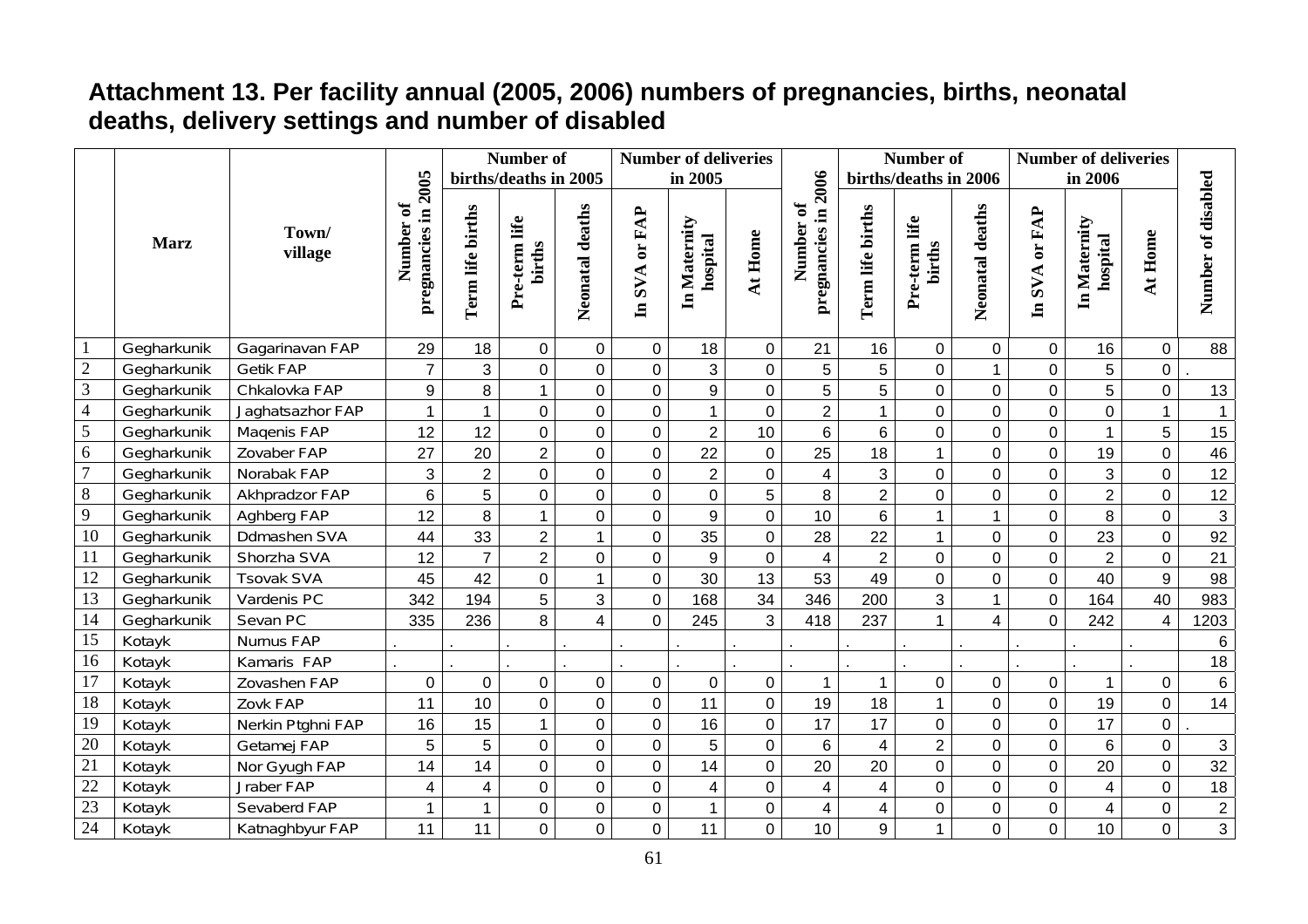|                 |             |                      |                                  |                  | Number of               |                 |                | <b>Number of deliveries</b> |                |                                  |                  | Number of               |                  | <b>Number of deliveries</b> |                          |                     |                    |
|-----------------|-------------|----------------------|----------------------------------|------------------|-------------------------|-----------------|----------------|-----------------------------|----------------|----------------------------------|------------------|-------------------------|------------------|-----------------------------|--------------------------|---------------------|--------------------|
|                 |             |                      |                                  |                  | births/deaths in 2005   |                 |                | in 2005                     |                |                                  |                  | births/deaths in 2006   |                  |                             | in 2006                  |                     |                    |
|                 | <b>Marz</b> | Town/<br>village     | pregnancies in 2005<br>Number of | Term life births | Pre-term life<br>births | Neonatal deaths | In SVA or FAP  | In Maternity<br>hospital    | At Home        | pregnancies in 2006<br>Number of | Term life births | Pre-term life<br>births | Neonatal deaths  | In SVA or FAP               | In Maternity<br>hospital | At Home             | Number of disabled |
| 25              | Kotayk      | Zoravan FAP          | 31                               | 31               | $\mathbf 0$             | $\mathbf 0$     | $\mathbf 0$    | 31                          | $\overline{0}$ | 24                               | 24               | $\mathbf 0$             | $\mathbf 0$      | $\mathbf 0$                 | 24                       | $\mathbf 0$         | 27                 |
| 26              | Kotayk      | Goght FAP            | 21                               | 20               | $\overline{0}$          | $\overline{0}$  | $\overline{0}$ | 21                          | $\overline{0}$ | 12                               | 12               | $\Omega$                | $\overline{0}$   | $\overline{0}$              | 12                       | $\overline{0}$      | 32                 |
| $\overline{27}$ | Kotayk      | Radiostation FAP     |                                  |                  |                         |                 |                |                             |                |                                  |                  |                         |                  |                             |                          |                     | 12                 |
| 28              | Kotayk      | <b>Tekhenig FAP</b>  |                                  |                  |                         |                 |                |                             |                |                                  |                  |                         |                  |                             |                          |                     |                    |
| 29              | Kotayk      | Saralanj FAP         | $\overline{c}$                   | $\overline{2}$   | $\boldsymbol{0}$        | $\mathsf 0$     | 0              | $\overline{2}$              | $\mathbf 0$    | $\overline{\mathbf{4}}$          | $\overline{4}$   | $\pmb{0}$               | $\mathbf 0$      | $\pmb{0}$                   | $\overline{\mathbf{4}}$  | $\pmb{0}$           | 10                 |
| $\overline{30}$ | Kotayk      | <b>Balahovit SVA</b> | 49                               | 34               | $\mathbf 0$             | $\pmb{0}$       | $\mathbf 0$    | 34                          | $\mathbf 0$    | 54                               | 53               | $\mathbf 1$             | $\overline{0}$   | $\mathbf 0$                 | 54                       | $\mathsf{O}\xspace$ | 81                 |
| $\overline{31}$ | Kotayk      | Aragyugh SVA         | 12                               | 12               | $\overline{0}$          | $\mathbf 0$     | $\mathbf 0$    | 12                          | $\overline{0}$ | 14                               | 14               | $\mathbf 0$             | $\mathbf 0$      | $\mathbf 0$                 | 14                       | $\pmb{0}$           | $30\,$             |
| $\overline{32}$ | Kotayk      | Kotayk SVA           |                                  |                  |                         |                 |                |                             |                | 27                               | 23               | $\overline{2}$          | $\overline{0}$   | $\overline{0}$              | 25                       | $\mathbf 0$         | $\overline{37}$    |
| 33              | Kotayk      | Zar SVA              | 19                               | 17               | $\mathbf{1}$            | $\pmb{0}$       | $\mathbf 0$    | 18                          | $\overline{0}$ | 25                               | 21               | $\mathbf 0$             | $\mathbf 0$      | $\mathbf 0$                 | 21                       | $\mathsf{O}$        | 20                 |
| 34              | Kotayk      | Kaputan SVA          | 20                               | 20               | $\mathbf 0$             | $\overline{0}$  | 0              | 20                          | $\overline{0}$ | 16                               | 16               | $\mathbf 0$             | $\overline{0}$   | $\mathbf 0$                 | 16                       | $\mathbf 0$         | 21                 |
| $\overline{35}$ | Kotayk      | Mayakovski SVA       | 23                               | 23               | $\mathbf{1}$            | $\pmb{0}$       | $\mathbf 0$    | 23                          | $\overline{0}$ | 29                               | 28               | $\mathbf{1}$            | $\mathbf 0$      | $\mathbf 0$                 | 29                       | $\mathbf 0$         | 59                 |
| $\overline{36}$ | Kotayk      | Verin Ptghni SVA     | 11                               | 11               | $\overline{0}$          | 0               | $\mathbf 0$    | 11                          | $\overline{0}$ | 5                                | $\overline{4}$   | $\mathbf{1}$            | $\mathbf 0$      | $\mathbf 0$                 | 5                        | $\mathbf 0$         | 28                 |
| $\overline{37}$ | Kotayk      | Dzoraghpyur SVA      |                                  |                  |                         |                 |                |                             |                |                                  |                  |                         |                  |                             |                          |                     | 47                 |
| 38              | Kotayk      | Aramus SVA           |                                  | 48               | $\mathbf 1$             | $\mathbf{1}$    | 0              | 48                          | $\overline{0}$ |                                  | 55               | $\mathbf 0$             | $\mathbf 0$      | $\boldsymbol{0}$            | 55                       | $\pmb{0}$           | 87                 |
| 39              | Kotayk      | Geghashen SVA        | 67                               | 62               | $\overline{4}$          | $\mathbf 0$     | $\overline{0}$ | 67                          | $\overline{0}$ | 45                               | 42               | $\overline{2}$          | $\mathbf 0$      | $\overline{0}$              | 45                       | $\mathsf{O}\xspace$ | 95                 |
| $\overline{40}$ | Kotayk      | Byureghavan HC       | 137                              | 135              | $\overline{2}$          | $\mathbf 0$     | 0              | 137                         | $\overline{0}$ | 131                              | 125              | 6                       | $\overline{0}$   | $\mathbf 0$                 | 131                      | $\pmb{0}$           | 252                |
| 41              | Kotayk      | Argel HC             | 35                               | 42               | $\overline{0}$          | $\overline{0}$  | $\overline{0}$ | 42                          | $\overline{0}$ | 37                               | 27               | $\overline{0}$          | $\mathbf 0$      | $\overline{0}$              | 27                       | $\mathbf 0$         | 19                 |
| 42              | Kotayk      | Garni HC             | 128                              | 120              | $\mathbf{3}$            | $\pmb{0}$       | 76             | 49                          | $\overline{0}$ | 110                              | 111              | $\mathbf{1}$            | $\mathbf 0$      | 77                          | 30                       | $\pmb{0}$           | 160                |
| $\overline{43}$ | Kotayk      | Nor Hatchn PC        | 259                              | 249              | $\mathbf{1}$            | $\mathbf 0$     | $\overline{0}$ | 250                         | $\mathbf 0$    | 238                              | 232              | $\overline{0}$          | $\overline{0}$   | $\mathbf 0$                 | 232                      | $\mathbf 0$         | 231                |
| 44              | Tavush      | Nerkin Gosh FAP      | $\overline{2}$                   | $\overline{2}$   | $\mathbf 0$             | $\overline{0}$  | $\mathbf 0$    | $\overline{2}$              | $\overline{0}$ | 3                                | $\mathbf{3}$     | $\mathbf 0$             | $\overline{0}$   | $\mathbf 0$                 | 3                        | $\mathsf{O}\xspace$ | $6\phantom{1}6$    |
| 45              | Tavush      | Lusahovit FAP        | $\overline{\mathbf{4}}$          | 4                | $\mathbf 0$             |                 | 0              | $\overline{\mathbf{4}}$     | $\overline{0}$ | 3                                | $\overline{3}$   | $\boldsymbol{0}$        |                  | $\mathbf 0$                 | $\overline{3}$           | $\mathbf 0$         | 10                 |
| 46              | Tavush      | <b>Hovk FAP</b>      | $\mathbf{1}$                     | $\mathbf{1}$     | $\overline{0}$          | $\pmb{0}$       | $\mathsf 0$    | $\mathbf{1}$                | $\overline{0}$ | $\boldsymbol{6}$                 | $\overline{6}$   | $\overline{0}$          | $\boldsymbol{0}$ | $\overline{0}$              | $\,6$                    | $\pmb{0}$           | $\boldsymbol{7}$   |
| 47              | Tavush      | Varagavan FAP        | 10                               | 9                | $\mathbf{1}$            | $\mathbf 0$     | $\mathbf 0$    | 10                          | $\overline{0}$ | 12                               | 12               | $\boldsymbol{0}$        | $\overline{0}$   | $\mathbf 0$                 | 12                       | $\overline{0}$      | 22                 |
| 48              | Tavush      | Tsaghkavan FAP       | 14                               | 14               | $\mathbf 0$             | $\mathbf 0$     | $\mathbf 0$    | 14                          | $\overline{0}$ | 12                               | 12               | $\overline{0}$          | $\overline{0}$   | $\mathbf 0$                 | 12                       | $\mathbf 0$         | 30                 |
| 49              | Tavush      | <b>Tovuz FAP</b>     | 23                               | 23               | $\mathbf 0$             | $\pmb{0}$       | 0              | 23                          | $\mathbf 0$    | 20                               | 20               | $\overline{0}$          | $\overline{0}$   | $\pmb{0}$                   | 20                       | $\mathbf 0$         | 36                 |
| $\overline{50}$ | Tavush      | KarmirAghbyur FAP    | 22                               | 22               | $\boldsymbol{0}$        | $\pmb{0}$       | $\mathbf 0$    | 22                          | $\overline{0}$ | 19                               | 19               | $\boldsymbol{0}$        | $\mathbf 0$      | $\mathbf 0$                 | 19                       | $\pmb{0}$           | 98                 |
| $\overline{51}$ | Tavush      | Gosh FAP             | 8                                | 8                | $\overline{0}$          | $\overline{0}$  | 0              | 8                           | 0              | $\overline{7}$                   | $\overline{7}$   | $\mathbf 0$             | $\overline{0}$   | $\mathbf 0$                 | $\overline{7}$           | 0                   | 14                 |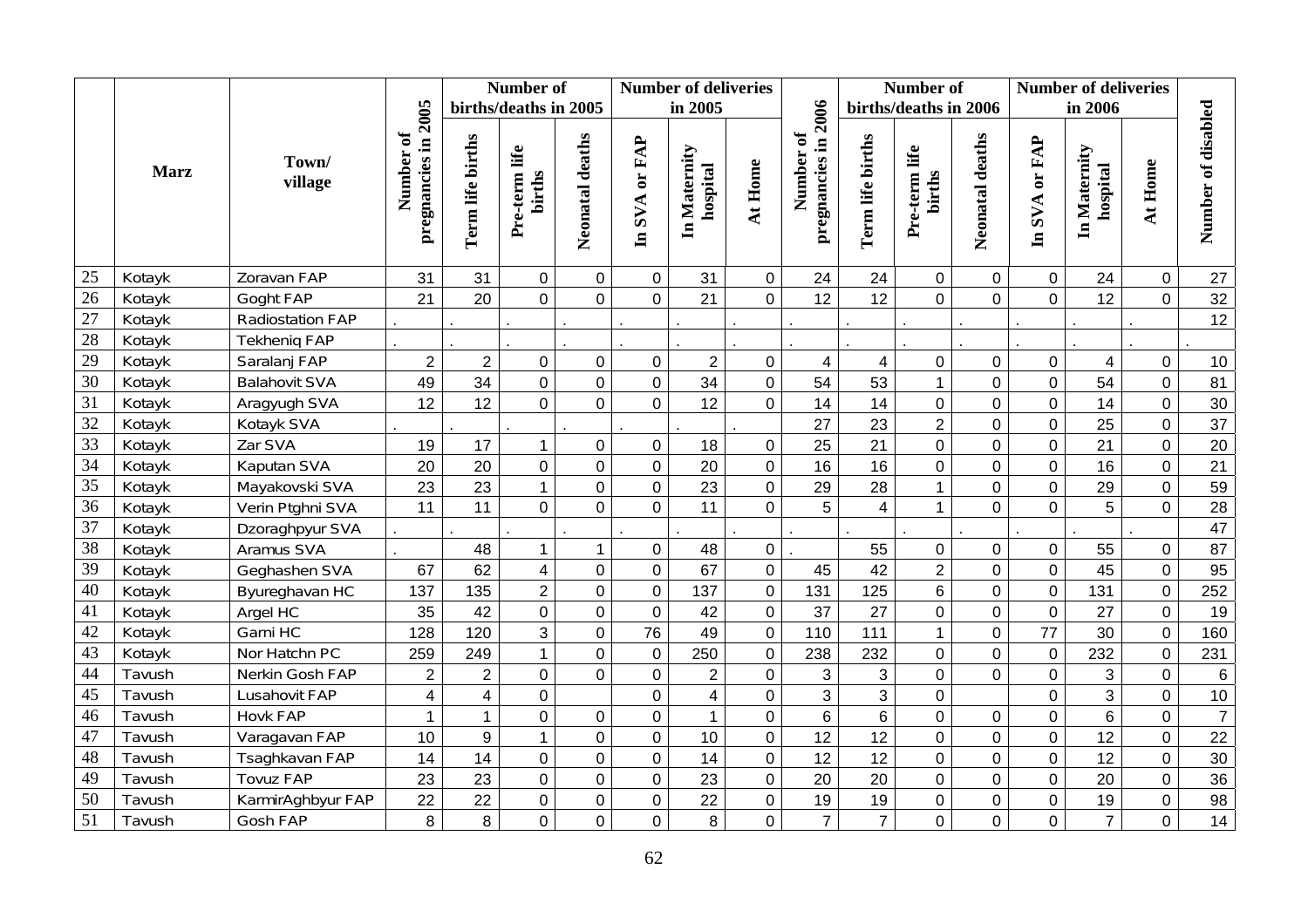|    |             |                       |                                                                         | Number of                     |                       |                                                    |                                                                | <b>Number of deliveries</b>              |                |                                                            |                                         | Number of                     |                    |                                                        | <b>Number of deliveries</b>                                |             |                         |
|----|-------------|-----------------------|-------------------------------------------------------------------------|-------------------------------|-----------------------|----------------------------------------------------|----------------------------------------------------------------|------------------------------------------|----------------|------------------------------------------------------------|-----------------------------------------|-------------------------------|--------------------|--------------------------------------------------------|------------------------------------------------------------|-------------|-------------------------|
|    |             |                       | 2005                                                                    |                               | births/deaths in 2005 |                                                    |                                                                | in 2005                                  |                |                                                            | births/deaths in 2006                   |                               |                    | in 2006                                                |                                                            |             | g                       |
|    | <b>Marz</b> | Town/<br>village      | ð<br>- 드<br>5<br>gnancies<br>$_{\text{umb}}$<br>$\mathbf{Z}$<br>تة<br>ä | ths<br>.=<br>ء<br>life<br>Ter | Life<br>İr<br>ഋ<br>≏  | aths<br>ω<br>ರ<br>$\mathbf{\alpha}$<br>ਛ<br>Φ<br>Z | $\mathbf{A}$<br>Œ,<br>$\overline{5}$<br>⋖<br>$\mathbf{S}$<br>ョ | Maternity<br>$\mathbf{E}$<br>hospit<br>딩 | Home<br>∢      | 2006<br>$\mathbf{a}$<br>- 드<br>E<br>gnancie<br>Z<br>ω<br>ä | ths<br>ir<br>Dir<br>life<br>Ē<br>ä<br>⊨ | life<br>chs<br>term<br>Ė<br>Ě | deaths<br>Neonatal | $\mathbf{A}$<br>国<br>ă<br>$\mathbf{S}$<br>$\mathbf{H}$ | nity<br>ನ<br>hospit<br>نە<br>$\ddot{\mathbf{a}}$<br>≅<br>ᆯ | Ě           | Ø<br>宅<br>ω<br>umb<br>Ž |
| 52 | Tavush      | Paravakar SVA         | 42                                                                      | 42                            | 0                     |                                                    | 0                                                              | 42                                       | 0              | 43                                                         | 40                                      | 0                             |                    |                                                        | 39                                                         |             | 35                      |
| 53 | Tavush      | Zorakan SVA           | 29                                                                      | 15                            | 0                     |                                                    | 0                                                              | 15                                       | $\Omega$       | 18                                                         | 14                                      | $\Omega$                      |                    |                                                        | 14                                                         | 0           | 190                     |
| 54 | Tavush      | <b>Haghartsin SVA</b> | 22                                                                      | 22                            | 0                     |                                                    | 0                                                              | 22                                       | $\Omega$       | 30                                                         | 30                                      | $\Omega$                      |                    |                                                        | 30                                                         | $\mathbf 0$ | 33                      |
| 55 | Tavush      | Khashtarak SVA        | 30                                                                      | 16                            | 0                     |                                                    | 0                                                              | 16 <sub>1</sub>                          | 0              | 30                                                         | 24                                      | $\Omega$                      | റ                  |                                                        | 26                                                         | 0           |                         |
| 56 | Tavush      | Mother&child center   | 1115                                                                    |                               |                       |                                                    |                                                                | 1115                                     | $\overline{0}$ | 1309                                                       |                                         |                               |                    |                                                        | 1309                                                       | 0           | 70                      |